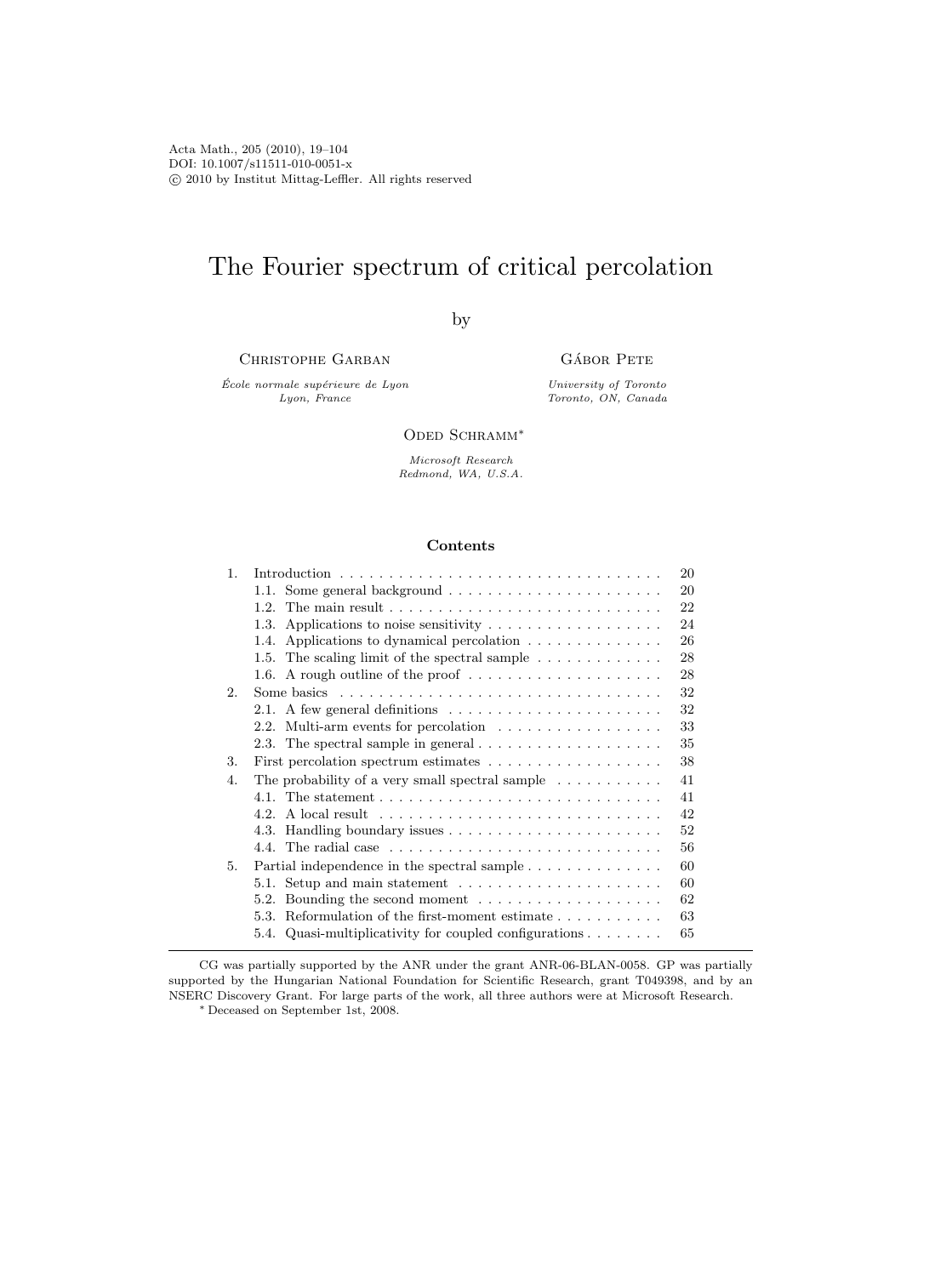20 **c. GARBAN, G. PETE AND O. SCHRAMM** 

| 5.5. Proof of the first-moment estimate $\dots \dots \dots \dots \dots$                      | 71  |
|----------------------------------------------------------------------------------------------|-----|
|                                                                                              | 73  |
| 5.7. The radial case $\ldots \ldots \ldots \ldots \ldots \ldots \ldots \ldots \ldots \ldots$ | 74  |
| 6.                                                                                           | 76  |
| 7.<br>The lower tail of the spectrum $\dots \dots \dots \dots \dots \dots \dots \dots$       | 77  |
|                                                                                              | 77  |
|                                                                                              | 79  |
| 7.3.                                                                                         | 81  |
| 7.4. Tightness of the quad spectral sample $\dots \dots \dots \dots$                         | 82  |
| Applications to noise sensitivity $\dots \dots \dots \dots \dots \dots \dots$<br>8.          | 83  |
| 8.1. Noise sensitivity in a square and a quad $\dots \dots \dots \dots$                      | 83  |
|                                                                                              | 86  |
| Applications to dynamical percolation<br>9.                                                  | 91  |
| Scaling limit of the spectral sample $\dots \dots \dots \dots \dots \dots$<br>10.            | 93  |
| 11. Some open problems $\dots \dots \dots \dots \dots \dots \dots \dots \dots \dots \dots$   | 97  |
| Appendix A. An inequality for multi-arm probabilities $\dots \dots \dots$                    | 98  |
|                                                                                              | 102 |
|                                                                                              |     |

## 1. Introduction

# 1.1. Some general background

The Fourier expansion of functions on  $\mathbb{R}^d$  is an indispensable tool with numerous applications. Likewise, the harmonic analysis of functions defined on the discrete cube  $\{-1,1\}^d$ has found a host of applications; see the survey [KS]. Yet the Fourier expansion of some functions of interest is rather poorly understood. Here, we study the harmonic analysis of functions arising from planar percolation and answer most if not all of the previously posed problems regarding their Fourier expansions. We also derive some applications to the behavior of percolation under noise and in the study of dynamical percolation. It is hoped that some of the techniques introduced here will be helpful in the harmonic analysis of other functions.

Let *I* be some finite set, and let  $\Omega = \{-1, 1\}^{\mathcal{I}}$  be endowed with the uniform measure. The Fourier basis on  $\Omega$  consists of all the functions of the form

$$
\chi_S(\omega) := \prod_{i \in S} \omega_i,
$$

where  $S\subseteq\mathcal{I}$ . (These functions are also sometimes called the Walsh functions.) It is easily seen to be an orthonormal basis with respect to the inner product  $\mathbb{E}[fg]$ . Therefore, for every  $f: \Omega \to \mathbb{R}$ , we have

$$
f = \sum_{S \subseteq \mathcal{I}} \hat{f}(S) \chi_S,
$$
\n(1.1)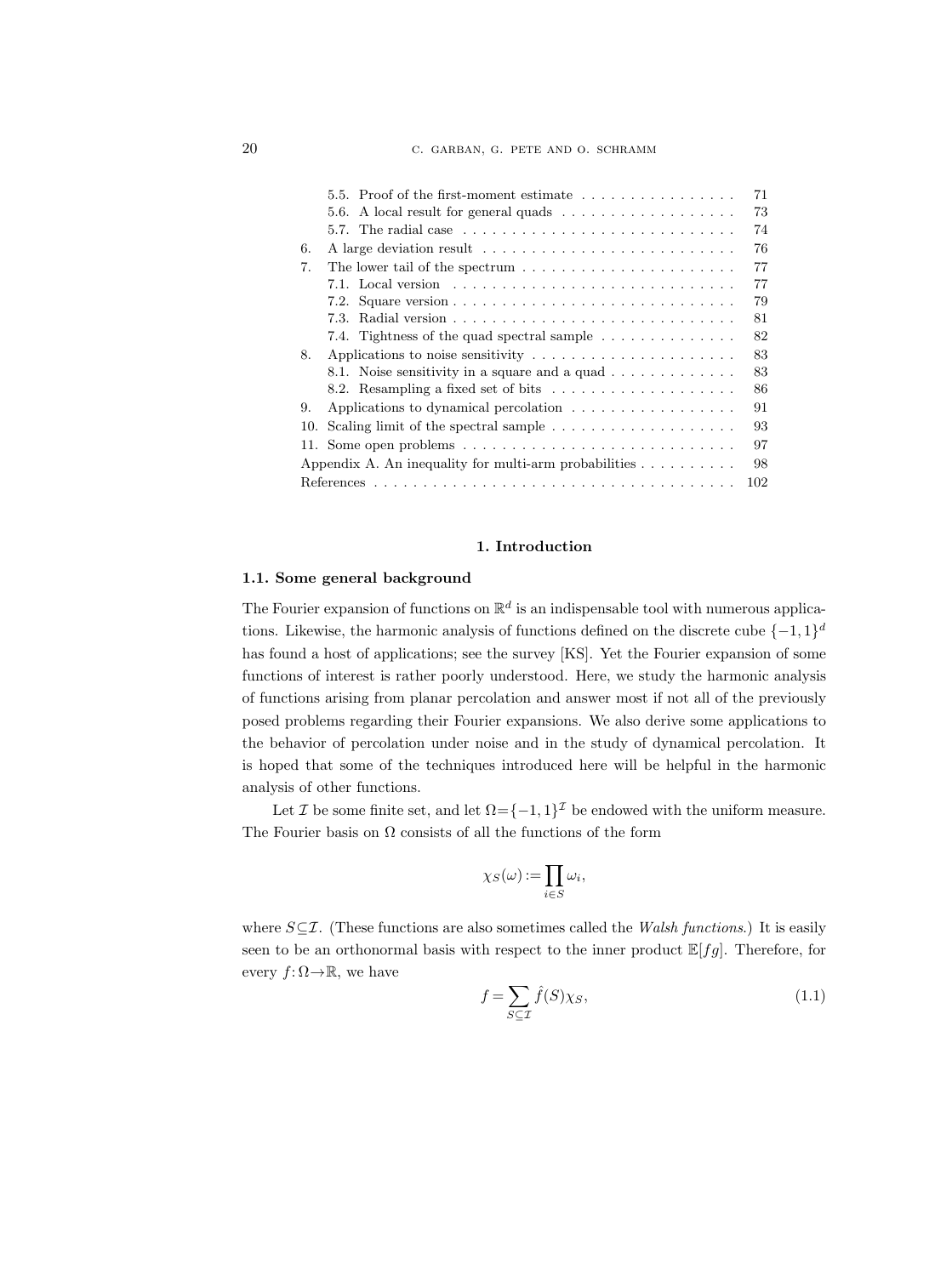where  $\hat{f}(S) := \mathbb{E}[f\chi_S]$ . If  $\mathbb{E}[f^2]=1$ , then the random variable  $\mathscr{S} = \mathscr{S}_f \subseteq \mathcal{I}$  with distribution given by

$$
\mathbb{P}[\mathscr{S}\!=\!S]\!=\!\hat{f}(S)^2
$$

will be called the Fourier spectral sample of f. Due to Parseval's formula, this is indeed a probability distribution. The idea to look at this as a probability distribution was proposed in [BKS], though the study of the weights  $\hat{f}(S)^2$  is "ancient", and boils down to the same questions in a different language. As noted there, important properties of the function  $f$  are encoded in the law of the spectral sample. For example, suppose that  $f: \{-1, 1\}^{\mathcal{I}} \rightarrow \{-1, 1\}$ . Let  $x \in \{-1, 1\}^{\mathcal{I}}$  be random and uniform, and let y be obtained from x by resampling<sup>(1</sup>) each coordinate with probability  $\varepsilon$  independently, with  $\varepsilon \in (0,1)$ . Then y is referred to as an  $\varepsilon$ -noise of x. Since for  $i \in \mathcal{I}$  we have  $\mathbb{E}[x_i y_i] = 1 - \varepsilon$ , it follows that  $\mathbb{E}[\chi_S(x)\chi_S(y)] = (1-\varepsilon)^{|S|}$  for  $S\subseteq\mathcal{I}$  and hence it easily follows by using the Fourier expansion (1.1) that

$$
\mathbb{E}[f(x)f(y)] = \mathbb{E}[(1-\varepsilon)^{|\mathscr{S}_f|}].\tag{1.2}
$$

Thus, the stability or sensitivity of f to noise is encoded in the law of  $|\mathscr{S}|$ .

One mathematical model in which noise comes up is that of the Poisson dynamics on  $\Omega$ , in which each coordinate is resampled according to a Poisson process of rate 1, independently. This is, of course, just the continuous time random walk on  $\Omega$ . If  $x_t$ denotes this continuous time Markov process started at the stationary (uniform) measure on  $\Omega$ , then  $x_t$  is just  $\varepsilon$ -noise of  $x_0$ , where  $\varepsilon = 1 - e^{-t}$ . Indeed, the Markov operator defined by

$$
T_t f(x) = \mathbb{E}[f(x_t) | x_0 = x]
$$

is diagonalized by the Fourier basis:

$$
T_t \chi_S = e^{-t|S|} \chi_S.
$$

It is therefore hardly surprising that the behavior of  $|\mathscr{S}_f|$  will play an important role in the study of the generally non-Markov process  $f(x_t)$ . These types of questions have been under investigation in the context of Bernoulli percolation [HPSt], [PS], [HP], [PSS], [Kh], other percolation type processes [BMW], [BS], [BrS], and also more generally [BHPS], [JS], [H], [KLM]. Estimates of the Fourier coefficients played an important role in the proof that the dynamical version of critical site percolation on the triangular grid a.s. has percolation times [SSt]. These estimates can naturally be phrased in terms of properties of the random variable  $|\mathscr{S}|$ .

<sup>(&</sup>lt;sup>1</sup>) In the definition of [BKS], each bit is flipped with probability  $\varepsilon$ , rather than resampled. This accounts for some discrepancies involving factors of 2. The present formulation generally produces simpler formulas.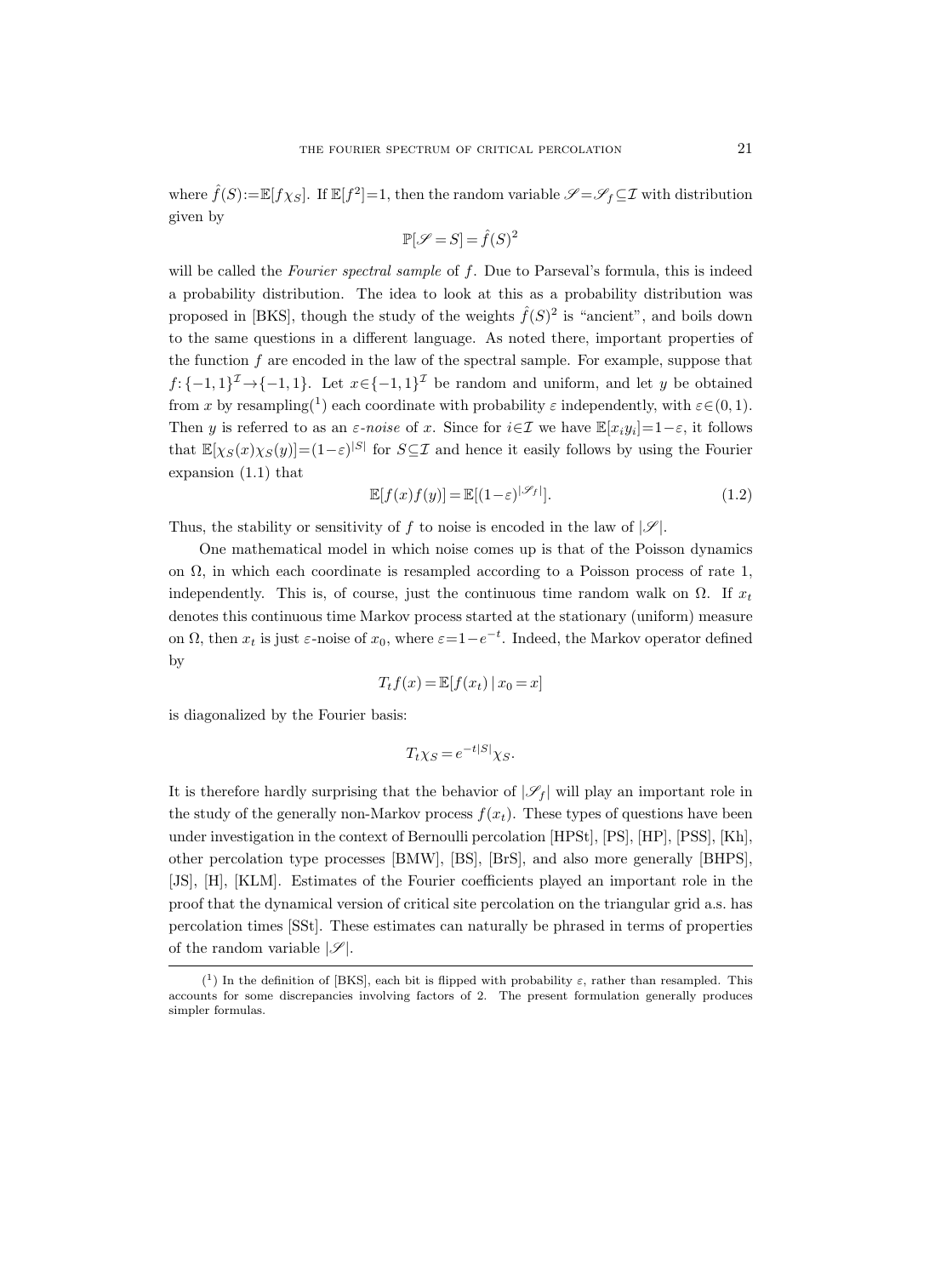Recall that the (random) set of *pivotals* of  $f: \{-1, 1\}^{\mathcal{I}} \to \{-1, 1\}$  is the set of  $i \in \mathcal{I}$ such that flipping the value of  $\omega_i$  also changes the value of  $f(\omega)$ . It is easy to see [KKL] that the first moment of the number of pivotals of  $f$  is the same as the first moment of  $|\mathscr{S}_f|$ . Gil Kalai (personal communication) observed that the same is true for the second moment, but not for the higher moments. (We will recall the easy proof of this fact in §2.3.) This often facilitates an easy estimation of  $\mathbb{E}[|\mathscr{S}_f|]$  and  $\mathbb{E}[|\mathscr{S}_f|^2]$ .

It is often the case that  $\mathbb{E}[|\mathscr{S}|^2]$  is of the same order of magnitude as  $\mathbb{E}[|\mathscr{S}|]^2$ , and this implies that with probability bounded away from zero, the random variable  $|\mathscr{S}|$  is of the same order of magnitude as its mean. However, what turns out to be much harder to estimate is the probability that  $|\mathscr{S}|$  is positive and much smaller than its mean. (In particular, this is much harder than the analogous tightness result for pivotals, see Remark 1.7 below.) This is very relevant to applications; as can be seen from (1.2), the probability that  $|\mathscr{S}|$  is small is what matters most in understanding the correlation of  $f(x)$  with f evaluated on a noisy version of x. Likewise, in the dynamical setting, the lower tail of  $|\mathscr{S}|$  controls the switching rate of f. Indeed, the primary purpose of this paper is getting good estimates on  $\mathbb{P}[0<|\mathscr{S}_f|< s]$  for indicators of crossing events in percolation and deriving the consequences of such bounds.

#### 1.2. The main result

We consider two percolation models: critical bond percolation on the square grid  $\mathbb{Z}^2$  and critical site percolation on the triangular grid. See [G] and [W] for background. These two models are believed to behave essentially the same, but the mathematical understanding of the latter is significantly superior to the former due to Smirnov's theorem [Sm1] and its consequences. Fix some large  $R>0$ , and consider the event that (in either of these percolation models) there is an open (i.e., occupied) left-right crossing of the square [0, R]<sup>2</sup>. Let  $f_R$  denote the  $\pm 1$ -indicator function of this event; that is,  $f_R=1$  if there is a crossing and  $f_R = -1$  when there is no crossing. In this case,  $\mathcal I$  is the relevant set of bonds or sites, depending on whether we are in the bond or site model. The probability space is  $\Omega = \{-1,1\}^{\mathcal{I}}$  with the uniform measure. Here, it is convenient that  $p_c = \frac{1}{2}$  for both models, and so the relevant measure on  $\Omega$  is uniform.

The paper [BKS] posed the problem of studying the law of  $\mathscr{S}_{fR}$ . There, it was proved that  $\mathbb{P}[0<|\mathscr{S}_{fR}|, as  $R\to\infty$ , for some  $c>0$ . This had the implication$ that  $f_R$  is asymptotically noise sensitive; that is

$$
\lim_{R \to \infty} (\mathbb{E}[f_R(x)f_R(y)] - \mathbb{E}[f_R(x)]\mathbb{E}[f_R(y)]) = 0,
$$

when y is an  $\varepsilon$ -noisy version of x and  $\varepsilon > 0$  is fixed. It was also asked in [BKS] whether  $\mathbb{P}[0<|\mathscr{S}|< R^{\delta}] \to 0$  for some  $\delta > 0$ . This was later proved in [SSt] with  $\delta = \frac{1}{8} + o(1)$  in the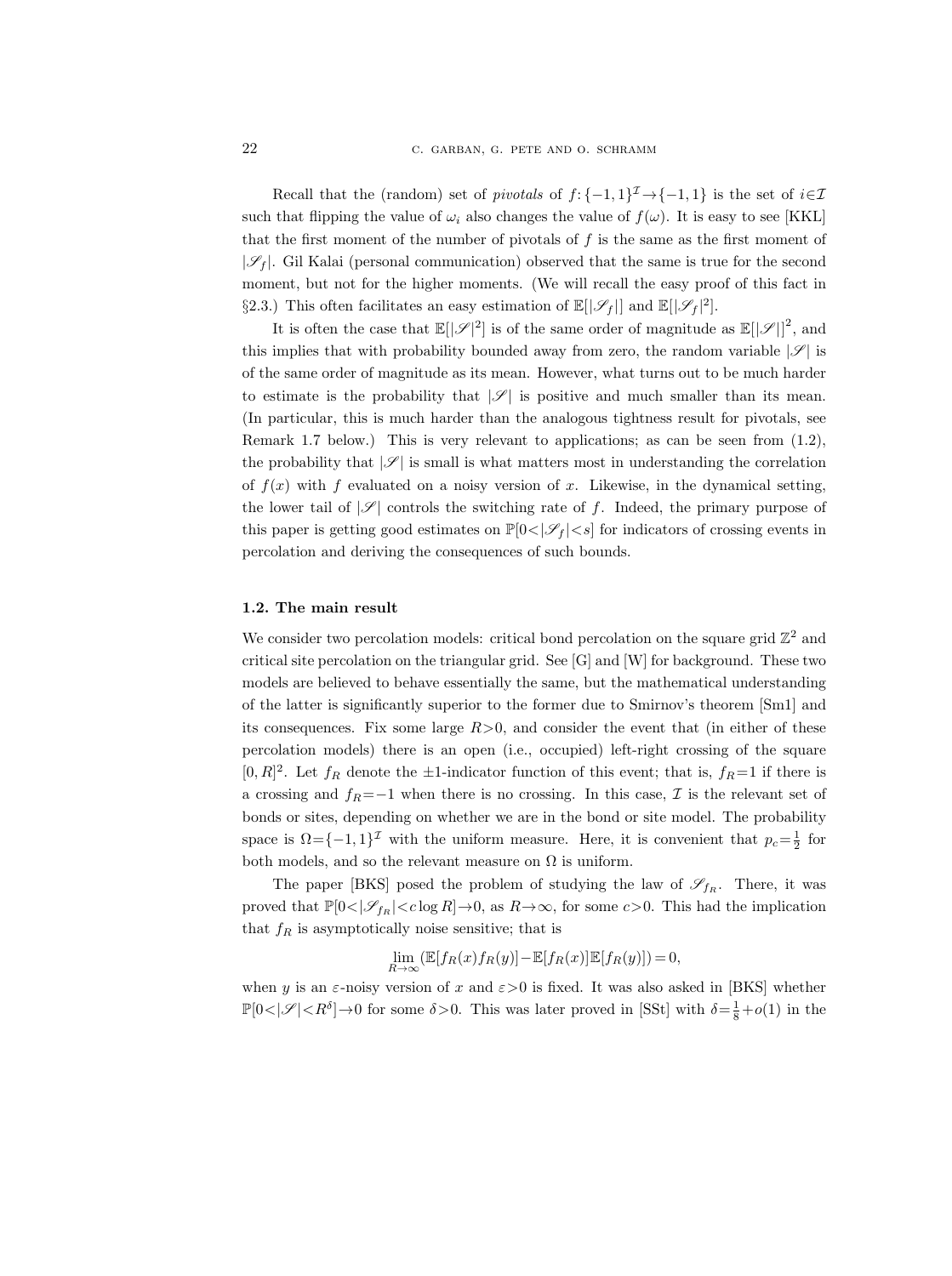setting of the triangular lattice and with an unspecified  $\delta > 0$  for the square lattice. While certainly a useful step forward, these results were far from being sharp. But the issue is more than just a quantitative question. The most natural hypothesis is that  $|\mathscr{S}|$  is always proportional to its mean when it is non-zero, or more precisely that

$$
\sup_{R>1} \mathbb{P}[0<|\mathcal{S}_{f_R}|< t\mathbb{E}|\mathcal{S}_{f_R}|] \to 0 \quad \text{as } t \searrow 0.
$$
 (1.3)

To illustrate the fact that (1.3) is not a universal principle, we note that it does not hold, e.g., for the  $\pm 1$ -indicator function of the event that there is a left-right percolation in the square  $[0, R]^2$  and this square has more open sites (or edges) than closed sites (or edges). We prove (1.3) in the present paper, and give useful bounds that are sharp up to constants on the left-hand side of (1.3). This is the content of our first theorem.

THEOREM 1.1. As above, let  $R>1$  and let  $f_R$  be the  $\pm 1$ -indicator function of the left-right crossing event of the square  $[0, R]^2$  in critical bond percolation on  $\mathbb{Z}^2$  or site percolation on the triangular grid. The spectral sample of  $f_R$  satisfies

$$
\mathbb{P}[0<|\mathcal{S}_{f_R}|<\mathbb{E}|\mathcal{S}_{f_r}|] \asymp \left(\frac{\mathbb{E}|\mathcal{S}_{f_R}|/R}{\mathbb{E}|\mathcal{S}_{f_r}|/r}\right)^2\tag{1.4}
$$

for every  $r \in [1, R]$ , and  $\leq$  denotes equivalence up to positive multiplicative constants.

To make the sharp bound (1.4) more explicit, one needs to discuss estimates for  $\mathbb{E}|\mathscr{S}_{f_r}|$ . The value of  $\mathbb{E}|\mathscr{S}_{f_r}|$  is estimated by the probability of the so-called "alternating 4-arm event", which we will treat in detail in §2.2. For now, let us just mention that it is known that

$$
\frac{\mathbb{E}|\mathcal{S}_{f_R}|}{\mathbb{E}|\mathcal{S}_{f_r}|} \leqslant C \left(\frac{R}{r}\right)^{1-\delta} \tag{1.5}
$$

for any  $R \ge r \ge 1$  with some  $\delta > 0$  and  $C < \infty$ , and that, for the triangular lattice,

$$
\frac{\mathbb{E}|\mathcal{S}_{f_R}|}{\mathbb{E}|\mathcal{S}_{f_r}|} \asymp \left(\frac{R}{r}\right)^{3/4+o(1)}\tag{1.6}
$$

as  $R/r \rightarrow \infty$  while  $r \geq 1$ , which follows from Smirnov's theorem [Sm1] and the SLE-based analysis of the percolation exponents in [SW]. (This will be proved in §7.2.) From (1.6) and (1.4), we get for the triangular grid that

$$
\mathbb{P}[0<|\mathcal{S}_{f_R}| \le \lambda \mathbb{E}|\mathcal{S}_{f_R}|] \asymp \lambda^{2/3+o(1)},\tag{1.7}
$$

where  $\lambda$  may depend on R, but is restricted to the range  $[(\mathbb{E}|\mathscr{S}_{f_R}|)^{-1},1]$ . Here, the  $o(1)$ represents a function of  $\lambda$  and R that tends to 0 as  $\lambda \rightarrow 0$ , uniformly in R. This answers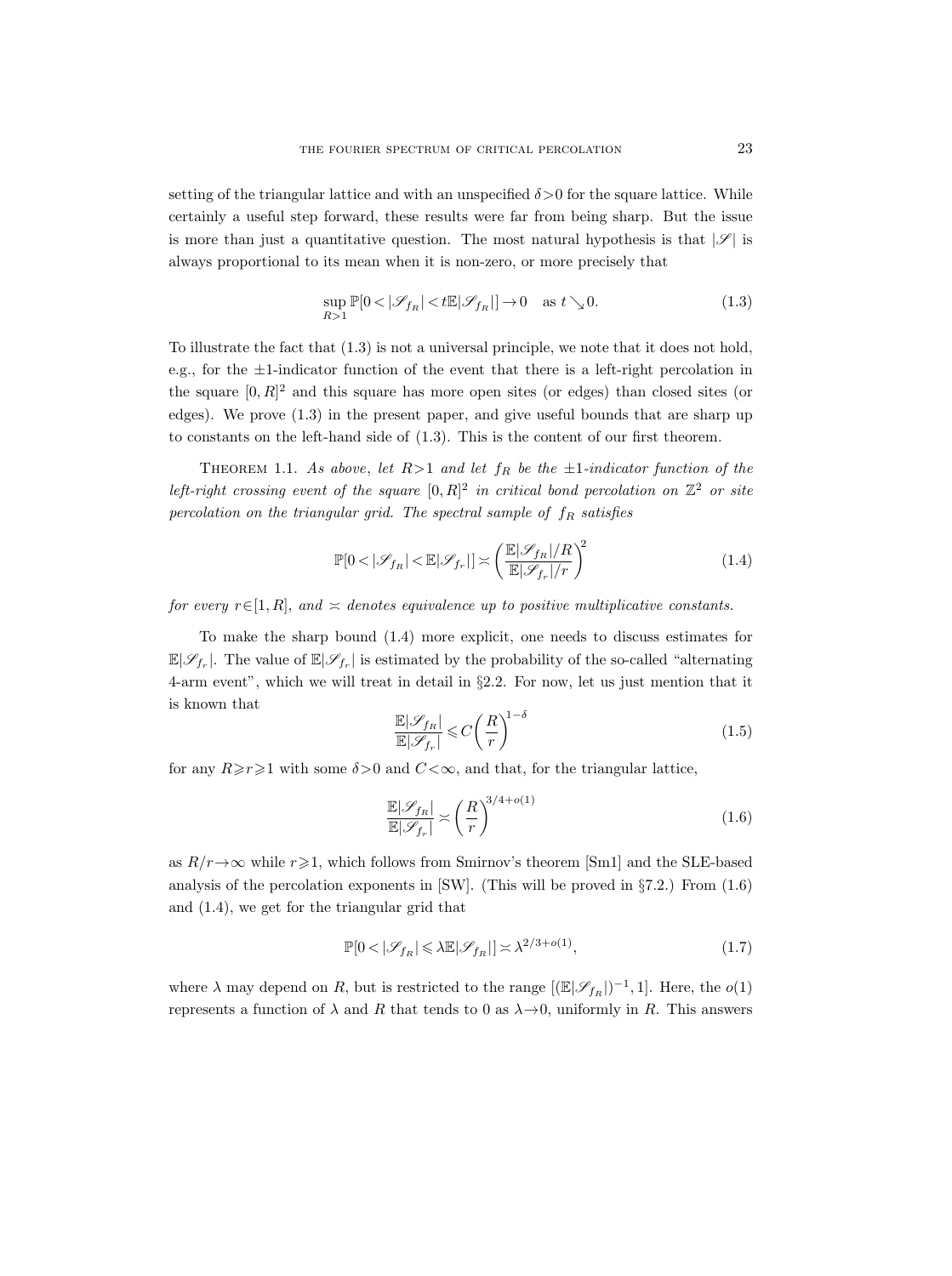Problem 5.1 from [Sch]. Even for the square lattice,  $(1.3)$  follows from Theorem 1.1 combined with  $(1.5)$ . Below, we prove  $(7.6)$ , which is a variant of  $(1.7)$  with slightly different asymptotics.

There is nothing particularly special about the square with regard to Theorem 1.1. The proof applies to every rectangle of a fixed shape (with the implied constants depending on the shape). For percolation crossings in more general shapes, Theorem 7.1 gives bounds on the behavior of  $\mathscr S$  away from the boundary, and we also prove Theorem 7.4, which is some analog of  $(1.3)$ . However, we chose not to go into the complications that would arise when trying to prove (1.4) in this general context. The issue is that  $\mathscr S$  could possibly be of larger size near "peaks" of the boundary of  $Q$  (especially if it is fractal-like), so the boundary contributions might dominate  $\mathbb{E}|\mathscr{S}|$  and might also have a complicated influence on the tail behavior. Still, as it turns out,  $\mathscr S$  is unlikely to be close to the boundary, so we can ignore these effects to a certain extent and prove Theorem 7.4.

We also remark that  $\mathbb{P}[\mathscr{S}_f = \emptyset] = \mathbb{E}[f]^2 = \hat{f}(\emptyset)^2$  is generally easy to compute. The level-0 Fourier coefficient  $\hat{f}(\emptyset)$  has more to do with the way the function is normalized than with its fundamental properties. For this reason,  $|\mathscr{S}|=0$  is separated out in bounds such as (1.4).

At this point we mention that Theorem 7.3 gives the bound analogous to Theorem 1.1, but dealing with the spectrum of the indicator function for a percolation crossing from the origin to distance  $R$  away.

## 1.3. Applications to noise sensitivity

Figure 1.1 illustrates a sequence of percolation configurations, where each configuration is obtained from the previous one by applying some noise. The effect on the interfaces can be observed. Theorem 1.1 (or, in fact, its corollary  $(1.3)$ ) implies the following sharp noise sensitivity estimate regarding such perturbations.

COROLLARY 1.2. Suppose that y is an  $\varepsilon_R$ -noisy version of x, where  $\varepsilon_R \in (0,1)$  may depend on R. If  $\lim_{R\to\infty} \mathbb{E}|\mathscr{S}_{f_R}|\varepsilon_R = \infty$ , then

$$
\lim_{R \to \infty} (\mathbb{E}[f_R(x)f_R(y)] - \mathbb{E}[f_R(x)]\mathbb{E}[f_R(y)]) = 0,
$$
\n(1.8)

while if  $\lim_{R\to\infty} \mathbb{E}|\mathscr{S}_{f_R}|\varepsilon_R=0$ , then

$$
\lim_{R \to \infty} \left( \mathbb{E}[f_R(x)f_R(y)] - \mathbb{E}[f_R(x)^2] \right) = 0.
$$
\n(1.9)

The second of these statements is actually obvious from (1.2) and Jensen's inequality, and is brought here only to complement the first claim. Of course, (1.8) just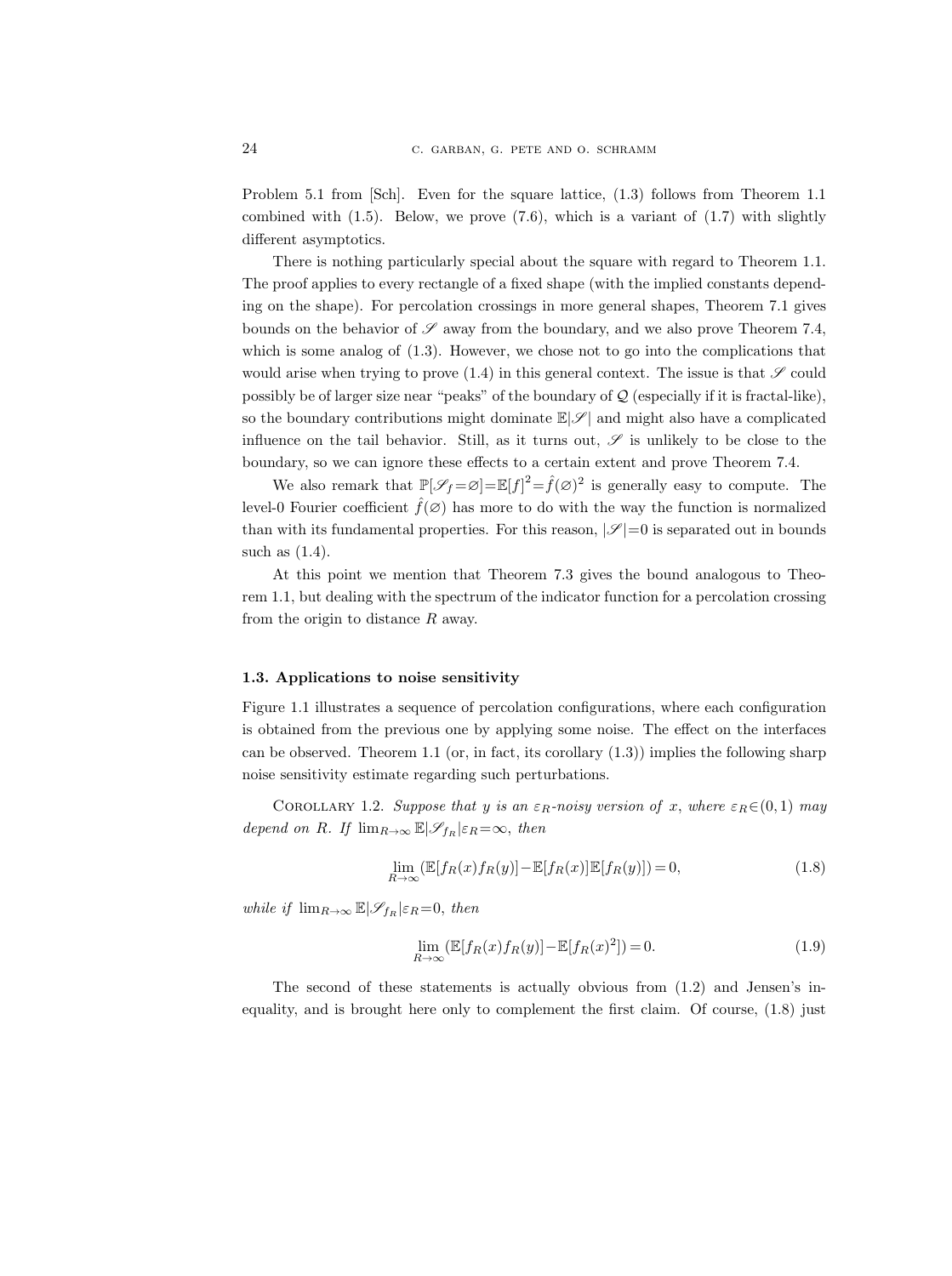

Figure 1.1. Interfaces in percolation on  $\mathbb{Z}^2$ . Each successive pair of configurations are related by a noise of about 0.04, which results in about one in every 50 bits being different. The squares are of size about  $60\times60$ . The perturbations follow each other cyclically, flipping the edges in three independently chosen subsets,  $S_1$ ,  $S_2$ ,  $S_3$ ,  $S_1$ ,  $S_2$ ,  $S_3$ , arriving back where we started.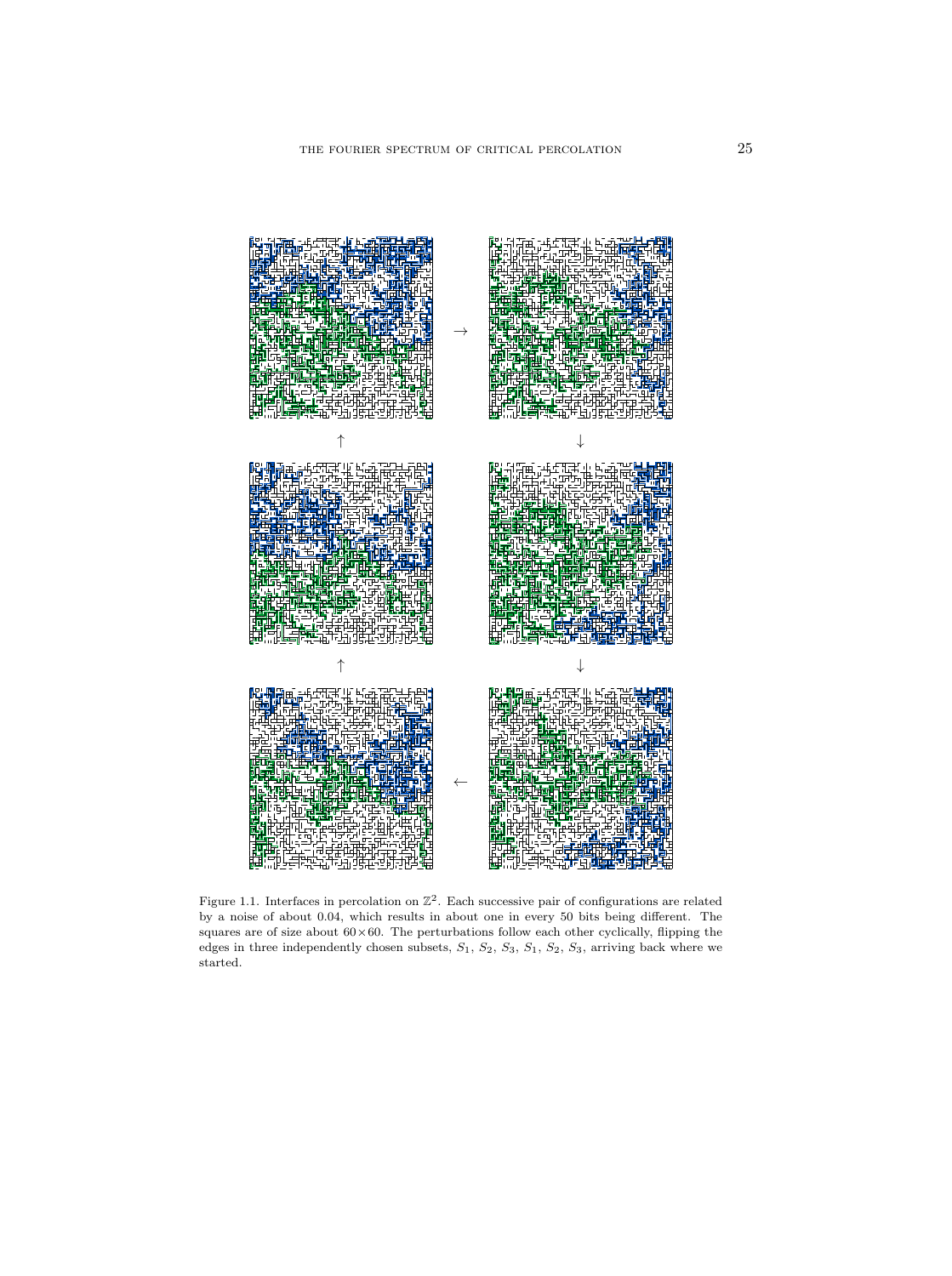means that having a crossing in  $x$  is asymptotically uncorrelated with having a crossing in  $y$ , while (1.9) means that with probability going to 1, a crossing in  $x$  occurs if and only if there is a crossing in y. Although  $f_R(x)^2 = 1$ , we find the form of (1.9) more suggestive, since this is the statement that generalizes to other situations. Likewise,  $\lim_{R\to\infty} \mathbb{E}[f_R(x)] = 0$ , but (1.8) is more suggestive.

In Corollary 8.1, we prove a generalization of Corollary 1.2 for the crossing function  $f_{RQ}$ , where Q is an arbitrary fixed "quad", i.e., a domain homeomorphic to a disk with four marked points on its boundary.

In a forthcoming paper on the scaling limit of dynamical percolation [GPS2] (see also [GPS1]), we plan to show that for critical percolation on the triangular grid, whenever  $\lim_{R\to\infty} \mathbb{E}|\mathscr{S}_{f_R}|\varepsilon_R$  exists and is in  $(0,\infty)$ , then  $\lim_{R\to\infty} \mathbb{E}[f_R(x)f_R(y)]$  also exists and is strictly between the limits of  $\mathbb{E}[f_R(x)]^2$  and  $\mathbb{E}[f_R(x)^2]$ .

The following theorem proves Conjecture 5.1 from [BKS]. With minor adaptations, it follows from the proof of Theorem 1.1.

THEOREM 1.3. Consider bond percolation on  $\mathbb{Z}^2$ . Let x be a critical percolation configuration, and let  $z$  be another critical percolation configuration, which equals  $x$  on the horizontal edges, but is independent of  $x$  on the vertical edges. Then having a leftright crossing in x is asymptotically independent from having a left-right crossing in z. Moreover , the same holds true if "horizontal" and "vertical" are interchanged (but still considering left-to-right crossings).

This is just a special case of Proposition 8.2, a quite general result on "sensitivity to selective noise".

#### 1.4. Applications to dynamical percolation

First, recall that in dynamical percolation the random bits determining the percolation configuration are refreshed according to independent Poisson clocks of rate 1. Dynamical percolation was proposed by Itai Benjamini in 1992, and later independently by Häggström, Peres and Steif, who wrote the first paper on the subject [HPSt]. Since then, dynamical percolation and other dynamical random processes have been the focus of several research papers; see the references in §1.1. In response to a question in [HPSt], it was proved in [SSt] that critical dynamical site percolation on the triangular grid a.s. has times at which the origin is in an infinite connected percolation component. Such times are called "exceptional", since they necessarily have measure zero. The paper [SSt] also showed that the dimension of the set of exceptional times is a.s. in  $\left[\frac{1}{6}, \frac{31}{36}\right]$ , and conjectured that it is a.s.  $\frac{31}{36}$ . Likewise, it was conjectured there that the set of times at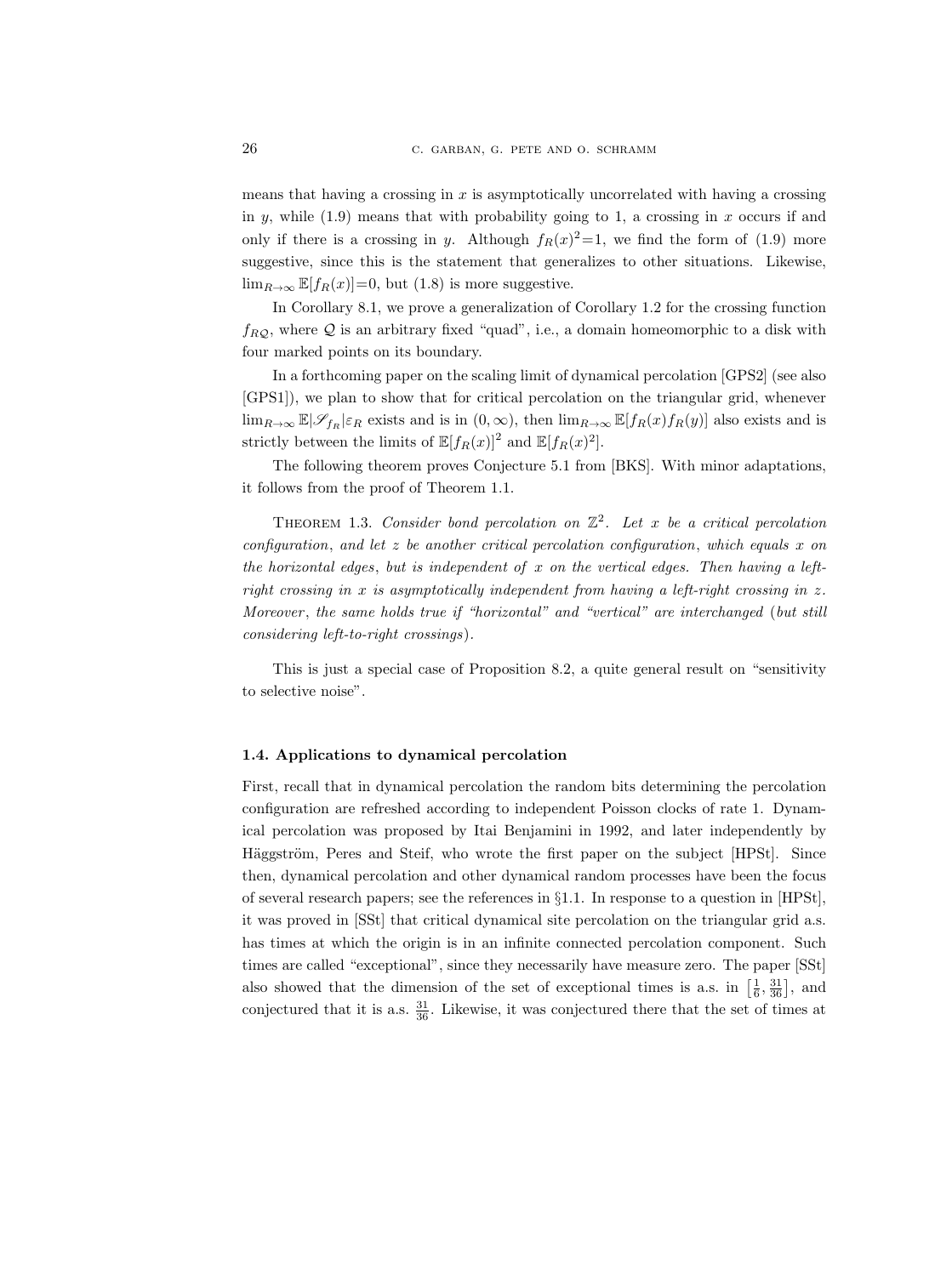which an infinite occupied as well as an infinite vacant cluster coexist is a.s.  $\frac{2}{3}$ , but [SSt] only proved that  $\frac{2}{3}$  is an upper bound, without establishing the existence of such times. Similarly, [SSt] proved that the set of times at which there is an infinite percolation component in the upper half-plane has Hausdorff dimension at most  $\frac{5}{9}$ , but did not prove that the set is non-empty. There were numerous other lower and upper bounds of this type in [SSt], some of them having to do with dynamical percolation in wedges and cones, which will not be discussed in this paper. We can now prove most of these conjectures regarding the Hausdorff dimensions of exceptional times in the setting of the triangular grid, and for each case corresponding to a monotone event, the Hausdorff dimension a.s. equals the previously known upper bound. In particular, we have the following result.

THEOREM 1.4. In the setting of dynamical critical site percolation on the triangular grid, we have the following a.s. values for the Hausdorff dimensions.

(1) The set of times at which there is an infinite cluster a.s. has Hausdorff dimen $sion \frac{31}{36}$ .

(2) The set of times at which there is an infinite cluster in the upper half-plane a.s. has Hausdorff dimension  $\frac{5}{9}$ .

(3) The set of times at which an infinite occupied cluster and an infinite vacant cluster coexist a.s. has Hausdorff dimension at least  $\frac{1}{9}$ .

The reason that in (1) and (2) the results agree with the conjectured upper bound from [SSt] is that the upper bound is dictated by  $\mathbb{E}[|\mathscr{S}_f|]$  (which is generally not hard to compute), while the tail estimate given in (1.4) and its analogs give sufficient estimates to bound the probability that  $|\mathscr{S}_f|$  is much smaller than its expectation. Here, f is the indicator function of some crossing event, which may vary from one application to another. We cannot calculate the exact dimension in statement (3) because we use the monotonicity of  $f$  in an essential way (though at only one point), and the event that both vacant and occupied percolation crossings occur is not monotone. The lower bound  $\frac{1}{9}$  comes from using the  $\frac{5}{9}$  result in the upper and lower half-planes separately, in which case "codimensions add" by independence.

See §9 for further results and an explanation as to how these numbers are calculated.

The paper [SSt] came quite close to proving that exceptional times exist for dynamical critical bond percolation on  $\mathbb{Z}^2$ , but was not able to do it. Now, we close this gap.

THEOREM 1.5. A.s. there are exceptional times at which dynamical critical bond percolation on  $\mathbb{Z}^2$  has infinite clusters, and the Hausdorff dimension of the set of such times is a.s. positive.

A paper in preparation, [HPS], defines a natural local time measure on the set of exceptional times for percolation, and proves that the configuration at a "typical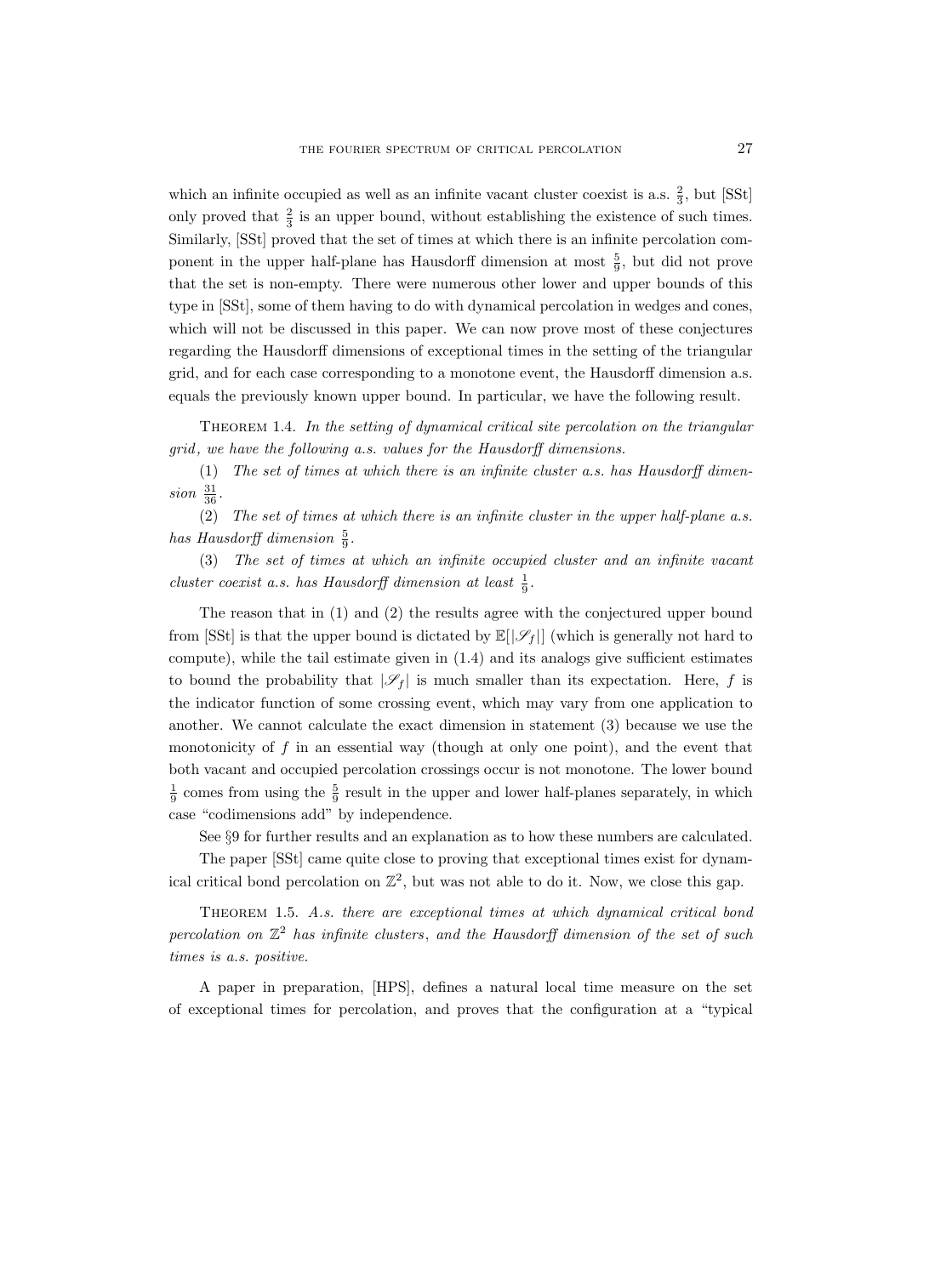exceptional time", chosen with respect to this local time, has the distribution of Kesten's incipient infinite cluster [K1].

There is one more application to dynamical percolation that we will presently mention. This has to do with the scaling limit of dynamical percolation, as introduced in [Sch], and whose existence we plan to show in [GPS2] (see also [GPS1]). In this scaling limit, time and space are both scaled, and the relationship between their scaling is chosen in such a way that the event of the existence of a percolation crossing of the unit square at time 0 and at one unit of time later have some fixed correlation strictly between 0 and 1. Consequently, as space is shrinking, time is expanding. We leave it as an exercise to the reader to verify that the ratio between the scaling of time and of space can be worked out directly from the law of  $|\mathscr{S}_{f_R}|$ . An easy consequence of (1.3) is that in the dynamical percolation scaling limit, the correlation between having a left-right crossing of the square at time 0 and at time t goes to zero as  $t \rightarrow \infty$ ; see (8.7). In fact, based on [SS] and estimates such as (1.3) and its generalizations to other domains, it can be shown that the dynamical percolation scaling limit is ergodic with respect to the time. These results answer Problem 5.3 from [Sch].

## 1.5. The scaling limit of the spectral sample

The study of the scaling limit of  $\mathscr S$  was suggested by Gil Kalai [Sch, Problem 5.2] (see also [BKS, Problem 5.4]). The idea is that we can think of  $\mathscr{S}_{f_R}$  as a random subset of the plane, and consider the existence of the weak limit as  $R \rightarrow \infty$  of the law of  $R^{-1}\mathscr{S}_{f_R}$ . Boris Tsirelson [T] addressed this problem more generally within his theory of noises, dealing with various functions  $f$  that are not necessarily related to percolation. It follows from Tsirelson's theory and from [SS] that the scaling limit of  $\mathscr{S}_{f_R}$  exists. In §10, we explain this, and prove the following result.

THEOREM 1.6. In the setting of the triangular grid, the limit in law of  $R^{-1}\mathscr{S}_{f_R}$ exists. It is a.s. a Cantor set of dimension  $\frac{3}{4}$ .

The conformal invariance of the scaling limit of  $\mathscr{S}_{f_R}$  in the setting of the triangular grid is also proved in §10. These results answer a problem posed by Gil Kalai [Sch, Problem 5.2].

## 1.6. A rough outline of the proof

The proof of Theorem 1.1 does not follow the same general strategy as the proof of the non-sharp bounds given in [SSt]. The lower bound for the left-hand side in (1.4) is rather easy, and so we only discuss here the proof of the upper bound. Fix some  $r \in [1, R]$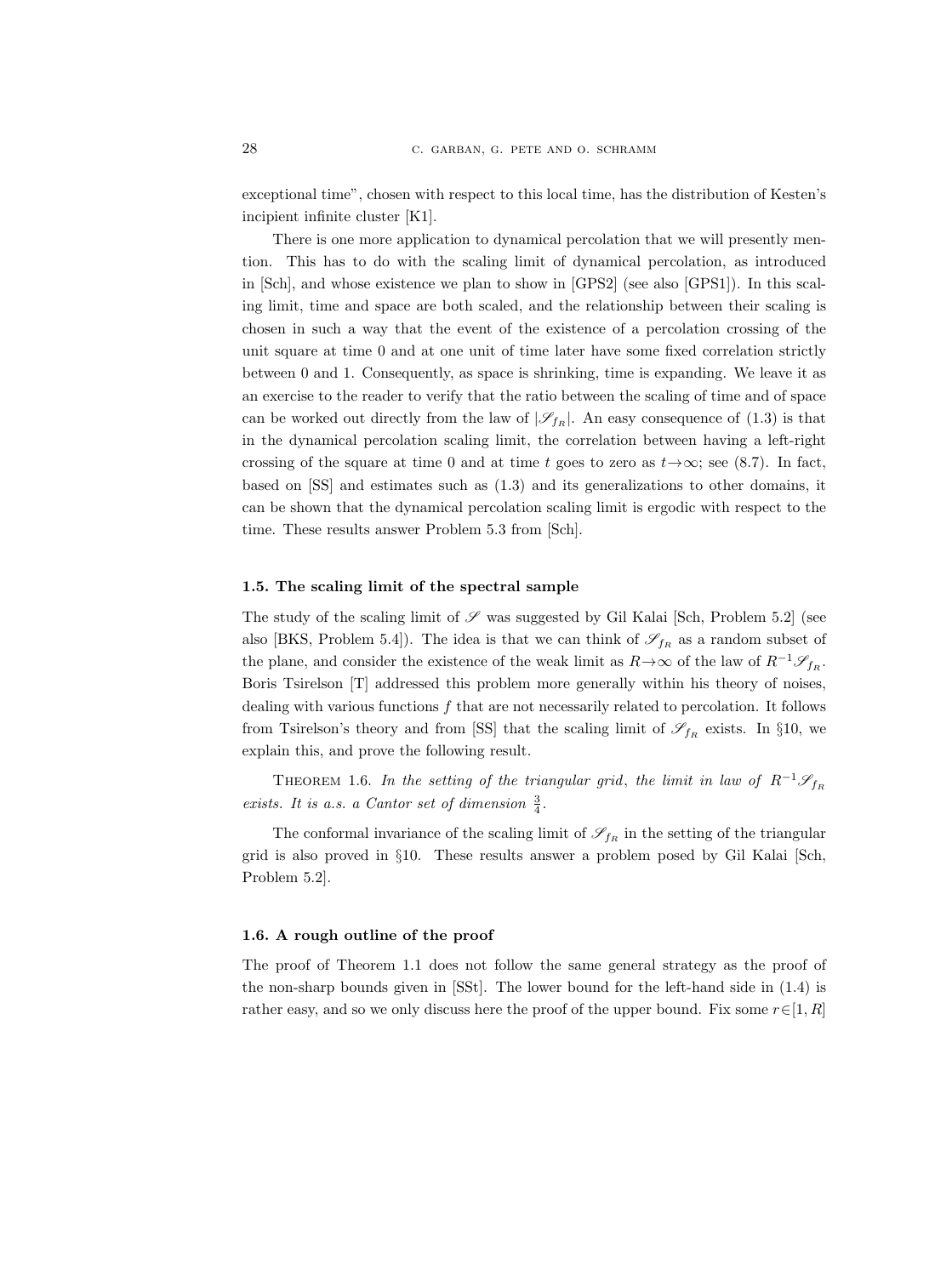and subdivide the square  $[0, R]^2$  into subsquares of side length r (suppose that r divides R, say). Let  $\mathscr{S}(r)$  denote the set of these subsquares that intersect  $\mathscr{S}_{fR}$ . In §4 we estimate the probability that  $|\mathscr{S}(r)|=k$  when k is small (for example,  $k=O(\log(R/r))$ ). The argument is based on building a rough geometric classification of all the possible configurations of  $\mathscr{S}(r)$ , applying a bound for each class, and summing over the different classes. The bound obtained in this way is

$$
\mathbb{P}[|\mathcal{S}(r)| = k] \le \exp(O(1)\log^2(k+2)) \left(\frac{\mathbb{E}|\mathcal{S}_{f_R}|/R}{\mathbb{E}|\mathcal{S}_{f_r}|/r}\right)^2,\tag{1.10}
$$

and has the optimal dependence on R and  $r$ , but a rather bad dependence on k.

Here is a naive strategy for getting from  $(1.10)$  to  $(1.4)$ , which does not seem to work. Fix some  $r \times r$  square B. Suppose that we are able to show that conditioned on the intersection of  $\mathscr S$  with some set W in the complement of the r-neighborhood of B, and conditioned on  $\mathscr S$  intersecting  $B$ , we have a probability bounded away from 0 that  $|\mathcal{S} \cap B| > \mathbb{E} |\mathcal{S}_{f_r}|$ . We can then restrict to a sublattice of  $r \times r$  squares that are at mutual distance at least r and easily show by induction that the probability that  $\mathscr S$  intersects at least  $k'$  of the squares in the sublattice but has size less than  $\mathbb{E}|\mathscr{S}_{f_r}|$  is exponentially small in  $k'$ . We may then take a bounded set of such sublattices, which covers every one of the  $r \times r$  squares in our initial tiling of  $[0, R]^2$ . Thus, using the exponentially small bound in k' when  $|\mathscr{S}(r)|$  is large enough, while (1.10) when  $|\mathscr{S}(r)|$  is small, we obtain the required bound on  $\mathbb{P}[0<|\mathcal{S}|<\mathbb{E}|\mathcal{S}_{f_r}$ . The reason that this strategy fails is that there are presently no good tools to understand the conditional law of  $\mathscr{S} \cap B$  given  $\mathscr{S} \cap W$ . Refusing to give up, we observe that, as explained in §2.3, the law of  $B \cap \mathscr{S}$  conditioned on the "negative information"  $\mathscr{S} \cap W = \varnothing$  can be described. Based on this, we amend the above strategy, as follows. We pick a random set  $\mathcal{Z}\subseteq\mathcal{I}$  independent of  $\mathcal{S}$ , where each  $i\in\mathcal{I}$  is put in  $\mathcal Z$  with probability about  $1/\mathbb E|\mathscr{S}_{f_r}|$  independently. The reason for using this sparse random set is that for any  $r \times r$  square B, either  $\mathscr{S} \cap B \cap \mathscr{Z}$  is empty, and thus we gained only "negative information" about  $\mathscr{S}$ , or  $|\mathscr{S} \cap B|$  is likely to be as large as  $\mathbb{E}|\mathscr{S}_{f_r}|$ . So, as we will see in a second, we can hope to get a good upper bound on  $\mathbb{P}[\mathscr{S} \neq \emptyset = \mathcal{Z} \cap \mathscr{S}]$ , which would almost immediately give a constant times the same bound on  $\mathbb{P}[0<|\mathscr{S}|<\mathbb{E}|\mathscr{S}_{f_r}].$ 

In §5 we show that for an  $r \times r$  square B and the random  $\mathcal Z$  as above, if we condition on  $\mathscr{S} \cap B \neq \emptyset$  and on  $\mathscr{S} \cap W = \emptyset$ , where  $W \subseteq B^c$ , then with probability bounded away from 0 we have  $\mathscr{S} \cap B' \cap \mathscr{Z} \neq \emptyset$ , where  $B'$  is a square of  $\frac{1}{3}$  the side length that is concentric with  $B$ ; namely,

$$
\mathbb{P}[\mathcal{S} \cap B' \cap \mathcal{Z} \neq \varnothing \mid \mathcal{S} \cap W = \varnothing, \mathcal{S} \cap B \neq \varnothing] > a > 0 \tag{1.11}
$$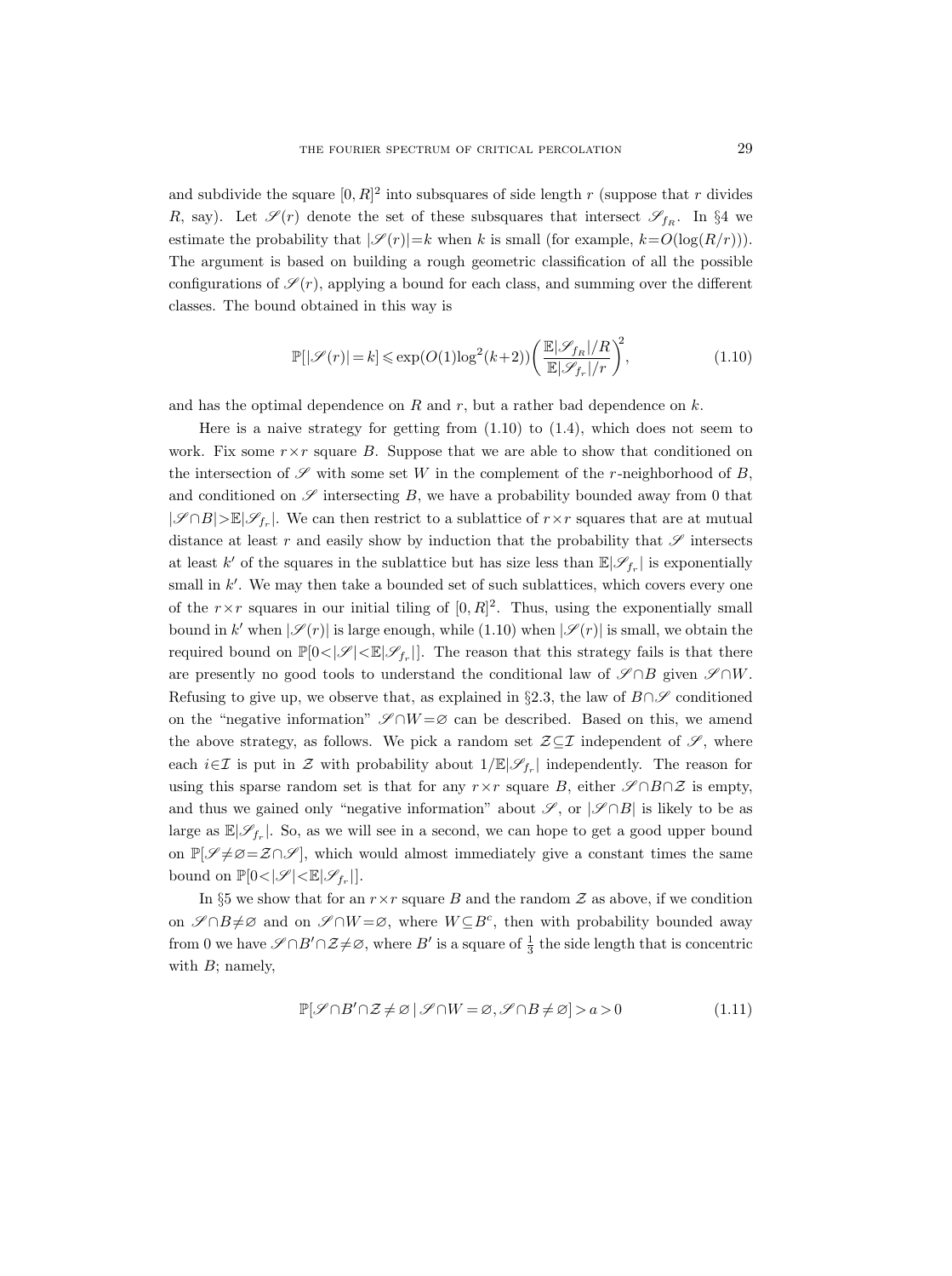for some constant a. This is based on a second-moment argument, but to carry it through we have to resort to rather involved percolation arguments. A key observation here is to interpret these conditional events for the spectral sample in terms of percolation events for a coupling of two configurations (which are independent on the set  $W$  but coincide elsewhere). An important step is to prove a quasi-multiplicativity property for arm-events in the case of this system of coupled configurations.

Again, there is a simple naive strategy based on (1.11) and (1.10) to get an upper bound for  $\mathbb{P}[\mathscr{S} \neq \emptyset = \mathcal{Z} \cap \mathscr{S}]$ . One may try to check sequentially if  $B' \cap \mathcal{Z} \cap \mathscr{S} \neq \emptyset$  for each of the  $r \times r$  squares B, and as long as a non-empty intersection has not been found. the probability to detect a non-empty intersection is proportional to the conditional probability that  $\mathscr{S} \cap B \neq \emptyset$ . However, the trouble with this strategy is that the conditional probability of  $\mathscr{S} \cap B \neq \emptyset$  varies with time, and the bound (1.10) does not imply a similar bound for the sum of these conditional probabilities, since each time the conditioning is different. Hence we cannot conclude that  $\mathscr{S} \cap B \neq \emptyset$  happens many times during the sequential checking. And this issue cannot be solved by first conditioning on having a large total number of non-empty intersections, because we cannot handle such a "positive conditioning".

The substitute for this naive strategy is a large deviation estimate that we state and prove in §6, namely, Proposition 6.1. This result is somewhat in the flavor of the Lovász local lemma and the domination of product measures result of [LSS] (which proves and uses an extension of the Lovász lemma), since it gives estimates for probabilities of events with a possibly complicated dependence structure, and more specifically, it says that certain positive conditional marginals ensure exponential decay for the probability of complete failure, similarly to what would happen in a product measure. However, our situation is more complicated than [LSS]: we have two random variables  $x, y \in \{0, 1\}^n$ instead of one random field, and we have only a much smaller set of positive conditional marginals to start with. In the application,  $x_i$  is the indicator of the event that  $\mathscr S$ intersects the *i*th  $r \times r$  square, and  $y_i$  is the indicator of the event that  $\mathscr{S} \cap \mathscr{Z}$  intersects that square. The assumption (1.11) then translates to

$$
\mathbb{P}[y_j = 1 \mid y_i = 0 \text{ for all } i \in I] \ge a \mathbb{P}[x_j = 1 \mid y_i = 0 \text{ for all } i \in I], \quad j \notin I \subset [n],
$$

and the proposition tells us that under these assumptions we have

$$
\mathbb{P}[y=0 \mid X>0] \leq a^{-1} \mathbb{E}[e^{-aX/e} \mid X>0],\tag{1.12}
$$

where  $X = \sum_i x_i$ . In our application  $X = |\mathcal{S}(r)|$ , and thus (1.12) combines with (1.11) to yield the desired bound. The proof of Theorem 1.1 is completed in this way in §7.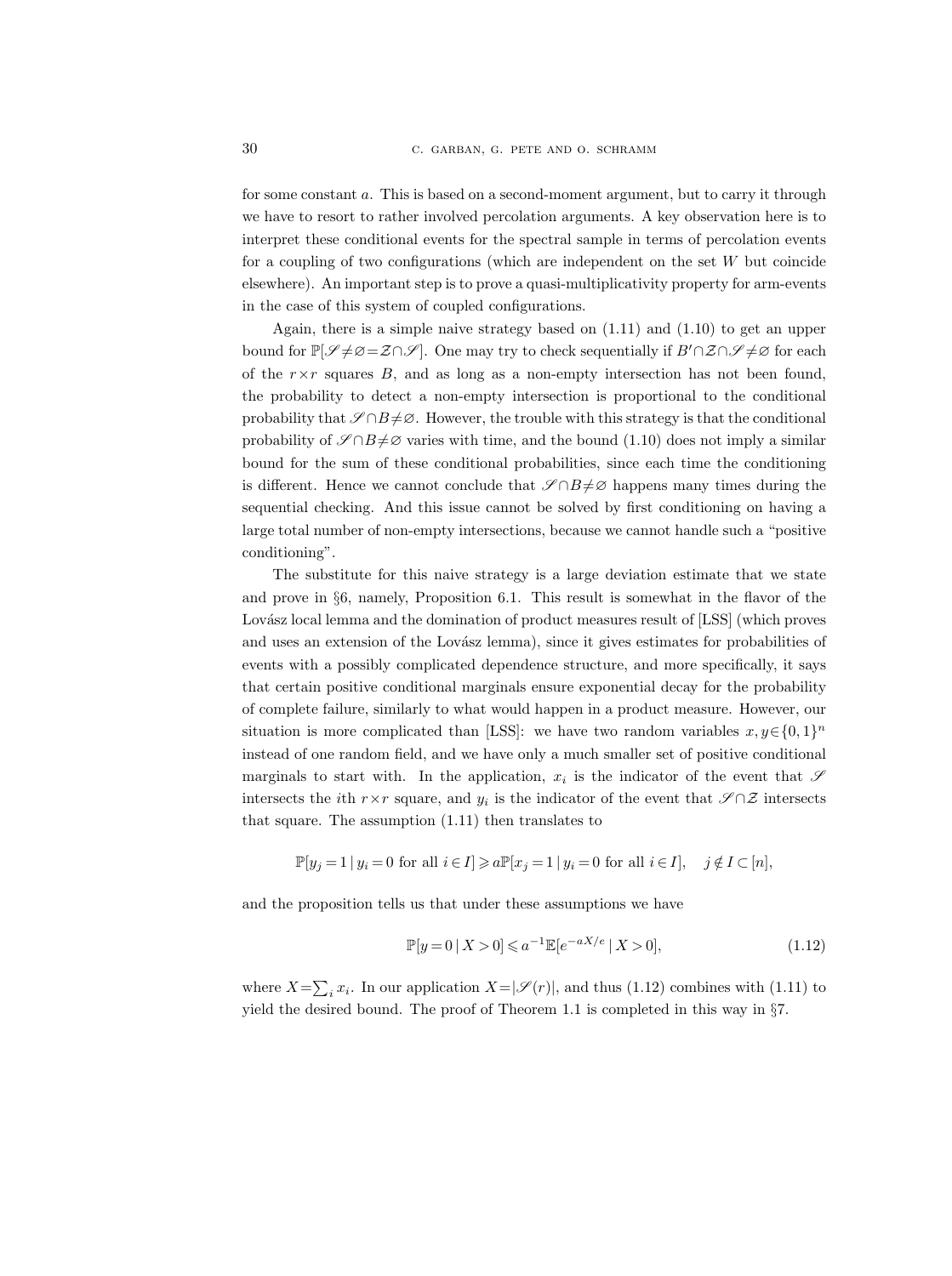Remark 1.7. As we mentioned earlier, the above results about the tightness of the spectrum when normalized by its mean (as well as the up to constants optimal results on the lower tail) are much harder to achieve than their analogs for the set of pivotal points, even though the two are intimately related. Indeed, the techniques of this paper easily adapt to the set  $\mathscr{P}_{f_R}$  of pivotal points of the left-right crossing of the square  $[0, R]^2$  and give tightness results on the number of pivotal points  $|\mathscr{P}_{f_R}|$ . For instance, they imply the following analog of Theorem 1.1:

$$
\mathbb{P}[0<|\mathscr{P}_{f_R}|<\mathbb{E}|\mathscr{P}_{f_r}|]\asymp \left(\frac{R}{r}\right)^2\alpha_6(r,R).
$$

The appearance of  $\alpha_6(r, R)$  in place of  $\alpha_4(r, R)^2$  will be explained in Remark 4.6. In the case of the triangular grid, this gives the following estimate on the lower tail:

$$
\limsup_{R \to \infty} \mathbb{P}[0 < |\mathscr{P}_{f_R}| \leq \lambda \mathbb{E}|\mathscr{P}_{f_R}|] = \lambda^{11/9 + o(1)},
$$

as  $\lambda \rightarrow 0$ . It turns out that in the case of the pivotal points  $\mathscr{P}_{f_R}$  (where the i.i.d. structure of the percolation configuration helps), there is a more direct route towards the tightness of  $|\mathscr{P}_{f_R}|\mathbb{E}|\mathscr{P}_{f_R}|$  on  $(0,\infty)$  than the route we needed to follow for the spectrum  $\mathscr{S}$ . We do not give more details, since we will not use this pivotal tightness in this paper.

One might think that this good control on the lower tail of the number of pivotals should imply that if one waits long enough, the system must switch many times between having and not having a left-right crossing, and then this should imply an almost complete decorrelation. However, assuming the first implication for now, the second one still remains completely unclear: even if there are a lot of switches, it might well be that the system started, say, from having the left-right crossing, will remember this for a long time in the sense that it will move back more quickly from not having the crossing to having the crossing, than vice versa. In this case, at a given time it would be significantly more likely (by a constant factor) that an even number of switches have happened so far, i.e., the system would not have lost most of the correlation. We do not see how to rule out this scenario by studying pivotals only, that is why the Fourier spectrum is so useful.

Acknowledgments. We are grateful to Gil Kalai for inspiring conversations and for his observation  $(2.11)$ , and to Jeff Steif for insights regarding the dimensions of exceptional times in dynamical percolation and for numerous comments on the manuscript. We thank Vincent Beffara for permitting us to include Proposition A.1, Alan Hammond, Pierre Nolin and Wendelin Werner for motivating and enlightening discussions, and Erik Broman and Alan Hammond for suggestions on how to improve readability at several places. Finally, we are extremely grateful to a referee for his or her careful reading and many detailed comments.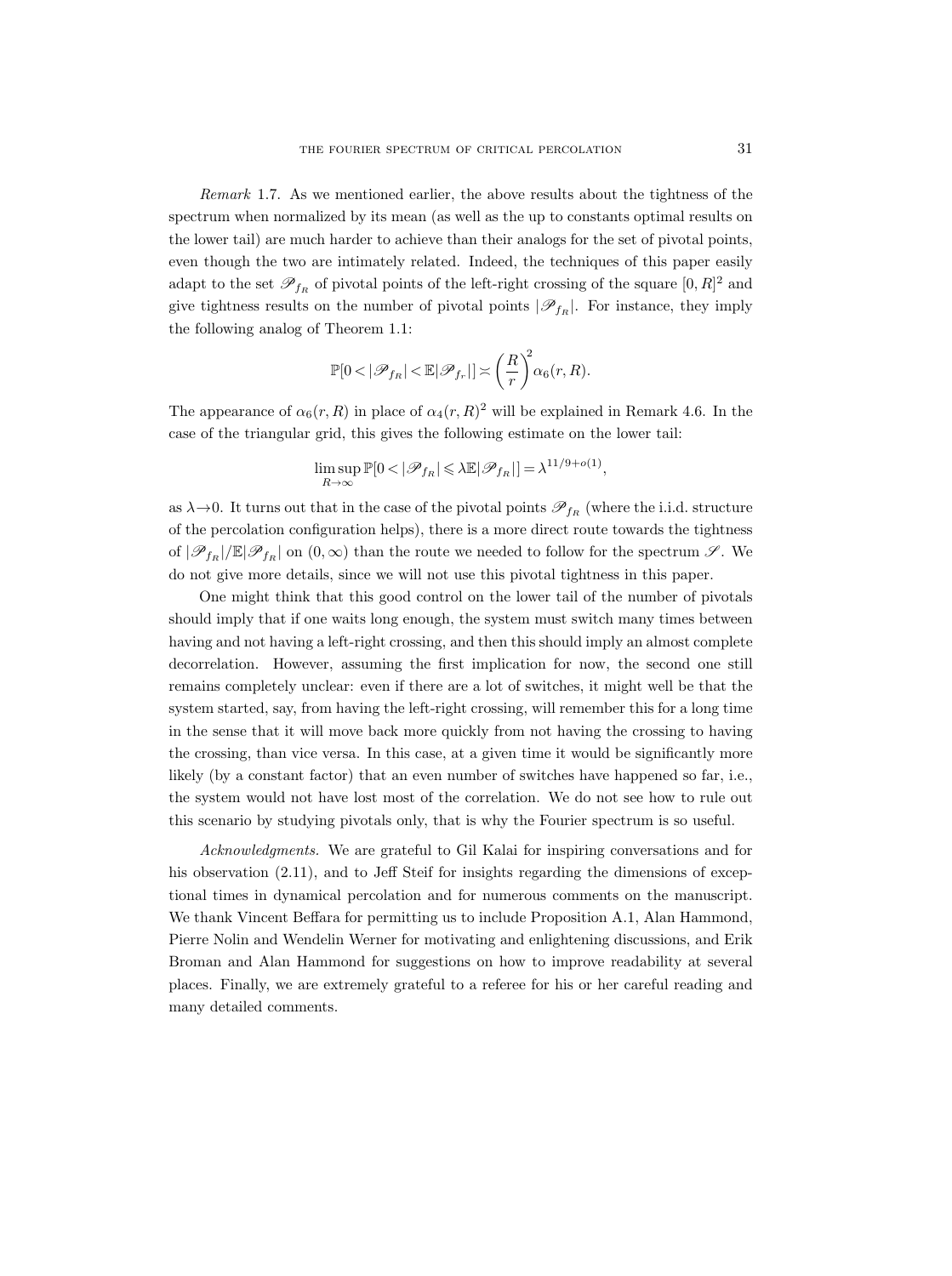#### 2. Some basics

#### 2.1. A few general definitions

In this paper we consider site percolation on the triangular grid as well as bond percolation on  $\mathbb{Z}^2$ , both at the critical parameter  $p = \frac{1}{2}$ .

In the case of site percolation on the triangular grid  $T$ , a percolation configuration  $\omega$  is just the set of sites which are open. However, we often think of  $\omega$  as a coloring of the plane by two colors: in the hexagonal grid dual to  $T$ , a hexagon is colored white if the corresponding site is in  $\omega$ , while the other hexagons are colored black. If A and B are subsets of the plane, we say that there is a *crossing* in  $\omega$  from A to B if there is a continuous path with one endpoint in  $A$  and the other endpoint in  $B$  that is contained in the closure of the union of the white hexagons. Likewise, a dual crossing corresponds to a path contained in the closure of the black hexagons.

In the case of bond percolation on  $\mathbb{Z}^2$ , there is a similar coloring of the plane by two colors which has the "correct" connectivity properties. In this case, we color by white all the points that are within  $L^{\infty}$  distance of  $\frac{1}{4}$  from all the vertices of  $\mathbb{Z}^2$  and all the points that are within  $L^{\infty}$  distance of  $\frac{1}{4}$  from the edges in  $\omega$ , and color by black the closure of the complement of the white colored points.

Regardless of the grid, the set of points whose color is determined by  $\omega_x$  will be called the *tile* of  $x$ . In the case of the square grid, we also have tiles with deterministic color, namely, each square of side length  $\frac{1}{2}$  centered at a vertex of  $\mathbb{Z}^2$  and each square of side length  $\frac{1}{2}$  concentric with a face of  $\mathbb{Z}^2$ . Thus, in either case we have a tiling of the plane by hexagons or squares where each tile consists of a connected set of points whose colors always agree.

A quad  $\mathcal Q$  is a subset of the plane homemorphic to the closed unit disk together with a distinguished pair of disjoint closed arcs on  $\partial \mathcal{Q}$ . We say that  $\omega$  has a *crossing* of  $\mathcal{Q}$  if the two distinguished arcs can be connected by a white path inside Q.

If A is an event, then the  $\pm 1$  *indicator* function of A is the function  $2 \cdot 1_A - 1$ , which is 1 on A and  $-1$  on  $\neg A$ . The  $\pm 1$ -indicator function for the event that a quad Q is crossed will be denoted by  $f_{\mathcal{Q}}$ .

We use  $\mathcal I$  to denote the set of bits in  $\omega$ ; that is, in the context of the triangular grid If is the set of vertices of the grid, and in the context of  $\mathbb{Z}^2$  it denotes the set of edges. Although  $\mathcal I$  is not finite in these cases, the functions we consider will only depend on finitely many bits in  $\mathcal{I}$ , and so the Fourier–Walsh expansion  $(1.1)$  still holds. Moreover, for  $L^2$  functions depending on infinitely many bits we still have  $(1.1)$ , except that the summation is restricted to finite  $S \subseteq \mathcal{I}$ .

Since we will be considering  $\mathscr S$  as a geometric object, we find it convenient to think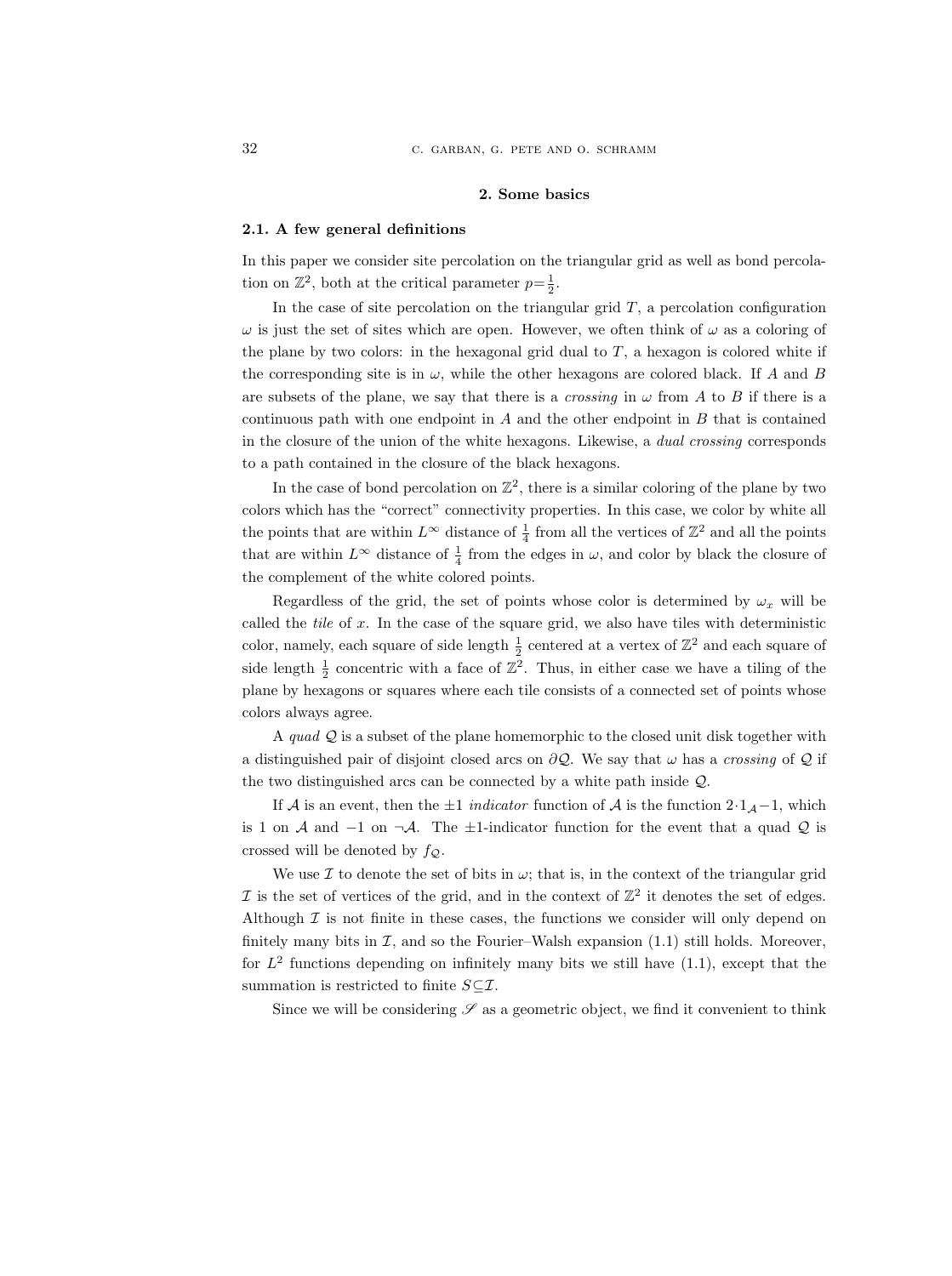of  $\mathcal I$  as a discrete set in the plane. In the context of the triangular grid, this is anyway the case, but for the square grid we will implicitly associate each edge of  $\mathbb{Z}^2$  with its center; so  $\mathcal I$  can be considered as the set of centers of the relevant edges. This way, any subset of the plane also represents a subset of the bits. Note however that e.g. the crossing function  $f_{\mathcal{Q}}$  usually depends on more bits than the ones contained in  $\mathcal{Q}$ .

For  $z \in \mathbb{R}^2$  and  $r \geqslant 0$ , the set  $z + [-r, r]^2$  will be called the square of radius r centered at z. Furthermore, we let  $B(z, r)$  denote the union of the tiles whose center is contained in  $z + [-r, r]^2$ , and will refer to  $B(z, r)$  as a box of radius r. One reason for using these boxes (instead of round balls, say) is that the plane can be tiled perfectly with them.

## 2.2. Multi-arm events for percolation

In many different studies of percolation, the multi-arm events play a central role. We now define these events (a word of caution—there are a few different natural variants to these definitions), and discuss the asymptotics of their probabilities.

Let  $A\subset \mathbb{R}^2$  be some topological annulus in the plane, and let  $j\in\mathbb{N}_+$ . If j is even, then the j-arm event in A is the event that there are j disjoint monochromatic paths joining the two boundary components of A, and these paths in circular order are alternating between white and black. If  $j$  is odd, the definition is similar, except that the order of the colors is required to be (in circular order) alternating between white and black with one additional white crossing.

In most papers, the restriction that the colors are alternating is relaxed to the requirement that not all crossings are of the same color. Indeed, it is known that if A is an annulus,  $A=B(0, R)\setminus B(0, r)$ , then in the setting of critical site percolation on the triangular grid the circular order of the colors effects the probability of the event by at most a constant factor (which may depend on j), provided that in the case  $j>1$  there is at least one required crossing from each color [ADA]. However, since it appears that the corresponding result for the square grid has not been worked out, we have opted to impose the alternating colors restriction.

We let  $\alpha_i(A)$  denote the probability of the j-arm event in A. For the case  $A=$  $B(0, R)\setminus B(0, r)$ , write  $\alpha_i(r, R)$  for  $\alpha_i(A)$ . Note that  $\alpha_i(r, R)=0$  if  $r\ll j < R$ . We use  $\alpha_j(R)$  as a shorthand for  $\alpha_j(2j, R)$ . We will also adopt the convention that  $\alpha_j(r, R)=1$ if  $r \ge R$ .

We now review some of the results concerning these arm events. The Russo– Seymour–Welsh (RSW) estimates imply that

$$
\frac{s^{-a_j}}{C_j} \leq \alpha_j(r, sr) \leq C_j s^{-1/a_j}
$$
\n(2.1)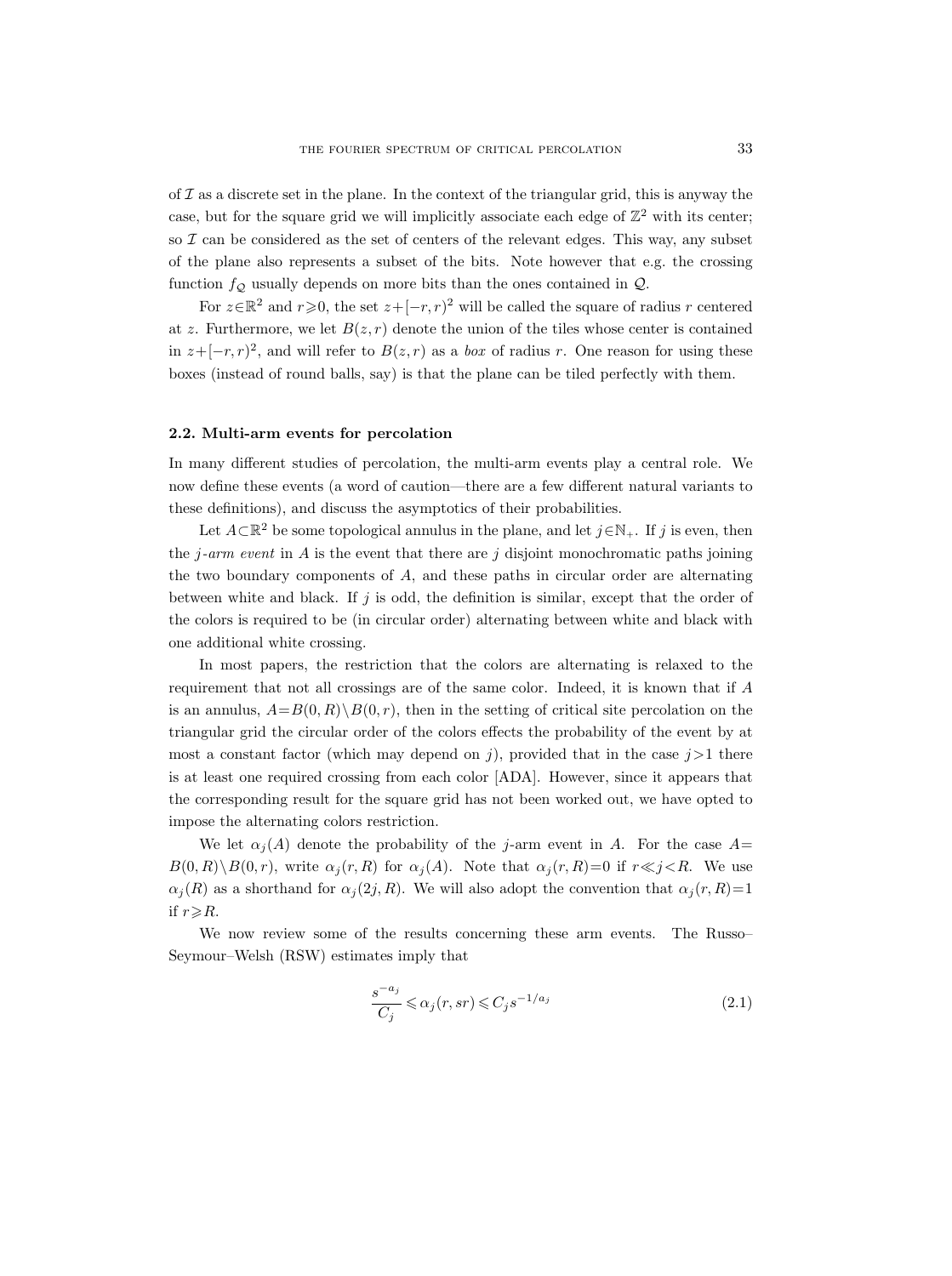for all  $r>r(j)$  and  $s>1$ , where  $r(j)$ ,  $C_i$ ,  $a_j>1$  depend only on j. Another important property of these arm events is quasi-multiplicativity, namely,

$$
\frac{\alpha_j(R)}{C_j} \leq \alpha_j(r)\alpha_j(r,R) \leq C_j\alpha_j(R)
$$
\n(2.2)

for  $r(j) \lt r \lt R$ , where, again,  $r(j)$ ,  $C_j > 1$  depend only on j. This was proved in [K2]; see [SSt, Proposition A.1] and [N, §4] for concise proofs. The above properties in particular give for  $r < r' < R' < R$  that

$$
C_j^{-1} \left(\frac{Rr'}{R'r}\right)^{a_j^{-1}} \alpha_j(r,R) \leq \alpha_j(r',R') \leq C_j \left(\frac{Rr'}{R'r}\right)^{a_j} \alpha_j(r,R),\tag{2.3}
$$

with possibly different constants  $C_i$ .

Of the multi-arm events, the most relevant to this paper is the 4-arm event, due to its relation to pivotality for the crossing event in a quad  $Q$ . In particular, for closed  $B\subset\mathbb{R}^2$ , we will use  $\alpha_{\Box}(B,\mathcal{Q})$  to denote the probability of having four arms in  $\mathcal{Q}\backslash B$ , the white arms connecting  $\partial B$  to the two distinguished arcs on  $\partial \mathcal{Q}$  and the black arms to the complementary arcs. If  $B \cap \partial \mathcal{Q} \neq \emptyset$ , then the arms connecting B to the arcs of  $\partial \mathcal{Q}$  which B intersects are considered as present. Quasi-multiplicativity often generalizes easily to this quantity; for example, if  $\mathcal Q$  is an  $R \times R$  square with two opposite sides being the distinguished arcs, B is a radius r box anywhere in  $\mathcal{Q}$ , and  $x \in B$  is at a distance at least  $cr$  from  $\partial B$ , then

$$
\frac{\alpha_{\Box}(x, Q)}{\alpha_{\Box}(B, Q)} \asymp \alpha_4(x, B) \asymp \alpha_4(r),\tag{2.4}
$$

with the implied constants depending only on c. (A more general version of this will also be proved in §5.5.) Here and in the following, when we write  $\alpha_{\Box}(x, Q)$  or  $\alpha_4(x, B)$ , we are referring to the corresponding 4-arm event from the tile of x to  $\partial \mathcal{Q}$  or  $\partial B$  (with or without paying attention to any distinguished arms on the boundary, respectively).

Let us also recall what is known about  $\alpha_4$  quantitatively. For site percolation on the triangular lattice, by [SW], we have

$$
\alpha_4(r,R) = \left(\frac{r}{R}\right)^{5/4 + o(1)}
$$
\n(2.5)

as  $R/r \rightarrow \infty$  while  $1 \le r \le R$ . Similar relations are known for  $j \ne 4$  [LSW2], [SW]. For bond percolation on the square grid, we presently have weaker estimates; in particular,

$$
C^{-1}\left(\frac{r}{R}\right)^{2-\varepsilon} \leq \alpha_4(r,R) \leq C\left(\frac{r}{R}\right)^{1+\varepsilon} \tag{2.6}
$$

for some fixed constants  $C, \varepsilon > 0$  and every  $1 \leq r \leq R$ . The left inequality can be obtained by combining  $\alpha_5(r, R) \times (r/R)^2$  (see [KSZ, Lemma 5] or [SSt, Corollary A.8]), the RSW estimate  $\alpha_1(r, R) < O(1)(r/R)^{\varepsilon}$ , and, finally, the relation  $\alpha_1(r, R)\alpha_4(r, R) \geq \alpha_5(r, R)$ (which follows from Reimer's inequality [R], or from Proposition A.1 in our appendix). The right-hand inequality in (2.6) follows from [K2]; see also [BKS, Remark 4.2].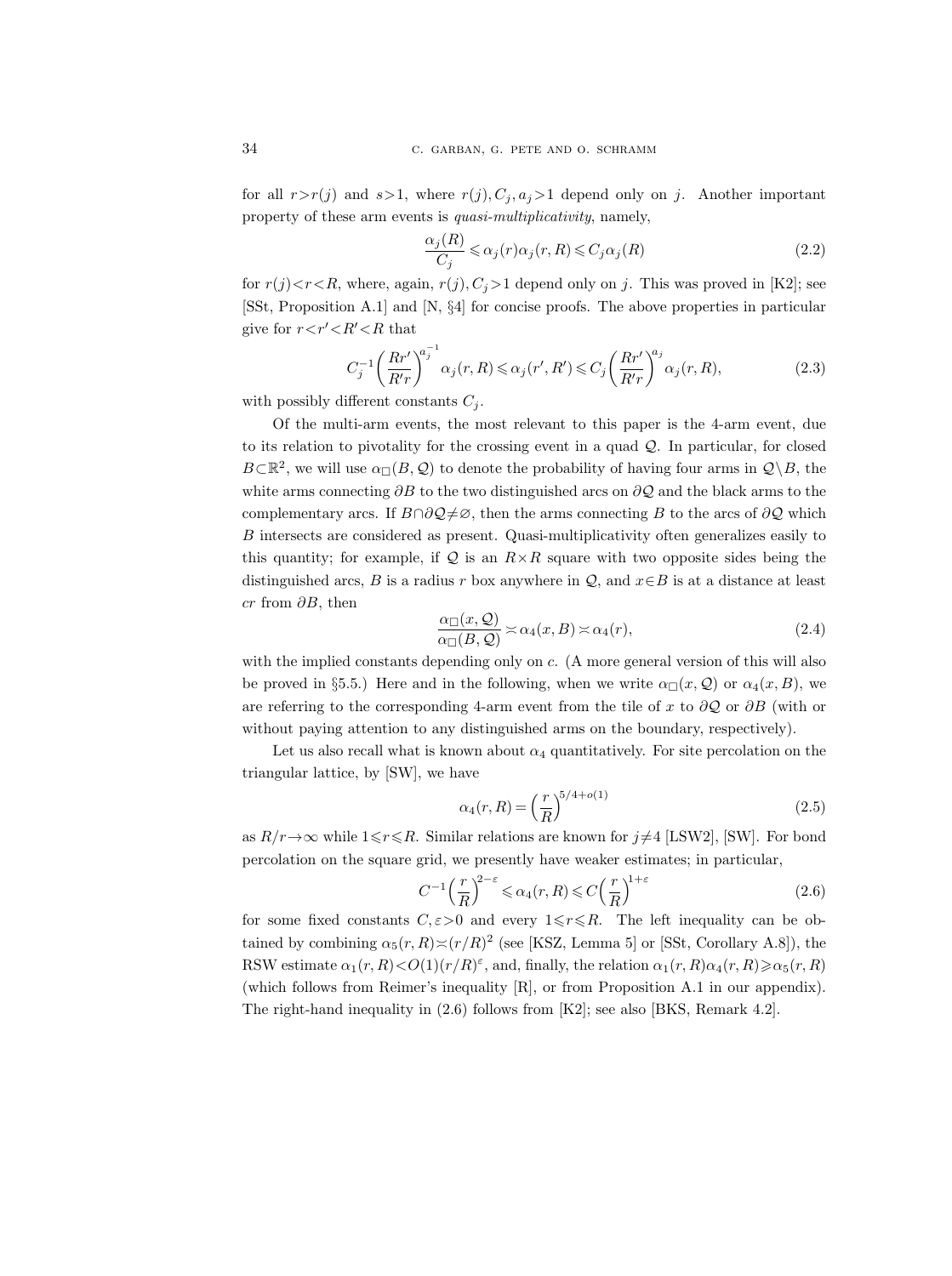#### 2.3. The spectral sample in general

This subsection derives some formulas and estimates for  $\mathbb{P}[\mathscr{S} \subseteq A]$ , for the distribution of  $\mathscr{S} \cap A$ , and for  $\mathbb{P}[\mathscr{S} \cap A = \emptyset \neq \mathscr{S} \cap B]$ . We also briefly present an estimate of the variation distance between the laws of  $\mathscr{S}_f$  and of  $\mathscr{S}_g$  in terms of  $||f-g||$ . (We generally use  $||\cdot||$ to denote the  $L^2$  norm.) Moreover, the definition of the set of pivotals  $\mathscr P$  is recalled and some relations between  $\mathscr P$  and  $\mathscr S$  are discussed.

As before, let  $\Omega := \{-1, 1\}^{\mathcal{I}}$ , where  $\mathcal{I}$  is finite. Recall that for  $f: \Omega \to \mathbb{R}$  with  $||f|| = 1$ , we consider the random variable  $\mathscr{S}_f$  whose law is given by  $\mathbb{P}[\mathscr{S}=S] = \hat{f}(S)^2$ . More generally, if  $||f|| > 0$ , we use the law given by

$$
\mathbb{P}[\mathcal{S} = S] = \frac{\hat{f}(S)^2}{\|f\|^2},
$$

but will also consider the un-normalized measure given by

$$
\mathbb{Q}[\mathcal{S} = S] = \hat{f}(S)^2.
$$

(If we wish to indicate the function f, we may write  $\mathbb{Q}_f$  in place of  $\mathbb{Q}$ .)

Now suppose that f, g:  $\Omega \rightarrow \mathbb{R}$ . We argue that if  $||f - g||$  is small, then the law of  $\mathscr{S}_f$ is close to the law of  $\mathscr{S}_q$ , as follows. If we want to compare the "laws" under  $\mathbb{Q}$ , then

$$
\sum_{S \subseteq \mathcal{I}} |\hat{f}(S)^2 - \hat{g}(S)^2| = \sum_{S} |\hat{f} - \hat{g}| |\hat{f} + \hat{g}|
$$
  

$$
\leq \left( \sum_{S} (\hat{f} - \hat{g})^2 \right)^{1/2} \left( \sum_{S} (\hat{f} + \hat{g})^2 \right)^{1/2}
$$
  

$$
= ||f - g|| ||f + g||,
$$
 (2.7)

where the inequality is due to Cauchy–Schwarz' inequality and the final equality is an application of Parseval's identity. For the laws under  $\mathbb{P}$ , when  $||f||=||g||=1$  does not hold, a slightly more complicated version of this argument gives that if  $||f - g|| \leq \varepsilon \max{||f||, ||g||}$ for some  $\varepsilon \in (0,1)$ , then

$$
\sum_{S \subseteq \mathcal{I}} \left| \frac{\hat{f}(S)^2}{\|f\|^2} - \frac{\hat{g}(S)^2}{\|g\|^2} \right| \leqslant \frac{4\varepsilon}{(1-\varepsilon)^2}.
$$

We will not use this version, and hence omit the details of its derivation.

For  $A \subseteq \mathcal{I}$ , let  $\omega_A$  denote the restriction of  $\omega$  to A, and let  $\mathcal{F}_A$  denote the  $\sigma$ -field of subsets of  $\Omega$  generated by  $\omega_A$ . We use the notation  $A^c := \mathcal{I} \setminus A$  for the complement of A. Observe that for  $A \subseteq \mathcal{I}$ ,

$$
\mathbb{E}[\chi_S \,|\, \mathcal{F}_A] = \begin{cases} \chi_S, & \text{if } S \subseteq A, \\ 0, & \text{otherwise.} \end{cases} \tag{2.8}
$$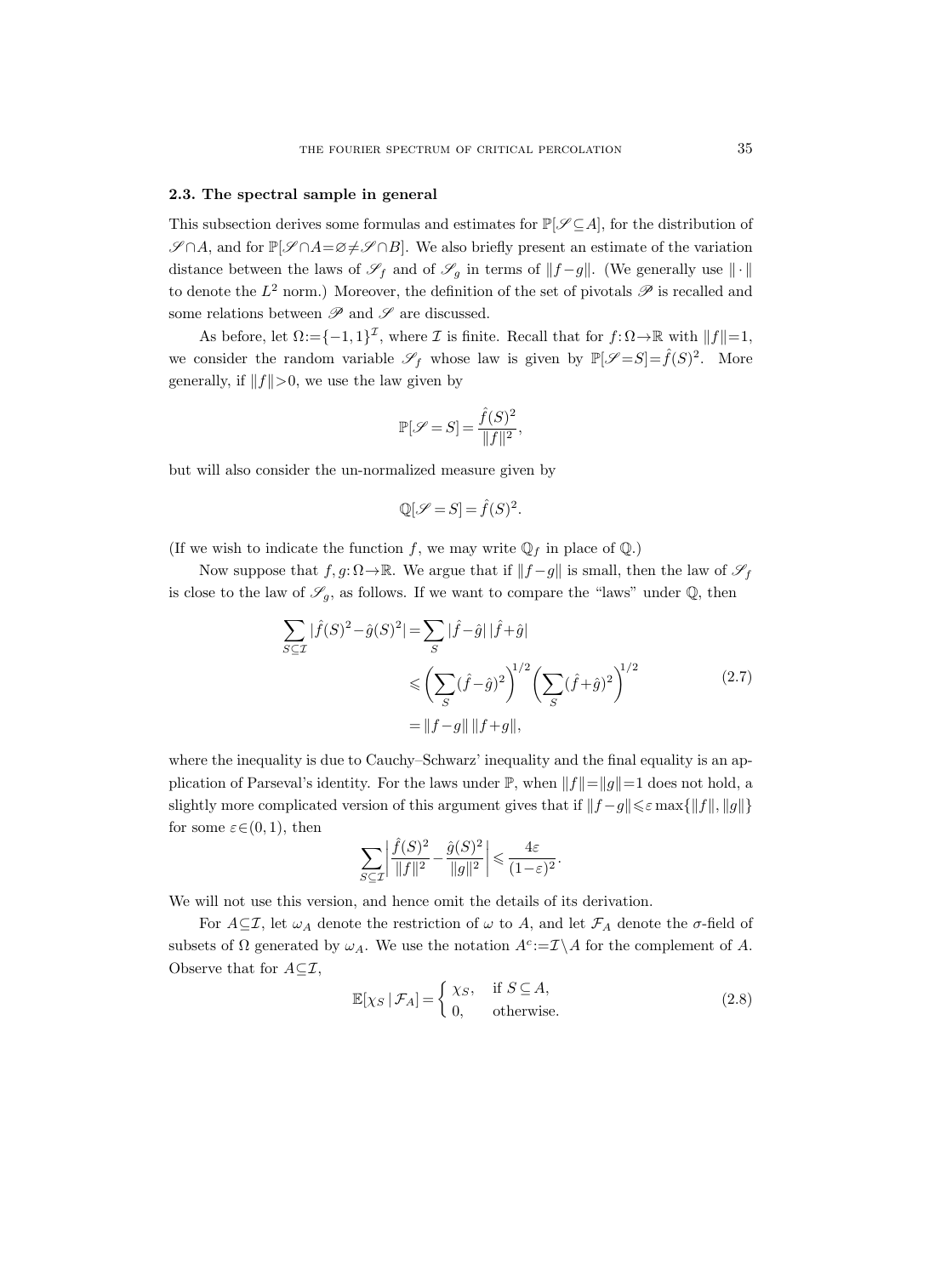It follows from this and (1.1) that

$$
g := \mathbb{E}[f \mid \mathcal{F}_A] = \sum_{S \subseteq A} \hat{f}(S) \chi_S.
$$

Thus

$$
\hat{g}(S) = \begin{cases} \hat{f}(S), & \text{if } S \subseteq A, \\ 0, & \text{otherwise.} \end{cases}
$$

Therefore, Parseval's formula implies that

$$
\mathbb{Q}[\mathscr{S} \subseteq A] = \mathbb{E}[\mathbb{E}[f \mid \mathcal{F}_A]^2].\tag{2.9}
$$

In principle, this describes the distribution of  $\mathscr S$  in terms of f, and indeed we will extract information about  ${\mathcal S}$  from this formula and its consequences.

Using (1.1) and (2.8), one obtains for  $S \subseteq A \subseteq \mathcal{I}$  that

$$
\mathbb{E}[f\chi_S \,|\, \mathcal{F}_{A^c}] = \sum_{S' \subseteq A^c} \hat{f}(S \cup S')\chi_{S'}.
$$

This gives

$$
\mathbb{E}[\mathbb{E}[f\chi_S \,|\, \mathcal{F}_{A^c}]^2] = \sum_{S' \subseteq A^c} \widehat{f}(S \cup S')^2 = \mathbb{Q}[\mathscr{S} \cap A = S],
$$

which implies the following lemma from [LMN]. Roughly, the lemma says that in order to sample the random variable  $\mathscr{S} \cap A$ , one can first pick a random sample of  $\omega_{A^c}$ , and then take a sample from the spectral sample of the function we get by plugging in these values for the bits in  $A^c$ .

LEMMA 2.1. Suppose that  $f: \Omega \to \mathbb{R}$  and  $A \subseteq \mathcal{I}$ . For  $x \in \{-1, 1\}^A$  and  $y \in \{-1, 1\}^{A^c}$ , write  $g_y(x) := f(\omega(x, y))$ , where  $\omega(x, y)$  is the element of  $\Omega$  whose restriction to A is x and whose restriction to  $A^c$  is y. Then, for every  $S \subseteq A$ , we have

$$
\mathbb{Q}[\mathscr{S}_f \cap A = S] = \mathbb{E}[\hat{g}_y(S)^2] = \mathbb{E}[\mathbb{Q}_{g_y}[\mathscr{S}_{g_y} = S]]. \qquad \qquad \Box
$$

For any  $\omega \in \Omega$  and any  $A \subseteq \mathcal{I}$ , let  $\omega_A^+$  denote the element of  $\Omega$  that is equal to 1 in A and equal to  $\omega$  outside of A. Similarly, let  $\omega_A^-$  denote the element of  $\Omega$  that is equal to  $-1$  in A and equal to ω outside of A. An  $i \in \mathcal{I}$  is said to be *pivotal* for  $f: \Omega \to \mathbb{R}$  and ω if  $f(\omega_{\{i\}}^{+}) \neq f(\omega_{\{i\}}^{-})$ . Let  $\mathscr{P} = \mathscr{P}_f$  denote the (random) set of pivotals.

It is known from [KKL] that for functions  $f: \Omega \rightarrow \{-1, 1\},$ 

$$
\mathbb{E}[|\mathcal{S}|] = \mathbb{E}[|\mathcal{P}|].\tag{2.10}
$$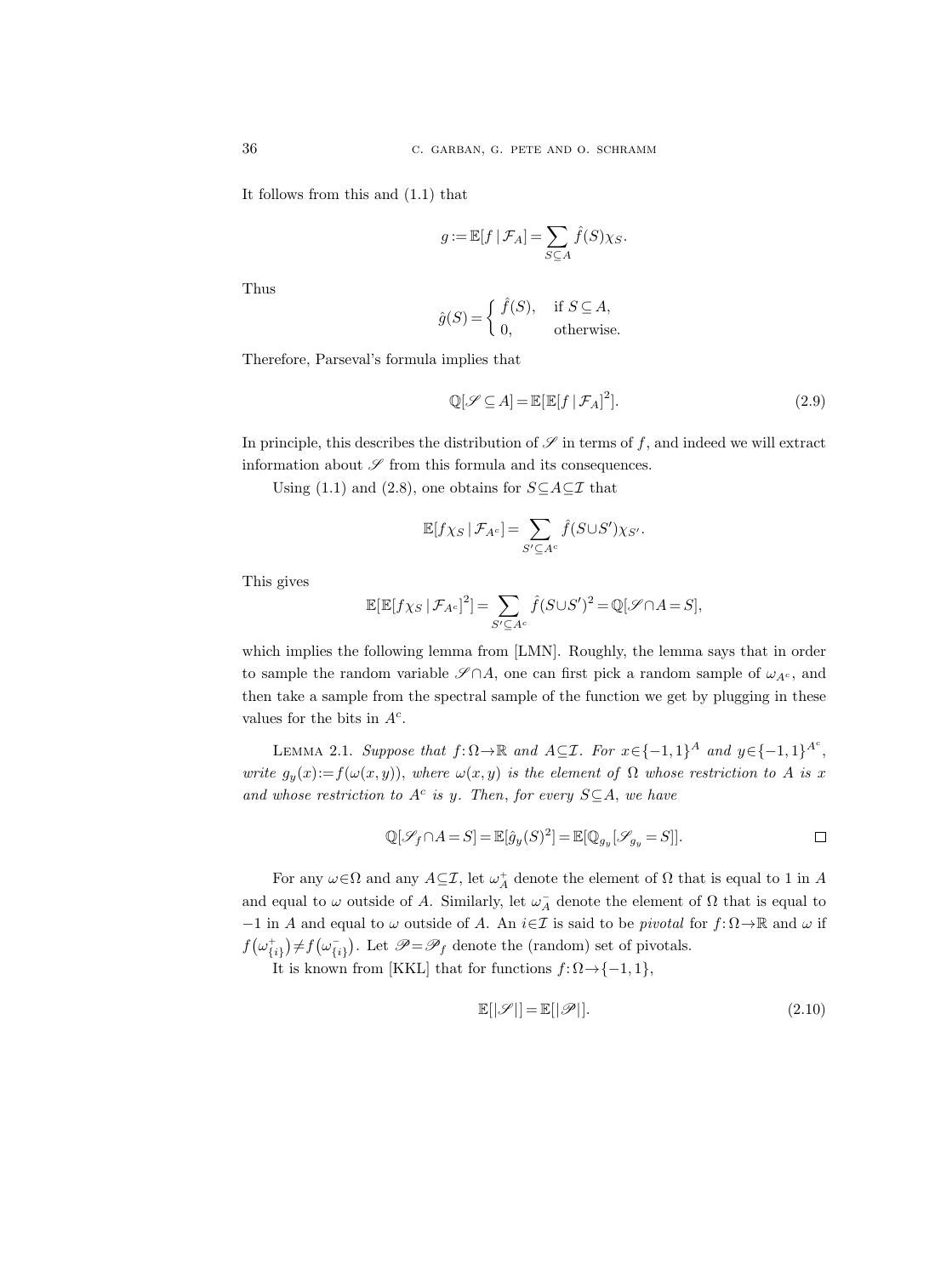Gil Kalai (private communication) further observed that it also holds for the second moment

$$
\mathbb{E}[|\mathcal{S}|^2] = \mathbb{E}[|\mathcal{P}|^2],\tag{2.11}
$$

but this does not extend to higher moments. (Note that in these formulas, the expectation E is with respect to different measures on the left-hand and right-hand sides.) To prove (2.10) and (2.11), consider some  $i, j \in \mathcal{I}$ . In Lemma 2.1, if we take  $A = \{i\}$ , then  $g_y$ is a constant function (of x) unless  $i \in \mathcal{P}$ , while  $g_y = \pm \chi_{\{i\}}$  if  $i \in \mathcal{P}$ . Therefore, the lemma gives

$$
\mathbb{P}[i \in \mathcal{S}] = \mathbb{P}[\mathcal{S} \cap \{i\} = \{i\}] = \mathbb{P}[i \in \mathcal{P}],\tag{2.12}
$$

which sums to give (2.10). Similarly, one can show that

$$
\mathbb{P}[i, j \in \mathcal{S}] = \mathbb{P}[i, j \in \mathcal{P}] \tag{2.13}
$$

by using Lemma 2.1 with  $A = \{i, j\}$  to reduce (2.13) to the case where  $\Omega = \{-1, 1\}^2$ , which easily yields to direct inspection. Now  $(2.11)$  follows by summing  $(2.13)$  over i and j.

As we have discussed in the introduction, (1.2) immediately shows that the distribution of the size  $|\mathscr{S}_f|$  governs the sensitivity of  $f: \Omega \rightarrow \{-1, 1\}$  to  $\varepsilon$ -noise: if  $\varepsilon \mathbb{E}[|\mathscr{S}|]$  is small, then the correlation is always close to 1, while the  $\varepsilon$  needed for decorrelation is given by the lower tail of  $|\mathscr{S}|$ . One can also ask finer questions, concerning "sensitivity to selective noise": which deterministic subsets  $U \subseteq \mathcal{I}$  have the property that knowing the bits in  $\mathcal{U}$  (and having unknown independent random bits in  $\mathcal{U}^c$ ) we can predict f with probability close to 1, and which subsets  $\mathcal U$  give almost no information on f? In §8.2 we will see, using  $(2.9)$ , that the first case (U is "almost decisive") happens if and only if  $\mathbb{P}[\mathscr{S} \subseteq \mathcal{U}]$  is close to 1, while the second case (U is "almost clueless") happens if and only if  $\mathbb{P}[\mathcal{O} \neq \mathcal{S} \subseteq \mathcal{U}]$  is close to 0. For percolation, we will be able to understand both cases quite well, and will also see that although the pivotal and spectral sets,  $\mathscr P$  and  $\mathscr S$ , are different in many ways, it is reasonable to conjecture that they have the same decisive and clueless sets (see Remark 8.6). There is probably a similar phenomenon for many Boolean functions.

We now derive estimates for  $\mathbb{Q}[\mathscr{S} \cap B \neq \emptyset = \mathscr{S} \cap W]$ , when B and W are disjoint subsets of the bits. Define  $\Lambda_B = \Lambda_{f,B}$  as the event that B is pivotal for f. More precisely,  $\Lambda_B$  is the set of  $\omega \in \Omega$  such that there is some  $\omega' \in \Omega$  that agrees with  $\omega$  on  $B^c$  while  $f(\omega) \neq f(\omega')$ . Also define  $\lambda_{B,W} := \mathbb{P}[\Lambda_B | \mathcal{F}_{W^c}]$ .

LEMMA 2.2. Let  $\mathscr{S} = \mathscr{S}_f$  be the spectral sample of some  $f: \Omega \to \mathbb{R}$ , and let W and B be disjoint subsets of I. Then

$$
\mathbb{Q}[\mathscr{S}\cap B\neq \varnothing=\mathscr{S}\cap W]\leqslant 4\|f\|_{\infty}^2\mathbb{E}[\lambda_{B,W}^2].
$$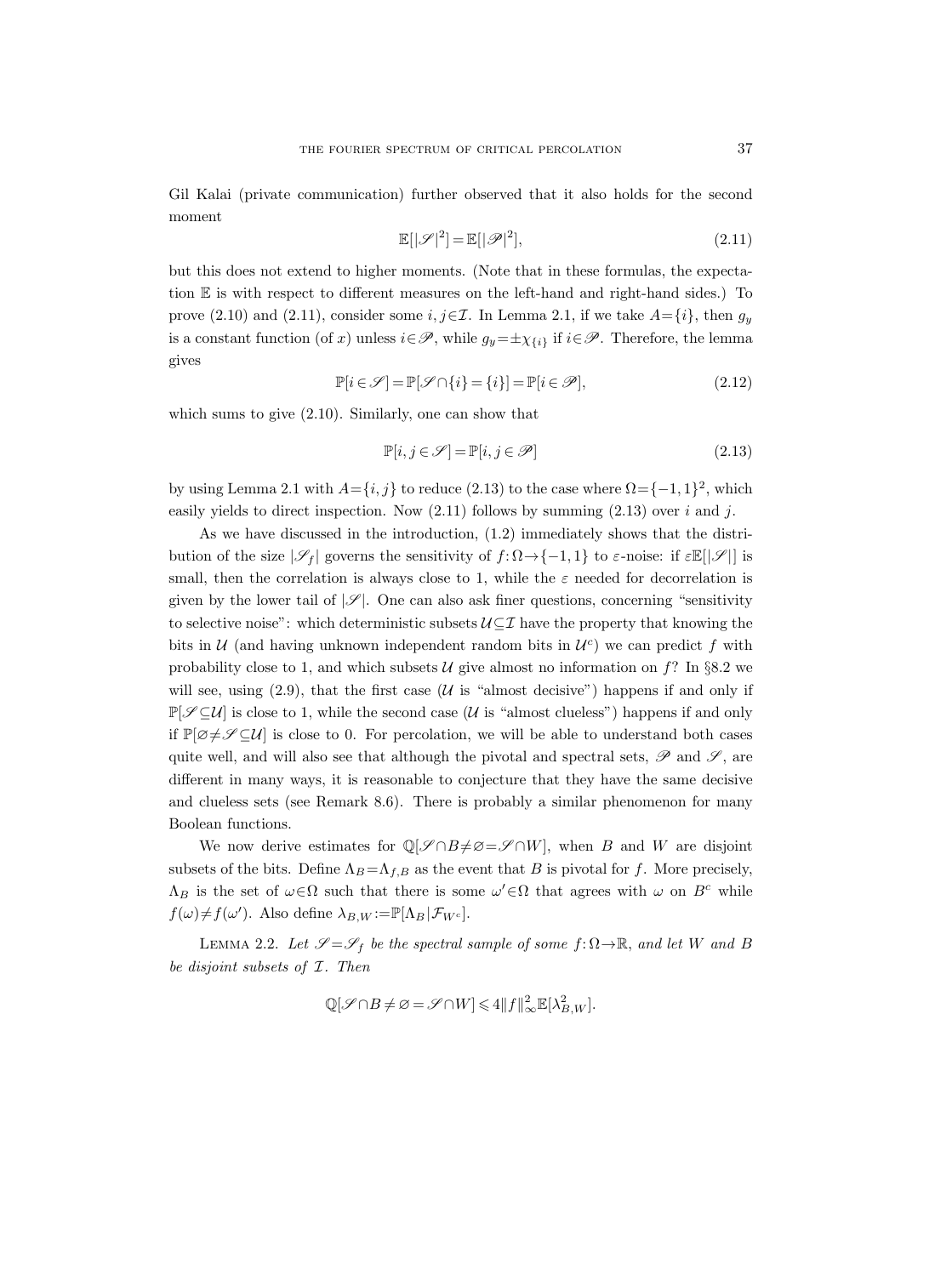Proof. From  $(2.9)$ ,

$$
\mathbb{Q}[\mathscr{S} \cap B \neq \varnothing, \mathscr{S} \cap W = \varnothing] = \mathbb{Q}[\mathscr{S} \subseteq W^c] - \mathbb{Q}[\mathscr{S} \subseteq (W \cup B)^c]
$$

$$
= \mathbb{E}[\mathbb{E}[f \mid \mathcal{F}_{W^c}]^2 - \mathbb{E}[f \mid \mathcal{F}_{(W \cup B)^c}]^2]
$$

$$
= \mathbb{E}[(\mathbb{E}[f \mid \mathcal{F}_{W^c}] - \mathbb{E}[f \mid \mathcal{F}_{(W \cup B)^c}])^2].
$$
(2.14)

On the complement of  $\Lambda_B$ , we have  $f = \mathbb{E}[f|\mathcal{F}_{B^c}]$ . Therefore,

$$
-2\|f\|_\infty 1_{\Lambda_B} \leqslant f-\mathbb{E}[f\,|\,\mathcal{F}_{B^c}]\leqslant 2\|f\|_\infty 1_{\Lambda_B}.
$$

Taking conditional expectations throughout, we get

$$
-2\|f\|_{\infty}\lambda_{B,W}\leqslant \mathbb{E}[f\,|\,\mathcal{F}_{W^c}]-\mathbb{E}[\mathbb{E}[f\,|\,\mathcal{F}_{B^c}]\,|\,\mathcal{F}_{W^c}]\leqslant 2\|f\|_{\infty}\lambda_{B,W}.
$$

Note that  $\mathbb{E}[\mathbb{E}[f|\mathcal{F}_{B^c}]|\mathcal{F}_{W^c}]\mathbb{E}[f|\mathcal{F}_{(B\cup W)^c}]$ , since our measure on  $\Omega$  is i.i.d. Thus, the above gives

$$
\left| \mathbb{E}[f \, | \, \mathcal{F}_{W^c}] - \mathbb{E}[f \, | \, \mathcal{F}_{(B \cup W)^c}] \right| \leqslant 2 \|f\|_\infty \lambda_{B,W}.
$$

An appeal to (2.14) now completes the proof.

Taking  $W = \varnothing$  yields  $\mathbb{Q}[\mathscr{S} \cap B \neq \varnothing] \leq 4||f||_{\infty} \mathbb{P}[\Lambda_B]$ , since  $\Lambda_{B,\varnothing} = 1_{\Lambda_B}$ . Taking  $W = B^c$ yields  $\mathbb{Q}[\varnothing \neq \mathscr{S} \subseteq B] \leq 4||f||_{\infty} \mathbb{P}[\Lambda_B]^2$ , since  $\Lambda_{B,B^c} = \mathbb{P}[\Lambda_B]$ . See also Lemma 3.2 and the discussion afterwards.

*Remark* 2.3. In the special case when f is monotone and  $\pm 1$ -valued, and  $B = \{x\}$  is a single bit, the lemma takes a more precise form, as we will prove in §5.3:

$$
\mathbb{P}[x\in\mathscr{S},\mathscr{S}\cap W=\varnothing]=\mathbb{E}[\lambda_{x,W}^2].
$$

What turns out to be important in §5 is that, in the context of percolation, the quantity  $\mathbb{E}[\lambda_{B,W}^2]$  can be studied and controlled when B is a box and  $W \subseteq \mathcal{I} \setminus B$  is arbitrary. Likewise, in §4, we use a variant of Lemma 2.2 in which we look at the event that  $\mathscr S$  intersects a collection of boxes and is disjoint from some collection of annuli.

# 3. First percolation spectrum estimates

We will now consider the special case of  $\mathscr{S}_f$  when  $f = f_{\mathcal{Q}}$  for a quad  $\mathcal{Q} \subset \mathbb{R}^2$ . As noted in §2.1, we will be considering  $\mathcal I$  and  $\mathscr S \subseteq \mathcal I$  as subsets of the plane. When  $R>0$ , we will use the notation  $RQ$  to denote the quad obtained from  $Q$  by scaling by a factor of  $R$ about 0.

 $\Box$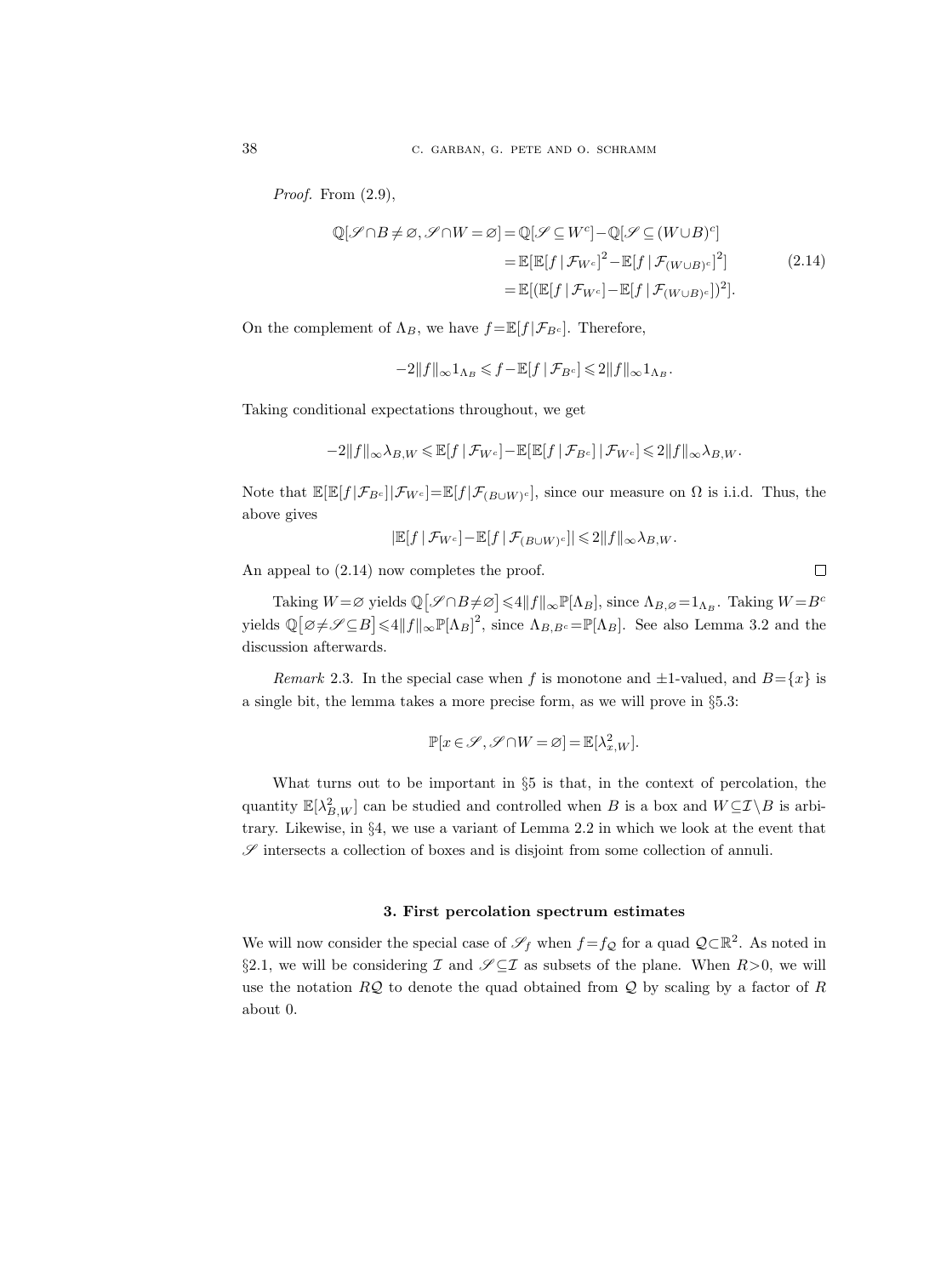LEMMA 3.1. (First and second moments) Let  $\mathcal{Q}\subset \mathbb{R}^2$  be some quad and let U be an open set whose closure is contained in the interior of  $\mathcal{Q}$ . Let  $\mathcal{S} := \mathcal{S}_{f_{RQ}}$  be the spectral sample for the  $\pm 1$ -indicator function of crossing RQ. There are constants  $C, R_0 > 0$ , depending only on  $Q$  and U, such that for all  $R>R_0$ ,

$$
C^{-1}R^2\alpha_4(R) \leq \mathbb{E}[|\mathcal{S}_{f_{RQ}} \cap RU|] \leq C R^2 \alpha_4(R)
$$

and

$$
\mathbb{E}[|\mathscr{S}_{f_{RQ}} \cap RU|^2]b \leqslant C \mathbb{E}[|\mathscr{S}_{f_{RQ}} \cap RU|]^{2}.
$$

The reason for the appearance of  $\alpha_4$  in the first moment is the following. We know from (2.12) that  $\mathbb{P}[x \in \mathscr{S}] = \mathbb{P}[x \in \mathscr{P}]$  for  $\mathscr{P} := \mathscr{P}_{f_{RQ}}$ . In order for x to be pivotal for  $f_{RQ}$  it is necessary and sufficient that there are white paths in  $RQ$  from the tile of x to the two distinguished arcs on R∂Q and two black paths in RQ from the tile of x to the complementary arcs of R∂Q. These four paths form the 4-arm event in the annulus between the tile of x and R∂Q. Moreover, it is well known (and follows from quasi-multiplicativity arguments; see [K2], [W]) that

$$
\mathbb{P}[x \in \mathscr{P}_{f_{RQ}}] = \alpha_{\square}(x, RQ) \asymp \alpha_4(R) \quad \text{for all } x \in \mathcal{I} \cap RU. \tag{3.1}
$$

Here and in the proof below, we use the notation  $g \times g'$  to mean that there is a constant c>0 (which may depend on U and Q), such that  $g \leqslant cg'$  and  $g' \leqslant cg$ . Likewise, the  $O(·)$ notation will involve constants that may depend on  $Q$  and  $U$ .

*Proof.* From  $(2.12)$  and  $(3.1)$  we get

$$
\mathbb{P}[x \in \mathscr{S}] \asymp \alpha_4(R) \quad \text{for all } x \in \mathcal{I} \cap RU. \tag{3.2}
$$

The first claim of the lemma is obtained by summing over  $x \in \mathcal{I} \cap RU$ .

Now consider  $x, y \in \mathcal{I} \cap RU$ . Let a be the distance from  $\overline{U}$  to  $\partial \mathcal{Q}$ . Thus  $a > 0$ . Then by (2.13), we have  $\mathbb{P}[x, y \in \mathscr{S}] = \mathbb{P}[x, y \in \mathscr{P}]$ . In order for  $x, y \in \mathscr{P}$  it is necessary that the 4-arm event occurs from the tile of x to distance  $(\frac{1}{3}|x-y|) \wedge (aR)$  away, and from the tile of y to distance  $(\frac{1}{3}|x-y|) \wedge (aR)$  away, and from the circle of radius  $2|x-y|$  around  $\frac{1}{2}(x+y)$  to distance aR away (if  $2|x-y| < aR$ ). By independence on disjoint subsets of  $\mathcal{I}$ , this (together with the regularity properties of the 4-arm probabilities  $(2.3)$ ) gives, for R sufficiently large, that

$$
\mathbb{P}[x, y \in \mathscr{S}] \leqslant O(1)\alpha_4(|x-y|)^2 \alpha_4(|x-y|, R).
$$

Using the quasi-multiplicativity property of  $\alpha_4$ , this gives

$$
\mathbb{P}[x, y \in \mathcal{S}] \leqslant O(1) \frac{\alpha_4(R)^2}{\alpha_4(|x - y|, R)} \quad \text{for all } x, y \in \mathcal{I} \cap RU. \tag{3.3}
$$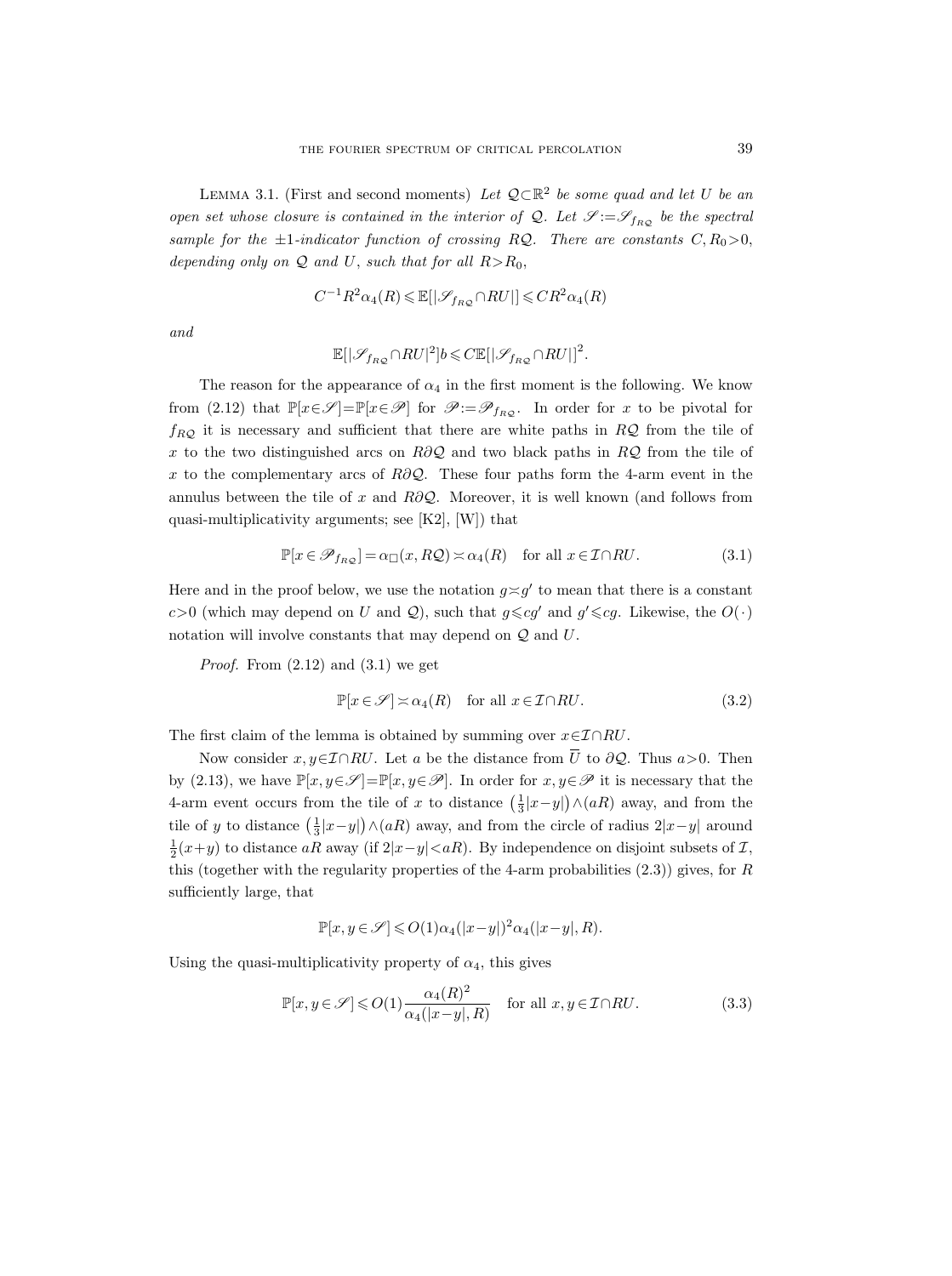The number of pairs  $x, y \in \mathcal{I} \cap U$  such that  $|x-y| \in [2^n, 2^{n+1})$  is  $O(R^2)2^{2n}$ , and is zero if  $|x-y|>R \text{diam}(\mathcal{Q})$ . Therefore, we get from (3.3) and the regularity property (2.3) that

$$
\mathbb{E}[|\mathcal{S}\cap RU|^2] \leqslant O(R^2)\alpha_4(R)^2\sum_{n=0}^{\log_2(R)+O(1)}\frac{2^{2n}}{\alpha_4(2^n,R)}
$$

From (2.6) we get  $2^{2n}/\alpha_4(2^n, R) \leqslant O(1)R^{2-\epsilon}2^{\epsilon n}$ . Hence the sum over n is at most  $O(R^2)$ , and we obtain the desired bound on the second moment.  $\Box$ 

Note that  $\mathbb{E}[|\mathscr{S} \cap RU|| \to \infty]$  as  $R \to \infty$ , which follows from Lemma 3.1 and (2.6). Moreover, by the standard Cauchy–Schwarz second-moment argument (also called the Paley–Zygmund inequality), the above lemma implies that for some constant  $c > 0$  (which may depend on  $Q$  and  $U$ ),

$$
\mathbb{P}[|\mathscr{S} \cap RU| > c\mathbb{E}|\mathscr{S} \cap RU|] > c \quad \text{for all } R > 0.
$$

We also note the following lemma.

LEMMA 3.2. Let  $\mathcal{Q} \subset \mathbb{R}^2$  be a quad, and set  $\mathscr{S} = \mathscr{S}_{f_{\mathcal{Q}}}$ . Let B be some union of tiles such that  $B \cap Q$  is non-empty and connected. Then

$$
\mathbb{P}[\mathcal{S} \cap B \neq \varnothing] \leqslant 4\alpha_{\square}(B, \mathcal{Q})\tag{3.4}
$$

.

and

$$
\mathbb{P}[\varnothing \neq \mathcal{S} \subseteq B] \leqslant 4\alpha_{\square}(B, \mathcal{Q})^2. \tag{3.5}
$$

When B is a single tile, corresponding to  $x \in \mathcal{I}$ , we have

$$
\mathbb{P}[x \in \mathcal{S}] = \alpha_{\Box}(x, \mathcal{Q}) \quad and \quad \mathbb{P}[\mathcal{S} = \{x\}] = \alpha_{\Box}(x, \mathcal{Q})^2. \tag{3.6}
$$

*Proof.* Note that  $\mathbb{P}[\Lambda_B]=\alpha_{\square}(B,\mathcal{Q})$ , since  $\Lambda_B$  holds if and only if the 4-arm event from B to the corresponding arcs on  $\partial Q$  occurs. Since  $\lambda_{B,\emptyset} = 1_{\Lambda_B}$ , the first claim follows from Lemma 2.2 with  $W = \emptyset$ . Similarly, (3.5) follows by taking  $W = B<sup>c</sup>$ . The identity  $\mathbb{P}[x \in \mathscr{S}] = \alpha_{\Box}(x, \mathcal{Q})$  follows from (2.12). Finally, the right-hand identity in (3.6) can be derived from (2.14) with  $B=\{x\}$  and  $W=\mathcal{I}\backslash B$ . Alternatively, it also follows from  $\mathbb{P}[\{x\} = \mathscr{S}] = \mathbb{P}[x \in \mathscr{S}]^2$ , which holds for arbitrary monotone  $f: \Omega \to \{-1, 1\}$ .  $\Box$ 

As we will see in §5, both inequalities in Lemma 3.2 are actually approximate equalities when  $B\subset\mathcal{Q}$ . The main reason for this is a classical arm separation phenomenon, see e.g. [SSt, Appendix, Lemma A.2], which roughly says that conditioned on having four arms connecting  $\partial B$  to the appropriate boundary arcs on  $\partial \mathcal{Q}$ , with positive conditional probability, these arms are "well separated" on  $\partial B$ . On this event, a positive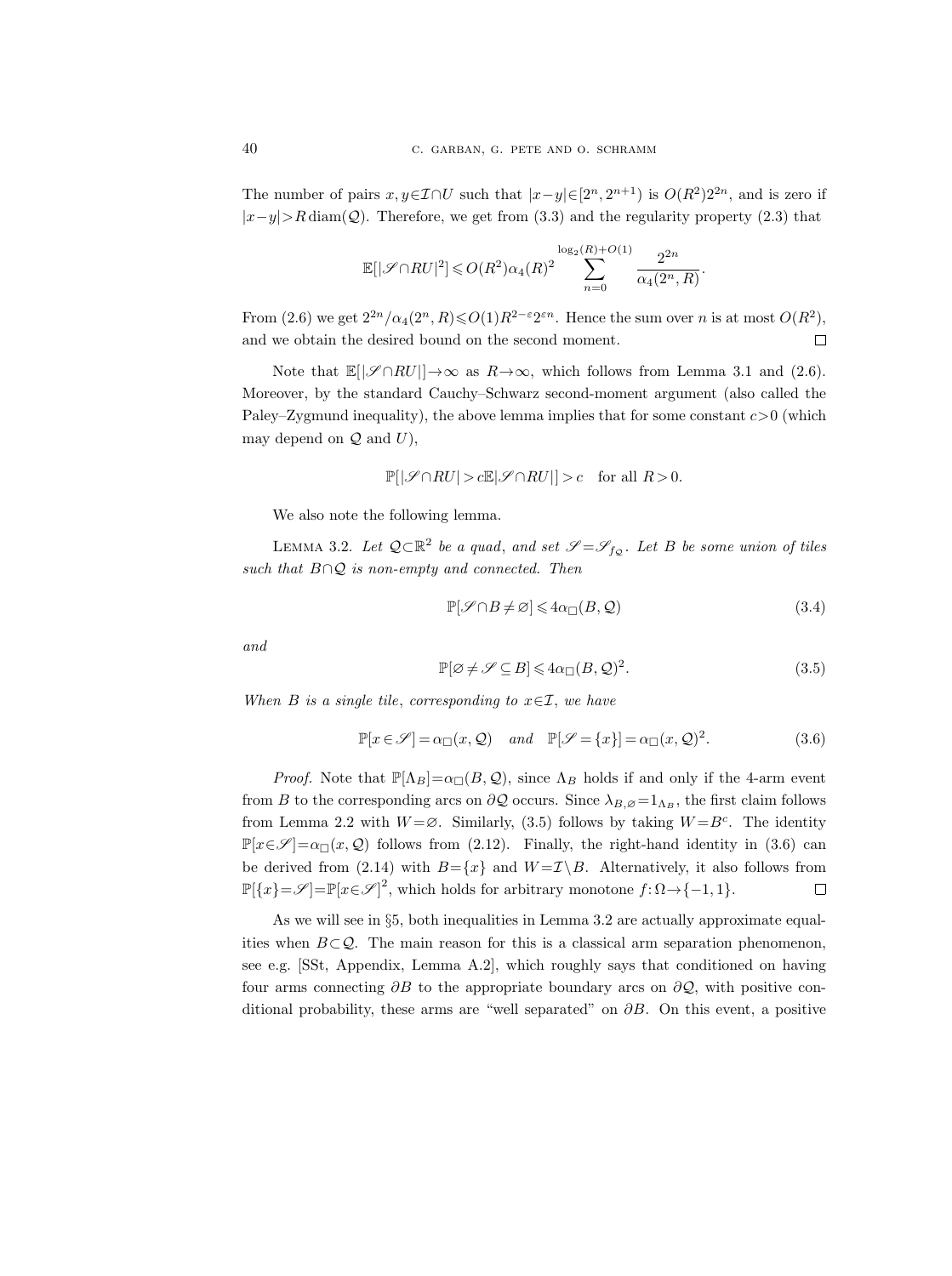proportion of the  $\omega_B$  configurations enable the crossing of  $\mathcal{Q}$ , while a positive proportion disable all crossings. However, for radial crossings, the estimates from Lemma 2.2 are not sharp—see Lemma 4.8 and the discussion afterwards.

Lemma 3.2 has the following immediate consequence. Let  $Q$  be the  $R \times R$  square with two opposite sides as distinguished boundary arcs. Then, for a box  $B \subseteq \mathcal{Q}$  of radius r and a concentric sub-box  $B'$  of radius  $\frac{1}{3}r$ , if  $B' \cap \mathcal{I} \neq \emptyset$ , then

$$
\mathbb{E}\big[|\mathcal{S}\cap B'|\,\big|\,\mathcal{S}\cap B\neq\varnothing\big] = \sum_{x\in B'}\frac{\mathbb{P}[x\in\mathcal{S}]}{\mathbb{P}[\mathcal{S}\cap B\neq\varnothing]}\geqslant \sum_{x\in B'}\frac{\alpha_{\square}(x,\mathcal{Q})}{4\alpha_{\square}(B,\mathcal{Q})}\asymp|B'|\alpha_4(r)\asymp r^2\alpha_4(r),\tag{3.7}
$$

where we used the quasi-multiplicativity result  $(2.4)$ . This result already suggests that  $\mathscr S$  has self-similarity properties that a random fractal-like object should have, and it should be unlikely that it is very small. This idea will, in fact, be of key importance to us, and will be developed in §5.

# 4. The probability of a very small spectral sample

## 4.1. The statement

In this section, we study the Fourier spectrum of the  $\pm 1$  indicator function f of having a crossing of a square, or more generally, of a quad Q.

Divide the plane into a lattice of  $r \times r$  subsquares, that is,  $r\mathbb{Z}^2$ , and for any set of bits  $S \subset \mathcal{I}$  define

$$
S_r := \{ \text{those } r \times r \text{ squares that intersect } S \}.
$$

In particular,  $\mathscr{S}_r$  is the set of r-squares whose intersection with the spectral sample  $\mathscr{S}$ of f is non-empty. The following is an estimate for the probability that  $\mathscr S$  is very small, or, more generally, that  $\mathscr{S}_r$  is very small.

PROPOSITION 4.1. Let  $\mathscr S$  be the spectral sample of  $f = f_{[0,R]^2}$ , the  $\pm 1$ -indicator function of the left-right crossing of the square  $[0, R]^2$ . For  $g(k) := 2^{\vartheta \log_2^2(k+2)}$ , with  $\vartheta > 0$ large enough, and  $\gamma_r(R) := (R/r)^2 \alpha_4(r,R)^2$ ,

$$
\mathbb{P}[|\mathscr{S}_r| = k] \leq g(k)\gamma_r(R) \quad \text{for all } k, R, r \in \mathbb{N}_+.
$$

The square factor  $(R/r)^2$  in the definition of  $\gamma_r$  reflects the 2-dimensionality of the ambient space—it corresponds to the number of different ways to choose a square of size r inside  $[0, R]^2$ . The factor  $\alpha_4(r, R)^2$  comes from the second inequality in Lemma 3.2. In fact, since that lemma will turn out to be sharp up to a constant factor (when the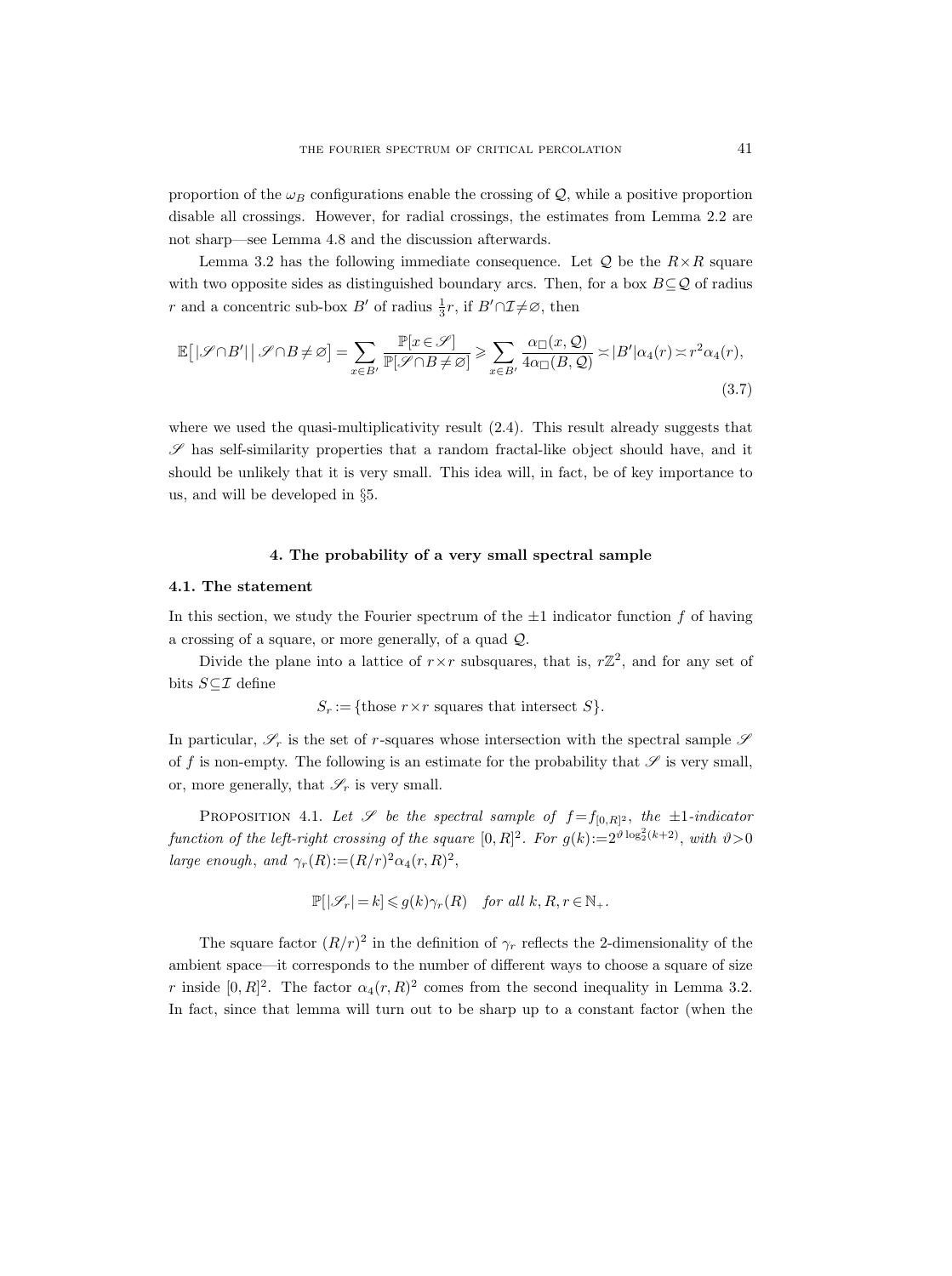r-square is not close to the boundary of  $[0, R]^2$ , the  $k=1$  case of Proposition 4.1 is also sharp. When we use this proposition, this will be important, as well as the fact that the dependence on  $k$  is subexponential.

Recall from (2.5) that for critical site percolation on the triangular lattice, we have  $\gamma_r(R)=(r/R)^{1/2+o(1)}$ , as  $R/r\rightarrow\infty$ . Also, note that for critical bond percolation on  $\mathbb{Z}^2$ we have  $\gamma_r(R) < O(1)(r/R)^{\varepsilon}$  for some  $\varepsilon > 0$  by (2.6).

For either lattice, the  $r=1$  case of the proposition implies that for arbitrary  $C, a>0$ , we have  $\lim_{R\to\infty} \mathbb{P}[0<|\mathcal{S}|< C(\log R)^a] = 0$ . This is already stronger than the  $a=1$  and small C result of [BKS], whose proof used more analysis but less combinatorics.

In order to demonstrate the main ideas of the proof of the proposition in a slightly simpler setting in which considerations having to do with the boundary of the square do not appear, we will first state and prove a "local" version of this proposition. Then we will see in §4.3 that the boundary of the square indeed has no significant effect; the main reason for this is that the spectral sample "does not like" to be close to the boundary. (Let us note here that this phenomenon holds in any quad, as we will see in  $\S 7.4$ . However, the exact computations that are needed to get the bounds of Proposition 4.1 apply only to the case of the square, whose boundary is easy to handle.)

In §4.4, we will prove a radial version of Proposition 4.1, which will be similar to the square case, using one main additional trick.

# 4.2. A local result

PROPOSITION 4.2. Consider some quad  $\mathcal{Q}$ , and let  $\mathcal{S}$  be the spectral sample of  $f = f_{\mathcal{Q}}$ , the  $\pm 1$ -indicator function for the crossing event in  $\mathcal{Q}$ . Let  $U' \subset U \subset \mathcal{Q}$ , let R denote the diameter of U, let  $a \in (0,1)$ , and suppose that the distance from U' to the complement of U is at least aR. Let  $\mathcal{S}(r,k)$  be the collection of all sets  $S \subseteq \mathcal{I}$  such that  $|(S \cap U)_r|=k$  and  $S \cap (U \setminus U') = \emptyset$ . Then, for g and  $\gamma_r$  as in Proposition 4.1, we have

$$
\mathbb{P}[\mathscr{S} \in \mathcal{S}(r,k)] \leqslant c_a g(k) \gamma_r(R) \quad \text{for all } k, r \in \mathbb{N}_+,
$$

where  $c_a$  is a constant that depends only on a.

We preface the proof of the proposition with a rough sketch of the main ideas. When  $S\in\mathcal{S}(r,k)$  and k is small, the set  $(S\cap U)_r$  has to consist of one or very few "clusters" of  $r$ -squares that are small (since their total cardinality is  $k$ , and the elements of each cluster are close to each other) and well separated from each other (otherwise they would not be distinct clusters). The probability that  $(\mathscr{S} \cap U)_r$  has just one cluster, contained in a specific small box B of Euclidean diameter anywhere between r and  $g(O(k))r$ ,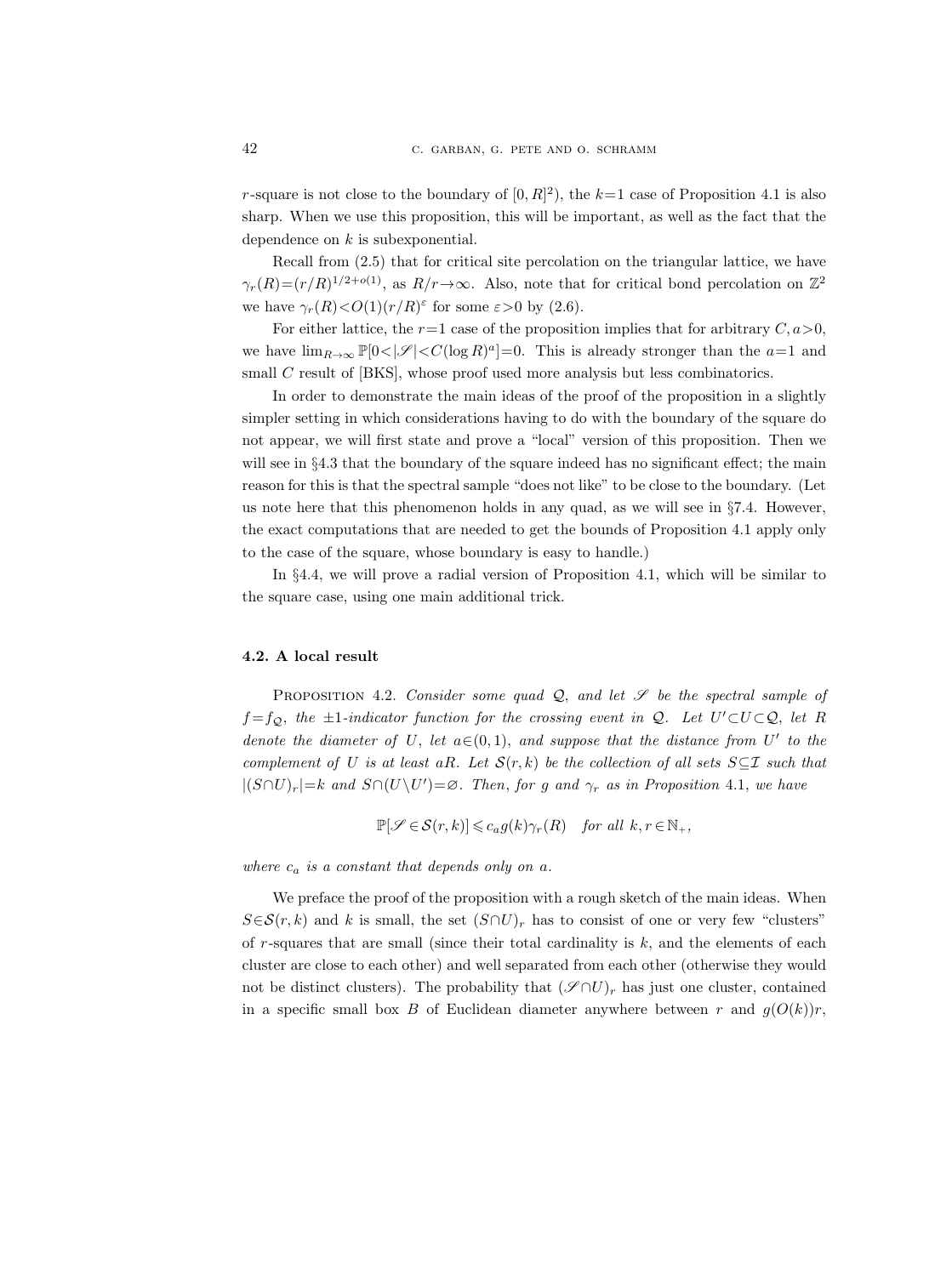can be estimated by (3.5) of Lemma 3.2, at least if we assume  $U = Q$ . For general U, we will soon prove a generalization of (3.5), Lemma 4.3. Then, one may sum over an appropriate collection of such small boxes  $B$  to get a reasonable bound for the probability that diam( $\mathscr{S} \cap U$ ) is small while  $\mathscr{S} \cap U \neq \emptyset$ . To deal with the case where  $(\mathscr{S} \cap U)_r$  has a few different well-separated clusters, we will again use Lemma 4.3. The more involved part of the proof will be to classify the possible cluster structures of  $\mathscr S$  and sum up the bounds corresponding to each possibility.

*Proof.* Let  $A$  be a finite collection of disjoint (topological) annuli in the plane; we call this an *annulus structure*. We say that a set  $S \subset \mathbb{R}^2$  is *compatible* with A (or vice versa) if it is contained in  $\mathbb{R}^2 \setminus \bigcup \mathcal{A}$  and intersects the inner disk of each annulus in  $\mathcal{A}$ . Define  $h(\mathcal{A})$  as the probability that each annulus in  $\mathcal{A}$  has the 4-arm event. By independence on disjoint sets, we have

$$
h(\mathcal{A}) = \prod_{A \in \mathcal{A}} h(A). \tag{4.1}
$$

Suppose that  $\mathfrak A$  is a set of annulus structures A such that each annulus  $A\in\mathcal A$  is contained in Q, and Q has the property that each  $S \in \mathcal{S}(r, k)$  must be compatible with at least one  $A \in \mathfrak{A}$ . We claim that any such set  $\mathfrak{A}$  satisfies

$$
\mathbb{P}[\mathscr{S} \in \mathcal{S}(r,k)] \leq \sum_{\mathcal{A} \in \mathfrak{A}} h(\mathcal{A})^2.
$$
 (4.2)

For this, it is clearly sufficient to verify the following lemma, which is a generalization of (3.5) from Lemma 3.2.

LEMMA 4.3. For any annulus structure A with  $\bigcup_{\mathcal{A}} \subset \mathcal{Q}$ , we have

$$
\mathbb{P}[\mathscr{S} \text{ is compatible with } \mathcal{A}] \leq h(\mathcal{A})^2.
$$

*Proof.* We write  $f(\theta, \eta)$  for the value of f, where  $\theta$  is the configuration inside  $\bigcup \mathcal{A}$ and  $\eta$  is the configuration outside. For each  $\theta$ , let  $F_{\theta}$  be the function of  $\eta$  defined by  $F_{\theta}(\eta) := f(\theta, \eta)$ . If  $\theta$  is such that there is an annulus  $A \in \mathcal{A}$  without the 4-arm event, then the connectivity of points outside the outer boundary of A does not depend on the configuration inside the inner disk of A, and therefore  $F_{\theta}$  does not depend on any of the variables in the inner disk of  $A$ . Thus, if a subset of variables  $S$  is disjoint from  $\bigcup \mathcal{A}$  (so that we can talk about  $\hat{f}_{\theta}(S)$ ) and intersects this inner disk, then the corresponding Fourier coefficient vanishes:  $\hat{f}_{\theta}(S) = \mathbb{E}[F_{\theta}\chi_S] = 0$ . Therefore, if we let W be the linear space of functions spanned by  $\{\chi_S : S \text{ is compatible with } A\}$ , and  $P_W$  denotes the orthogonal projection onto W, then  $P_W F_{\theta} \neq 0$  implies the 4-arm event of  $\theta$  in every  $A \in \mathcal{A}$ .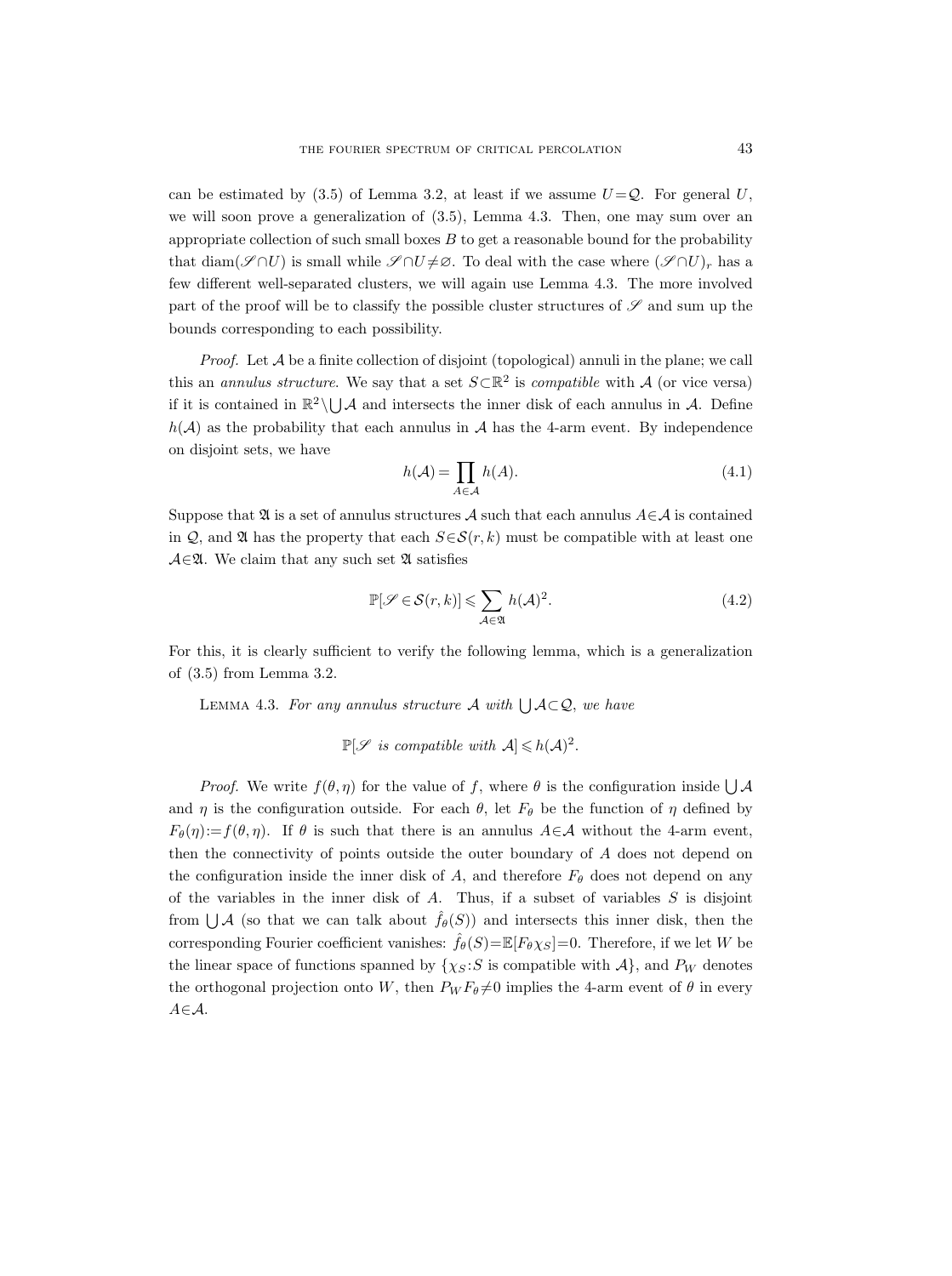Now, observe that  $P_W f = P_W \mathbb{E}[f | \eta]$ , because for all  $g \in W$  we have

$$
\mathbb{E}[\mathbb{E}[f|\eta]g] = \mathbb{E}[\mathbb{E}[fg|\eta]] = \mathbb{E}[fg].
$$

Next, by the independence of  $\eta$  and  $\theta$  from each other, we have  $\mathbb{E}[f|\eta]=\mathbb{E}^{\theta}[F_{\theta}],$  where the right-hand side is an expectation with respect to  $\theta$ , and hence is still a function of  $\eta$ . Thus,  $P_W f = P_W \mathbb{E}^{\theta}[F_{\theta}] = \mathbb{E}^{\theta}[P_W F_{\theta}]$ . Consequently,

$$
\mathbb{P}[\mathscr{S} \text{ is compatible with } \mathcal{A}] = ||P_W f||^2 = ||\mathbb{E}^{\theta}[P_W F_{\theta}]||^2 \leq \mathbb{E}^{\theta}[||P_W F_{\theta}||]^2,
$$

where the last step follows from the triangle inequality for  $\|\cdot\|$ . For every  $\theta$ , the function  $F_{\theta}$  is bounded from above by 1 in absolute value. Therefore,  $||F_{\theta}|| \leq 1$  for every  $\theta$ . This implies that  $||P_W F_\theta|| \leq 1$  for every  $\theta$  (the norm is the  $L^2$  norm and  $P_W$  is an orthogonal projection). Hence, we get

$$
\mathbb{P}[\mathscr{S} \text{ is compatible with } \mathcal{A}] \leqslant \mathbb{P}^{\theta} \left[ P_W F_{\theta} \neq 0 \right]^2 \leqslant h(\mathcal{A})^2.
$$

This proves the lemma.

A trivial but important instance of (4.2) is when  $\mathfrak{A} = \{ \emptyset \}$ : the empty annulus structure  $\emptyset$  is compatible with any S, while  $h(\emptyset)^2=1$ .

 $\Box$ 

Now, for each set  $S \in \mathcal{S}(r, k)$  we construct a compatible annulus structure  $\mathcal{A}(S)$ , such that the set  $\mathfrak{A}=\mathfrak{A}(r,k)=\{\mathcal{A}(S):S\in\mathcal{S}(r,k)\}\$  will be small and effective enough for (4.2) to imply Proposition 4.2. The main idea for this construction is that the spectral sample tends to be clustered together, which can already be foreseen in Lemma 4.3: each additional thick annulus (corresponding to some part of the spectral sample far from all other parts) decreases the weight  $h(\mathcal{A})^2$  by quite a lot—more than what can be balanced by the number of essentially different ways that this can happen. (We will make this vague description of clustering more precise after the end of the proof, in Remark 4.5.)

We now prepare to define the annulus structure  $\mathcal{A}(S)$  corresponding to an  $S \in \mathcal{S}(r, k)$ , based on the geometry of S. For this definition, we need to first define what we call clusters of S. Set  $V = V_S := (S \cap U)_r$ , the set of squares in the r $\mathbb{Z}^2$  lattice which meet  $S \cap U$ . For  $j \in \mathbb{N}_+$  let  $G_j$  be the graph on V, where two squares are joined if their Euclidean distance is at most  $2^{j}r$ , and let  $G_0$  be the graph on V with no edges. If  $j \in \mathbb{N}_+$  and  $C \subseteq V$ is a connected component of  $G_j$ , but is not connected in  $G_{j-1}$ , then C is called a level-j cluster of S. The level-0 clusters are the connected components of  $G_0$ , that is, the singletons contained in V. The level of a cluster C is denoted by  $j(C)=j<sub>S</sub>(C)$ . The Euclidean diameter of a cluster C is clearly at most  $2^{j(C)+2}r|C|$ .

We will now associate with each cluster  $C$  of  $S$  an "inner" and an "outer bounding square", whose difference will be the annulus of  $C$ . We will have to make sure that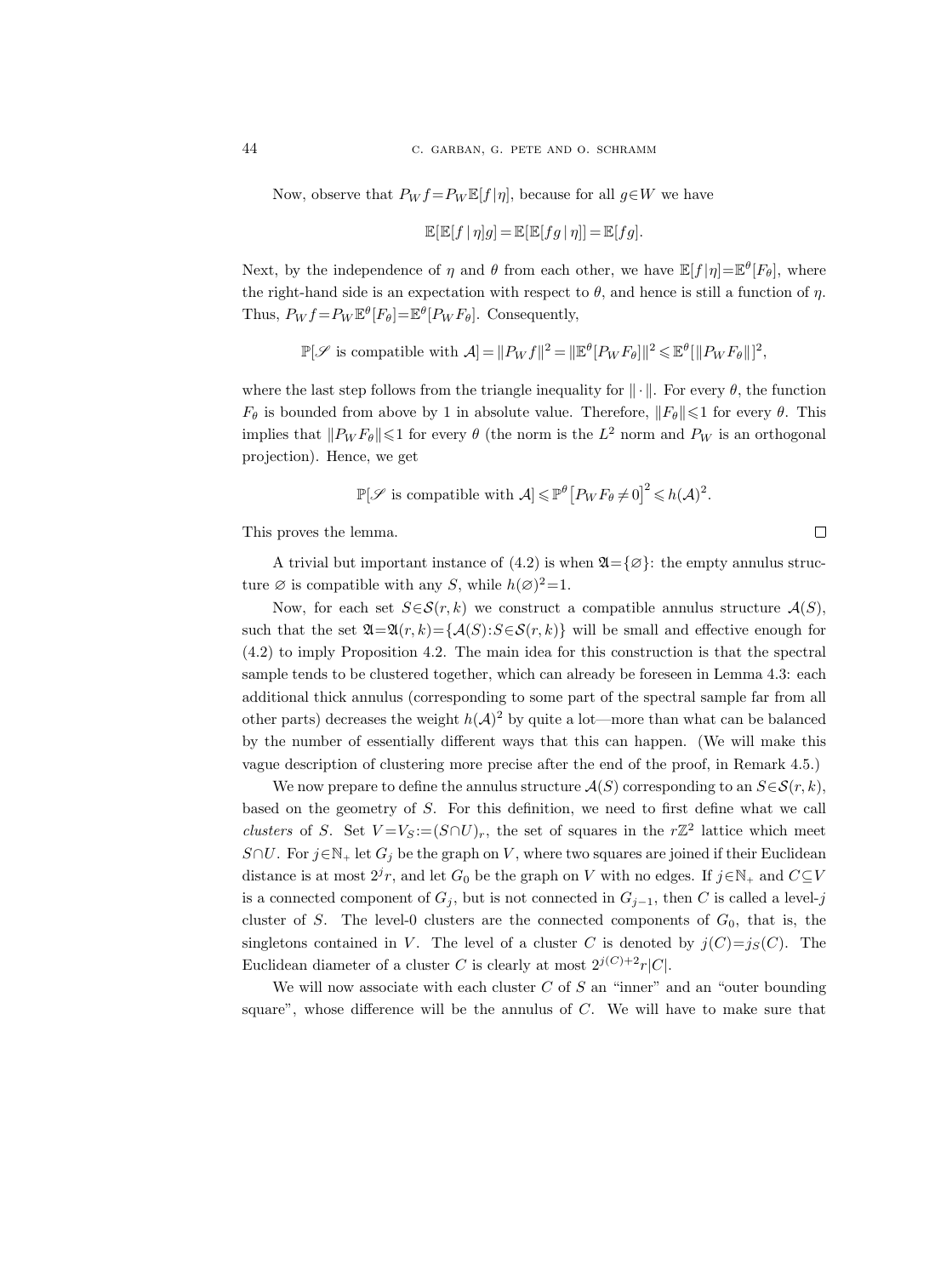the annuli we are constructing are all disjoint from the set  $S$ , hence the inner bounding square should be large enough to contain the points of  $C$ , while the outer square should be small enough not to intersect other clusters. However, we cannot simply take the smallest and largest such squares for each  $C$ , because we do not want to get too many different annulus structures, i.e., the bounding squares should not depend too sensitively on C. One consequence of this crudeness is that some of the clusters may have an empty annulus associated with them: this will happen when the other clusters are too close.

Let C be a cluster in S at some level  $j=j(C)$ . We choose a point of the plane,  $z\in[C]$ , in an arbitrary but fixed way (say the lowest among the leftmost points of  $[C]$ ), where  $[C]$ denotes the set of points of the plane covered by the r-squares in  $C$ . Let  $z'$  be a point with both coordinates divisible by  $2^{j}r$ , which is closest to z, with ties broken in some arbitrary but fixed manner. Define the *inner bounding square*  $B(C)$  as the square with edge-length  $|C|2^{j+4}r$  centered at z' (with edges parallel to the coordinate axes). Note that  $[C] \subseteq B(C)$ and the distance from [C] to  $\partial B(C)$  is at least  $2^{j+3}|C|r-2^{j}r-2^{j+2}|C|r \geq 2^{j}r$ .

If  $C \neq V$  is a cluster, then the smallest cluster in V that properly contains C will be called the parent of C and denoted by  $C^p$ . In this case, let the *outer bounding square*  $\overline{B}(C) = \overline{B}_S(C)$  of C be the square concentric with  $B(C)$  having side length  $(2^{j(C^p)-4}r) \wedge$  $(\frac{1}{4}aR)$ . For the case  $C=V$ , we let  $\overline{B}(V)$  be the square concentric with  $B(V)$  having side length  $\frac{1}{4}aR$ .

It is not necessarily the case that  $\overline{B}(C) \supset B(C)$ , nor even that  $\overline{B}(C) \supset [C]$ . Also, it may happen that for two disjoint clusters C and C' we have  $B(C) \cap B(C') \neq \emptyset$ . However, we do have the following important properties of these squares, which are easy to verify:

- (1) if  $C' \subsetneq C$  is a subcluster of C, then  $\overline{B}(C') \subseteq B(C)$ ;
- (2) if C and C' are disjoint clusters, then  $\overline{B}(C) \cap \overline{B}(C') = \emptyset$ ;
- (3)  $B(C)$  depends only on C;
- (4)  $\overline{B}(C)$  depends only on  $B(C)$  and  $j(C<sup>p</sup>)$ .

Define  $A(C) = A_S(C) := \overline{B}(C) \setminus B(C)$ . Note that if  $A(C) \neq \emptyset$ , then  $|C|2^{j(C)+4}r < \frac{1}{4}aR$ ; therefore, using that  $C \subseteq U'_r$ , that the distance between z and z' is at most  $2^j r$ , that  $\overline{B}(C)$ has side length at most  $\frac{1}{4}aR$ , and that the distance of U' from  $\partial U$  is at least  $aR$ , we get  $A(C) \subseteq U$ . This means that the annulus  $A(C)=A<sub>S</sub>(C)$  we have constructed is disjoint from S, both inside and outside U.

Define an annulus structure  $\mathcal{A}_1(S)$  associated with S by

$$
\mathcal{A}_1(S) := \{ A_S(C) : C \text{ is a cluster in } S \text{ and } A_S(C) \neq \varnothing \}.
$$

By properties (1) and (2) above, the different annuli in  $\mathcal{A}_1(S)$  are disjoint. See Figure 4.1. It is also clear that  $\mathcal{A}_1(S)$  is compatible with S. However, we still need to modify  $\mathcal{A}_1(S)$ for it to be useful.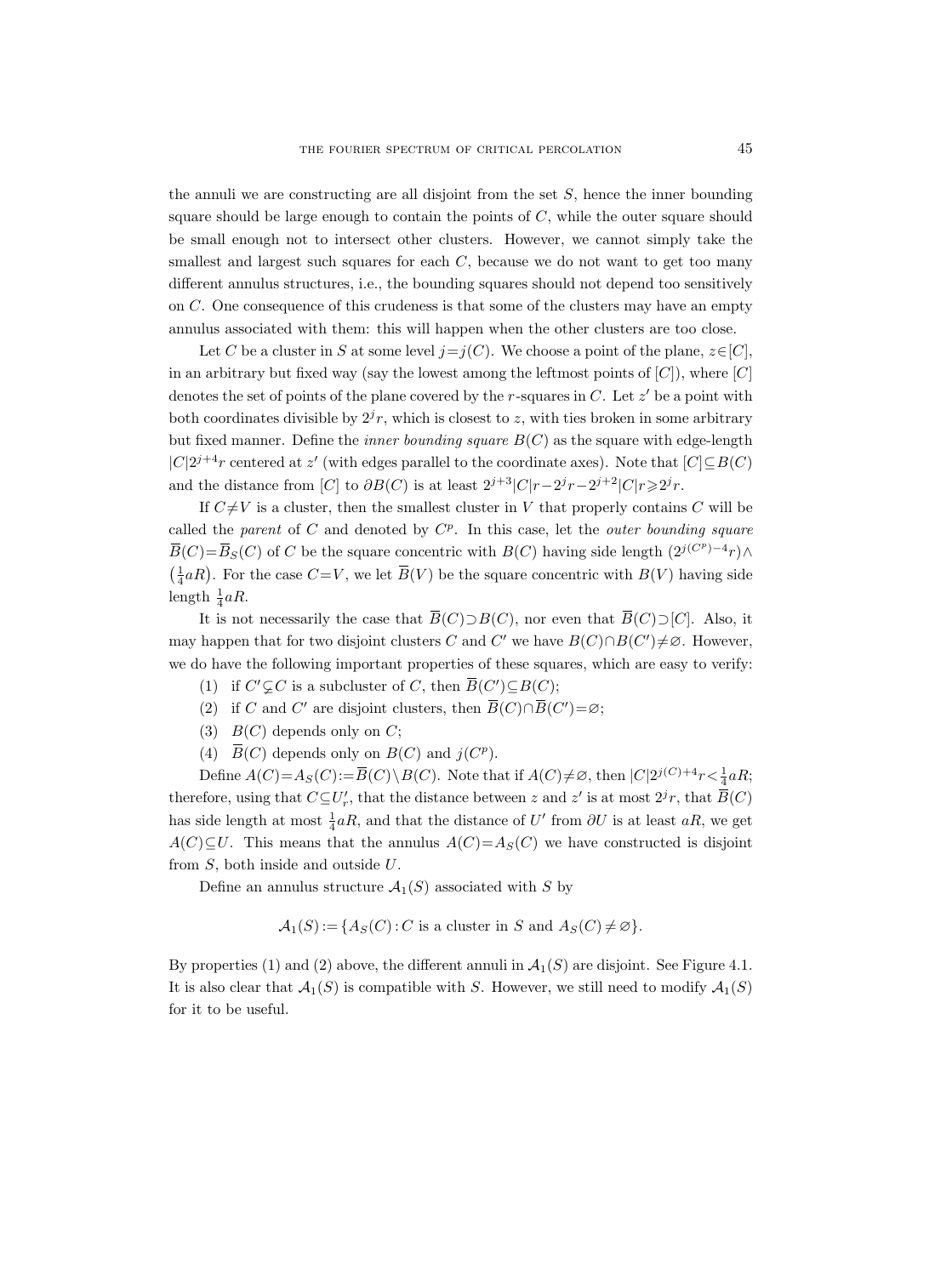

Figure 4.1. A cluster with three child clusters, two of which have empty annuli; only the inner bounding squares are shown for those two.

It follows from (2.6) that the function  $\gamma_r(2^j r)$  is decaying exponentially, in the sense that there are absolute constants  $c_0, c_1>0$  such that

$$
\gamma_r(2^{j'}r) \leq c_0 2^{-c_1(j'-j)} \gamma_r(2^j r) \quad \text{if } j' > j \geq 0. \tag{4.3}
$$

It would be rather convenient in the proof below to have  $\gamma_r(2^{j+1}r) \leq \gamma_r(2^j r)$ . However, we do not want to try to prove this. Instead, we use the function  $\bar{\gamma}_r(\varrho) := \inf_{\varrho' \in [r,\varrho]} \gamma_r(\varrho')$ in place of  $\gamma$ . Clearly,  $\bar{\gamma}$  also satisfies (4.3) and  $\bar{\gamma}_r(\varrho) \leq \gamma_r(\varrho) \leq O(1)\bar{\gamma}_r(\varrho)$ .

A cluster C will be called overcrowded if

$$
g(|C|)\bar{\gamma}_r(2^{j(C)}r) > 1,
$$

with the constant  $\vartheta > 0$  in the definition of  $g(k)$  to be determined later. In particular, clusters at level 0 are overcrowded. For each overcrowded cluster, we remove from  $A_1(S)$ all the annuli corresponding to its proper subclusters. The resulting annulus structure will be denoted  $A(S)$ , and is still compatible with S. Finally, we set

$$
\mathfrak{A} = \mathfrak{A}(r, k, U, U') := \{ \mathcal{A}(S) : S \in \mathcal{S}(r, k) \}.
$$

We will show that, for some constant  $c_0>0$ ,

$$
\sum_{\mathcal{A}\in\mathfrak{A}} h(\mathcal{A})^2 \leqslant O(1) \left(\frac{k}{a}\right)^{c_0} g(k)\bar{\gamma}_r(R). \tag{4.4}
$$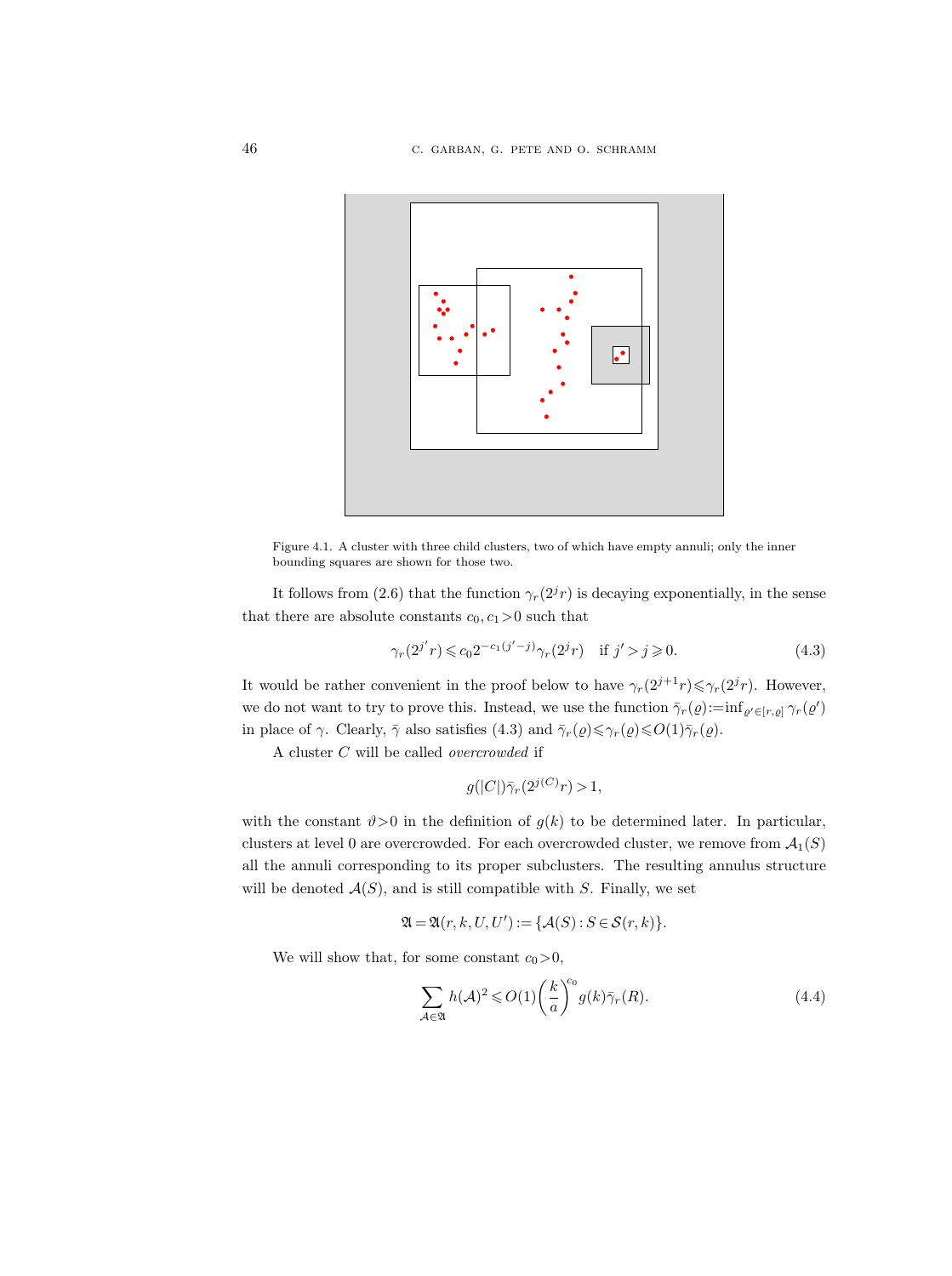(Note that there are usually a lot of sets S with the same  $\mathcal{A}(S)$  in  $\mathfrak{A}$ , or even with the same  $V<sub>S</sub>$ . Indeed, a main point of our construction of  $\mathfrak A$  is to use as few annulus structures as possible. In particular, the above sum is really over different annulus structures, without multiplicities coming from the different sets  $S$ .) This and  $(4.2)$  together imply Proposition 4.2, with possibly a different choice for the constant  $\vartheta$ .

For each S, there is a natural tree structure on the clusters that correspond to the annuli of  $\mathcal{A}(S)$ . The root is V itself, and the parent  $C^p$  of each cluster  $C\neq V$  is also its parent in the tree. The leaves are the overcrowded clusters. We will use this tree structure to build the bound (4.4) inductively: we will write each term  $h(\mathcal{A})^2$  as a product of weights corresponding to smaller annulus structures, with the trivial annulus structures of overcrowded clusters as the base step. (The effect of doing this induction on the notation is that the letter  $k$  (or  $k_i$ ) will be used not only for the size of  $V_s$ , but of subclusters, too.) The reason for introducing the annulus structures  $A(S)$  instead of  $\mathcal{A}_1(S)$  is that inside overcrowded clusters, the factors we would get from extra annuli would not balance the number of possible ways they can be added, so it seems better to use no annuli for them at all.

For a cluster C of S let  $\mathcal{A}'(C)$  denote the subset of  $\mathcal{A}(S)$  corresponding to the proper subclusters of C. Note that  $\mathcal{A}'(C)$  depends only on C; that is, it is not affected by a modification of  $S$ , as long as  $C$  remains a cluster of  $S$  and it does not acquire or lose an overcrowded ancestor. Also note that  $\mathcal{A}'(V) = \mathcal{A}(S) \setminus \{A_S(V)\}\$ , where  $V = V_S$ .

Fix some  $j, k \in \mathbb{N}_+$ . If  $B=B(C)$ , where  $|C|=k$  and  $j(C)=j$ , then the coordinates of the four corners of B are divisible by  $2^{j}r$ , and its side length is  $k2^{j+4}r$ . For such B (which might correspond to more that one pair of  $k$  and  $j$ ), define

$$
\mathfrak{A}'(B,k,j) := \{ \mathcal{A}'(V_S) : S \in \mathcal{S}(r,k), \ B(V_S) = B \text{ and } j(V_S) = j \},
$$

and

$$
H(j,k) := \sup_{B} \sum_{\mathcal{A} \in \mathfrak{A}'(B,k,j)} h(\mathcal{A})^2.
$$

(Note that the sum on the right may depend on B, since it may happen, for example, that  $B\nsubseteq U'.$ 

Define  $J(k) := \max\{j \in \mathbb{N} : g(k)\bar{\gamma}_r(2^jr) > 1\} = O(\vartheta) \log_2^2(k+2)$ . If  $j \leq J(k)$ , then every  $S \in \mathcal{S}(r,k)$  with  $j(V_S)=j$  and  $B(V_S)=B$  has  $V_S$  overcrowded, and hence  $\mathcal{A}'(V_S)=\emptyset$ . Therefore, if there exist such sets S, then we have  $\mathfrak{A}'(B, k, j) = \{ \emptyset \}$  and thus  $H(j, k) = 1$ ; otherwise, we have  $\mathfrak{A}'(B, k, j) = \emptyset$  and thus  $H(j, k) = 0$ . That is,

$$
H(j,k) \leq 1 \quad \text{for all } j \leq J(k). \tag{4.5}
$$

This is the bound we will use for the overcrowded clusters at the base steps of the induction.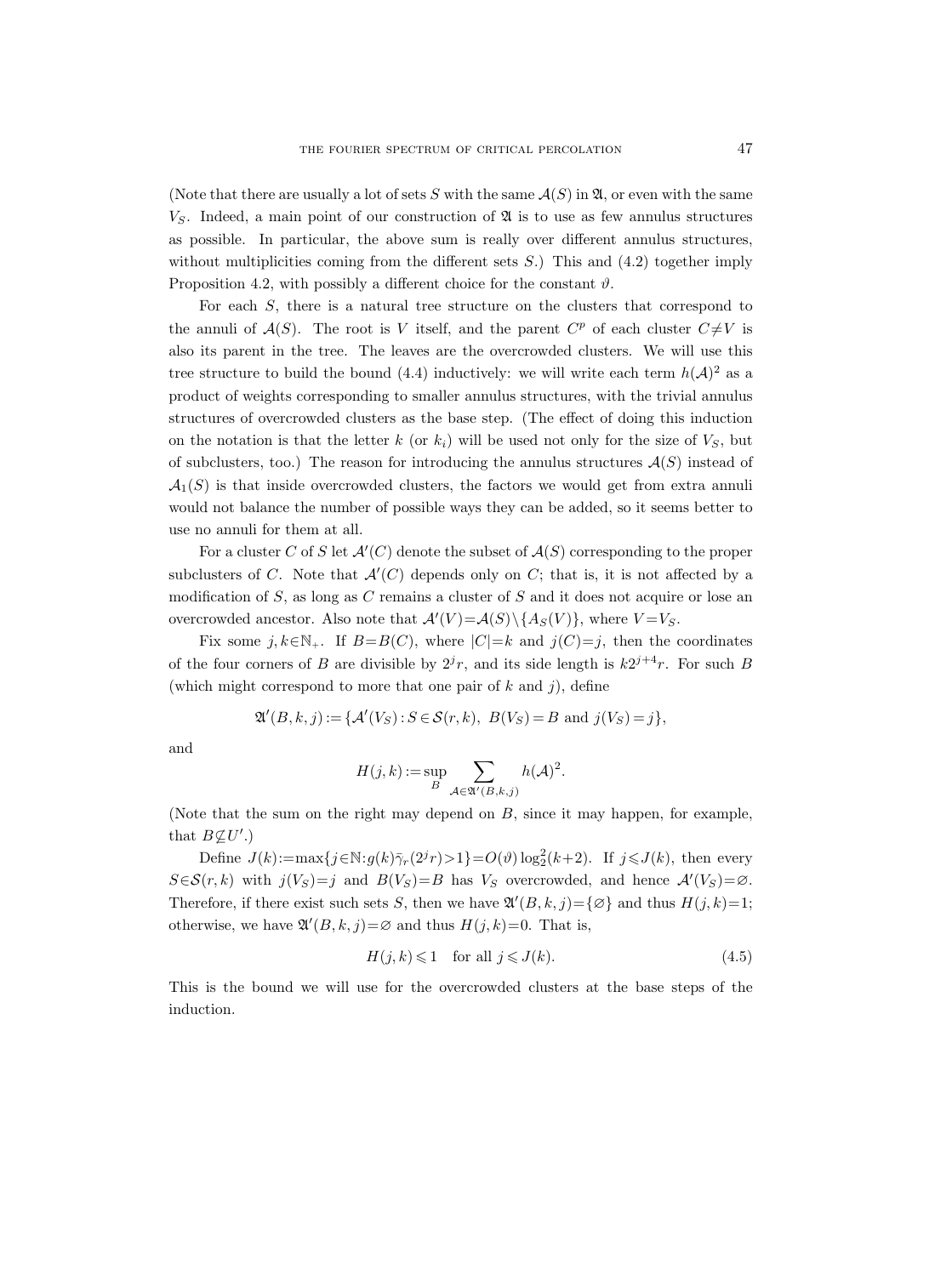For general j and k, we will show by induction on j (for all  $j \in \mathbb{N}$ ) that

$$
H(j,k) \leqslant (g(k)\bar{\gamma}_r(2^jr))^{1.99} \quad \text{for all } k \geqslant 1. \tag{4.6}
$$

Before proving (4.6), let us demonstrate that it implies (4.4). If  $j(V<sub>S</sub>)=j$  (and  $S \in \mathcal{S}(r,k)$ , then the number of possible choices for  $B(V_S)$  is at most  $(2R/2^{j}r)^2$ . If  $A(V_S) \neq \emptyset$ , then the probability of the 4-arm event in  $A(V_S)$  is at most  $O(1)\alpha_4(k2^j r, aR)$ , by (2.3). If  $A(V_S) = \emptyset$ , then the probability of the 4-arm event is 1, while  $k2^{j+4}r \geq \frac{1}{4}aR$ , hence the previous bound is  $O(1)$ , and thus remains true. Therefore,

$$
\sum_{\mathcal{A}\in\mathfrak{A}} h(\mathcal{A})^2 \leqslant O(1) \sum_{j=0}^{\lceil \log_2(2R/r) \rceil} \left(\frac{R}{2^j r}\right)^2 \alpha_4 (k2^j r, aR)^2 H(j,k).
$$

Now, we use the quasi-multiplicativity of the 4-arm event,  $(2.3)$ ,  $(4.5)$  and  $(4.6)$  to rewrite this as

$$
\sum_{\mathcal{A}\in\mathfrak{A}} h(\mathcal{A})^2 \leq \sum_{j=0}^{\lceil \log_2(2R/r) \rceil} O(1) \left(\frac{k}{a}\right)^{c_0} \frac{\bar{\gamma}_r(R)}{\bar{\gamma}_r(2^j r)} H(j,k)
$$
\n
$$
\leq O(1) \left(\frac{k}{a}\right)^{c_0} \bar{\gamma}_r(R) \left(\sum_{j\leq J(k)} \frac{1}{\bar{\gamma}_r(2^j r)} + g(k)^{1.99} \sum_{j>J(k)} \bar{\gamma}_r(2^j r)^{0.99}\right)
$$
\n(4.7)

for some finite constant  $c_0$ . Because (4.3) holds for  $\bar{\gamma}$ , the first sum is dominated by a constant times the summand corresponding to  $j=J(k)$  and the second sum is dominated by a constant times the summand corresponding to  $j = J(k) + 1$ . Since  $\bar{\gamma}_r(2^{J(k)}r) > 1/g(k)$ and  $\bar{\gamma}_r(2^{J(k)+1}r)\leqslant 1/g(k)$ , we get the bound claimed in (4.4).

In order to complete the proof of Proposition 4.2, it remains to establish (4.6). The proof of this inequality will be inductive and somewhat similar to the proof of (4.4) from  $(4.6)$ , but there are some important differences. In passing from  $(4.6)$  to  $(4.4)$ , we "used up" some of the exponent 1.99—it has become 1. Such a loss would not be sustainable if it had to be repeated in every inductive step. What saves us in the following proof of (4.6) is that clusters that are not singletons have more than one child cluster. (In other words, any non-leaf vertex of the cluster tree has at least two children.) This results in almost squaring the estimate at each inductive step, which makes the proof work.

We now proceed to prove (4.6) by induction. Since  $\bar{\gamma}$  is non-increasing, the claim holds for all  $j\leq J(k)$ , because of (4.5). (In particular, for  $j=0$  and any  $k\geq 1$ .) We now fix some j and k with  $j>J(k)$ , and assume that (4.6) holds for all smaller values of j. Fix some square B such that  $\mathfrak{A}'(B, k, j) \neq \emptyset$ . Observe that if  $B(V_S)=B$ , then S has some  $d=d(S)\geqslant 2$  children in its tree of clusters (we know that  $d\neq 0$  because  $V_S$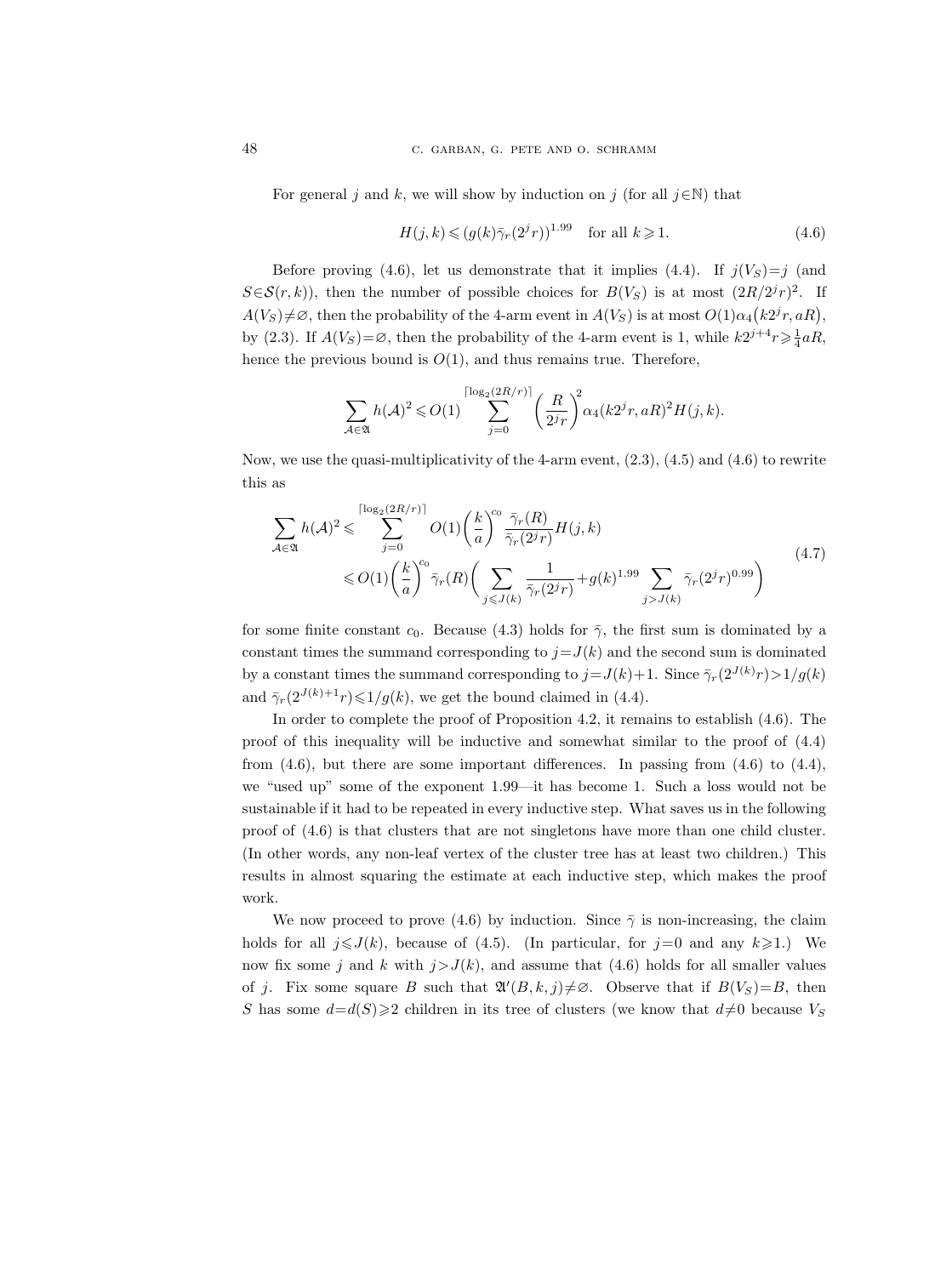is not overcrowded, since  $j>J(k)$ ). Fix some  $d \in \{2, 3, ...\}$ ,  $k_1, ..., k_d$ ,  $j_1, ..., j_d$  and subsquares  $B_1, ..., B_d$  such that there is some  $S \in \mathcal{S}(r, k)$  with  $j(V_S)=j$  and  $B(V_S)=B$ , and having cluster children  $C^1, ..., C^d$  with  $|C^i|=k_i$ ,  $j(C^i)=j_i$  and  $B(C^i)=B_i$ . Note that  $A_i = A_S(C^i)$  does not depend on the choice of S satisfying the above (by property (4) of squares noted previously and by having a fixed  $j$ ).

Let

$$
\mathfrak{A}'' = \mathfrak{A}''(d, k_1, ..., k_d, j_1, ..., j_d, B_1, ..., B_d)
$$

denote the set of all elements of  $\mathfrak{A}'(B, k, j)$  that arise from such an S. Note that every  $\mathcal{A} \in \mathfrak{A}''$  is of the form  $\{A_1, ..., A_d\} \cup \bigcup_{i=1}^d \mathcal{A}_i$ , where the  $\mathcal{A}_i \in \mathfrak{A}'(B_i, k_i, j_i)$  are d disjoint annulus substructures, and the  $A_i$ 's are fixed by  $\mathfrak{A}''$ . (It is possible that some of the  $A_i$ 's here are empty annuli, see, e.g., Figure 4.1.) For such an  $A$ , we have, by (4.1),

$$
h(\mathcal{A}) = \prod_{i=1}^d h(A_i)h(\mathcal{A}_i).
$$

Hence,

$$
\sum_{\mathcal{A}\in\mathfrak{A}''} h(\mathcal{A})^2 \leq \sum_{\substack{\mathcal{A}_1\in\mathfrak{A}'(B_1,k_1,j_1) \mathcal{A}_2\in\mathfrak{A}'(B_2,k_2,j_2) \\ = \prod_{i=1}^d h(A_i)^2} \sum_{\mathcal{A}\in\mathfrak{A}'(B_i,k_i,j_i)} h(\mathcal{A})^2
$$
  

$$
\leq \prod_{i=1}^d h(A_i)^2 H(j_i,k_i).
$$

Now,  $h(A_i)=O(1)\alpha_4(k_i2^{j_i}r, 2^{j_i}r)$ , where we use the convention that  $\alpha_4(\varrho, \varrho')=1$  if  $\varrho \geq \varrho'$ . Furthermore, given B, d,  $j_1, ..., j_d$  and  $k_1, ..., k_d$ , there are no more than  $O(1)(k2^{j-j_i})^2$ possible choices for  $B_i$ . Hence, summing the above over all such choices, we get

$$
H(j,k) \leqslant \sum_{d=2}^{k} \sum_{\substack{(j_1,...,j_d) \\ (k_1,...,k_d)}} \prod_{i=1}^{d} O(k2^{j-j_i})^2 \alpha_4 (k_i 2^{j_i} r, 2^{j} r)^2 H(j_i,k_i).
$$

The inductive hypothesis (4.6) for each of the pairs  $(j_i, k_i)$  implies  $H(j_i, k_i) \le \bar{\gamma}_r(2^{j_i}r)g(k_i)$ when  $j_i>J(k_i)$ , since we decreased the exponent from 1.99 to 1, with a base less than 1. This upper bound also holds when  $j_i \leq J(k_i)$ , because of (4.5). We now use this, together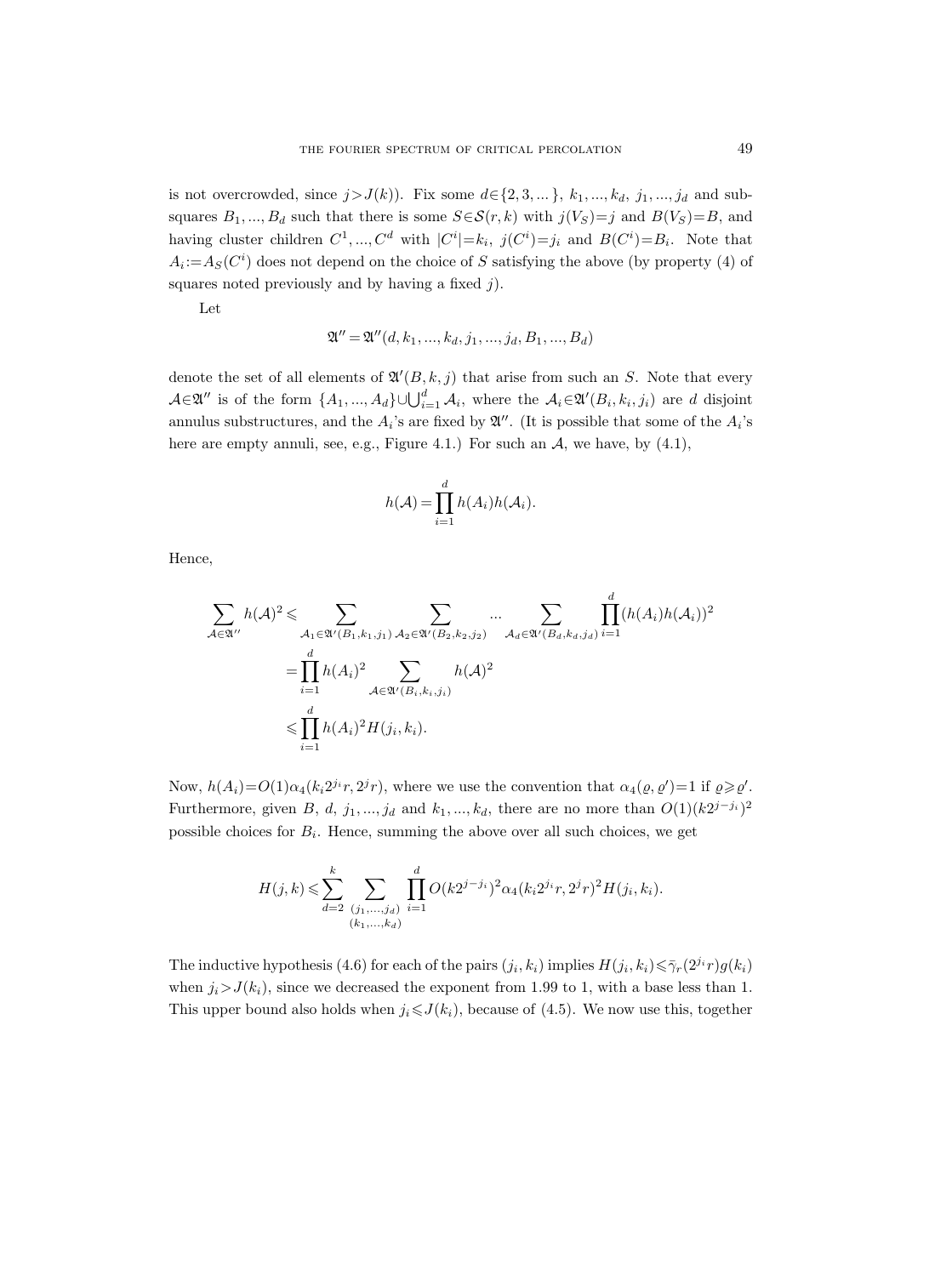with the quasi-multiplicativity and the RSW estimate  $(2.3)$ , as before, to obtain

$$
H(j,k) \leqslant \sum_{d=2}^{k} \sum_{\substack{(j_1,\ldots,j_d) \\ (k_1,\ldots,k_d)}} \prod_{i=1}^{d} O(k)^2 k_i^{O(1)} \frac{\bar{\gamma}_r(2^{j_r})}{\bar{\gamma}_r(2^{j_i}r)} \bar{\gamma}_r(2^{j_i}r) g(k_i)
$$
  

$$
\leqslant \sum_{d=2}^{k} \sum_{\substack{(j_1,\ldots,j_d) \\ (k_1,\ldots,k_d)}} \prod_{i=1}^{d} O(k)^{O(1)} \bar{\gamma}_r(2^{j_r}) g(k_i)
$$
  

$$
\leqslant \sum_{d=2}^{k} (O(k)^{O(1)} j \bar{\gamma}_r(2^{j_r}))^d \sum_{\substack{(k_1,\ldots,k_d) \\ (k_1,\ldots,k_d) = 1}} \prod_{i=1}^{d} g(k_i).
$$
 (4.8)

Since  $\log_2^2(x+2)$  is concave on  $[0,\infty)$ , it follows that when  $k_1+\ldots+k_d=k$ , we have  $\prod_{i=1}^d g(k_i) \leq g(k/d)^d$ . Since for a fixed d the number of possible d-tuples  $(k_1, ..., k_d)$ is clearly bounded by  $k^d$ , the above gives

$$
H(j,k) \leqslant \sum_{d=2}^{k} (ck^c j \bar{\gamma}_r (2^j r) g(k/d))^d
$$

for some constant c. Noting that  $g(k/d) \leq g(k/2)$ , and setting

$$
\Phi = \Phi(j,k) := ck^c j \bar{\gamma}_r (2^j r) g(k/2),
$$

we then get  $H(j,k) \leq \Phi^2 + \Phi^3 + \Phi^4 + ... = \Phi^2/(1-\Phi)$ , provided  $\Phi < 1$ . Consequently, the proof of (4.6) and of Proposition 4.2 are completed by the following lemma.  $\Box$ 

LEMMA 4.4. For all  $\varepsilon \in (0, \frac{1}{2})$ , if  $\vartheta$  in the definition of g is chosen sufficently large (depending only on  $\varepsilon$ ), then for all  $k \in \mathbb{N}_+$  and all  $j>J(k)$ , we have

$$
\Phi(j,k) < \frac{(g(k)\bar{\gamma}_r(2^jr))^{1-\varepsilon}}{2} \tag{4.9}
$$

and  $\Phi(j,k) < \frac{1}{2}$ .

*Proof.* The estimate  $\Phi < \frac{1}{2}$  follows from (4.9), since  $g(k)\overline{\gamma}_r(2^j r) \leq 1$ . Write

$$
\frac{\Phi}{(g(k)\bar{\gamma}_r(2^jr))^{1-\varepsilon}} = ck^c \bar{\gamma}_r(2^jr)^\varepsilon jg(k/2)^\varepsilon \left(\frac{g(k/2)}{g(k)}\right)^{1-\varepsilon}.\tag{4.10}
$$

Since (4.3) holds for  $\bar{\gamma}$  and  $\bar{\gamma}_r(2^{J(k)+1}r)g(k) \leq 1$ , we have

$$
\bar{\gamma}_r(2^jr)^\varepsilon g(k/2)^\varepsilon\leqslant \bar{\gamma}_r(2^jr)^\varepsilon g(k)^\varepsilon\leqslant O(1)2^{-\varepsilon c_1(j-J(k))}.
$$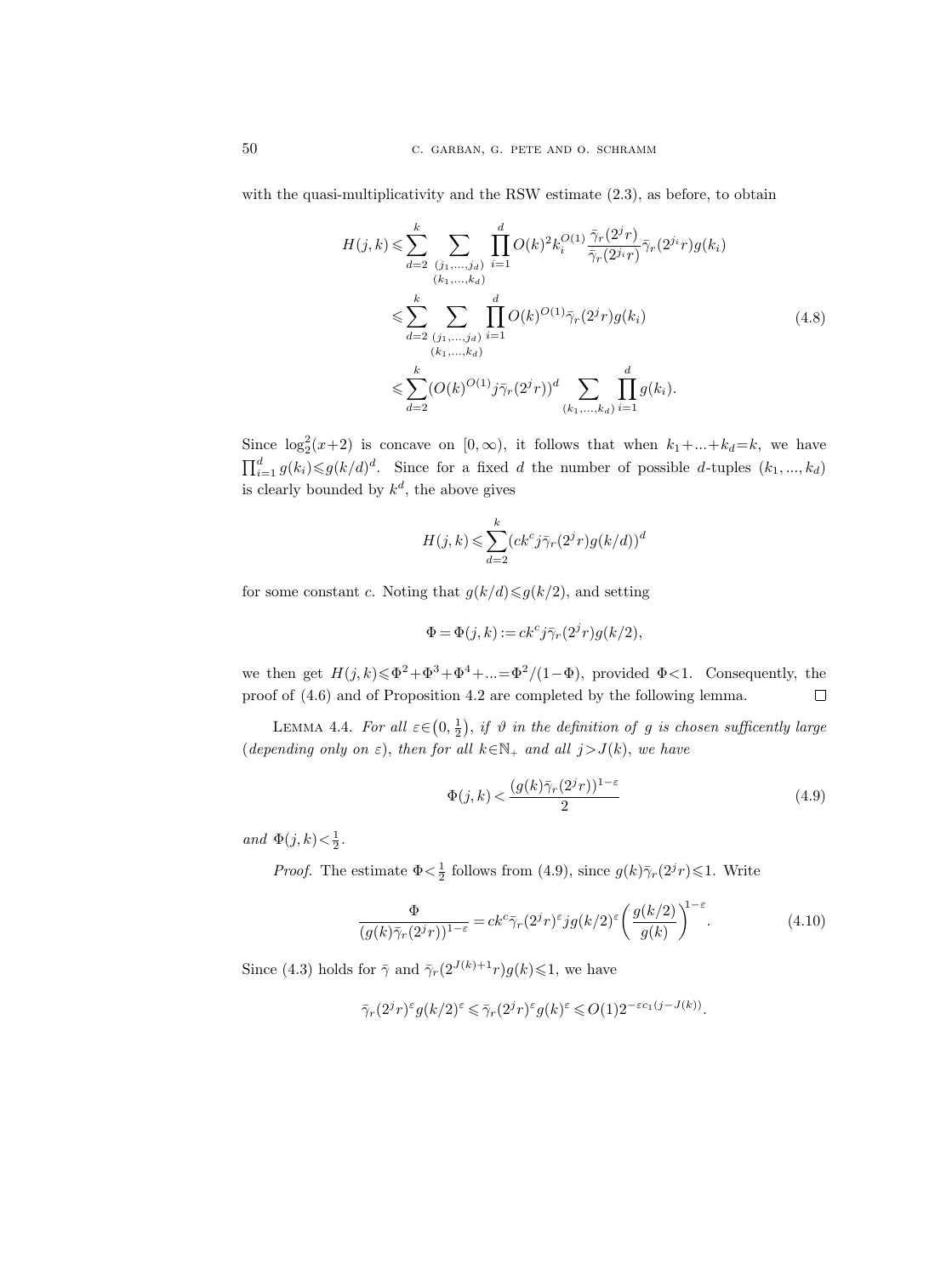Hence,  $j\bar{\gamma}_r(2^jr)^{\epsilon}g(k/2)^{\epsilon} \leq \mathcal{O}_{\epsilon}(J(k)+1)$ . As noted before, we have  $J(k)=O(\vartheta)\log_2^2(k+2)$ . Thus, (4.10) gives

$$
\frac{\Phi}{(g(k)\bar{\gamma}_r(2^jr))^{1-\varepsilon}} \leqslant O_{\varepsilon}(\vartheta) \log_2^2(k+2) k^c \bigg(\frac{g(k/2)}{g(k)}\bigg)^{\!\!1/2}.
$$

It is easy to verify that the right-hand side tends to 0 as  $\vartheta \to \infty$ , uniformly in  $k \in \mathbb{N}_+$ . This completes the proof.  $\Box$ 

For later use, let us point out that having an exponent larger than 1 in (4.6) was important when we derived the bound  $(4.4)$ , but not for the induction. In  $(4.8)$ , we used only the bound (4.6) with the exponent 1. This was sufficient because  $d \geq 2$ .

Remark 4.5. Our proof shows a *clustering effect* for spectral samples of very small size. Firstly, a positive proportion of our main upper bound (4.4) comes from annulus structures with a single overcrowded cluster, as is clear from (4.7). Moreover, the contribution from sets with large diameter is small: for any  $d \leq R/r$ , the calculation in (4.7) implies immediately that if  $k \leq C(1) \log_2 d$ , then

$$
\mathbb{P}[\mathcal{S} \in \mathcal{S}(r,k), \text{diam}(\mathcal{S}) > rd] \leq \gamma_r(R)\gamma_r(r d)^{1+o(1)} d^{o(1)}
$$

(of course, the exponent 0.99 in  $(4.7)$  can be modified to  $1+o(1)$ ). Recall that  $(4.3)$  says that  $\gamma_r (rd) < O(1) d^{-c_1}$  for some  $c_1 > 0$ . Since we will see in §5 that Lemma 3.2 is sharp, and will handle the boundary issues in §4.3, we easily obtain that

$$
\mathbb{P}[1\leqslant |\mathscr{S}_r|\leqslant k]\geqslant \mathbb{P}[|\mathscr{S}_r|=1]\geqslant O(1)\gamma_r(R).
$$

Therefore the above bound gives for  $k \leq O(1) \log_2 d$  that

$$
\mathbb{P}\big[\text{diam}(\mathscr{S}) > r d \, \big| \, 1 \leqslant |\mathscr{S}_r| \leqslant k\big] \leqslant \gamma_r (rd)^{1+o(1)}.
$$

To illustrate this formula (with  $r=1$ ), if one is looking for spectral samples of size less than  $\log R$ , then they have small diameter:

$$
\mathbb{P}\big[\text{diam}(\mathscr{S}) > R^{\alpha} \mid 1 \leqslant |\mathscr{S}| \leqslant \log R\big] \leqslant \gamma(R^{\alpha})^{1+o(1)},
$$

which for the triangular lattice gives  $R^{-\alpha/2+o(1)}$ .

Remark 4.6. Our strategy proving Proposition 4.1 also works for pivotals, showing that

$$
\mathbb{P}[|\mathscr{P}_r| = k] \leqslant g(k)\alpha_6(r,R)\bigg(\frac{R}{r}\bigg)^{\!\!2}.
$$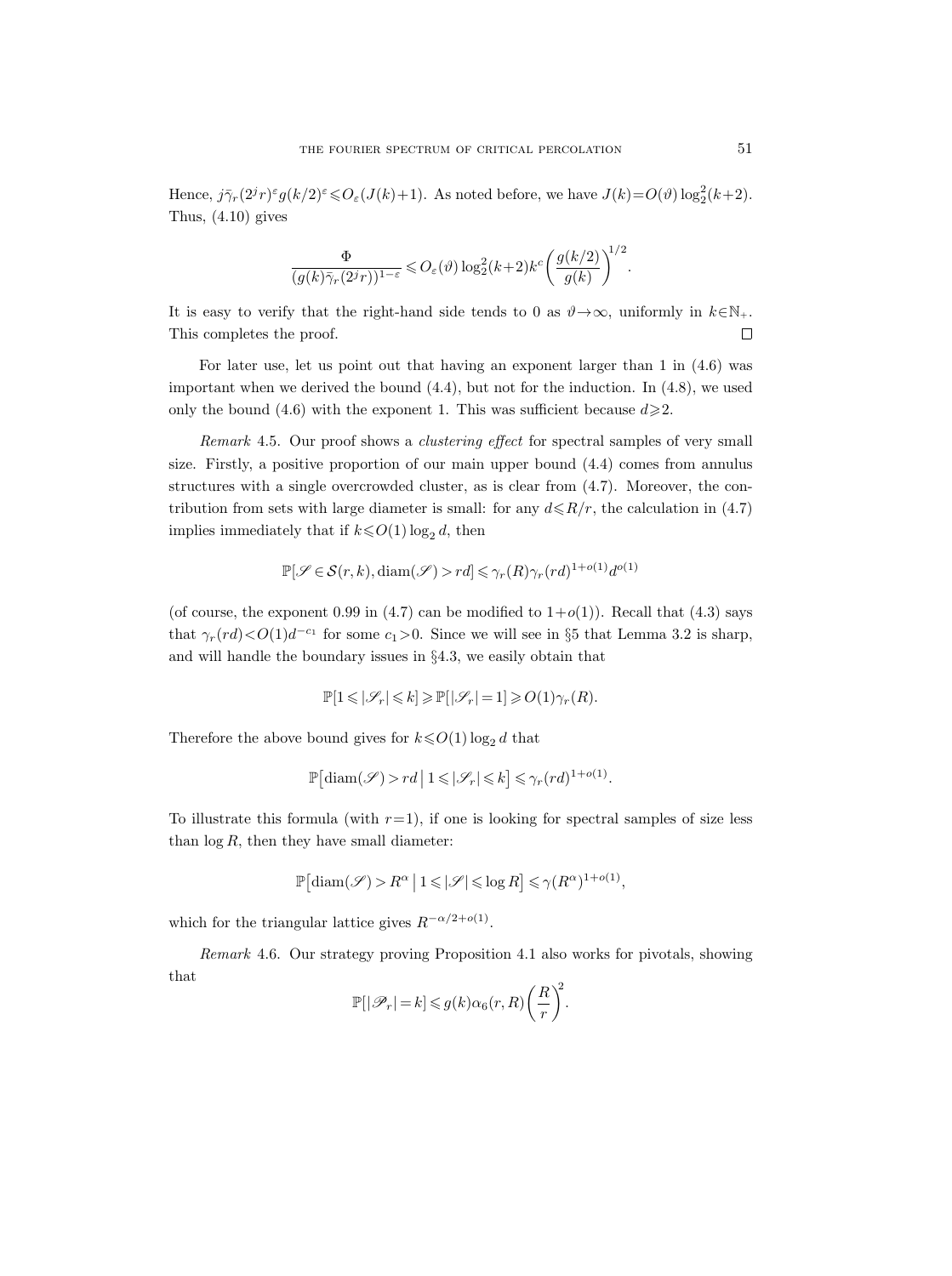The only difference is that we need to replace the factor  $\alpha_4(r,R)^2$ , coming from Lemma 3.2 and its generalization Lemma 4.3, with  $\alpha_6(r, R)$ . The reason for this factor is that having pivotals in the inner disk of an annulus but no pivotals in the annulus itself corresponds to the 6-arm event in the annulus. On  $\mathbb{Z}^2$  it is known that

$$
\alpha_6(r,R)\left(\frac{R}{r}\right)^2 \leqslant O(1)\left(\frac{r}{R}\right)^{\varepsilon}
$$

for some  $\varepsilon > 0$  [SSt, Corollary A.8]; on the triangular lattice,

$$
\alpha_6(r,R)\bigg(\frac{R}{r}\bigg)^{\!\!2}=\Big(\frac{r}{R}\Big)^{\!\!11/12+o(1)}
$$

[SW]. Thus the clustering effect for pivotals is expressed here in the following way:

$$
\mathbb{P}\big[\text{diam}(\mathscr{P}) > R^{\alpha} \mid 1 \leqslant |\mathscr{P}| \leqslant \log R\big] \leqslant R^{2\alpha} \alpha_6 (R^{\alpha})^{1+o(1)},
$$

which for the triangular lattice gives  $R^{-11\alpha/12+o(1)}$ .

#### 4.3. Handling boundary issues

Proof of Proposition 4.1. Since the proof is rather similar to that of Proposition 4.2. we will just indicate the necessary modifications.

First of all, we need the *half-plane* and *quarter-plane j-arm events*. So let  $\alpha_j^+(r, R)$ be the probability of having j disjoint arms of alternating colors connecting  $\partial B(0, r)$  to  $\partial B(0,R)$  inside the half-annulus  $(B(0,R) \setminus B(0,r)) \cap (\mathbb{R} \times \mathbb{R}_{+})$ . Similarly,  $\alpha_j^{++}(r,R)$  is the probability of having j arms of alternating colors connecting  $\partial B(0, r)$  to  $\partial B(0, R)$  inside the quarter-annulus  $(B(0, R) \setminus B(0, r)) \cap (\mathbb{R}_+ \times \mathbb{R}_+)$ . As before, we let  $\alpha_j^+(R) := \alpha_j^+(2j, R)$ and similarly for  $\alpha_j^{++}$ . The RSW and quasi-multiplicativity bounds (2.1) and (2.2) hold for these quantities, as well.

The reason for these definitions is that if x is a point on one of the sides of  $[0, R]^2$ such that its distance from the other sides is at least  $r'$ , then the percolation configuration inside  $B(x, r)$  has an effect on the crossing event only if we have the 3-arm event in the half-annulus  $(B(x, r')\setminus B(x, r))\cap [0, R]^2$ . Similarly, if x is one of the corners of  $[0, R]^2$ , and  $r' \le R$ , then we need the 2-arm event in the quarter-annulus  $(B(x, r') \setminus B(x, r)) \cap [0, R]^2$ in order for the configuration inside  $B(x, r)$  to have any effect.

In the annulus structures we are going to build, we will have to consider clusters that are close to a side or even to a corner of  $[0, R]^2$ . These will be called side and corner clusters (defined precisely below). To understand the contribution of such clusters, we define

$$
\gamma_r^+(\varrho)\mathbin{\raisebox{.3pt}{:}\!=} \frac{\varrho}{r}\alpha_3^+(r,\varrho)^2\quad\text{and}\quad \gamma_r^{++}(\varrho)\mathbin{\raisebox{.3pt}{:}\!=} \alpha_2^{++}(r,\varrho)^2.
$$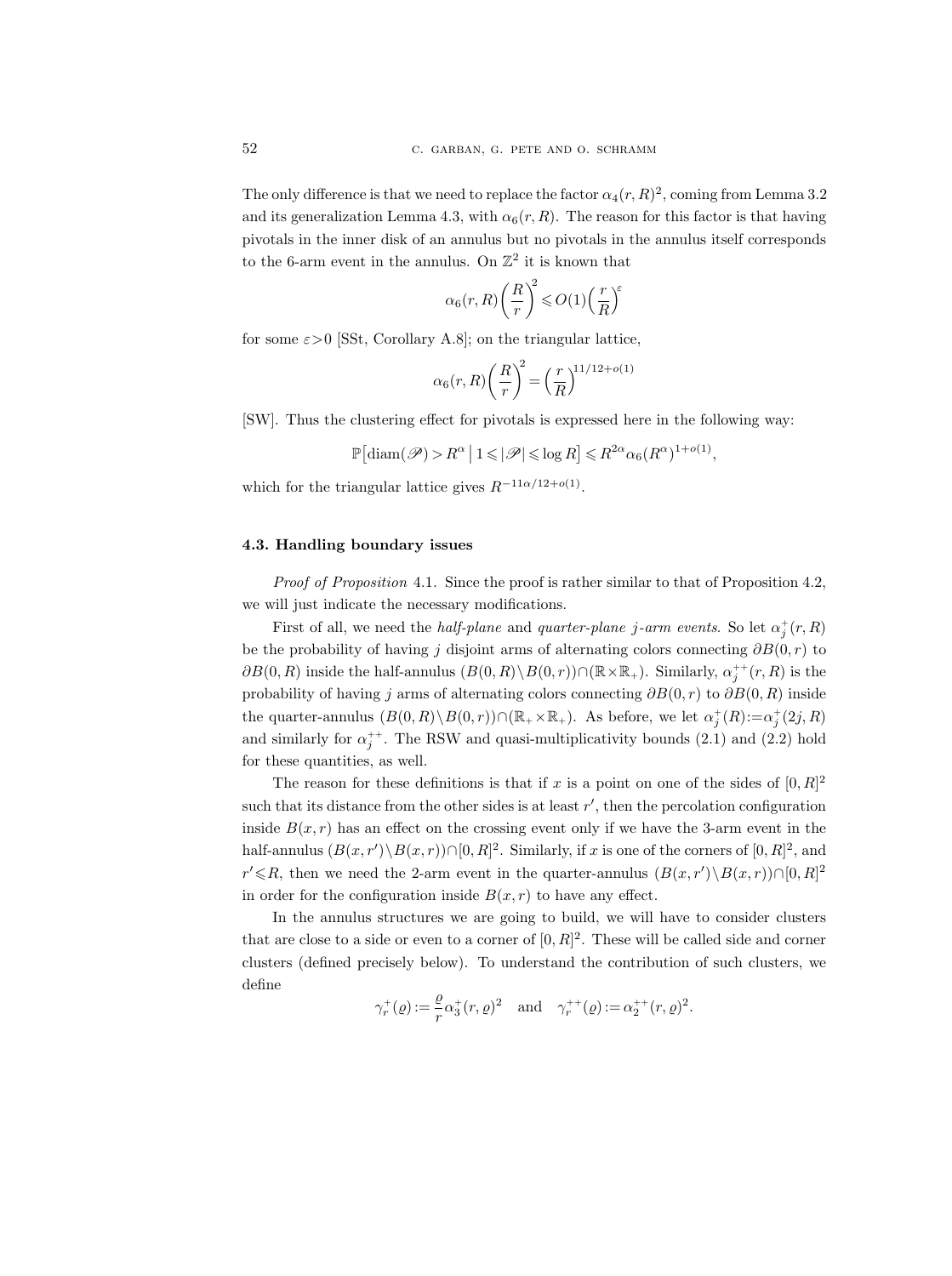The function  $\gamma_r^+$  plays a role similar to  $\gamma_r$ , but in relation to the side clusters. Similarly,  $\gamma_r^{++}$  relates to the corner clusters. The motivation for the linear factor  $\rho/r$  in the definition of  $\gamma_r^+$  is that (up to a constant factor) the number of different ways to choose a square of some fixed size whose center is on a line segment of length  $\varrho$  and whose position on the line segment is divisible by  $\varrho'$  is  $\varrho/\varrho'$ , when  $\varrho > \varrho' > 0$ . Such a factor is not necessary in the case of  $\gamma_r^{++}$ , because it corresponds to a corner, and there is no choice in placing a square of a fixed size into a fixed corner.

As we will see, the key reason for the boundary  $\partial [0, R]^2$  to play no significant role in the behavior of the spectral sample is that there is a  $\delta > 0$  and a constant c such that when  $r \leq \varrho' \leq \varrho$ ,

$$
\frac{\gamma_r^+(\varrho)}{\gamma_r^+(\varrho')} \leq c \left( \frac{\gamma_r(\varrho)}{\gamma_r(\varrho')} \right)^{1+\delta} \quad \text{and} \quad \frac{\gamma_r^{++}(\varrho)}{\gamma_r^{++}(\varrho')} \leq c \left( \frac{\gamma_r(\varrho)}{\gamma_r(\varrho')} \right)^{1+\delta}.
$$
\n(4.11)

We now prove these inequalities. Firstly, it is known that

$$
\alpha_3^+(\varrho', \varrho) \asymp \left(\frac{\varrho'}{\varrho}\right)^2,\tag{4.12}
$$

see [W, first exercise sheet]. Hence  $\gamma_r^+(\varrho)/\gamma_r^+(\varrho') \asymp (\varrho'/\varrho)^3$ . Secondly, observe that

$$
\alpha_2^{++}(\varrho',\varrho)^2 \leq \alpha_4^+(\varrho',\varrho) \leq \alpha_3^+(\varrho',\varrho)\alpha_1^+(\varrho',\varrho) \leq O(1)\alpha_3^+(\varrho',\varrho) \left(\frac{\varrho'}{\varrho}\right)^\varepsilon, \tag{4.13}
$$

with some  $\varepsilon > 0$ , where the second step used Reimer's inequality [R] (or color-switching and the van den Berg–Kesten (BK) inequality), and the third step used the RSW estimate for the 1-arm half-plane event. Therefore,  $\gamma_r^{++}(\rho)/\gamma_r^{++}(\rho') \leq O(1)(\rho'/\rho)^{2+\epsilon}$ . On the other hand, (2.6) implies that

$$
\frac{\gamma_r(\varrho)}{\gamma_r(\varrho')} \geqslant \left(\frac{\varrho'}{\varrho}\right)^{2-\varepsilon'}
$$

for some  $\varepsilon' > 0$ . Combining these upper and lower bounds we get (4.11).

Let us note that for the triangular lattice we actually know that

$$
\alpha_2^{++}(\varrho',\varrho) = \left(\frac{\varrho'}{\varrho}\right)^{2+o(1)},\tag{4.14}
$$

since  $\alpha_2^{++}(\varrho',\varrho)=\alpha_2^{+}(\varrho',\varrho)^{2+o(1)}$  by the conformal invariance of the scaling limit, while  $\alpha_2^+(\varrho',\varrho)\!\asymp\!\varrho'/\varrho$  is known for both lattices by RSW arguments, see again [W, first exercise sheet].

After these preparations, we define  $S(r, k)$  as the set of all  $S \subseteq \mathcal{I}$  such that  $|S_r| = k$ . The set  $V = V<sub>S</sub>$  is defined as  $S<sub>r</sub>$ . As it turns out, we will need to limit the diameters of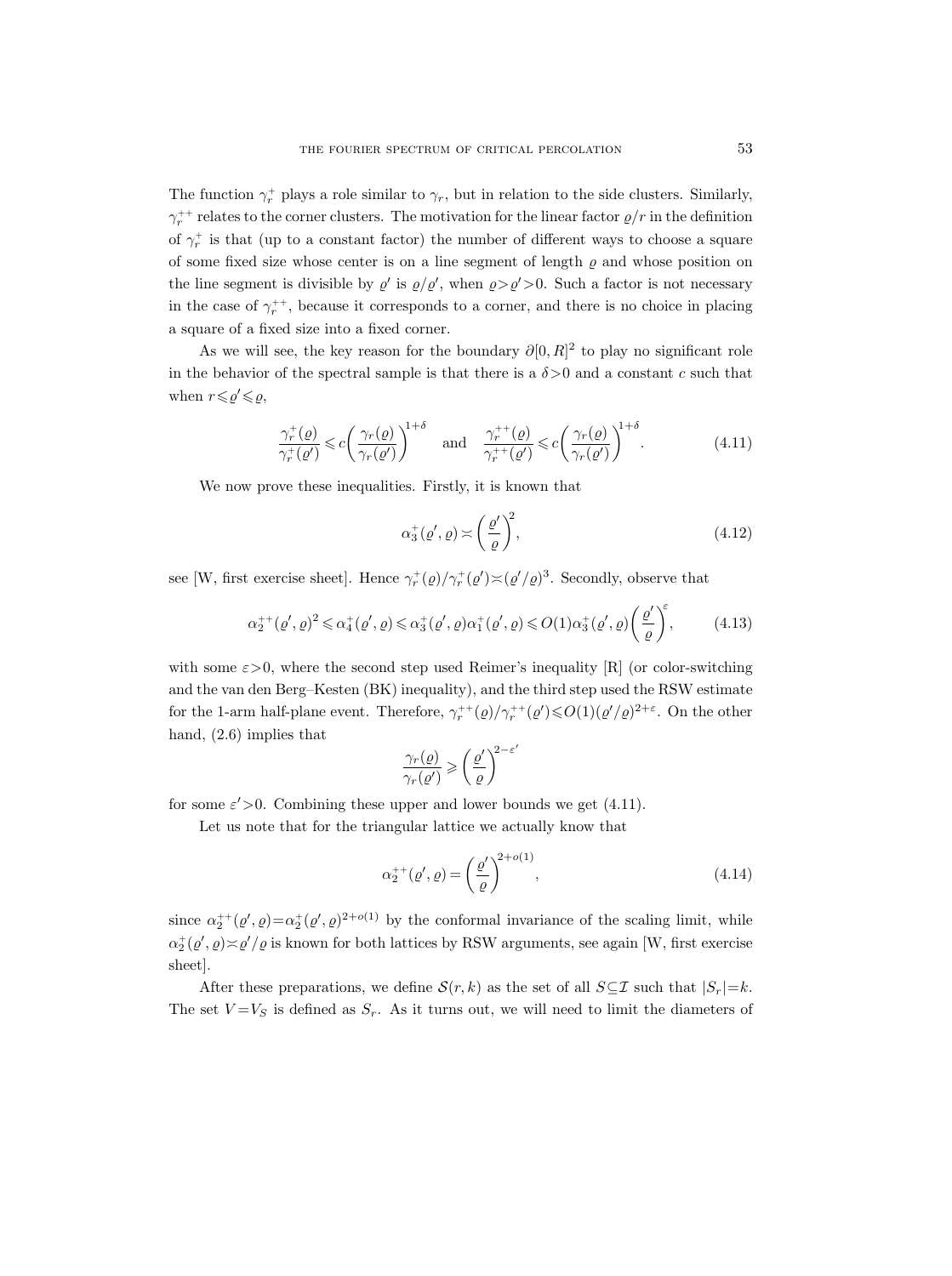the clusters. For that purpose, set  $\bar{\mathbf{j}} = \bar{\mathbf{j}}_k := \lfloor \log_2(R/kr) \rfloor - 5$  and  $J := \{0, 1, ..., \bar{\mathbf{j}}\}$ . Clearly, we may assume without loss of generality that  $\bar{j}$ >0. The clusters at level 0 are once again the sets of the type  $C = \{x\}$ , where  $x \in V$ . If  $j \in J$ , then an *interior cluster* at level j is defined as a connected component  $C \subseteq V$  of  $G_j$  such that the distance from  $C$  to  $\partial ([0,R]^2)$ is larger than  $2^{j}r$  and C is not connected in  $G_{j-1}$ . The interior clusters at level 0 are just the connected components of  $G_0$ ; that is, the singletons in  $V$ . Inductively, we define the *side clusters*: a connected component  $C\subseteq V$  of  $G_j$  is a side cluster at level  $j\in J$  if it is within distance  $2^{j}r$  of precisely one of the four boundary edges of  $[0, R]^{2}$  and it is not a side cluster at any level  $j' \in \{1, 2, ..., j-1\}$ . Likewise, a *corner cluster* at level  $j \in J$  is a connected component  $C\subseteq V$  of  $G_j$  that is within distance  $2^jr$  of precisely two adjacent boundary edges of  $[0, R]^2$ , but is not a corner cluster at any level  $j' \in \{1, 2, ..., j-1\}$ . Finally, the unique top cluster has level  $J+1$  (by definition) and consists of all of V. With these choices, when  $j \in J$  every connected component of  $G_j$  is either an interior, side, or corner cluster, and this is the reason for setting the upper bound  $\overline{j}$ .

Note that the top cluster contains at least one cluster (which could be a side cluster or a corner cluster or an interior cluster), a corner cluster contains at least one side or interior cluster, and possibly also a corner cluster, a side cluster contains an interior cluster or at least two side clusters (but no corner clusters), and an interior cluster at level  $j>0$  contains at least two interior clusters (and no side or corner clusters).

The inner and outer bounding squares associated with the clusters are defined as before, except that the squares associated with side clusters are centered at points on the corresponding edge and squares associated with corner clusters are centered at the corresponding corner, which is the meeting point of the two sides of  $[0, R]^2$  closest to the cluster. There are no squares associated with the top cluster. The annulus associated with each cluster (other than the top cluster, which does not have its own annulus) is the annulus between its outer square and its inner square, provided that the outer square strictly contains the inner square.

We define  $\bar{\gamma}_r^+(\varrho) := \inf_{\varrho' \in [r,\varrho]} \gamma_r^+(\varrho)$  and similarly for  $\bar{\gamma}_r^{++}$ . The exponential decay (4.3) holds for these functions as well. As before, clusters (even side or corner clusters) are considered *overcrowded* if they satisfy  $g(|C|)\gamma_r(2^j r) > 1$ , and the annulus structure  $A(S)$  is defined as above.

There are some modifications necessary in the definition of  $h(\mathcal{A})$  in order for (4.2) to still hold in the present setting. For a side annulus A define  $h(A)$  as the probability of the 3-arm crossing event within  $A \cap [0, R]^2$  between the two boundary components of A, and for a corner annulus define  $h(A)$  as the probability of the 2-arm crossing event within  $A \cap [0, R]^2$  between the two boundary components of A. With these modifications, (4.2) still holds, and the proof is essentially the same.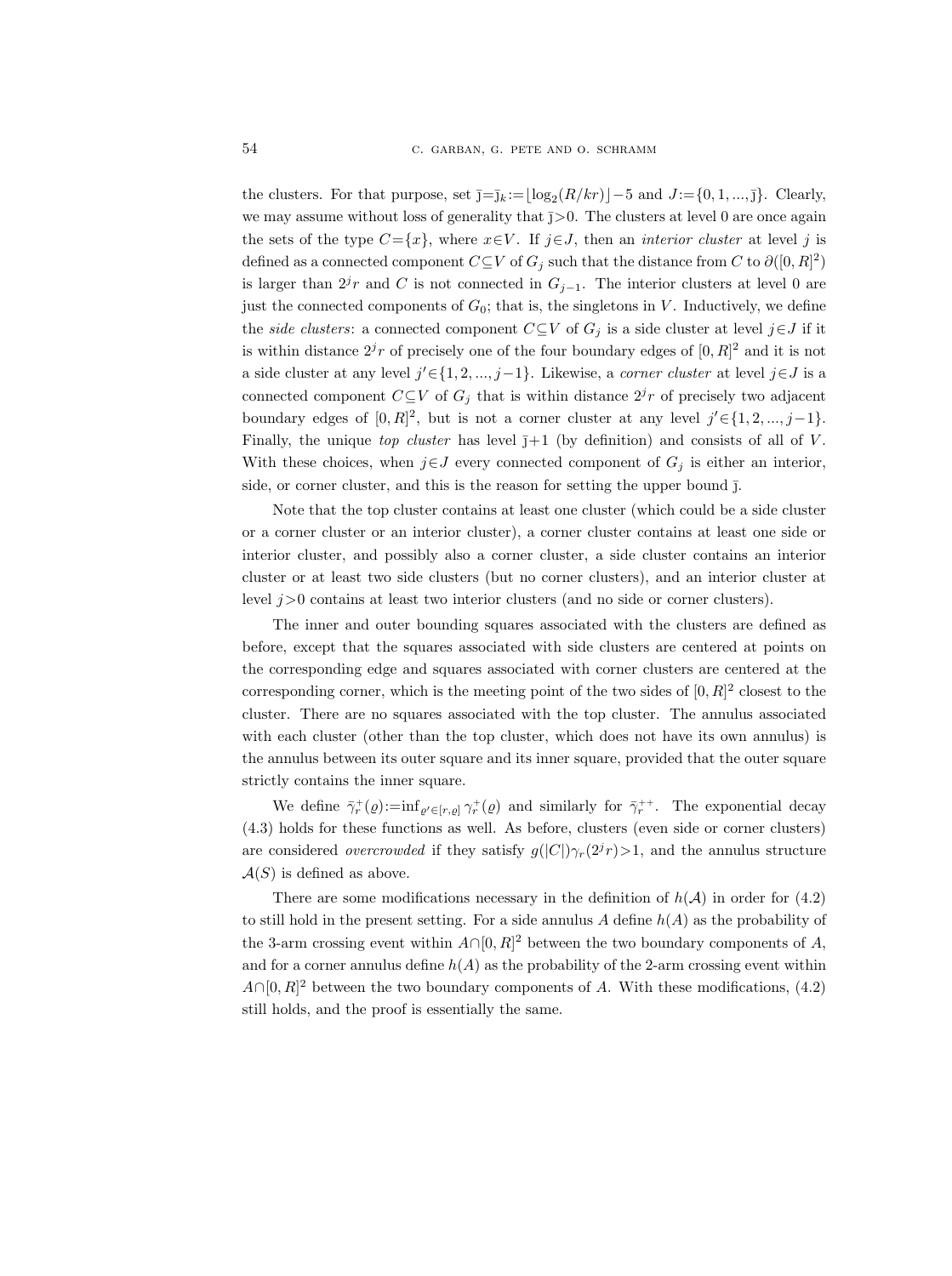The definition of  $H(j, k)$  is similar to the one in the proof of Proposition 4.2, but now the supremum only refers to interior squares. (In the definition of  $\mathfrak{A}'(B, k, j)$ , we presently restrict to such S so that  $V<sub>S</sub>$  is an interior cluster at level j, in addition to being the top cluster, and when we write  $B(V<sub>S</sub>)$ , it is understood as the inner square defined for an interior cluster.) We also define  $H^+(j,k)$  and  $H^{++}(j,k)$ , which refer to the supremum over side and corner squares, respectively. We also set

$$
H^{\square}(R,k) := \sum_{S \in \mathcal{S}(r,k)} h(\mathcal{A}(S))^2,
$$

and our goal is to show that this quantity is at most  $g(k)\gamma_r(R)$ .

We first prove a similar bound on  $H^+(j,k)$ . It is convenient to separate the annulus structures  $\mathcal{A}'(S)$  where  $B(V_S)=B$  and B is a side square into those where  $V_S$  has a single child cluster and into those where  $V<sub>S</sub>$  has at least two child clusters. In the case of a single child cluster, that child has to be an interior cluster, and using (4.6), the argument giving (4.4) now gives the bound

$$
\sum_{\mathcal{A}} h(\mathcal{A})^2 \leqslant O(1) k^{O(1)} g(k) \bar{\gamma}_r(2^j r),
$$

where the sum extends over such (single interior cluster child) annulus structures. By increasing the constant  $\vartheta$  in the definition of g, we may then incorporate the factor  $O(1)k^{O(1)}$  into g. The bound on the sum over the annulus structures with at least two child clusters can now be established by induction on j, in almost the same way that  $(4.6)$ was proved by induction. The main difference here is that the children can fall into two types, which slightly complicates the calculations but adds no significant difficulties. (Indeed, since each square among  $B_i$  at level  $j_i$ ,  $i=1, 2, ..., d$ , can either correspond to a side cluster or an interior cluster, each factor in the first row of (4.8) presently needs to be replaced by

$$
O(k)^2k_i^{O(1)}\bigg(\frac{\bar{\gamma}_r(2^jr)}{\bar{\gamma}_r(2^{j_i}r)}\!+\!\frac{\bar{\gamma}_r^+(2^jr)}{\bar{\gamma}_r^+(2^{j_i}r)}\bigg)\bar{\gamma}_r(2^{j_i}r)g(k_i).
$$

Due to (4.11), the fraction featuring  $\bar{\gamma}^+$  is dominated by a constant times the other fraction and is therefore certainly inconsequential.) A point worth noting is that in the inductive proof of (4.6) we only used the inductive hypothesis with exponent 1 in place of 1.99. In our present situation, this is what we have at our disposal in the base step of the induction, since the induction now has to be started from overcrowded clusters or side clusters with a single child cluster.

Summing up the two types, we conclude (by changing  $\vartheta$  again, if necessary) that  $H^+(j,k) \leq g(k)\bar{\gamma}_r(2^jr)$ . Of course, in this type of argument we should not change  $\vartheta$  at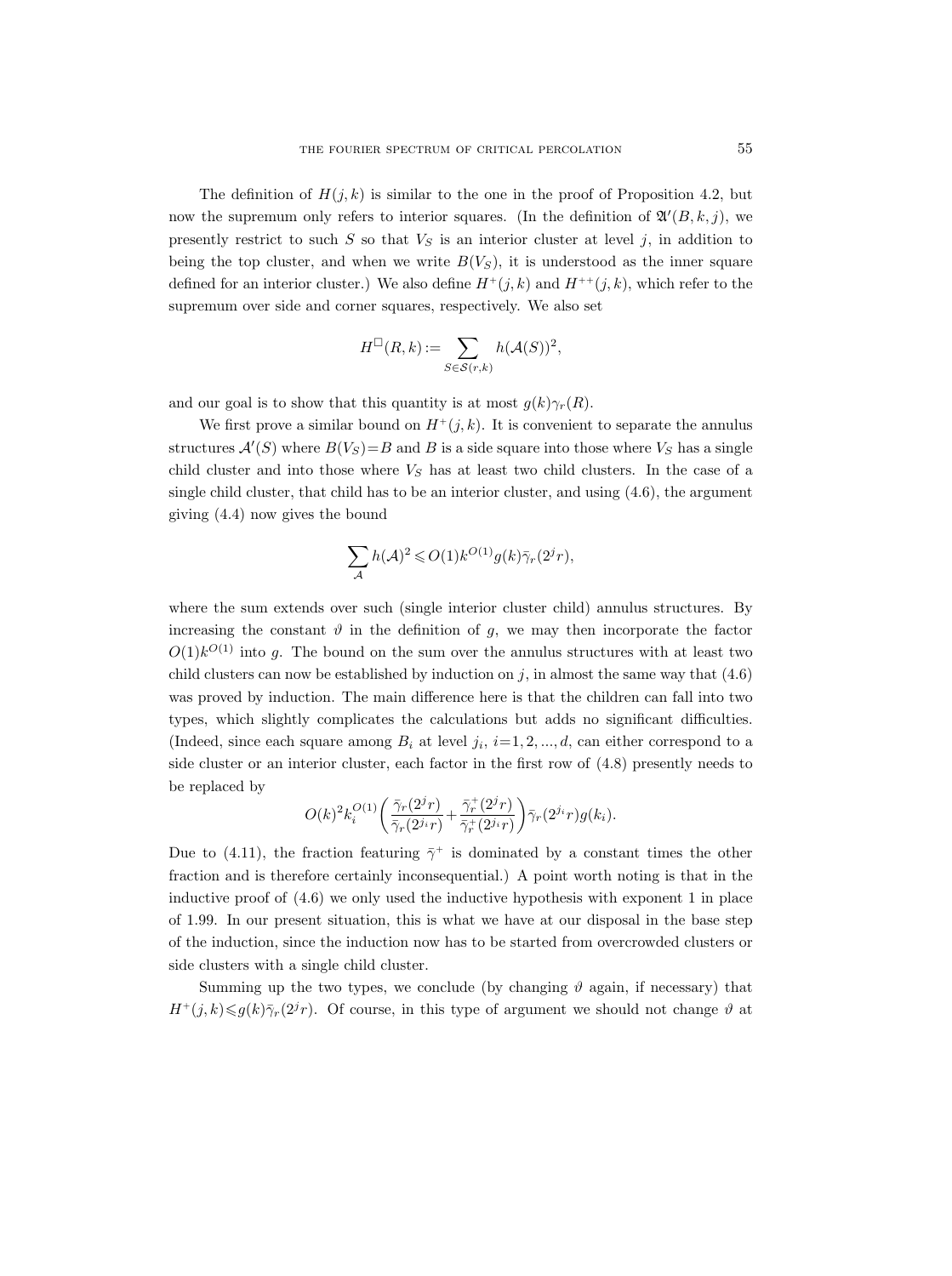every induction step, for then it may end up depending on  $R$ . But we have not committed any such offence.

We can show that  $H^{++}(j,k) \leq g(k)\bar{\gamma}_r(2^jr)$  similarly. We separate the annulus structures into those with a single child at the top level which is an interior cluster, those with a single child which is a side cluster, and those with several children at the top level. The first type is handled as in the bound for  $H^+(j,k)$ . The second type is handled similarly, but now we do not have the exponent 1.99 as in (4.6), but only the exponent 1 that we showed for  $H^+(j,k)$ . So, we use instead the fact that  $\delta > 0$  in (4.11). The argument bounding the third type uses induction as in the multi-child case of  $H^+(j, k)$ .

Finally, the bound for  $H^{\square}(R, k)$  follows in the same way, using our previous bounds for  $H^+(j,k)$  and  $H^{++}(j,k)$  together with (4.11). The last small difference is that the child clusters of the top cluster (at some levels  $j_i$ ) have outer bounding squares of size  $\langle x_1, x_2 \rangle$ , but the number of ways to place each of these clusters is  $\langle R/r_2^{j_i} \rangle^2$ , instead of  $\langle (2^{\bar{j}}/2^{j_i})^2$ . But  $R/r2^{\bar{j}}\rangle \langle k$ , so this discrepancy gives only an  $O(k^2)$  factor for each child cluster, which can be absorbed into  $g(k)$  in the usual way. This completes the proof.  $\Box$ 

# 4.4. The radial case

In this subsection, we will consider the spectral sample  $\mathscr{S} = \mathscr{S}_f$ , where f is the indicator function (not the  $\pm 1$ -indicator function) of the  $\ell$ -arm event in the annulus  $[-R, R]^2 \setminus$  $[-\ell, \ell]^2$  and  $\ell = 1$  or  $\ell \in 2\mathbb{N}_+$ . Thus,  $\mathbb{E}[f] = \mathbb{E}[f^2] \times \alpha_{\ell}(R)$ . Instead of the probability measure for  $\mathscr S$  that we have worked with so far, it will be easier notationally to use the unnormalized measure  $\mathbb{Q}[\mathscr{S}=S]\mathpunct{:}=\hat{f}(S)^2$ .

For any  $S \subset \mathbb{R}^2$ , we let  $S^* := S \cup \{0\}$ , and define  $S_r$  as before. In particular,  $\mathscr{S}_r^*$  is the set of r-squares whose intersection with  $\mathscr{S}^*$  is non-empty. We are going to prove the following analogue of Proposition 4.1.

PROPOSITION 4.7. Let  $\ell=1$  or  $\ell \in 2\mathbb{N}_+$ , and let  $\mathscr S$  denote the spectral sample of the indicator function of the  $\ell$ -arm event in the annulus  $[-R, R]^2 \setminus [-\ell, \ell]^2$ . Then there is some  $\vartheta^* = \vartheta^*_{\ell} > 0$  such that

$$
\mathbb{Q}[|\mathcal{S}_r| = k] \leq g^*(k)\alpha_\ell(r, R)^2 \alpha_\ell(r)
$$

holds with  $g^*(k) := 2^{\vartheta^* \log_2^2(k+2)}$  for all  $k \in \mathbb{N}_+$  and all  $R \ge r \ge \ell$ .

It might be surprising at first glance that no 4-arm probabilities show up in this upper bound. See (4.15) below for a rough explanation.

Proof. The main difference from the square crossing case is that we will use *centered* annulus structures, which have two kinds of annuli: annuli centered at the origin (0),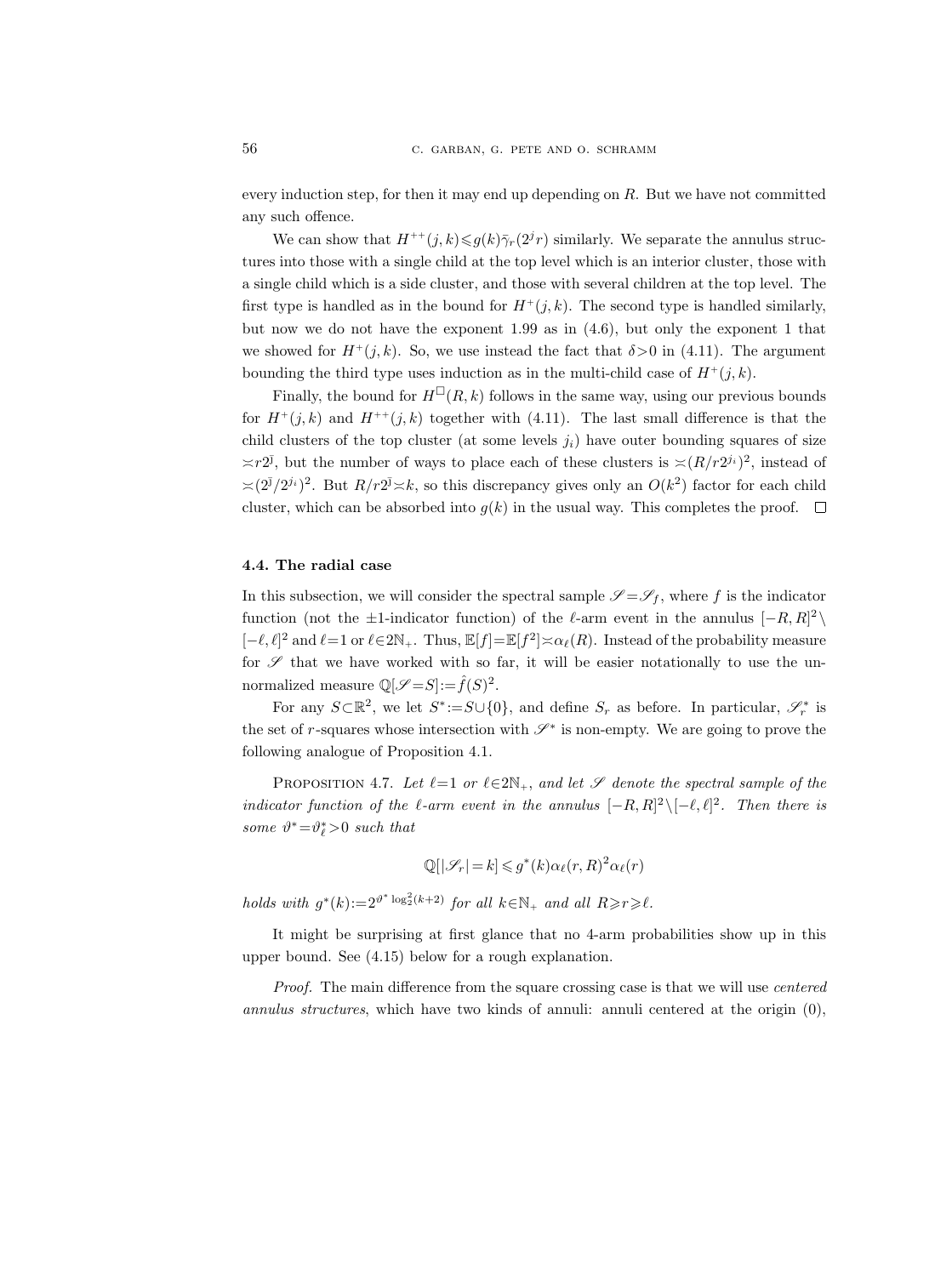for which we are interested in the  $\ell$ -arm event, and annuli with outer square disjoint from 0, for which we are interested in the 4-arm event. Each centered annulus structure is required to have an annulus centered at 0 whose inner square does not contain any other annuli. The inner radius of the annulus structure is defined as the inner radius of this innermost centered annulus. For a centered annulus structure A, we define  $h^*(A)$ to be the probability of having the 4-arm event in the annuli with outer square disjoint from 0 and the  $\ell$ -arm event in the annuli centered at 0. Now, we have the following analogue of Lemma 4.3.

LEMMA 4.8. For any centered annulus structure  $A$  with inner radius  $r_A$ ,

$$
\mathbb{Q}[\mathscr{S}^* \text{ is compatible with } A] \leq \alpha_{\ell}(r_A)h^*(A)^2.
$$

Proof. Similarly to the proof of Lemma 4.3, we divide the set of relevant bits into parts:  $\theta$  is the configuration inside  $\bigcup \mathcal{A}$ , while  $\eta_0$  is the configuration inside the inner disk of the smallest centered annulus, and  $\eta_1$  is the configuration neither in  $\theta$  nor in  $\eta_0$ . As before,  $F_{\theta}$  is the function defined by  $F_{\theta}(\eta_0, \eta_1) := f(\theta, \eta_0, \eta_1)$ ; furthermore, W is the linear space of functions spanned by  $\{\chi_S : S^*$  compatible with  $\mathcal{A}\}$ , and  $P_W$  denotes the orthogonal projection onto W. Now,  $P_W F_\theta \neq 0$  implies the 4-arm event in every interior non-centered  $A \in \mathcal{A}$ , the  $\ell$ -arm event in every centered  $A \in \mathcal{A}$ , and the 3-arm event in every boundary (or corner) annulus. (Note that this uses the fact that when  $\ell \neq 1$  we are considering the alternating arms event. In particular, we are restricted to  $\ell \in \{1\} \cup 2\mathbb{N}_{+}$ .) Moreover, for any  $\theta$ , we have  $F_{\theta}(\eta_0, \eta_1) = 0$  if  $\eta_0$  does not have the  $\ell$ -arm event. Thus,  $||P_W F_{\theta}||^2 \le ||F_{\theta}||^2 = \mathbb{E}[F_{\theta}^2] \le \alpha_{\ell}(r_A)$ . Altogether, similarly to the proof of Lemma 4.3,

$$
\mathbb{Q}[\mathscr{S}^* \text{ is compatible with } \mathcal{A}] = \|P_W f\|^2 \leqslant \mathbb{E}^{\theta} [\|P_W F_{\theta}\|]^2
$$
  

$$
\leqslant \mathbb{P}^{\theta} [P_W F_{\theta} \neq 0]^2 \alpha_{\ell}(r_{\mathcal{A}}) \leqslant h^*(\mathcal{A})^2 \alpha_{\ell}(r_{\mathcal{A}}),
$$

which proves the lemma.

Note that a centered annulus structure compatible with  $\mathscr S$  is also compatible with  $\mathscr{S}^*$ , but not necessarily vice versa, hence the lemma is stronger with  $\mathscr{S}^*$  than it would be with  $\mathscr{S}$ . This strengthening is crucial, as shown by the following example: for an r-square B at distance  $t \in (r, R)$  from 0, by the remark after Lemma 2.2, we have  $\mathbb{Q}[\varnothing \neq \mathscr{S} \subseteq B] \leqslant O(1) \mathbb{P}[\Lambda_B]^2 \asymp (\alpha_\ell(1,R) \alpha_4(r,t))^2$ , a bound that we would not be able to reproduce from the weaker (starless) version of the above lemma. On the other hand, when B is centered at 0, then the bound  $O(1)\alpha_{\ell}(r)\alpha_{\ell}(r, R)^2$  given by Lemma 4.8 is stronger than the  $O(1)\alpha_{\ell}(r, R)^2$  bound of Lemma 2.2. (Unlike Lemma 4.3, which was only a generalization of Lemmas 2.2 and 3.2.)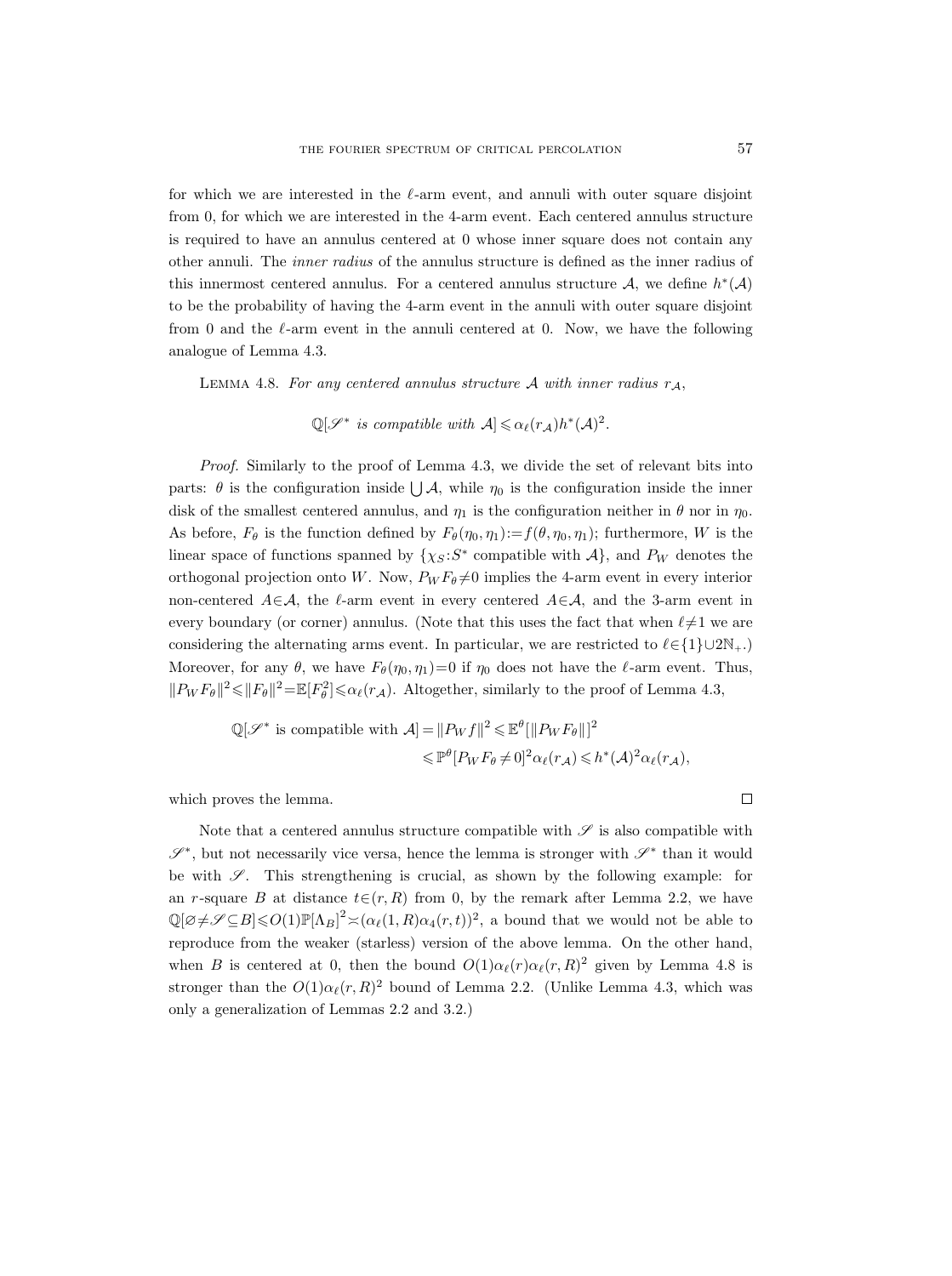These bounds provide a back-of-the-envelope explanation for how the result of Proposition 4.7 arises, at least for  $k=1$ :

$$
\mathbb{Q}[|\mathcal{S}_r|=1] \leqslant O(1)\alpha_\ell(r)\alpha_\ell(r,R)^2+O(1)\sum_{s=1}^{O(R/r)}s(\alpha_\ell(1,R)\alpha_4(r,sr))^2
$$
\n
$$
\leqslant O(1)\alpha_\ell(r)\alpha_\ell(r,R)^2+O(1)\alpha_\ell(1,R)^2,
$$
\n
$$
(4.15)
$$

where we used that  $s\alpha_4(r, sr)^2 \leqslant O(1) s^{-1-\epsilon}$ , by (2.6). The first term being dominant also shows that a small  $\mathscr{S}_r$  should typically be close to 0. (Which is another manifestation of the 4-arm events playing a small role here.)

Back to the actual proof, analogously to  $\S 4.2$ , for each  $S\subset [-R, R]^2$  with  $|S_r|=k$ we will build a centered annulus structure  $\mathcal{A}(S)$  that is compatible with  $S^*$  (but not necessarily with S itself!) and that has  $r_{\mathcal{A}(S)} \geq r$ . Furthermore, the collection  $\mathfrak{A}^*(r,k)$  of all these centered annulus structures will be small enough to have

$$
\sum_{\mathcal{A}\in\mathfrak{A}^*(r,k)} h^*(\mathcal{A})^2 \leqslant g^*(k)\alpha_\ell(r,R)^2.
$$
 (4.16)

The combination of (4.16) and Lemma 4.8 proves Proposition 4.7.

To construct the annulus structure  $\mathcal{A}(S)$ , we take  $V = V_S$  to be  $S_r^*$ , set

$$
\bar{\mathbf{j}} := \left\lfloor \log_2 \frac{R}{kr} \right\rfloor - 5,
$$

and define the clusters exactly as in  $\S 4.3$ . A cluster is called *centered* if it contains 0. In constructing the inner and outer bounding squares, we use the additional rule that for centered clusters C the inner bounding square must be centered at 0. (Note that this is just a special case of the "arbitrary but fixed way" of choosing a vertex  $z \in [C]$ .)

The centered analogue of  $\gamma_r(\varrho)$  is now  $\gamma_r^*(\varrho) := \alpha_\ell(r, \varrho)^2$ . We again let

$$
\bar{\gamma}^*_r(\varrho) := \inf_{\varrho' \in [r,\varrho]} \gamma^*_r(\varrho'),
$$

and we note the exponential decay (4.3) for  $\bar{\gamma}_r^*(r2^j)$  in j. A non-centered cluster C is called *overcrowded* if  $g(|C|)\bar{\gamma}_r(r2^{j(C)}) > 1$ , with the function  $g(k)$  of Proposition 4.1. A centered cluster is *overcrowded* if  $g^*(|C|)\bar{\gamma}_r^*(r2^{j(C)}) > 1$ . We define  $J(k)$  as before, using  $g(k)$ , and similarly define  $J^*(k)$ , using  $g^*(k)$ . In particular,  $\bar{\gamma}_r^*(r2^{J^*(k)})g^*(k) \approx 1$ .

Using these notions of overcrowdedness, we get our annulus structure  $A(S)$ . The collection of them for all  $S \subseteq \mathcal{I}$  with  $|S_r| = k$  is  $\mathfrak{A}^*(r, k)$ .

We define  $H(j, k)$  similarly as before, but now only for interior inner bounding squares that do not contain 0. We similarly define the quantities  $H^+(j,k)$  and  $H^{++}(j,k)$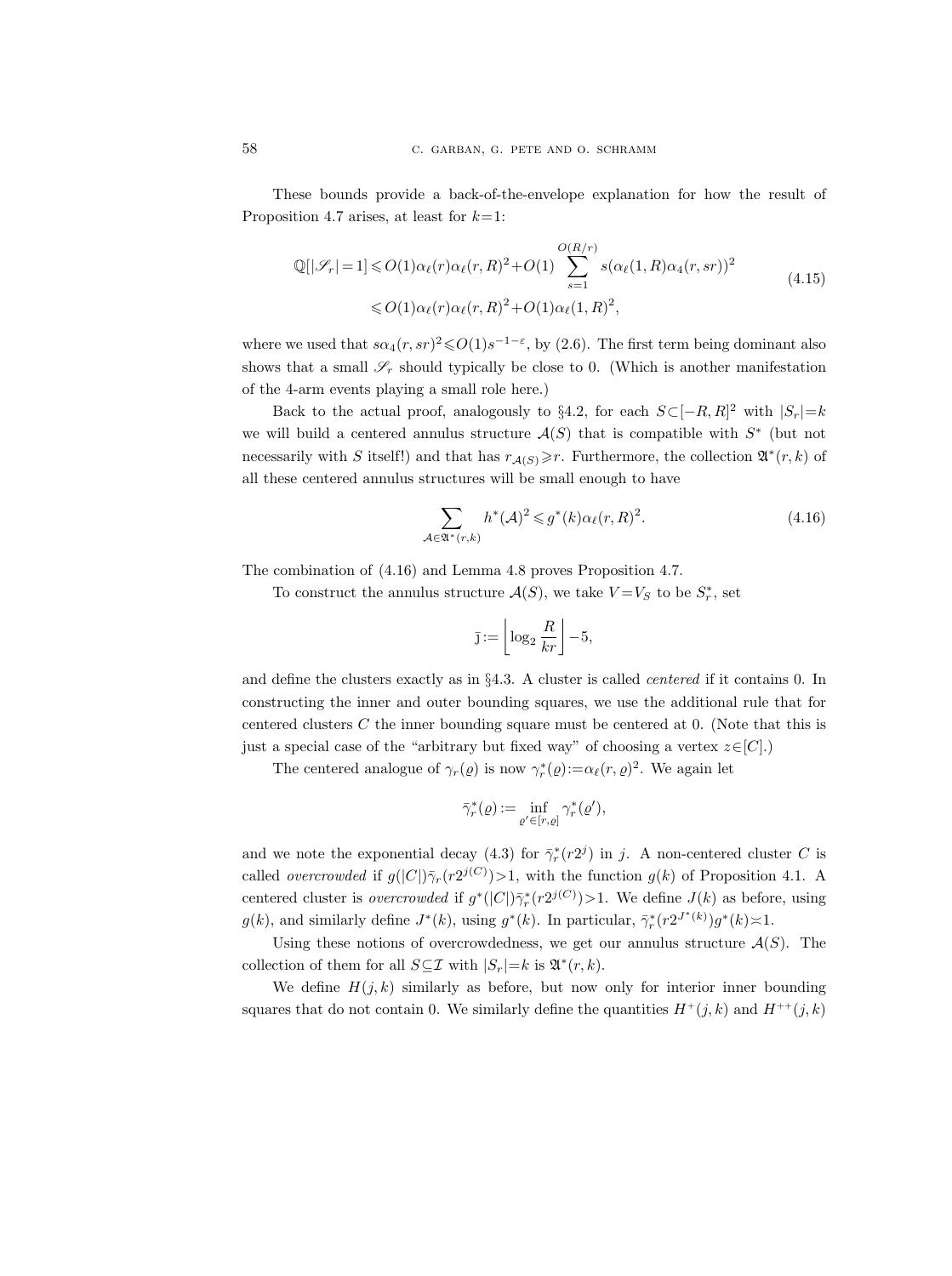for side and corner squares not containing 0. Finally, we let  $H^*(j,k)$  be the analogous quantity where the inner bounding square is required to be centered. We will show that there is some constant  $\delta > 0$ , depending only on  $\ell$ , such that, for  $j \in \{J^*(k), ..., J\}$ ,

$$
H^*(j,k) \leq (g^*(k)\bar{\gamma}_r^*(r2^j))^{1+\delta}.
$$
\n(4.17)

This implies (4.16) (with a possibly larger constant  $\vartheta^*$ ) in exactly the same way as in §4.2 the bound (4.6) implied (4.4) (with the small additional care regarding the cutoff  $\overline{1}$ that we have seen in §4.3).

As usual, we prove (4.17) by induction on j. We may assume that  $j > J^*(k)$ . Recall that  $H^*(j,k)$  is defined as a sum, where each summand corresponds to a centered annulus structure. Suppose that  $A$  is a centered annulus structure contributing to the sum, where  $\mathcal{A}=\mathcal{A}(S)$  for some  $S\subseteq\mathcal{I}$  with  $|S_r|=k$ . Let  $j_*$  be  $j(C^*)$ , where  $C^*$  is the largest proper centered subcluster of  $S_r^*$ , and let  $k_* = |C^* \cap S_r|$ . Every such A can be formed as a union of the topmost (centered) annulus in A, a centered annulus structure  $\mathcal{A}^*$  for  $(j_*, k_*)$ , and the annulus structure  $A'$  formed by dropping all the centered annuli from  $A$ . Moreover,

$$
h^*(A)^2 \asymp (k+2)^{O(1)}h^*(A^*)^2h(A')^2\alpha_{\ell}(r2^{j*},r2^j)^2.
$$

The sum over such A with  $j_*$  and  $k_*$  fixed is bounded by

$$
(k+2)^{O(1)}\alpha_{\ell}(r2^{j_*},r2^j)^2\bigg(\sum_{\mathcal{A}^*}h^*(\mathcal{A}^*)^2\bigg)\bigg(\sum_{\mathcal{A}'}h(\mathcal{A}')^2\bigg),
$$

where the sums run over the appropriate collections of annulus structures. The first sum is bounded by  $H^*(j_*, k_*),$  and the proof of (4.4), possibly incorporating boundary clusters, shows that the second factor is bounded by  $g(k-k_*)\bar{\gamma}_r(r2^j)$ , with possibly a different choice of the constant  $\vartheta$  implicit in g. (Note that the annulus structure  $\mathcal{A}'$ may have just one annulus whose outer square is roughly at the scale corresponding to j. This case is handled by the computation in (4.15), and this is the reason for the estimate being of the type  $(4.4)$ , rather than the type estimated in  $(4.6)$ .) The induction hypothesis therefore gives

$$
H^*(j,k) \leq (k+2)^{O(1)} \sum_{k_*,j_*} \alpha_\ell (r2^{j_*}, r2^j)^2 g^*(k_*) \bar{\gamma}_r^*(r2^{j_*}) g(k-k_*) \bar{\gamma}_r(r2^j)
$$
  

$$
\leq (k+2)^{O(1)} g(k) g^*(k) j \bar{\gamma}_r(r2^j) \bar{\gamma}_r^*(r2^j).
$$

If  $\delta > 0$  is small enough, then  $j\bar{\gamma}_r(r2^j) \leqslant O(1)\bar{\gamma}_r^*(r2^j)^{\delta}$ . Given this  $\delta$ , if  $\vartheta^*$  is large enough, we also have  $O(1)(k+2)^{O(1)}g(k) \leq g^*(k)^{\delta}$ . Thus, our last upper bound is at most  $(g^*(k)\bar{\gamma}_r^*(r2^j))^{1+\delta}$ , so (4.17) is proved, and our proof of Proposition 4.7 is complete.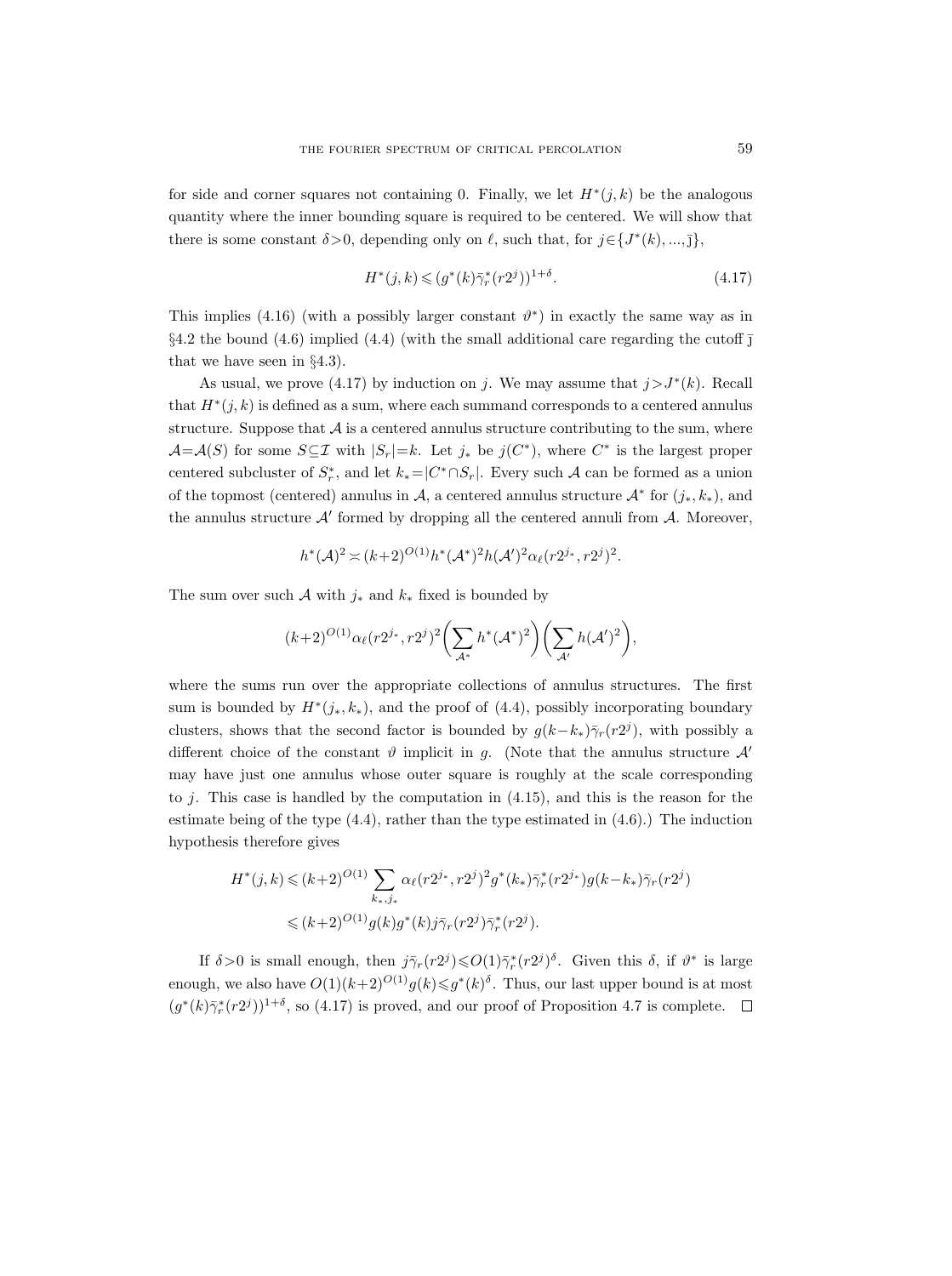#### 5. Partial independence in the spectral sample

#### 5.1. Setup and main statement

Let  $\mathscr S$  denote the spectral sample of the  $\pm 1$ -indicator function of having a percolation left-right crossing in  $[0, R]^2$  (in either of our two favorite lattices). In order to prove that  $|\mathscr{S}|$  is rarely much smaller than its mean it would be useful to have some independence of the following kind: if  $B_1$  and  $B_2$  are two distant squares, then we would expect that

$$
\mathbb{P}[\mathscr{S}\cap B_1=S_1\ |\ \mathscr{S}\cap B_1\neq \varnothing, \mathscr{S}\cap B_2=S_2]\asymp \mathbb{P}[\mathscr{S}\cap B_1=S_1\ |\ \mathscr{S}\cap B_1\neq \varnothing].
$$

It turns out that it is hard to control such correlations. Nevertheless, we will prove a weaker independence result that will be enough for our purposes.

Consider some box B of radius r inside  $[0, R]^2$ . (Recall from §2.1 that a box  $B(x, r)$ ) of radius r is the union of tiles whose centers are in  $x+[-r, r]^2$ .) We want to understand the behavior of  $\mathscr S$  in B. Because of boundary issues, we will actually look at  $\mathscr S$  in a smaller concentric box  $B'$ , of radius  $\frac{1}{3}r$ .

We saw in (3.7) that  $O(1)\mathbb{E} \big[\big|\mathscr{S} \cap B'\big|\big|\mathscr{S} \cap B\neq \varnothing\big]\geq r^2 \alpha_4(r)$ . In this section, we will strengthen this by proving that  $|\mathscr{S} \cap B'|$  is at least of this size with a uniform positive probability, moreover, this remains true when we add  $\mathscr{S} \cap W = \varnothing$  to the conditioning, where  $W$  is an arbitrary set in the complement of  $B$ :

$$
\mathbb{P}[|\mathscr{S} \cap B'| \geqslant cr^2 \alpha_4(r) | \mathscr{S} \cap B \neq \varnothing, \mathscr{S} \cap W = \varnothing] > a,
$$
\n
$$
(5.1)
$$

with some fixed constants  $c, a > 0$ . However, the following stronger statement is closer to what we actually need.

PROPOSITION 5.1. Let  $\mathscr S$  be the spectral sample of the  $\pm 1$ -indicator function of the left-right crossing event in  $Q=[0,R]^2$ . Let B be a box of some radius r. Let B' be the concentric box with radius  $\frac{1}{3}r$ , and assume that  $B' \subset Q$  (note that B does not need to be in  $\mathcal{Q}$ ). We also assume that  $r \geqslant \bar{r}$ , where  $\bar{r} > 0$  is some universal constant. Fix any set  $W\subset \mathbb{R}^2\setminus B$ , and let Z be a random subset of I that is independent of  $\mathscr{S}$ , where each element of *I* is in *Z* with probability  $1/\alpha_4(r)r^2$  independently. (By (2.6),  $\alpha_4(r)r^2 \geq 1$  if  $\bar{r}$  is sufficiently large.) Then

$$
\mathbb{P}[\mathscr{S}\cap B'\cap\mathcal{Z}\neq\varnothing\,|\,\mathscr{S}\cap B\neq\varnothing,\mathscr{S}\cap W=\varnothing]>a,
$$

where  $a>0$  is a universal constant.

The estimate (5.1) follows immediately from the proposition, since

$$
\mathbb{P}[\mathscr{S}\cap B'\cap \mathcal{Z}\neq \varnothing \,|\, \mathscr{S}\cap B', \mathscr{S}\cap B\neq \varnothing, \mathscr{S}\cap W=\varnothing] = 1-(1-r^{-2}\alpha_4(r)^{-1})^{|\mathscr{S}\cap B'|}.
$$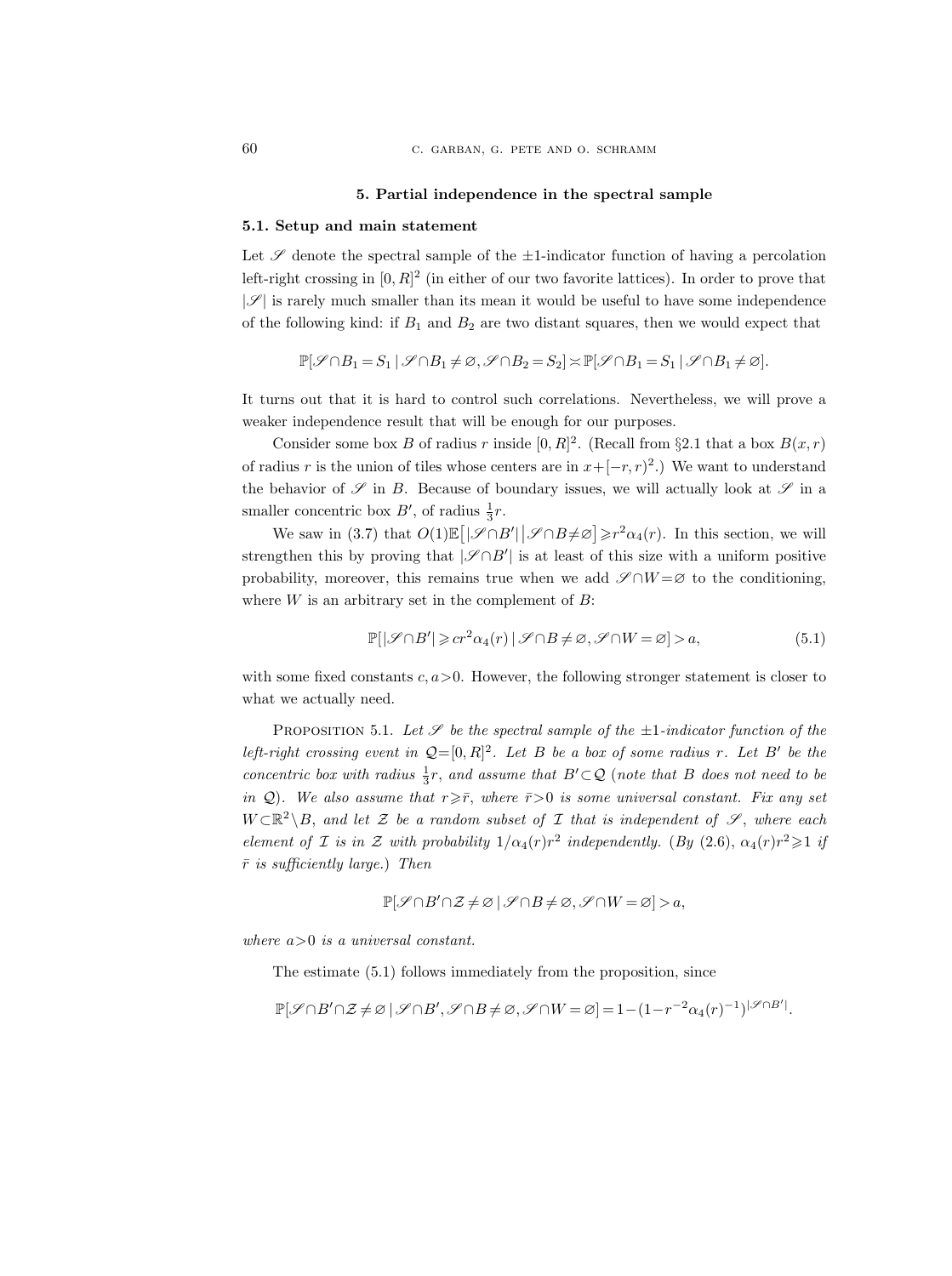It is important to note that in the proposition the constant  $a > 0$  is independent of the position of the box B relative to the square  $[0, R]^2$ . Such a uniform control over the domain would be harder to achieve in the case of general quads. Instead, after proving this uniform result for the square, we will prove a local version (Proposition 5.11) for general quads. We will also prove a radial version (Proposition 5.12), which will be important for the application to exceptional times of dynamical percolation.

The proof of the proposition is straightforward once we have the following bounds on the first and second moments. Recall the definition of  $\lambda_{B,W}$  right before Lemma 2.2.

PROPOSITION 5.2. (First moment) Assume the setup of Proposition 5.1. There is an absolute constant  $c_1>0$  such that for any  $x\in B'\cap\mathcal{I}$ ,

$$
\mathbb{P}[x \in \mathcal{S}, \mathcal{S} \cap W = \varnothing] \ge c_1 \mathbb{E}[\lambda_{B,W}^2] \alpha_4(r). \tag{5.2}
$$

PROPOSITION 5.3. (Second moment) Let  $\mathscr S$  be the spectral sample of  $f = f_{\mathcal{Q}}$ , where  $Q \subset \mathbb{R}^2$  is some arbitrary quad. Let  $z \in Q$  and  $r > 0$ . Set  $B := B(z, r)$  and  $B' := B(z, \frac{1}{3}r)$ . Suppose that  $B(z, \frac{1}{2}r) \subset Q$  and that B and W are disjoint. Then for every  $x, y \in B' \cap \mathcal{I}$ , we have

$$
\mathbb{P}[x, y \in \mathcal{S}, \mathcal{S} \cap W = \varnothing] \leqslant c_2 \mathbb{E}[\lambda_{B,W}^2] \alpha_4(|x-y|) \alpha_4(r), \tag{5.3}
$$

where  $c_2 < \infty$  is an absolute constant.

Proof of Proposition 5.1. (Assuming the first- and second-moment estimates.) Consider the random variable

$$
Y := |\mathscr{S} \cap B' \cap \mathcal{Z}| 1_{\{\mathscr{S} \cap W = \varnothing\}}.
$$

Since  $\mathcal Z$  is independent of  $\mathscr S$  and  $\mathbb P[x \in \mathcal Z] = 1/\alpha_4(r)r^2$ , we obtain, by summing (5.2) over all  $x \in B' \cap \mathcal{I}$ , that  $O(1)\mathbb{E}[Y] \geq \mathbb{E}[\lambda_{B,W}^2]$ . On the other hand, summing (5.3) over all  $x, y \in B' \cap \mathcal{I}$ , similarly to the second-moment estimate in Lemma 3.1, gives

diagonal term  
\n
$$
\mathbb{E}[Y^2] \leq \overbrace{O(1)\mathbb{E}[\lambda_{B,W}^2]\alpha_4(r)r^2\mathbb{P}[x \in \mathcal{Z}]}^{\text{diagonal term}} + \overbrace{O(1)\mathbb{E}[\lambda_{B,W}^2]\alpha_4(r)^2r^4\mathbb{P}[x \in \mathcal{Z}]}^{\text{off-diagonal term}}
$$
\n
$$
\leq O(1)\mathbb{E}[\lambda_{B,W}^2],
$$

by our choice of  $\mathbb{P}[x \in \mathcal{Z}]$ . Note that this choice for  $\mathbb{P}[x \in \mathcal{Z}]$  is of the smallest possible order that does not make the diagonal term the leading contribution. Now, by Cauchy– Schwarz' inequality,

$$
\mathbb{P}[Y>0] \ge \frac{\mathbb{E}[Y]^2}{\mathbb{E}[Y^2]} \ge \frac{\mathbb{E}[\lambda_{B,W}^2]}{O(1)\mathbb{E}[\lambda_{B,W}^2]} = \frac{\mathbb{E}[\lambda_{B,W}^2]}{O(1)}.\tag{5.4}
$$

The proposition now follows from Lemma 2.2.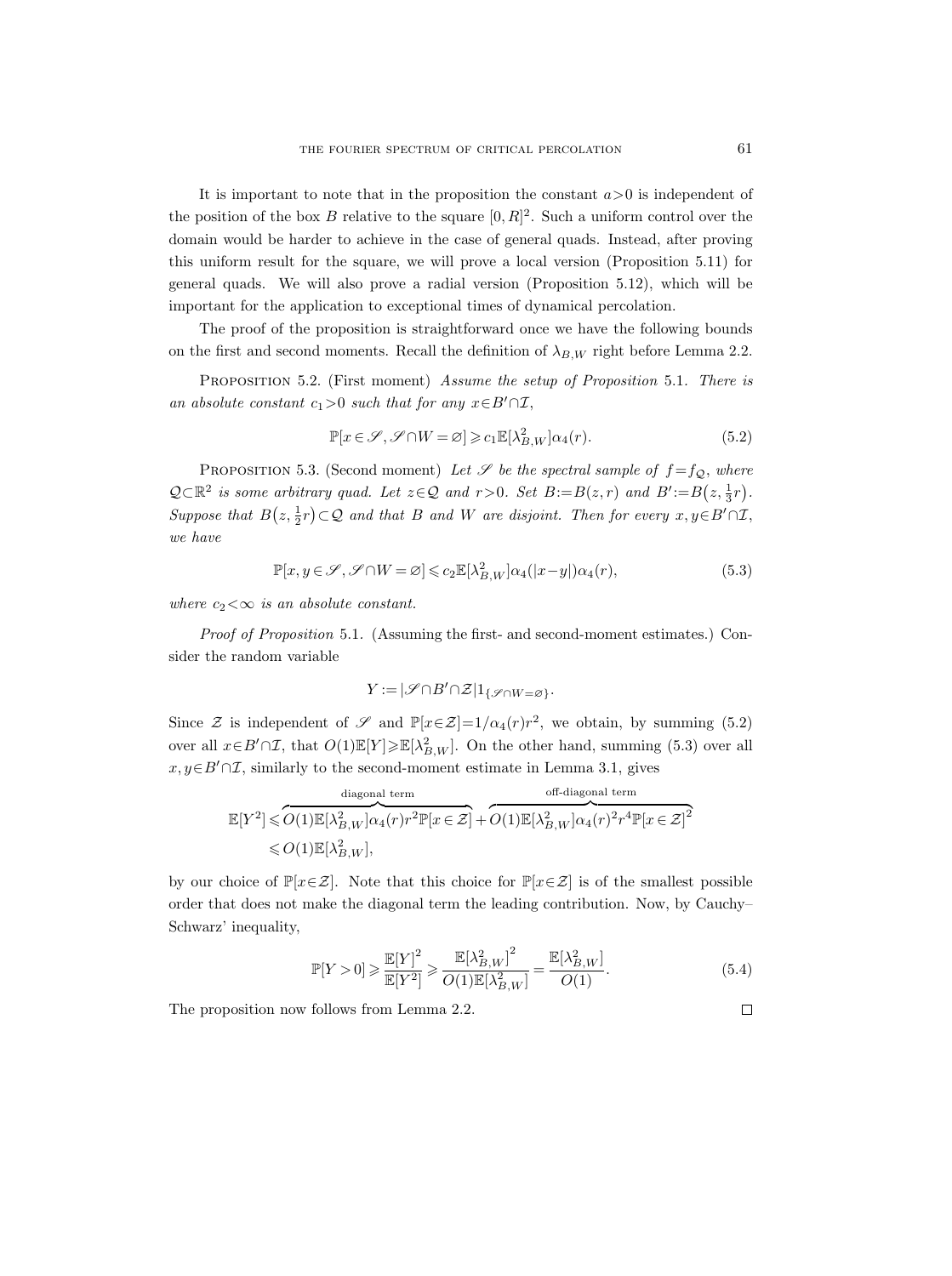Remark 5.4.  $\mathbb{P}[\mathscr{S} \cap B \neq \emptyset, \mathscr{S} \cap W = \emptyset]$  is obviously not smaller than the left-hand side of (5.4). Therefore, (5.4) and Lemma 2.2 imply that in the present setting

$$
\mathbb{P}[\mathcal{S} \cap B \neq \varnothing, \mathcal{S} \cap W = \varnothing] \asymp \mathbb{E}[\lambda_{B,W}^2].\tag{5.5}
$$

The definition of  $\lambda_{B,W}$  easily gives

$$
\mathbb{E}[\lambda_{B,\varnothing}^2] = \alpha_{\Box}(B,\mathcal{Q}) \quad \text{and} \quad \lambda_{B,B^c} = \alpha_{\Box}(B,\mathcal{Q}). \tag{5.6}
$$

Combining these with  $(5.5)$ , we get that for B as above, approximate equalities hold in Lemma 3.2, i.e.,

$$
\mathbb{P}[\mathscr{S} \cap B \neq \varnothing] \asymp \alpha_{\square}(B, \mathcal{Q}) \quad \text{and} \quad \mathbb{P}[\varnothing \neq \mathcal{S} \subseteq B] \asymp \alpha_{\square}(B, \mathcal{Q})^2. \tag{5.7}
$$

## 5.2. Bounding the second moment

Due to the way in which  $\lambda_{B,W}$  was defined, it is generally easier to obtain  $\lambda_{B,W}$  as an upper bound up to constants, than as a lower bound up to constants. Consequently, the second-moment estimate is easier to prove, and for this reason we start with that.

*Proof of Proposition* 5.3. Let  $\theta$  denote the restriction of  $\omega$  to the complement of  $W \cup \{x, y\}$ . Then Lemma 2.1 gives

$$
\mathbb{P}[x, y \in \mathscr{S}, \mathscr{S} \cap W = \varnothing] = \mathbb{P}[\mathscr{S} \cap (W \cup \{x, y\}) = \{x, y\}] = \mathbb{E}[\mathbb{E}[\chi_{\{x, y\}}(\omega) f(\omega) | \theta]^2]. \tag{5.8}
$$

Set

$$
g(\theta) := \mathbb{E}[\chi_{\{x,y\}}(\omega) f(\omega) | \theta].
$$

Then  $\mathbb{E}[g^2]$  is the quantity that we need to estimate. Since  $B \cap W = \emptyset$ , the information in  $\theta$  includes the configuration in  $B\setminus\{x, y\}$ . If  $\theta$  does not have the 4-arm event from the tile of x to distance  $\frac{1}{4}|x-y|$ , then flipping  $\omega_x$  does not effect  $f(\omega)$ , and hence  $g(\theta)=0$ . A similar statement holds for y. Also, if the box  $\tilde{B}$  of radius 2|x-y| centered at  $\frac{1}{2}(x+y)$ does not intersect  $\partial B$ , then  $g(\theta)=0$  unless  $\theta$  has the 4-arm event in the corresponding annulus  $B\backslash \widetilde{B}$ . Let  $A_x$ ,  $A_y$  and  $A_{x,y}$  denote the indicator functions for the 4-arm event in the corresponding three annuli, where we take  $A_{x,y}=1$  if  $B\cap\partial B\neq\emptyset$ . Then we have  $g(\theta)=0$  if  $A_xA_yA_{x,y}=0$ .

We now argue that  $|g(\theta)| \leq \lambda_{B,W}$ . For this purpose, write

$$
g = \mathbb{E}[\chi_{\{x,y\}} f \,|\, \mathcal{F}_{(W \cup \{x,y\})^c}] = \mathbb{E}[\mathbb{E}[\chi_{\{x,y\}} f \,|\, \mathcal{F}_{\{x,y\}^c}]\,|\, \mathcal{F}_{W^c}],
$$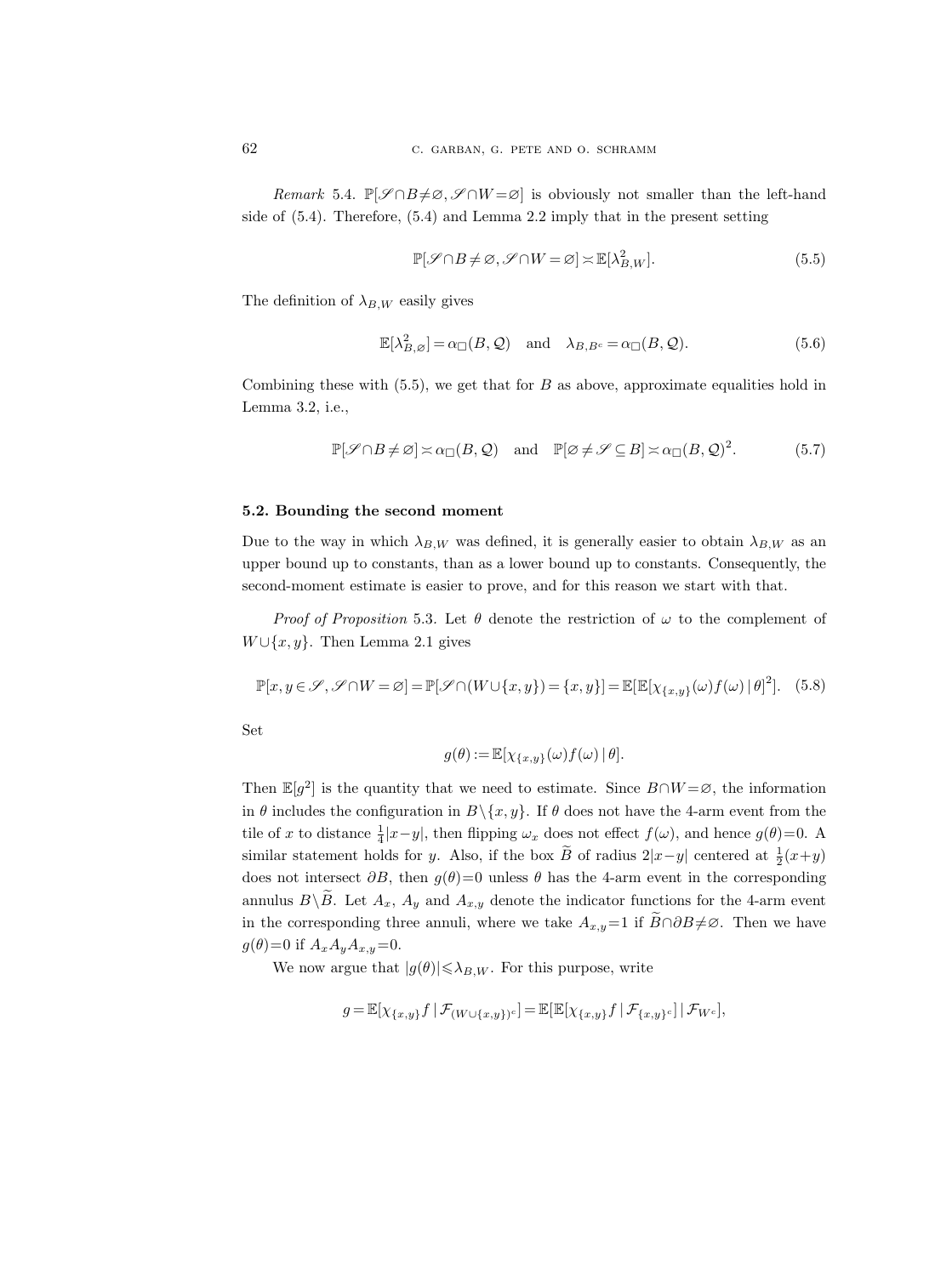where we used that our measure is i.i.d. Clearly,  $|\mathbb{E}[\chi_{\{x,y\}}f | \mathcal{F}_{\{x,y\}^c}]|\leqslant 1_{\Lambda_{\{x,y\}}} \leqslant 1_{\Lambda_B}$ , where  $\Lambda$  is as defined above Lemma 2.2. Taking conditional expectation given  $\mathcal{F}_{W^c}$  then gives

$$
\left|{\mathbb E}\big[{\mathbb E}[\chi_{\{x,y\}}f\,|\,{\mathcal F}_{\{x,y\}^c}]\,\big|\,{\mathcal F}_{W^c}\big]\right|\leqslant{\mathbb E}\big[\left|{\mathbb E}[\chi_{\{x,y\}}f\,|\,{\mathcal F}_{\{x,y\}^c}]\right|\,\big|\,{\mathcal F}_{W^c}\big]\leqslant\lambda_{B,W}.
$$

Since the left-hand side is  $|g|$ , we get  $|g| \le \lambda_{B,W}$ .

Putting together the above, we arrive at  $|g(\theta)| \leq A_x A_y A_{x,y} \lambda_{B,W}$ . Thus,

$$
g(\theta)^2 \leqslant A_x A_y A_{x,y} \lambda_{B,W}^2.
$$

Independence on disjoint sets then gives

$$
\mathbb{E}[g^2] \leq \alpha_4 \left(\frac{1}{4}|x-y|\right)^2 \alpha_4 \left(2|x-y|, \frac{1}{3}r\right) \mathbb{E}[\lambda_{B,W}^2].
$$

The proposition now follows from the familiar properties of  $\alpha_4$ .

## 5.3. Reformulation of the first-moment estimate

Before proving the first-moment estimate (Proposition 5.2), we explain how it can be reformulated as a quasi-multiplicativity property analogous to the quasi-multiplicativity property of the  $j$ -arm events  $(2.2)$ . Recall that

$$
\mathbb{E}[\lambda_{B,W}^2] = \mathbb{E}[\mathbb{P}[\Lambda_B | \mathcal{F}_{W^c}]^2].
$$

It is not a priori clear how to work with  $\mathbb{E}[\lambda_{B,W}^2]$ , but here is a useful observation about this quantity. Let  $\omega'$  and  $\omega''$  be two critical percolation configurations which coincide on  $W<sup>c</sup>$  but are independent on W. Let  $\mathscr{A}_{\Box}(B, \mathcal{Q})$  denote the set of percolation configurations  $\omega$  for which the 4-arm event occurs in the annulus  $\mathcal{Q}\backslash B$  with the appropriately colored arms terminating on the correct boundary arcs of  $Q$ ; that is, the primal (white) arms terminating on the two distinguished arcs of  $\partial \mathcal{Q}$  and the dual (black) arms terminating on the two complementary arcs. Then

$$
\mathbb{E}[\lambda_{B,W}^2] = \mathbb{P}[\omega',\omega'' \in \Lambda_B] = \mathbb{P}[\omega',\omega'' \in \mathscr{A}_{\square}(B,\mathcal{Q})];
$$

that is,  $\mathbb{E}[\lambda_{B,W}^2]$  is just the probability that the corresponding 4-arm event occurs in both  $\omega'$  and  $\omega''$ . Lemma 2.1 gives

$$
\mathbb{P}[x \in \mathscr{S}, \mathscr{S} \cap W = \varnothing] = \mathbb{E}[\mathbb{E}[f \chi_x \,|\, \mathcal{F}_{(W \cup \{x\})^c}]^2].
$$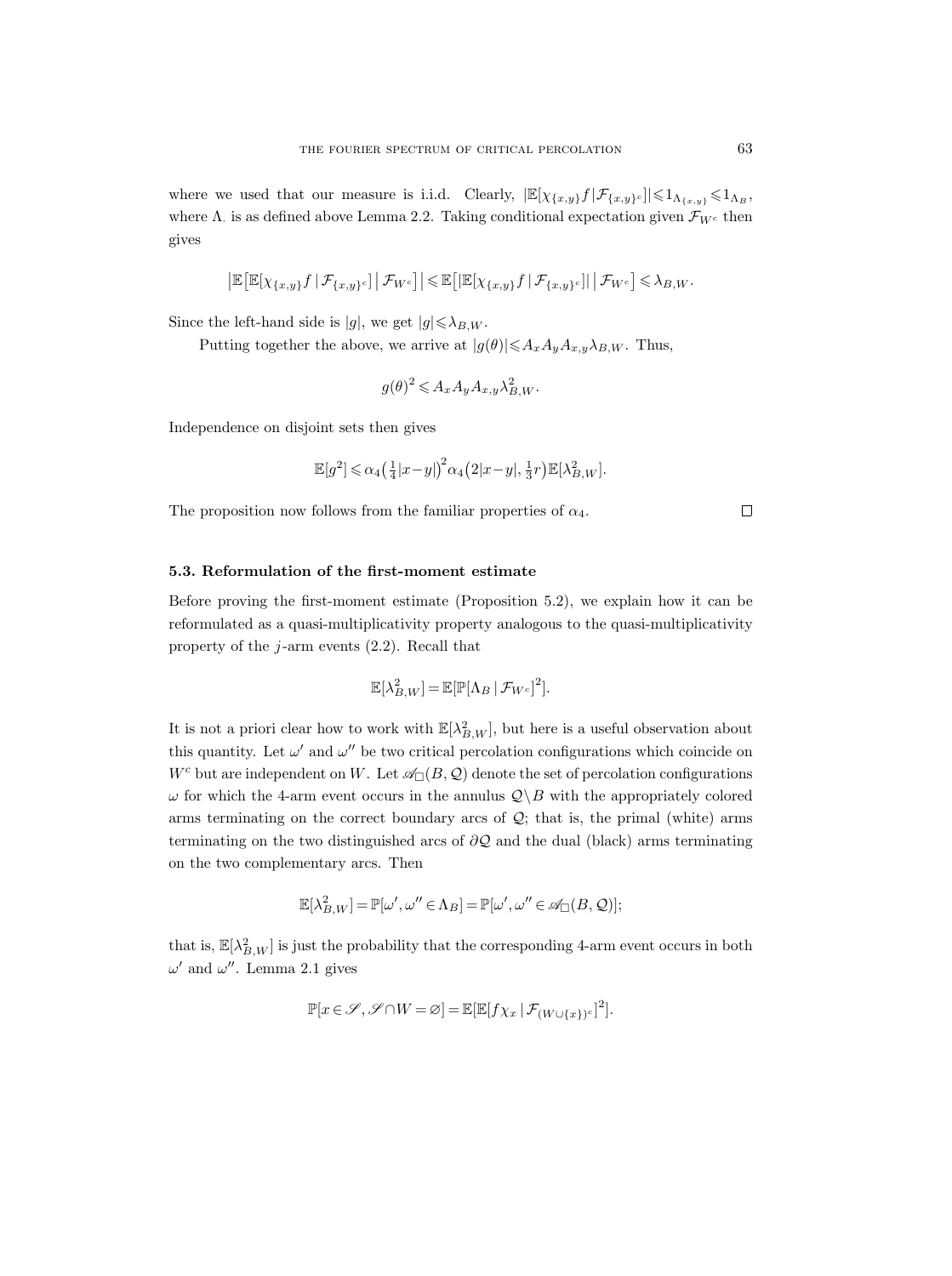Now, if f is an increasing function taking values in  $\{-1, 1\}$ , then

$$
\mathbb{E}[f\chi_x \,|\, \mathcal{F}_{\{x\}^c}] = 1_{\Lambda_{\{x\}}},\tag{5.9}
$$

and

$$
\mathbb{E}[f\chi_x \,|\, \mathcal{F}_{(W\cup\{x\})^c}]=\mathbb{E}\big[\mathbb{E}[f\chi_x \,|\, \mathcal{F}_{\{x\}^c}]\,|\, \mathcal{F}_{W^c}\big]=\mathbb{E}[1_{\Lambda_{\{x\}}}\,|\, \mathcal{F}_{W^c}]=\lambda_{x,W}.
$$

Hence,

$$
\mathbb{P}[x\in\mathscr{S},\mathscr{S}\cap W=\varnothing]=\mathbb{E}[\lambda_{x,W}^2]=\mathbb{P}[\omega',\omega''\in\mathscr{A}_{\square}(x,\mathcal{Q})],
$$

where  $\mathscr{A}_{\Box}(x, \mathcal{Q})$  has the obvious meaning. Likewise, since  $W \cap B = \varnothing$ , we have  $\omega' = \omega''$  in B, and so

$$
\alpha_4(r) \asymp \mathbb{P}[\omega', \omega'' \in \mathscr{A}_4(x, B)],
$$

where  $\mathscr{A}_4(x, B)$  is the 4-arm event (which does not pay attention to any distinguished arcs on  $\partial B$ ). Hence (5.2) can be rewritten as

$$
\mathbb{P}[\omega', \omega'' \in \mathscr{A}_{\square}(x, \mathcal{Q})] \geq c_1 \mathbb{P}[\omega', \omega'' \in \mathscr{A}_4(x, B)] \mathbb{P}[\omega', \omega'' \in \mathscr{A}_{\square}(B, \mathcal{Q})].
$$
 (5.10)

To see that this is indeed a quasi-multiplicativity property, observe that if we take  $W = \emptyset$ and replace the events with  $\mathscr{A}_{\Box}$  by the corresponding events with  $\mathscr{A}_4$ , then this is essentially the same as the case  $j=4$  in the left inequality of  $(2.2)$ .

It turns out that, with a few extra twists, a proof which gives the quasi-multiplicativity estimates (2.2) generalizes to give (5.10). This will be explained in the next subsections.

Remark 5.5. Proposition 5.1 generalizes to the radial setting, in which we consider the event of a crossing from the origin to a large distance away. However, at present it does not generalize to the radial 2-arm event where a vacant crossing and an occupied crossing occur simultaneously. The only argument in the proof that does not generalize to the 2-arm event is (5.9), which is not true for non-monotone functions. Instead, we have

$$
\mathbb{E}[f\chi_x \,|\, \mathcal{F}_{\{x\}^c}] = 1_{M_x^+} - 1_{M_x^-},\tag{5.11}
$$

where  $M_x^+$  is the event that x is monotonically pivotal (i.e.,  $f(\omega_{\{x\}}^+) = 1 = -f(\omega_{\{x\}}^-)$ ) and  $M_x^-$  is the event that x is anti-monotonically pivotal. The problem with such functions is that for the first moment we would need to bound  $\mathbb{E}[\mathbb{E}[1_{M_x^+} - 1_{M_x^-}|\mathcal{F}_{W^c}]^2]$  from below. This expression is easily controlled from above by  $\mathbb{E}[\lambda_{x,W}^2]$ , but not from below due to cancellations between  $M_x^+$  and  $M_x^-$ . These cancellations are far from being negligible, and thus there is no hope to get  $O(1)\mathbb{E}[\mathbb{E}[1_{M_x^+}-1_{M_x^-}|\mathcal{F}_{W^c}]^2] \geq \mathbb{E}[\lambda_{x,W}^2]$  for general W. For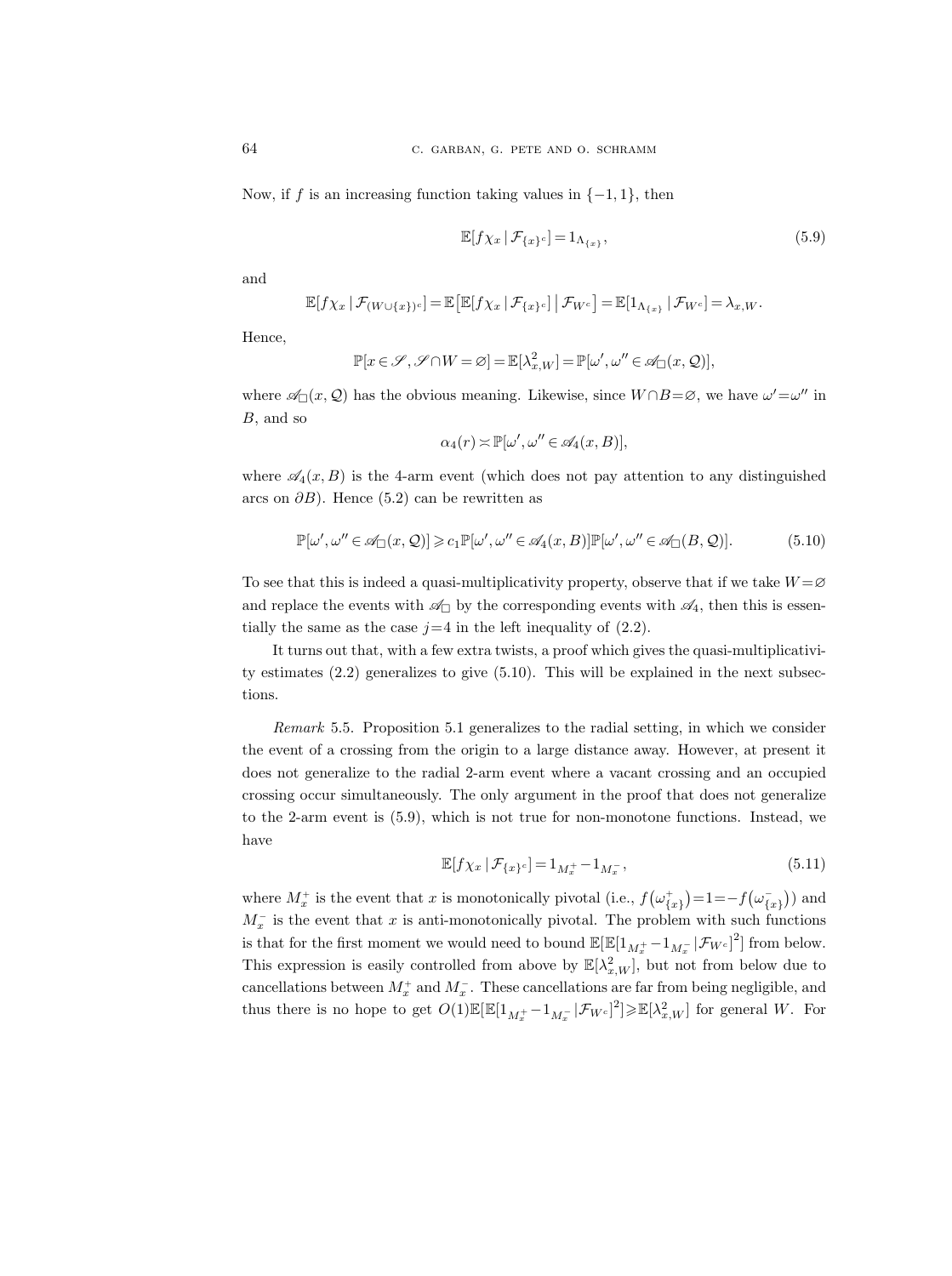instance, if  $W = \{x\}^c$  and f is an even function  $(f(-\omega) = f(\omega))$  like the 2-arm indicator function for site percolation on the triangular grid, then

$$
\mathbb{P}[\mathcal{S} = \{x\}] = \mathbb{E}[\mathbb{E}[1_{M_x^+} - 1_{M_x^-}]^2] = 0.
$$

This "unfortunate" cancellation between the events  $M_x^+$  and  $M_x^-$  is the reason for the breakdown of our methods for such events.

### 5.4. Quasi-multiplicativity for coupled configurations

Rather than proving inequality (5.10) specifically, we first address a related statement which is somewhat cleaner. In the following, W is any fixed subset of  $\mathcal{I}$ , and  $\omega'$  and  $\omega''$ are the above coupled configurations, which are independent in W and agree on  $\mathcal{I} \backslash W$ . The annulus  $B(0, R) \ B(0, r)$  will be denoted by  $A(r, R)$ . Let  $j \in \mathbb{N}_+$  be either 1 or an even number and let  $\mathscr{A}_j(r, R)$  denote the set of configurations  $\omega$  that satisfy the alternating j-arm event in the annulus  $A(r, R)$ . Set

$$
\beta_j^W(r, R) := \mathbb{P}[\omega', \omega'' \in \mathscr{A}_j(r, R)].
$$

We will prove the following quasi-multiplicativity result.

PROPOSITION 5.6. (Quasi-multiplicativity) Let  $j \in \mathbb{N}_+$  be either 1 or an even integer, and let  $W \subseteq \mathcal{I}$ . Then

$$
\beta_j^W(r_1, r_2) \beta_j^W(r_2, r_3) \leq C_j \beta_j^W(r_1, r_3)
$$

holds for every  $0 < r_1 < r_2 < r_3$  satisfying  $r_2 \geq r_j$ , where  $C_j$  and  $\bar{r}_j$  are finite constants depending only on  $j$  (and, in particular, not on  $W$ ).

Note that the opposite inequality with  $C_i=1$  holds by independence on disjoint sets.

To prepare for the proof of the proposition, we first need to prove a few lemmas. The first observation is the following monotonicity property:

$$
\beta_j^{W_2}(r,R) \leqslant \beta_j^{W_1}(r,R) \quad \text{if } W_1 \subseteq W_2. \tag{5.12}
$$

Indeed, since

$$
\beta_j^W(r, R) = \mathbb{E}[\mathbb{P}[\omega \in \mathscr{A}_j(r, R) | \mathcal{F}_{W^c}]^2],
$$

the claimed monotonicity follows by the orthogonality property of martingale increments.

The case  $j=1$  in Proposition 5.6 easily follows from the Russo–Seymour–Welsh theorem and from the Harris–FKG inequality. In the following, we will restrict ourselves to the case  $j=4$ , since the other even values of j are essentially the same.

Let  $\delta$  be some small positive constant, and let  $r_0>0$ . We say that  $r\geq r_0$  is  $\delta$ -good if  $\beta_4^W(r_0, 2r) \ge \delta \beta_4^W(r_0, r)$ . Of course, this notion of goodness depends on W,  $\delta$  and  $r_0$ .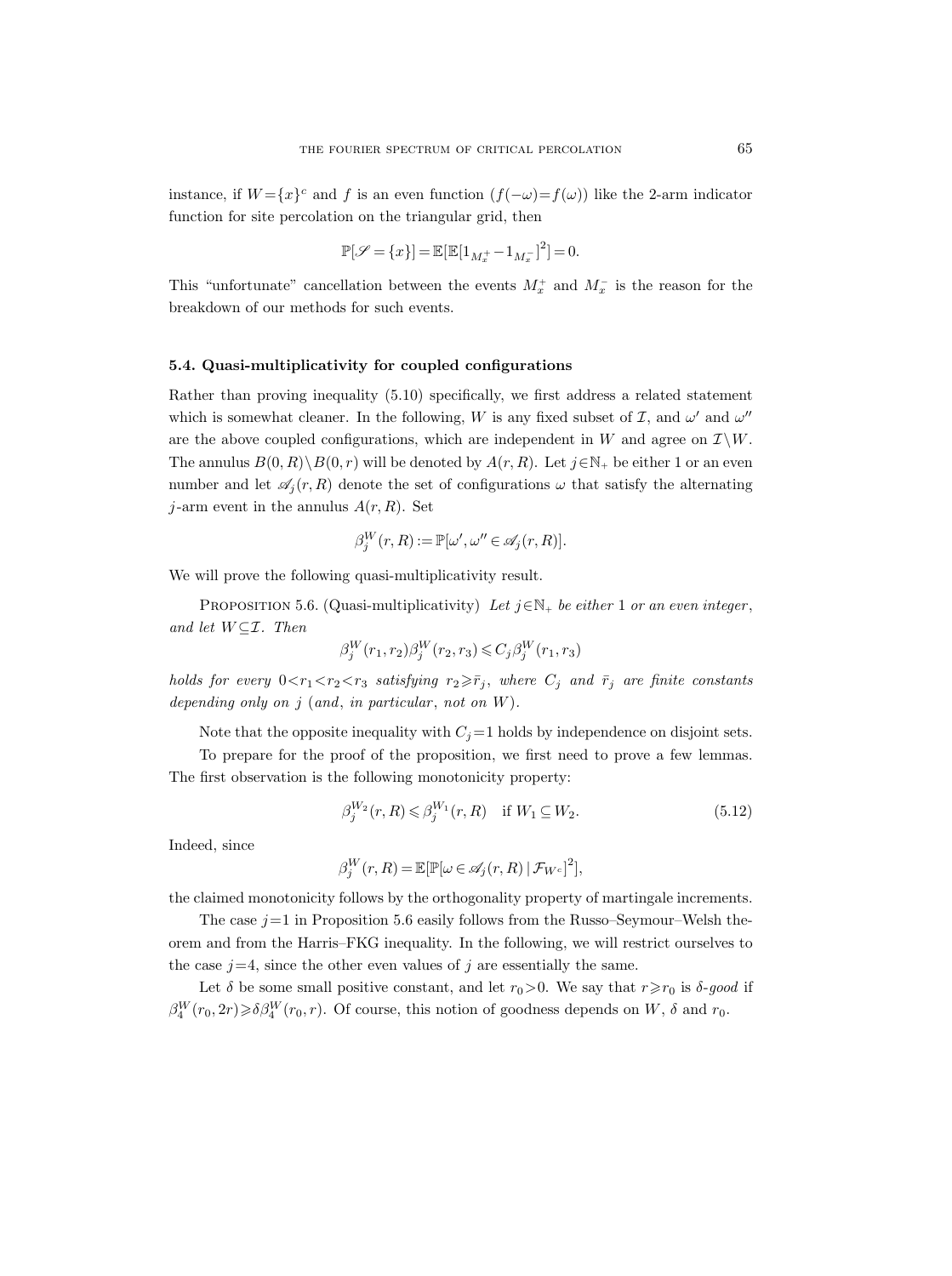LEMMA 5.7. For any  $\delta > 0$ , there exist  $\bar{r} = \bar{r}(\delta) > 0$  and  $c = c(\delta) > 0$  (both depending only on  $\delta$ ), such that for any  $W \subseteq \mathcal{I}$  and any  $r_0 > 0$  the following holds: if one assumes that  $r \ge r_0 \vee \overline{r}$  is  $\delta$ -good, then, for every  $r' > r$ ,

$$
\beta_4^{W\cup A(r,r')}(r_0,r')\geqslant c\beta_4^W(r_0,r)\bigg(\frac{r}{r'}\bigg)^d,
$$

where d is a universal constant.

The proof of this lemma will rely on Lemmas A.2 and A.3 from [SSt].

Proof. Assume that r is  $\delta$ -good. Then  $\beta_4^W(r_0, 2r) \geq \delta \beta_4^W(r_0, r)$ . Set

$$
X' := \mathbb{P}[\omega' \in \mathscr{A}_4(r_0, 2r) | \omega'_{B(0,r)}],
$$
  

$$
X'' := \mathbb{P}[\omega'' \in \mathscr{A}_4(r_0, 2r) | \omega''_{B(0,r)}].
$$

Then

$$
\beta_4^W(r_0, 2r) = \mathbb{P}[\omega', \omega'' \in \mathcal{A}_4(r_0, 2r)] = \mathbb{E}[\mathbb{P}[\omega', \omega'' \in \mathcal{A}_4(r_0, 2r) | \omega'_{B(0,r)}, \omega''_{B(0,r)}]]. \tag{5.13}
$$

Now, since

$$
\mathbb{P}[\omega', \omega'' \in \mathscr{A}_4(r_0, 2r) \mid \omega'_{B(0,r)}, \omega''_{B(0,r)}] \leq \mathbb{P}[\omega' \in \mathscr{A}_4(r_0, 2r) \mid \omega'_{B(0,r)}, \omega''_{B(0,r)}] = X',
$$

and a similar relation holds with  $X''$ , we have

$$
\mathbb{P}[\omega',\omega''\in\mathscr{A}_4(r_0,2r)\ |\ \omega'_{B(0,r)},\omega''_{B(0,r)}] \leqslant X' \wedge X''=:\widetilde{X},
$$

where  $\widetilde{X} = X' \wedge X''$  denotes the minimum of X' and X''. Because r is δ-good, (5.13) now gives  $\mathbb{E}[\tilde{X}] \geq \delta \beta_4^W(r_0, r)$ . Since  $\{\tilde{X} > 0\} \subseteq {\omega', \omega'' \in \mathscr{A}_4(r_0, r)}$ , and the latter event has probability  $\beta_4^W(r_0, r)$ , this gives

$$
\mathbb{E}[\widetilde{X} \mid \omega', \omega'' \in \mathscr{A}_4(r_0, r)] \ge \delta. \tag{5.14}
$$

Now let  $\tilde{\omega}'$  and  $\tilde{\omega}''$  be two percolation configurations that have the same law as  $\omega$ , that are independent of each other outside of  $B(0, r)$ , and inside  $B(0, r)$  satisfy  $\tilde{\omega}' = \omega'$ and  $\tilde{\omega}'' = \omega''$ . Let s' be the least distance between the endpoints on  $\partial B(0, 2r)$  of any pair of disjoint interfaces of  $\tilde{\omega}'$  that cross the annulus  $A(r, 2r)$ . (Take  $s' = \infty$  if there is at most one such interface.) We claim that  $r/s'$  is tight, in the following sense: for every  $\varepsilon > 0$  there is a constant  $M = M_{\varepsilon}$ , depending only on  $\varepsilon$ , such that  $\mathbb{P}[r/s' > M] < \varepsilon$ . This is proved, for example, in [SSt, Lemma A.2]. We use this with  $\varepsilon = \frac{1}{2}\delta$ . Thus, we have

$$
\mathbb{P}\left[s'<\frac{r}{M}\right] < \frac{\delta}{2}.\tag{5.15}
$$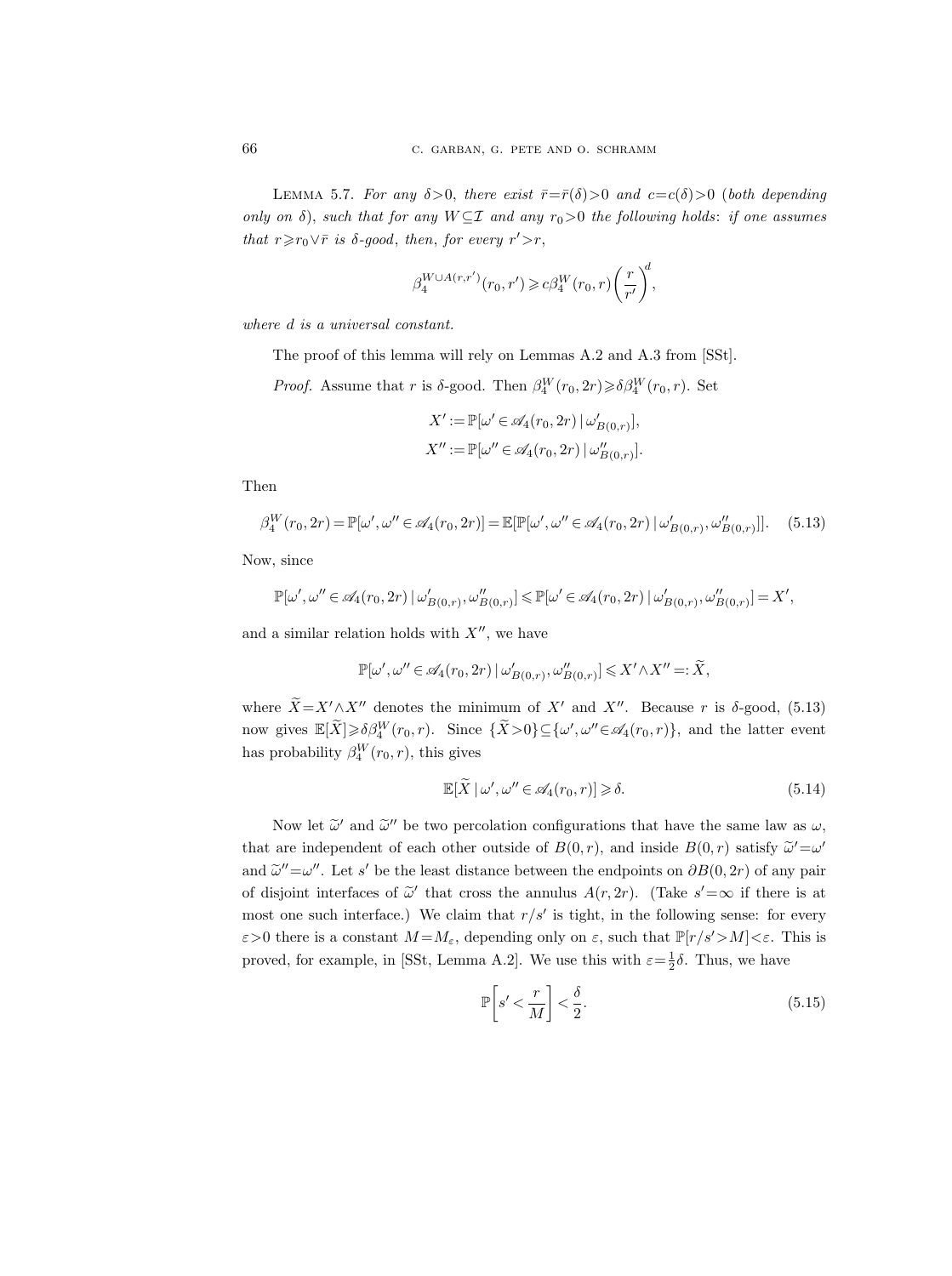

Figure 5.1. How to use "separation of arms" in order to get equation (5.16).

This property will be referred to below as the "separation of arms" phenomenon.

Assume now that  $r \geq 100M = : \bar{r}$ . Then when  $s' \geq r/M$ , we know that s' is substantially larger than the lattice mesh. Observe that the distance between the endpoints on  $\partial B(0, 2r)$  of any two disjoint interfaces of  $\tilde{\omega}'$  that cross  $A(r_0, 2r)$  is at least s' (since every such interface also crosses  $A(r, 2r)$ , and if  $\tilde{\omega}' \in \mathscr{A}_4(r_0, 2r)$  then there exist at least four such interfaces. Let  $L_k$  denote the sector  $\{ \varrho e^{i\theta} : \varrho > 0 \text{ and } \theta \in \left[\frac{1}{4}\pi k, \frac{1}{4}\pi (k+1)\right] \}$ . Let Z' denote the event that in  $\tilde{\omega}'$  for each k∈{0, 2, 4, 6} there is a crossing from  $\partial B(0, r_0)$ to  $\partial B(0, 8r)$  in  $L_k \cup A(r_0, 4r)$ , which is white when  $k \in \{0, 4\}$  and black when  $k \in \{2, 6\}$ . By the proof of [SSt, Lemma A.3], we know (see Figure 5.1) that there is a constant  $c_0 = c_0(M) > 0$  such that

$$
\mathbb{P}\Big[\mathcal{Z}'\,\Big|\,\widetilde{\omega}'_{B(0,r)},\widetilde{\omega}'\in\mathscr{A}_4(r_0,2r),s'\geqslant\frac{r}{M}\Big]\geqslant c_0.\tag{5.16}
$$

Note that s' is independent of  $\tilde{\omega}'_{B(0,r)} = \omega'_{B(0,r)}$ . Therefore, (5.15) gives

$$
\begin{aligned} \mathbb{P}\Big[s'\geqslant\frac{r}{M},\widetilde{\omega}'\in\mathscr{A}_4(r_0,2r)\,\Big|\,\omega'_{B(0,r)}\Big] &\geqslant \mathbb{P}[\widetilde{\omega}'\in\mathscr{A}_4(r_0,2r)\,|\,\omega'_{B(0,r)}]-\mathbb{P}\Big[s'<\frac{r}{M}\,\Big|\,\omega'_{B(0,r)}\Big] \\ &\geqslant \widetilde{X}-\tfrac{1}{2}\delta. \end{aligned}
$$

Together with (5.16), this shows that

$$
\mathbb{P}[\mathcal{Z}' \mid \omega'_{B(0,r)}] \geq c_0 \left(\widetilde{X} - \frac{1}{2}\delta\right).
$$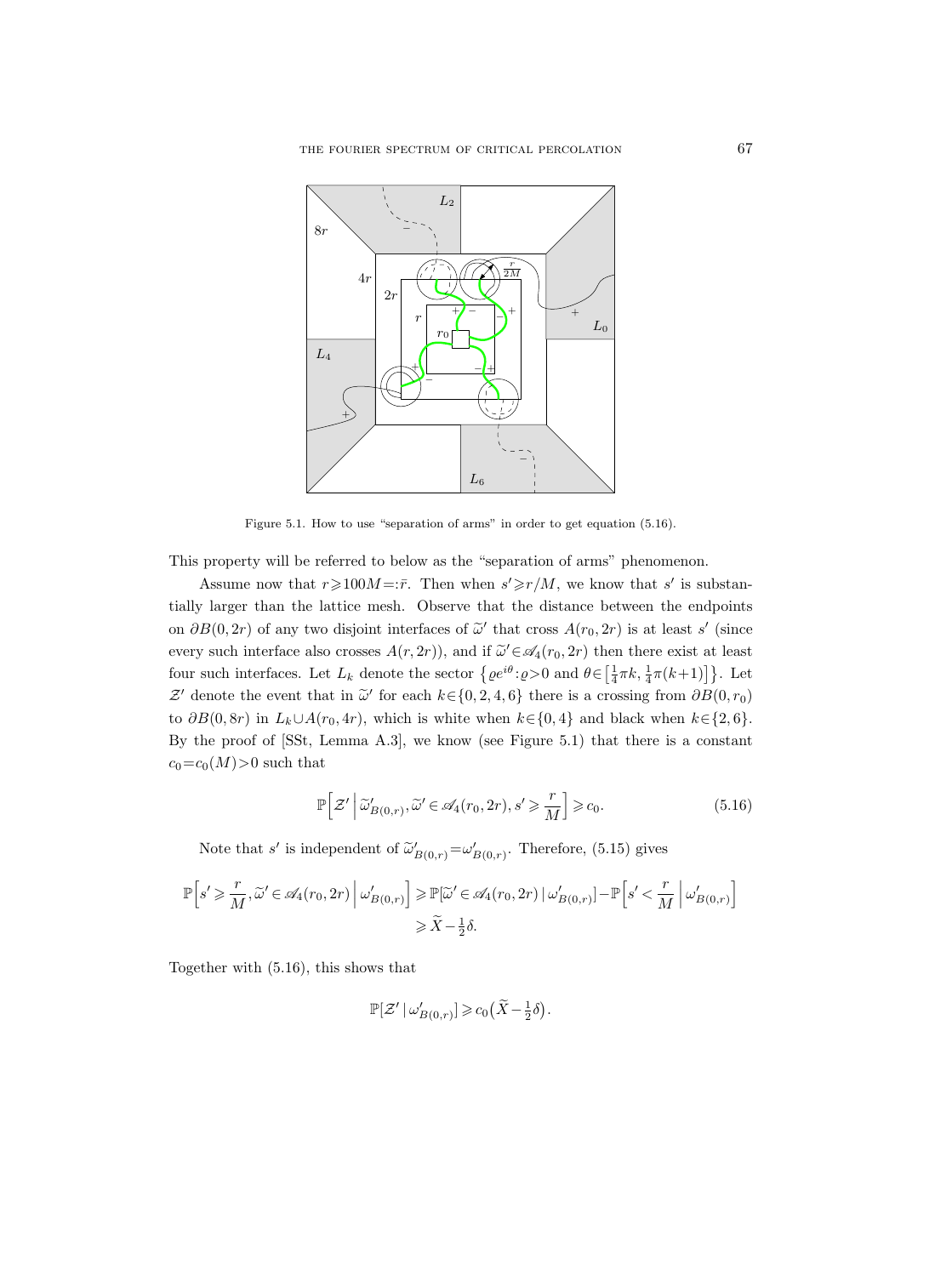Now let  $\mathcal{Z}^{\prime\prime}$  be defined as  $\mathcal{Z}^{\prime}$ , but with  $\widetilde{\omega}^{\prime\prime}$  replacing  $\widetilde{\omega}^{\prime}$ . Since  $\widetilde{\omega}^{\prime\prime}$  and  $\widetilde{\omega}^{\prime\prime}$  are conditionally independent given  $(\omega'_{B(0,r)}, \omega''_{B(0,r)})$ , we get

$$
\mathbb{P}\big[\mathcal{Z}',\mathcal{Z}''\big|\,\omega'_{B(0,r)},\omega''_{B(0,r)}\big]\geq c_0^2\big(\widetilde{X}-\tfrac{1}{2}\delta\big)_+^2,\tag{5.17}
$$

where  $(x)_+$  denotes  $x \vee 0$ . Since  $(\widetilde{X} - \frac{1}{2}\delta)_+^2$  is a convex function of  $\widetilde{X}$ , we get from Jensen's inequality and (5.14) that

$$
\mathbb{E}\left[\left(\widetilde{X} - \frac{1}{2}\delta\right)_+^2 \middle| \omega', \omega'' \in \mathscr{A}_4(r_0, r)\right] \geq \frac{1}{4}\delta^2.
$$

Thus, taking the expectation of both sides of (5.17) gives

$$
\mathbb{P}[\mathcal{Z}', \mathcal{Z}''] \geq c_0^2 \left(\frac{1}{4}\delta^2\right) \mathbb{P}[\omega', \omega'' \in \mathcal{A}_4(r_0, r)] = c_0^2 \left(\frac{1}{4}\delta^2\right) \beta_4^W(r_0, r). \tag{5.18}
$$

This clearly implies the statement of the lemma in the case where  $r' \leq 8r$ . Assume therefore that  $r' > 8r$ . Note that  $\mathcal{Z}' \cap \mathcal{Z}''$  is increasing inside  $(L_0 \cup L_4) \setminus B(0, 6r)$  and decreasing in  $(L_2 \cup L_6) \setminus B(0, 6r)$ . Hence, it is positively correlated with the event  $\tilde{\mathcal{Z}}$  that for each of  $\tilde{\omega}'$  and  $\tilde{\omega}''$  there are white paths separating  $\partial B(0, 6r)$  from  $\partial B(0, 8r)$  in each of  $L_0$ and  $L_4$ , and similar black paths in  $L_2$  and  $L_6$ , and moreover, there are black paths in each of  $L_2$  and  $L_6$  joining  $\partial B(0, 6r)$  and  $\partial B(0, r')$  and white paths in each of  $L_0$  and  $L_4$ joining  $\partial B(0, 6r)$  and  $\partial B(0, r')$ . By the Russo–Seymour–Welsh theorem (see Figure 5.2),  $\mathbb{P}[\widetilde{\mathcal{Z}}] \geqslant c_1(r/r')^d$  for some absolute constants  $c_1 > 0$  and  $d < \infty$ .

Taking  $c := \frac{1}{4} c_1 c_0^2 \delta^2$ , we obtain that  $\mathbb{P}[\mathcal{Z}', \mathcal{Z}'', \widetilde{\mathcal{Z}}] \geqslant c \beta_4^W(r_0, r)(r/r')^d$ . The lemma follows, since  $\mathcal{Z}' \cap \mathcal{Z}'' \cap \mathcal{Z} \subseteq {\tilde{\omega}', \tilde{\omega}'' \in \mathscr{A}_4(r_0, r')}$ .  $\Box$ 

LEMMA 5.8. There are absolute constants  $\delta_0 > 0$  and  $\bar{R} > 0$  such that

$$
\beta_4^W(r_0, 2\varrho) \geq \delta_0 \beta_4^W(r_0, \varrho) \tag{5.19}
$$

holds for any  $r_0>0$  and any  $\rho \ge r_0 \vee \overline{R}$ . Furthermore,

$$
\beta_4^W\left(\frac{1}{2}\varrho, r_0\right) \geq \delta_0 \beta_4^W\left(\varrho, r_0\right) \tag{5.20}
$$

holds for any  $\bar{R} \leq \rho \leq r_0$ .

*Proof.* We start by proving the first claim. Let us consider some  $\delta \in (0, 2^{-(d+1)})$ (where  $d$  is the universal constant from Lemma 5.7), whose value will be determined later. Let  $\bar{r}=\bar{r}(\delta)$  and  $c(\delta)$  be as in Lemma 5.7. Let  $r_0>0$  be some radius. Let  $r\geqslant$  $\bar{r} \vee r_0$ , and assume for now that r is δ-good. Then, by Lemma 5.7 and the monotonicity property (5.12), we have

$$
\beta_4^W(r_0, r') \geqslant c(\delta) \beta_4^W(r_0, r) \left(\frac{r}{r'}\right)^d \tag{5.21}
$$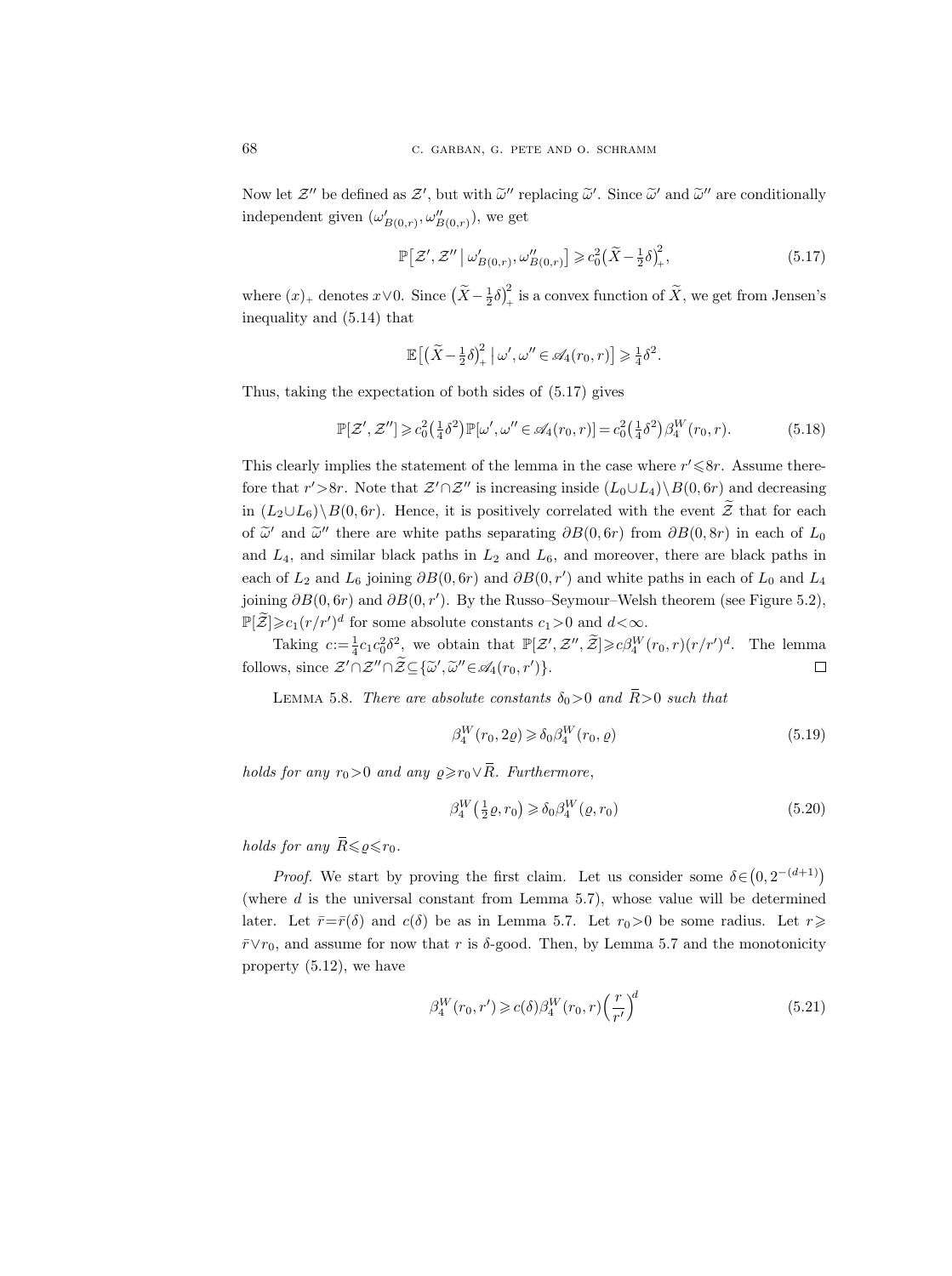THE FOURIER SPECTRUM OF CRITICAL PERCOLATION 69



Figure 5.2. A realization of the event  $\tilde{Z}$ . In each sector  $L_{2i}$ , there is one arm in  $\tilde{\omega}'$  and one in  $\tilde{\omega}''$ .

for every  $r' > r$ . Set  $\varrho_k := 2^k r$ , and let  $\bar{k} := \inf\{k \in \mathbb{N}_+ : \varrho_k \text{ is } \delta\text{-good}\},\$  with  $\bar{k} := \infty$  if this set is empty. If  $m \in \mathbb{N}_+$  and  $m \leq \bar{k}$ , then by the definition of  $\bar{k}$  and by (5.21) with  $r' := \varrho_m$ , we have

$$
\beta_4^W\big(r_0, \varrho_1\big)\delta^{m-1}\geqslant \beta_4^W\big(r_0, \varrho_m\big)\geqslant c(\delta)\beta_4^W\big(r_0, r\big)2^{-dm}\geqslant c(\delta)\beta_4^W\big(r_0, \varrho_1\big)2^{-dm}.
$$

Now, since  $\delta < 2^{-d-1}$ , the above gives  $2^{-(d+1)(m-1)} \geq c(\delta)2^{-dm}$ , which implies that  $2^{d+1} \geq c(\delta)2^m$ . Hence,  $\overline{k}$  is bounded from above by some finite constant depending only on  $\delta$  (recall that d is a universal constant). We may conclude that  $\delta$ -good radii appear in scales with bounded gaps, since the same argument may be applied with r replaced by  $\varrho_{\bar{k}}$ . If  $\varrho$  is in the range  $(r, \varrho_{\bar{k}})$ , then we have the estimate

$$
\frac{\beta_4^W(r_0,2\varrho)}{\beta_4^W(r_0,\varrho)}\geqslant \frac{\beta_4^W(r_0,2\varrho_{\bar k})}{\beta_4^W(r_0,r)}\mathop\geqslant\limits ^{(5.21)}c(\delta)2^{-d(\bar k+1)},
$$

which means that  $\varrho$  is  $\delta_1$ -good with  $\delta_1 := \delta_1(\delta) = c(\delta)2^{-d(\bar{k}+1)}$ . The same statement applies to any  $\rho \geq r$ , since, above r, the  $\delta$ -good radii appear in scales with bounded gaps.

The proof of (5.19) is nearly complete, since we only have to initialize the above recursion. Given  $r_0>0$ , we want to find  $\delta>0$  small enough and some  $\bar{R}\geqslant\bar{r}=\bar{r}(\delta)$  that does not depend on  $r_0$ , such that  $\bar{R} \vee r_0$  will be  $\delta$ -good (recall that the definition of  $\delta$ good in Lemma 5.7 above does depend on  $r_0$ ). Once this is established, we can start the induction with  $r:=\bar{R}\vee r_0$ , and (5.19) will be satisfied for all  $\varrho \geq r$ , with  $\delta_0 := \delta_1$ .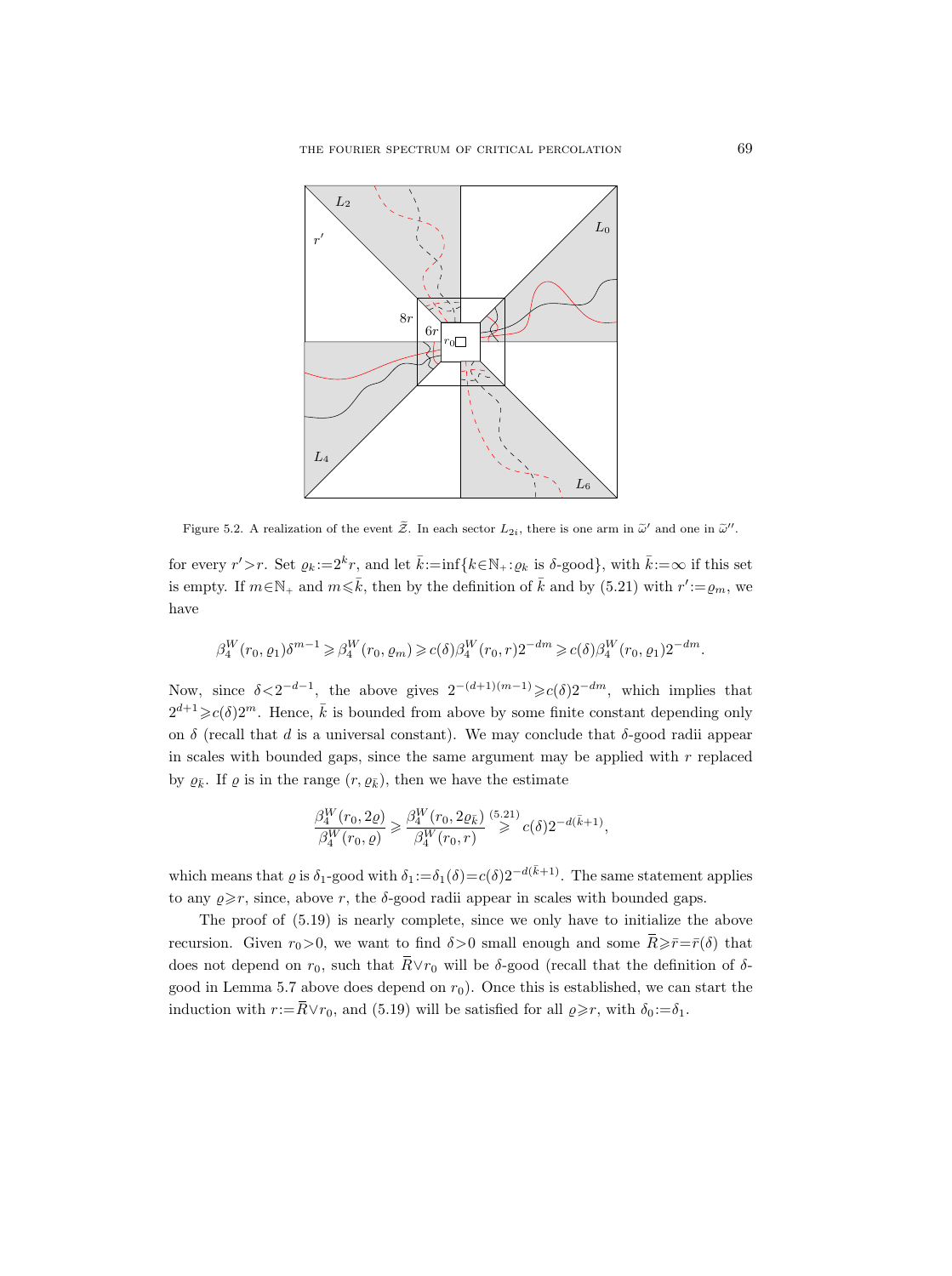

Figure 5.3. If we had chosen boxes with such boundaries, then in this case whatever the color of the ?-hexagon is, we would not be able to continue both interfaces.

Clearly, by the RSW estimate,  $\beta_4^W(r, 2r)$  is bounded from below once  $r \ge R_0$ , where  $R_0$  is some absolute constant. We now fix  $\delta := \delta(R_0) \in (0, 2^{-(d+1)})$  such that for any  $r \ge R_0$ ,

$$
\beta_4^W(r, 2r) \ge \delta.
$$

Now that  $\delta$  is fixed, define  $\bar{R}:=\bar{r}(\delta)\vee R_0$ . This certainly ensures that the requirement  $\overline{R} \geqslant \overline{r}$  is fulfilled.

We now distinguish between two cases. If  $r_0 \geq R$ , then we want to start the induction with  $r:=r_0$ , which is fine, because  $r_0\geqslant \bar{R}\geqslant R_0$ , hence  $r_0$  is  $\delta$ -good (for  $r_0$  and W) by the choice of  $\delta$ . We thus obtain the desired inequality (5.19) for any  $\varrho \geq r=r_0$ , with  $\delta_0 := \delta_1(\delta)$ .

Let us now deal with the case where  $0 < r_0 < \bar{R}$ . Let  $\rho \geq R$ . Note that for any coupled configurations  $\omega'$ ,  $\omega''$  satisfying  $\{\omega', \omega'' \in \mathscr{A}_4(\overline{R}, 2\rho)\}\)$ , there always exists a pair of configurations  $\tilde{\omega}', \tilde{\omega}''$  in the ball  $B(\bar{R})$  such that the concatenations  $(\tilde{\omega}', \omega')$  and  $(\tilde{\omega}'', \omega'')$ both satisfy  $\mathscr{A}_4(r_0, 2\rho)$ . Note that, for this to be entirely rigorous, one would need to choose the boxes  $B(r)$  in a proper way to exclude discrete effects; see Figure 5.3. On the triangular lattice, choosing the balls according to the triangular graph distance does it, for instance.  $\begin{aligned} &r_0,2\varrho),\ &B(r)\text{ is }B(r)\text{ is,} \end{aligned}$ r this to be entirely rigorous, one<br>
to exclude discrete effects; see Fig<br>
ccording to the triangular graph<br>  $R \leq \varrho$ ,<br>  $\sqrt{2|B(\bar{R})|} \delta_1(\delta) \beta_4^W(\bar{R}, \varrho) \geq (\frac{1}{2})^{2|B(\bar{R})|}$ 

This implies that, for any  $1 < r_0 < \overline{R} \leq \varrho$ ,

$$
\beta_4^W\big(r_0,2\varrho\big) \geqslant \big(\tfrac12\big)^{2|B(\bar R)|}\beta_4^W\big(\bar R,2\varrho\big) \geqslant \big(\tfrac12\big)^{2|B(\bar R)|}\delta_1(\delta)\beta_4^W\big(\bar R,\varrho\big) \geqslant \big(\tfrac12\big)^{2|B(\bar R)|}\delta_1(\delta)\beta_4^W\big(r_0,\varrho\big),
$$

where the second inequality follows from  $r_0=\bar{R}$  in the above analysis. Hence the first for instance.<br>
This implies that, for any  $1 < r_0 < \overline{R} \leq \varrho$ ,<br>  $\beta_4^W(r_0, 2\varrho) \geq (\frac{1}{2})^{2|B(\overline{R})|} \beta_4^W(\overline{R}, 2\varrho) \geq (\frac{1}{2})^{2|B(\overline{R})|} \delta_1(\delta) \beta_4^W(\overline{R}, \varrho)$ <br>
where the second inequality follows from  $r_0 = \overline{R$ 

To prove (5.20), we follow a similar argument but with annuli growing towards 0 rather than towards infinity. For this, a corresponding analogue of Lemma 5.7 is needed. Since the proofs in this case are essentially the same, they are omitted.  $\Box$ 

*Proof of Proposition* 5.6. As remarked above, we only prove the case  $j=4$ , since  $j=1$  is very easy and the proof for the case  $j=4$  applies to all even j, with no essential changes.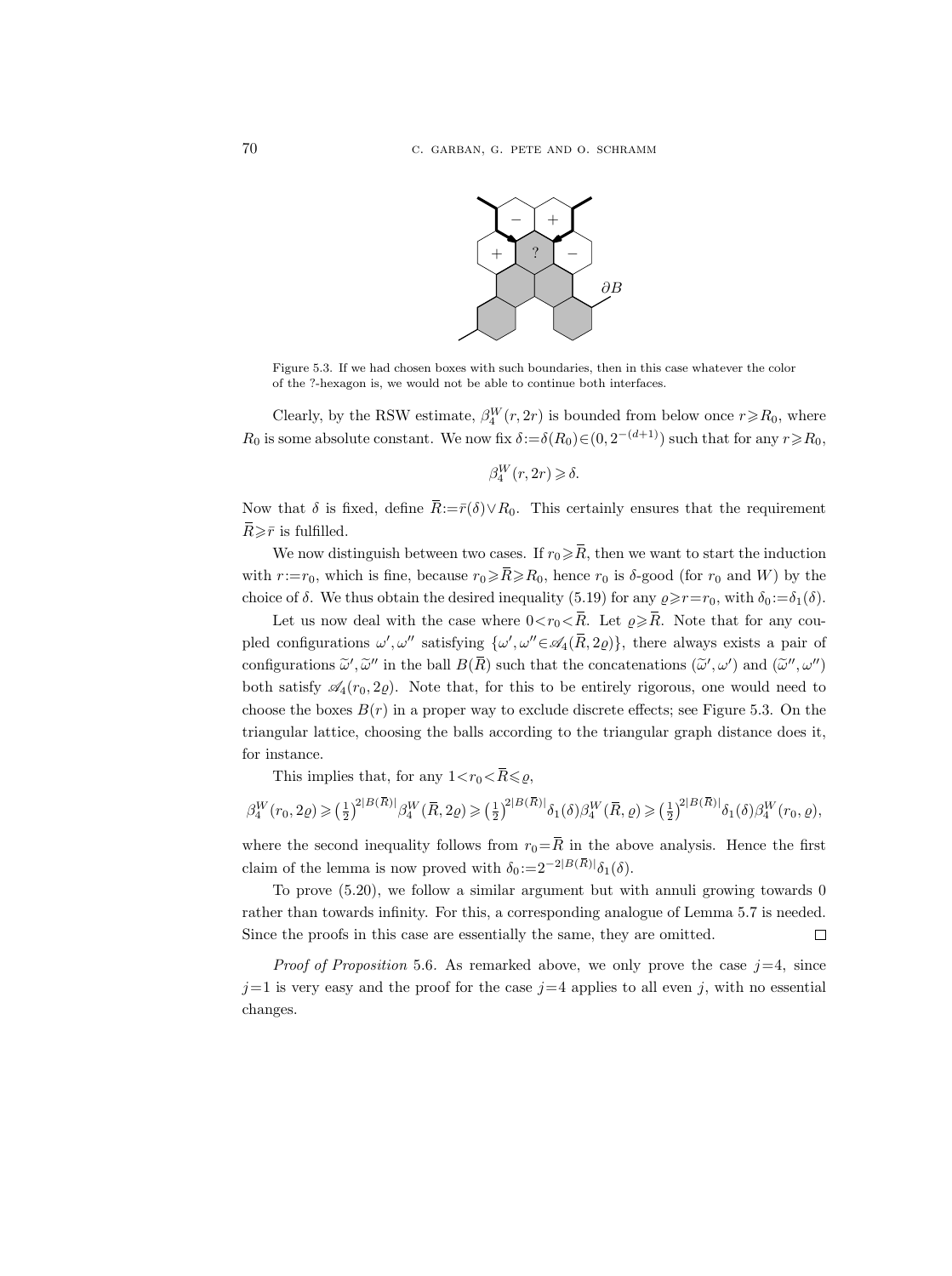If  $r_2 \leq 4r_1$  or  $r_3 \leq 4r_2$ , then the claim follows from Lemma 5.8. Hence, assume that  $r_1 < \frac{1}{4}r_2$  and  $4r_2 < r_3$ . By the monotonicity property (5.12), it suffices to prove that

$$
O(1)\beta_4^{W\cup A(r_2/4,4r_2)}(r_1,r_3) \geq \beta_4^W(r_1,\tfrac{1}{4}r_2)\beta_4^W(4r_2,r_3).
$$

This follows from the proof of Lemma 5.7: we just need to apply the same argument twice, once going outwards from 0 and using (5.19) with  $r_0 := r_1$  and  $\rho := \frac{1}{4}r_2$  to verify that  $\frac{1}{4}r_2$  is  $\delta_0$ -good, and once going inwards towards 0 and using (5.20) with  $r_0 := r_3$  and  $\rho:=4r_2$ . The easy details are left to the reader.  $\Box$ 

Although this will not be needed in this paper, we note that the following generalization of Proposition 5.6 to arbitrary sequences of crossings holds. (This can be proved by combining the above arguments with the proof of [SSt, Proposition A.5].)

PROPOSITION 5.9. Let  $j \in \mathbb{N}_+$  and fix a color sequence  $X \in \{\text{black}, \text{white}\}^j$ . For any set  $W \subseteq \mathcal{I}$ , the probabilities for the existence in both coupled configurations  $\omega'$  and  $\omega''$ , of j crossings whose colors match this sequence in counterclockwise order satisfy the inequalities in Proposition 5.6.

# 5.5. Proof of the first-moment estimate

Proof of Proposition 5.2. As remarked in §5.3, the proof of the first-moment estimate reduces to proving (5.10). We will now explain how the proof of Proposition 5.6 needs to be adapted to give (5.10). As in the case of Proposition 5.6, one needs to show that arms "tend to separate" when one conditions on the event we are interested in (i.e.  $\mathscr{A}_{\Box}(x, \mathcal{Q})$  here). In Proposition 5.6, the conditioning was very symmetric around x, while for Proposition 5.2, if the point x happens to be close to the boundary  $\partial \mathcal{Q}$ , then, under the conditioning, boundary effects will have a strong influence. In order to deal with this influence of the boundary, it is convenient to locate the point  $x$  first with respect to its closest edge (basically inducing a 3-arm event) and then with respect to its closest corner (inducing a 2-arm event).

Fix some  $x \in \mathcal{I}$  that is relevant for the left-right crossing in  $\mathcal{Q} = [0, R]^2$ . Let  $x^+$  be the closest point to x on  $\partial \mathcal{Q}$  and let  $x^{++}$  be the closest point to x among the four corners of Q. Set  $R^+ := \|x - x^+\|_{\infty}$  and  $R^{++} := \|x - x^{++}\|$ . We now define

$$
B_r := \begin{cases} B(x, r), & \text{if } \bar{r} \le r \le \frac{1}{8}R^+, \\ B(x^+, r), & \text{if } 8R^+ \le r \le \frac{1}{8}R^{++}, \\ B(x^{++}, r), & \text{if } 8R^{++} \le r \le \frac{1}{8}R, \end{cases}
$$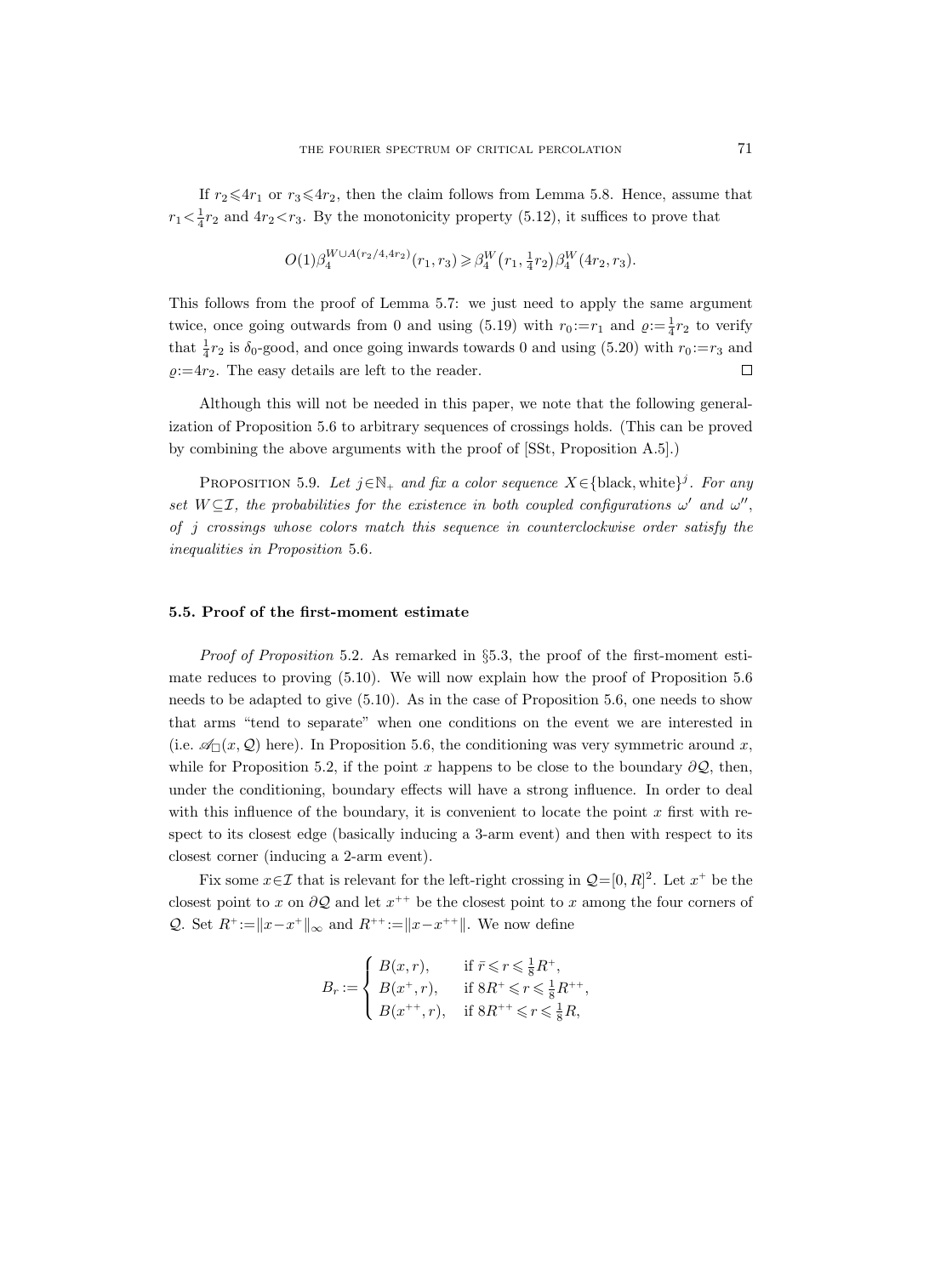where  $\bar{r}>1$  is some fixed constant, and let R denote the set of r for which  $B_r$  is defined; that is,  $\mathcal{R} := [\bar{r}, \frac{1}{8}R^+] \cup [8R^+, \frac{1}{8}R^{++}] \cup [8R^{++}, \frac{1}{8}R]$ . Given any  $r \in \mathcal{R}$ , define

$$
\tilde{r} := \inf(\mathcal{R} \cap [2r, R]).
$$

Then we say that r is  $\delta$ -good if  $\mathbb{P}[\omega', \omega'' \in \mathscr{A}_4(x, B_{\tilde{r}})] \geq \delta \mathbb{P}[\omega', \omega'' \in \mathscr{A}_4(x, B_r)]$ . The proof that there is a universal constant  $\delta$  such that every  $r \in \mathcal{R}$  satisfying  $2r \leq \sup \mathcal{R}$  is  $\delta$ -good proceeds like the proof of (5.19) with a few minor changes. The fact that some of the boxes considered are not concentric with each other is of no consequence. The only significant modification needed is that in the argument corresponding to Lemma 5.7, if  $B_r \cap \partial \mathcal{Q} \neq \emptyset$ , then the interfaces considered are in the intersection of the corresponding annulus and  $Q$  and the definition of s' needs to be modified. In the adapted proof, s' is defined as the least distance between any two distinct points that are either endpoints on  $\partial B_{\tilde{r}}$  of the interfaces or points in the intersection  $\partial B_{\tilde{r}} \cap \partial \mathcal{Q}$ . The remaining details are left to the reader, as is the similar proof that  $\mathbb{P}[\omega', \omega'' \in \mathscr{A}_{\square}(B_{\tilde{r}}, \mathcal{Q})] \geq \delta \mathbb{P}[\omega', \omega'' \in \mathscr{A}_{\square}(B_{r}, \mathcal{Q})]$ when  $\breve{r} = \sup(\mathcal{R} \cap [\bar{r}, \frac{1}{2}r]) \geq \bar{r}$ . The proof of  $(5.10)$  then follows as in the proof of Proposition 5.6.  $\Box$ 

Remark 5.10. In §7 and §8, we will need to apply Proposition 5.1 to a set of boxes B that form a grid covering  $Q$ . Since we need each  $B'$  to be contained in  $Q$ , there is some care needed in placing the grid of boxes. In fact, for some radii  $r$ , this is actually impossible. There are several alternative solutions to this problem. The easiest solution is to restrict r to the set of radii that admit grids of boxes that cover  $Q$  well. This happens, for example, when  $r$  divides  $R$ . However, this solution has the drawback of not being easily adaptable to other settings, for example, to the setting in which  $Q$  is a rectangle or some smooth perturbation of a rectangle. For this reason, we now describe a somewhat different solution. Let  $V$  be a maximal set of points in  $\mathcal Q$  such that the distance between any pair of distinct points in  $V$  is at least  $r$  and the distance between any v∈V to the closest point on  $\partial \mathcal{Q}$  is at least r. Consider the intrinsic metric  $d_{\mathcal{Q}}$  on Q, where  $d_Q(x, x')$  is the infimum length of any curve in Q connecting x and x'. Let  $(T_v : v \in V)$  denote the Voronoi tiling associated with V and with this metric, and let  $B_v$ denote the union of the lattice tiles meeting  $T_v$ . If we assume that Q is "reasonably nice", then the maximal  $d_{\mathcal{Q}}$ -diameter of any  $B_v$  is  $O(r)$ . (Of course, we assume that  $r>1$ .) This will be the case, for example, when  $Q$  is a rectangle whose smaller side length is larger than 2r, or more generally, if  $Q=RQ_0$  for a piecewise smooth quad  $Q_0$  and  $R>c(Q_0)r$ . Now observe that the disk of radius  $\frac{1}{4}r$  around each  $v \in V$  is contained in the interior of  $T_v$  and is bounded away from  $\partial \mathcal{Q}$ . We may define  $B'_v$  as the union of the lattice tiles that meet this disk. The statement and proof of Proposition 5.1 hold with  $B_v$  and  $B'_v$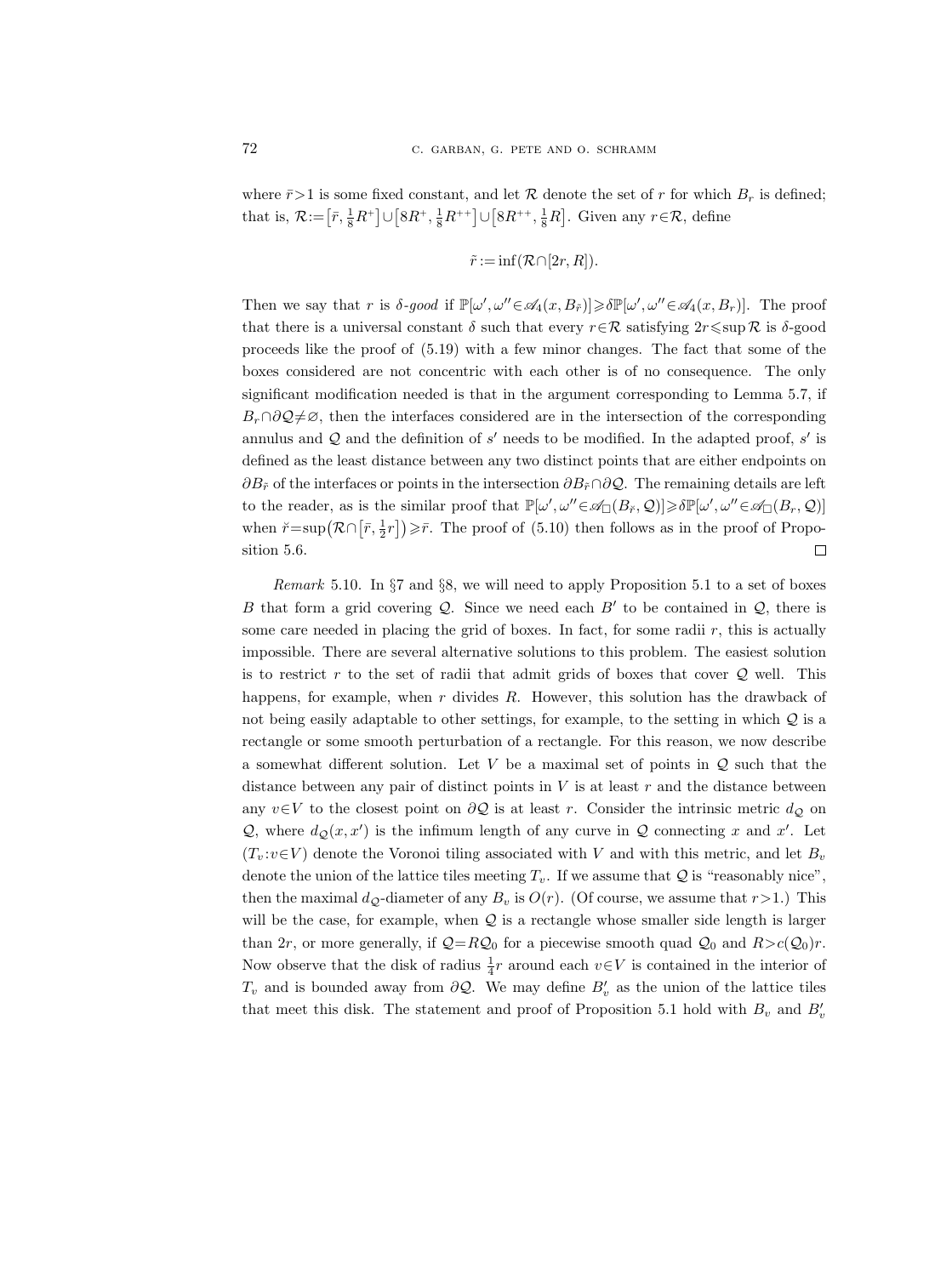replacing  $B$  and  $B'$ , though the constants will depend on the upper bound we have for  $diam(B_v)/r$ .

#### 5.6. A local result for general quads

In this subsection, we prove the following local result, which is a key step in estimates for noise sensitivity in the case of general quads.

PROPOSITION 5.11. Let  $\mathcal{Q}\subset \mathbb{R}^2$  be some quad, and let U be an open set whose closure is contained in the interior of Q. For R>0, let  $\mathcal{S} := \mathcal{S}_{f_{RQ}}$  be the spectral sample of  $f_{RQ}$ , the  $\pm 1$  indicator function for the crossing event in RQ. Then, there is a constant  $\bar{r}=\bar{r}(U, \mathcal{Q})$  such that for any box  $B\subset R$ U of radius  $r\in[\bar{r}, R \text{ diam}(U)]$  and any set W with  $W \cap B = \emptyset$ , we have

$$
\mathbb{P}[\mathscr{S}_{f_{R\mathcal{Q}}} \cap B' \cap \mathcal{Z} \neq \varnothing \, | \, \mathscr{S}_{f_{R\mathcal{Q}}} \cap B \neq \varnothing, \mathscr{S}_{f_{R\mathcal{Q}}} \cap W = \varnothing] \geqslant a(U, \mathcal{Q}),
$$

where B' is concentric with B and has radius  $\frac{1}{3}r$ , the random set Z is defined as in Proposition 5.1, and  $a(U, Q) > 0$  is a constant that depends only on U and Q.

*Proof.* Here, the main new issue to deal with is that the quad  $Q$  is general; but, in contrast to the situation in Proposition 5.2, the box B is bounded away from  $\partial \mathcal{Q}$ , which simplifies parts of the proof.

The second-moment estimate (Proposition 5.3) applies in the present setup. We now prove the corresponding first-moment estimate.

In the following discussion, the constants are allowed to depend on  $U$  and  $Q$ . We start by proving the analogue of  $(5.20)$ . Let K be a compact set contained in the interior of  $Q$  and containing the closure of U in its interior. Let M denote the set of all squares  $S\subseteq K$  that intersect  $\overline{U}$  while the concentric square of twice the radius is not contained in the interior of  $K$ . Then  $M$  is a compact set of squares in the natural topology, and the radius of the squares in M is bounded away from zero. Fix some  $S\in M$ . Let  $B(RS)$  denote the union of the lattice tiles that meet RS. A simple application of the Russo–Seymour–Welsh theorem shows that

$$
\liminf_{R \to \infty} \mathbb{P}[\omega', \omega'' \in \mathscr{A}_{\square}(B(RS), RQ)] > 0.
$$

Moreover, the same estimate holds in a neighborhood of  $S$ ; that is, there is a set  $V \subset M$  that contains S and is open in the topology of M, and there is a constant  $R_0=R_0(V, U, Q)$ >0 such that

$$
\inf_{R\geq R_0}\inf_{S'\in V}\mathbb{P}[\omega',\omega''\in\mathscr{A}_{\square}(B(RS'),R\mathcal{Q})]>0.
$$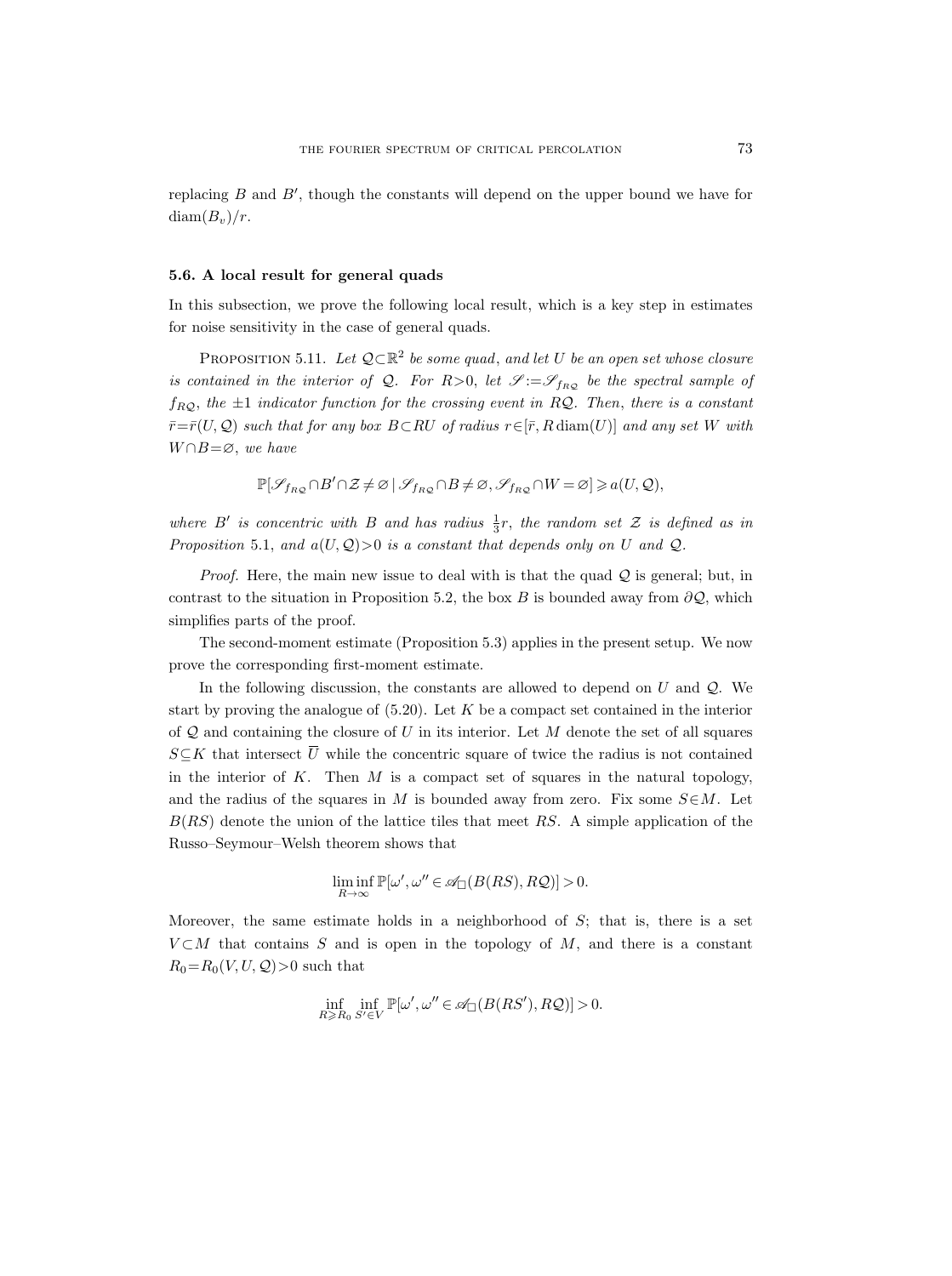Since  $M$  is compact, this cover of  $M$  by open subsets  $V$  has a finite subcover, and therefore there is some constant  $R_1=R_1(U, Q)$  such that

$$
\inf_{R\geqslant R_1}\inf_{S\in M}\mathbb{P}[\omega',\omega''\in\mathscr{A}_{\square}(B(RS),R\mathcal{Q})]>0.
$$

It is clear that there is some constant  $b>1$  such that for every  $S\in M$  the concentric square whose radius is b times the radius of S is still contained in  $\mathcal{Q}$ . The above then shows that there is a constant  $\delta > 0$  such that for all  $R \ge R_1$  and all  $S \in M$ ,

$$
\mathbb{P}[\omega', \omega'' \in \mathscr{A}_{\square}(B(RS), R\mathcal{Q})] \ge \delta \mathbb{P}[\omega', \omega'' \in \mathscr{A}_{\square}(B(RS_b), R\mathcal{Q})],\tag{5.22}
$$

where  $S_b$  denotes the square concentric with S whose radius is b times the radius of S. Let  $\hat{M}$  denote the set of squares that are contained in and concentric with some square in M. Once we have  $(5.22)$  for all  $S\in M$ , we can conclude, as in the proof of  $(5.20)$  in Lemma 5.8, that the same holds with possibly a different constant  $\delta$  for every  $S \in \hat{M}$  such that diam( $RS$ ) $\geq \bar{r}$ , for some constant  $\bar{r}$ >0. For this, the powers of 2 that were used in the proof of  $(5.19)$  and  $(5.20)$  (for example, for the definition of the notion of "good") need to be replaced by powers of b, but this is of little consequence. We also need here a version of Lemma 5.7 for the events  $\mathscr{A}_{\Box}(B(RS_b), R\mathcal{Q})$ , but that can be proved in the same way as the original version, using [SSt, Lemmas A.2 and A.3] and (5.22). Finally, the restriction that  $R \ge R_1$  may be avoided by taking  $\bar{r}$  sufficiently large. Thus, the analogue of (5.20) is established.

Based on (5.19) and the above analogue of (5.20), we obtain the analogue of (5.10) for the current setup, yielding the first-moment estimate. (Note that we do not need to adapt the outward bound (5.19) to this local result.) The proof of the current proposition from the first and second moment estimates follows as in the proof of Proposition 5.1.  $\Box$ 

#### 5.7. The radial case

For the study of the set of exceptional times for dynamical percolation, we will need some tightness for the spectral samples of the "radial" indicator function. For this purpose, the following analogue of Proposition 5.1 for the radial setting will be useful.

PROPOSITION 5.12. Let  $f = f_R$  be the 0-1 indicator function of the existence of a white crossing between the two boundary components of the annulus  $[-R, R]^2 \setminus [-1, 1]^2$ , and let  $\mathscr{S} = \mathscr{S}_f$  be its spectral sample with law  $\mathbb{P}[\mathscr{S} = S] = \hat{f}(S)^2 / ||f||^2$ . Also let  $W \subseteq \mathcal{I}$ . Let  $B$  be a box of some radius r that does not intersect  $W$  and let  $B'$  be the concentric box with radius  $\frac{1}{3}r$ . Suppose that  $B' \subset [-R, R]^2$  and  $B \cap [-4r, 4r]^2 = \varnothing$ . We also assume that  $r \geqslant \bar{r}$ , where  $\bar{r} > 0$  is some universal constant. Then

$$
\mathbb{P}[\mathscr{S}\cap B'\cap \mathcal{Z}\neq\varnothing\,|\,\mathscr{S}\cap B\neq\varnothing,\mathscr{S}\cap W=\varnothing]>a,
$$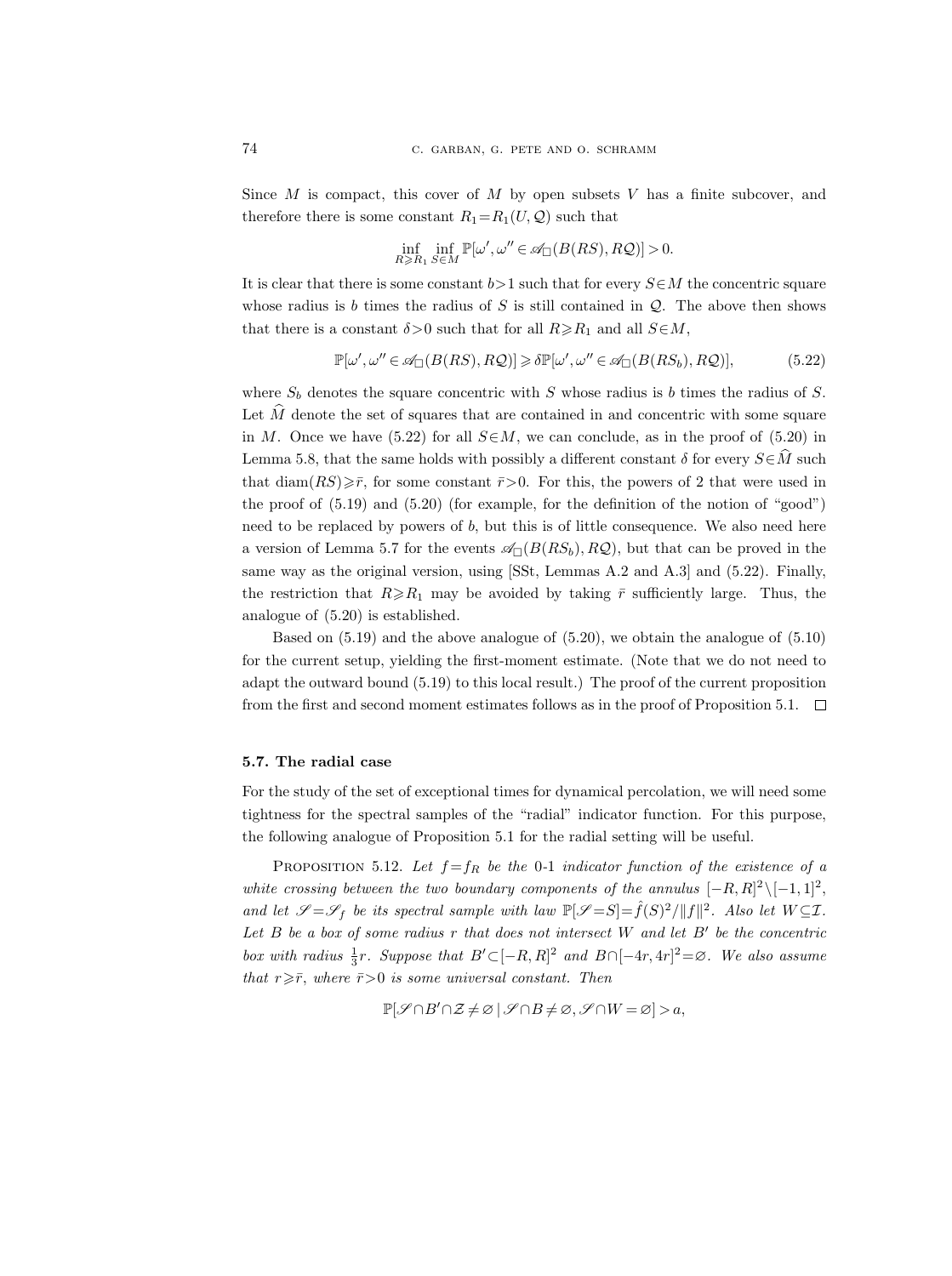where  $\mathcal Z$  is as in Proposition 5.1 and  $a>0$  is a universal constant.

Proof. The proof is similar to the above proofs. For this reason, we will be brief and leave many details to the reader. Let z be the center of the box B and set  $r_1 := |z| > 4r$ . Assume first that  $r_1 < \frac{1}{3}R$ . We then consider the three annuli

$$
B(0, \frac{1}{3}r_1) \setminus B(0, 1), \quad B(0, R) \setminus B(0, 3r_1) \quad \text{and} \quad B(z, \frac{1}{3}r_1) \setminus B.
$$

In order for  $\Lambda_B$  to hold, it is necessary that the 1-arm event occurs in the first two annuli and that the 4-arm event occurs in the third annulus. Thus, by Lemma 2.2,

$$
\mathbb{Q}[B \cap \mathscr{S} \neq \varnothing = \mathscr{S} \cap W] \leq 4\mathbb{E}[\lambda_{B,W}^2]
$$
  
\n
$$
\leq 4\mathbb{P}[\omega', \omega'' \in \mathscr{A}_1(B(0,1), B(0, \frac{1}{3}r_1))]
$$
  
\n
$$
\times \mathbb{P}[\omega', \omega'' \in \mathscr{A}_1(B(0, 3r_1), B(0, R))]
$$
  
\n
$$
\times \mathbb{P}[\omega', \omega'' \in \mathscr{A}_4(B, B(z, \frac{1}{3}r_1))].
$$
\n(5.23)

Now, using the same techniques of quasi-multiplicativity for coupled configurations and the separation of arms as we did before (starting with the argument of §5.3), one can prove the following first-moment estimate for any  $x \in B'$ :

$$
\mathbb{Q}[x \in \mathscr{S}, \mathscr{S} \cap W = \varnothing] \geq c_1 \beta_1^W \left(1, \frac{1}{3}r_1\right) \beta_4^W \left(x, \frac{1}{3}r_1\right) \beta_1^W (3r_1, R)
$$
  
\n
$$
\geq c_2 \beta_1^W \left(1, \frac{1}{3}r_1\right) \alpha_4(r) \beta_4^W \left(r, \frac{1}{3}r_1\right) \beta_1^W (3r_1, R)
$$
  
\n
$$
\geq c_3 \alpha_4(r) \mathbb{E}[\lambda_{B,W}^2],
$$
\n(5.24)

where  $(5.23)$  is used for the last step. One can easily prove the analogous second-moment estimate, and the claim now follows as in the proof of Proposition 5.1 (it is the same second-moment type of argument, except that one has to renormalize the measure Q to get the probability measure  $\mathbb{P}=\mathbb{P}_{f_R}$ .

Suppose now that  $r_1 > \frac{2}{3}R$ . In this case, we need to consider a different system of annuli. Let d denote the distance from B to  $\partial B(0,R)$  and let z' denote a closest point to B on  $\partial B(0, R)$ . In the annulus  $B(0, \frac{1}{3}R) \setminus B(0, 1)$  we consider the 1-arm event, in the annulus  $B(z, r+\frac{1}{2}d) \setminus B$  we consider the 4-arm event, and in the intersection of  $B(0, R)$ with  $B(z', \frac{1}{3}R) \setminus B(z', 5r+d)$  (assuming that this is non-empty), we consider the 3-arm event between  $\partial B(z', \frac{1}{3}R)$  and  $\partial B(z', 5r+d)$ . Again, the claim follows.

In the intermediate case  $\frac{1}{3}R \leq r_1 \leq \frac{2}{3}R$ , we need to consider the 1-arm event in  $B(0, \frac{1}{6}R) \setminus B(0, 1)$  and the 4-arm event in  $B(z, \frac{1}{6}R) \setminus B$ , and the claim likewise follows.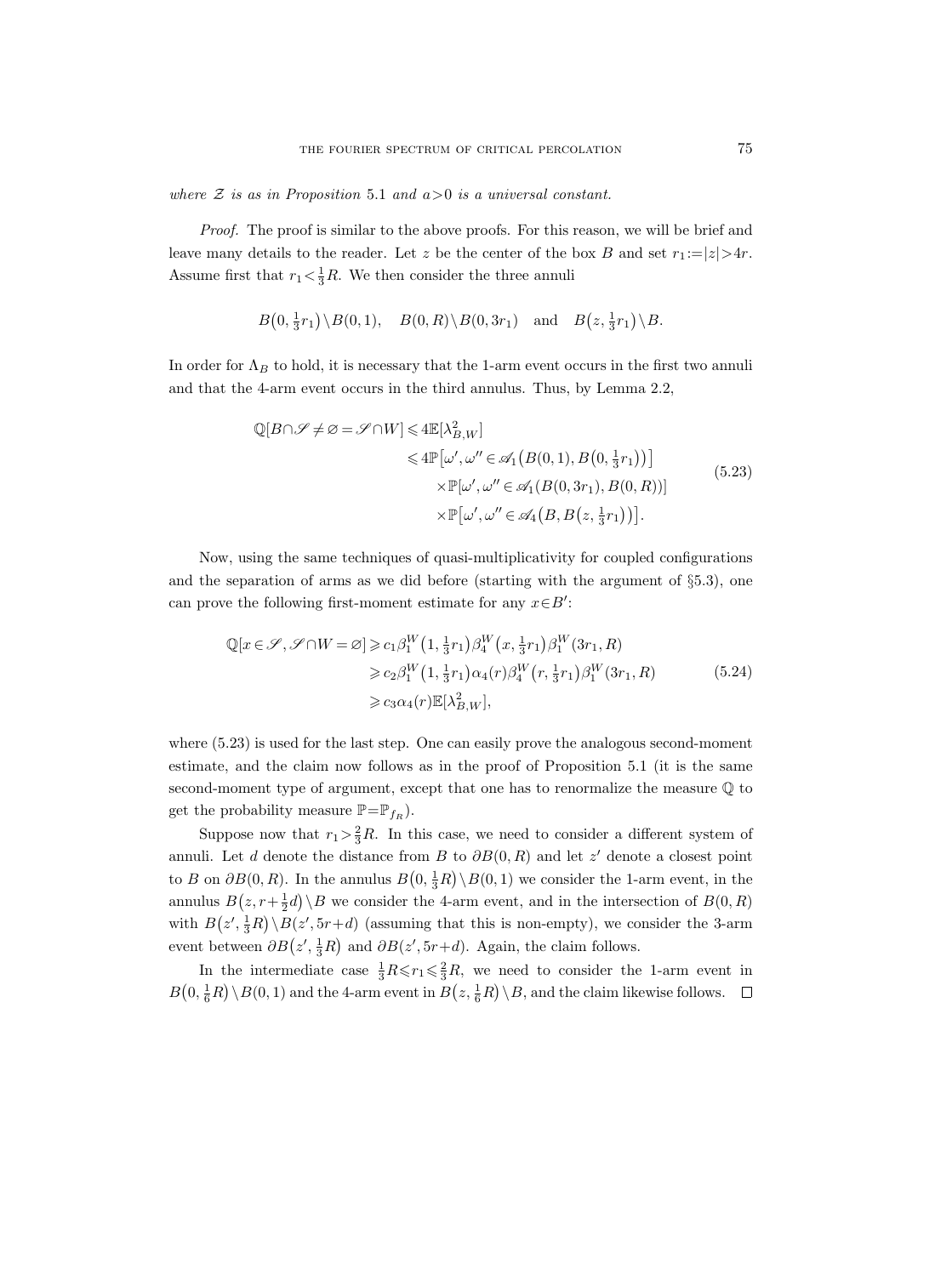76 **c. GARBAN, G. PETE AND O. SCHRAMM** 

#### 6. A large deviation result

In order to deduce Theorem 1.1 from the results of §5 and §4, we will need the following general result. Let us note that not only the statement bears a vague resemblance to [LSS], as explained in §1.6, but also the proof method of averaging using an independent random sample  $I\subseteq[n]$  does.

PROPOSITION 6.1. Let  $n \in \mathbb{N}_+$ , let x and y be random variables in  $\{0,1\}^n$  and set  $X := \sum_{j=1}^n x_j$  and  $Y := \sum_{j=1}^n y_j$ . Suppose that a.s.  $y_i \leq x_i$  for each  $i \in [n]$  and that there is a constant  $a \in (0, 1]$  such that for each  $j \in [n]$  and every  $I \subset [n] \setminus \{j\}$  we have

$$
\mathbb{P}[y_j = 1 \mid y_i = 0 \text{ for all } i \in I] \ge a \mathbb{P}[x_j = 1 \mid y_i = 0 \text{ for all } i \in I]. \tag{6.1}
$$

Then

$$
\mathbb{P}[Y=0 \mid X>0] \leq a^{-1}\mathbb{E}[e^{-aX/e} \mid X>0].\tag{6.2}
$$

For completeness, we will also show below that

$$
\mathbb{P}[Y \leq t] \leq \mathbb{P}\left[X < \frac{e}{a}(t+s)\right] + \frac{e^{t-1}}{s}\mathbb{E}[e^{-aX/e}] \tag{6.3}
$$

holds for every  $t\geqslant 0$  and  $s>0$ . However, we do not have an application for this inequality.

Proof. We may write our assumption  $(6.1)$  as follows:

$$
\mathbb{P}[y_j = 1, y_i = 0 \text{ for all } i \in I] \ge a \mathbb{P}[x_j = 1, y_i = 0 \text{ for all } i \in I] \mathbb{1}_{\{j \notin I\}},\tag{6.4}
$$

which is now true even when  $j \in I$ : it simply says  $0 \ge a$ . This gives us many inequalities, which we will average out in a useful manner. Fix  $\lambda \in (0, 1)$ . Now multiply (6.4) by  $\lambda^{n-|I|}(1-\lambda)^{|I|}$ ; we now think of I as a random subset of [n], where each  $i\in[n]$  is in I independently with probability  $1-\lambda$ . We will use  $\mathbb{P}^I$  for this independent extra randomness. Summing (6.4) over all choices of  $j \in [n]$  and  $I \subset [n]$ , one gets, for the left-hand side,

$$
\sum_{j,I} \lambda^{n-|I|} (1-\lambda)^{|I|} \mathbb{P}[y_j = 1, y_i = 0 \text{ for all } i \in I] = \mathbb{E}[Y\mathbb{P}^I[y_i = 0 \text{ for all } i \in I]] = \mathbb{E}[Y\lambda^Y].
$$

The right-hand side of (6.4) after summing over all choices of  $j \in [n]$  and  $I \subset [n]$  gives

$$
\sum_{j,I} \lambda^{n-|I|} (1-\lambda)^{|I|} 1_{\{j \notin I\}} \mathbb{P}[x_j = 1, y_i = 0 \text{ for all } i \in I]
$$
  

$$
= \mathbb{E} \bigg[ \sum_{j:x_j=1} \mathbb{P}^I[j \notin I, y_i = 0 \text{ for all } i \in I] \bigg].
$$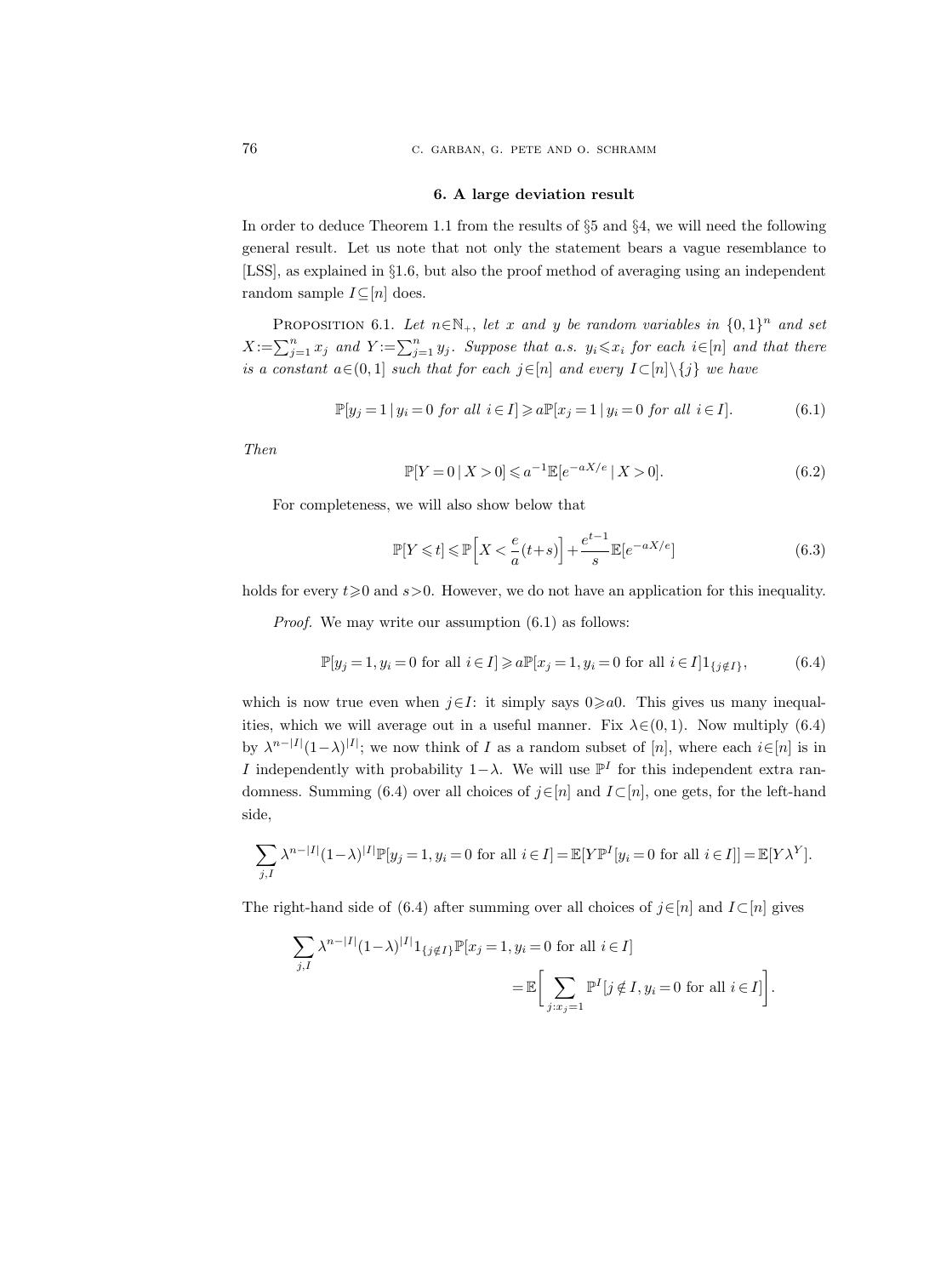Here, the random set I not only has to avoid the points i with  $y_i=1$ , but also the point j; hence, depending on whether  $y_j=1$  or not, I has to avoid Y or Y +1 points. Therefore,  $\mathbb{E}[X\lambda^{Y+1}]$  is a lower bound for the last displayed quantity. Summarizing these computations, one ends up with

$$
\mathbb{E}[Y\lambda^Y] \geq a \mathbb{E}[X\lambda^{Y+1}].
$$

This may be rewritten as  $\mathbb{E}[Z] \geq 0$ , where  $Z := (Y - a\lambda X)\lambda^{Y}$ . At this point, we choose  $\lambda := e^{-1}$ . In order to bound Z from above by a function of X only, we maximize Z over Y, and get the bound  $Z \leq \exp(-1-aX/e)$ . On  $X=0$ , we also have Y =0 and Z =0, while on  $Y=0\lt X$ , we have  $Z\leqslant -a/e$ . Therefore,  $\mathbb{E}[Z]\geqslant 0$  gives

$$
\frac{a}{e}\mathbb{P}[Y=00}\exp\bigg(-1-\frac{aX}{e}\bigg)\bigg].
$$

Dividing by  $(a/e)\mathbb{P}[X>0]$ , we obtain (6.2).

We now prove (6.3). Set  $r := (e/a)(t+s)$ ,  $Z_+ := \max\{Z, 0\}$  and  $Z_- := Z - Z_+$ . Note that on the event  $\{X \geq r, Y \leq t\}$  we have  $Z \leq -se^{-t}$ . Hence,

$$
\mathbb{E}[Z_-]\leqslant -se^{-t}\mathbb{P}[X\geqslant r,Y\leqslant t]\leqslant -se^{-t}(\mathbb{P}[Y\leqslant t]-\mathbb{P}[X< r]).
$$

On the other hand,  $\mathbb{E}[Z_+] \leq \mathbb{E}[\exp(-1-aX/e)]$ . Since  $0 \leq \mathbb{E}[Z] = \mathbb{E}[Z_+] + \mathbb{E}[Z_-]$ , (6.3) follows.

## 7. The lower tail of the spectrum

In this section, we prove Theorem 1.1 and a few related results.

### 7.1. Local version

We start with a version which avoids the issues involving the boundary, as we did in §4.2 and §5.6. The bound we give here is sharp up to a constant factor, but we will not need the lower bound, so will prove sharpness only in the square case (with boundary), in §7.2.

THEOREM 7.1. Consider some quad Q and let  $\mathscr{S} = \mathscr{S}_{f_{RQ}}$  be the spectral sample of  $f_{RQ}$ , the  $\pm 1$ -indicator function for the crossing event in RQ. Let  $U \subset Q$  be open, and let  $U' \subset \overline{U'} \subset U$ . Then, for some constants  $\overline{r} = \overline{r}(U', U, Q) > 0$  and  $q(U', U, Q) > 0$ , for any  $r\in[\bar{r}, R \operatorname{diam}(U)],$ 

$$
\mathbb{P}[0<|\mathcal{S}_{f_{RQ}} \cap RU| \le r^2 \alpha_4(r), \mathcal{S}_{f_{RQ}} \cap RU \subset RU'] \le q(U',U,\mathcal{Q})\frac{R^2 \alpha_4(R)^2}{r^2 \alpha_4(r)^2}.
$$
 (7.1)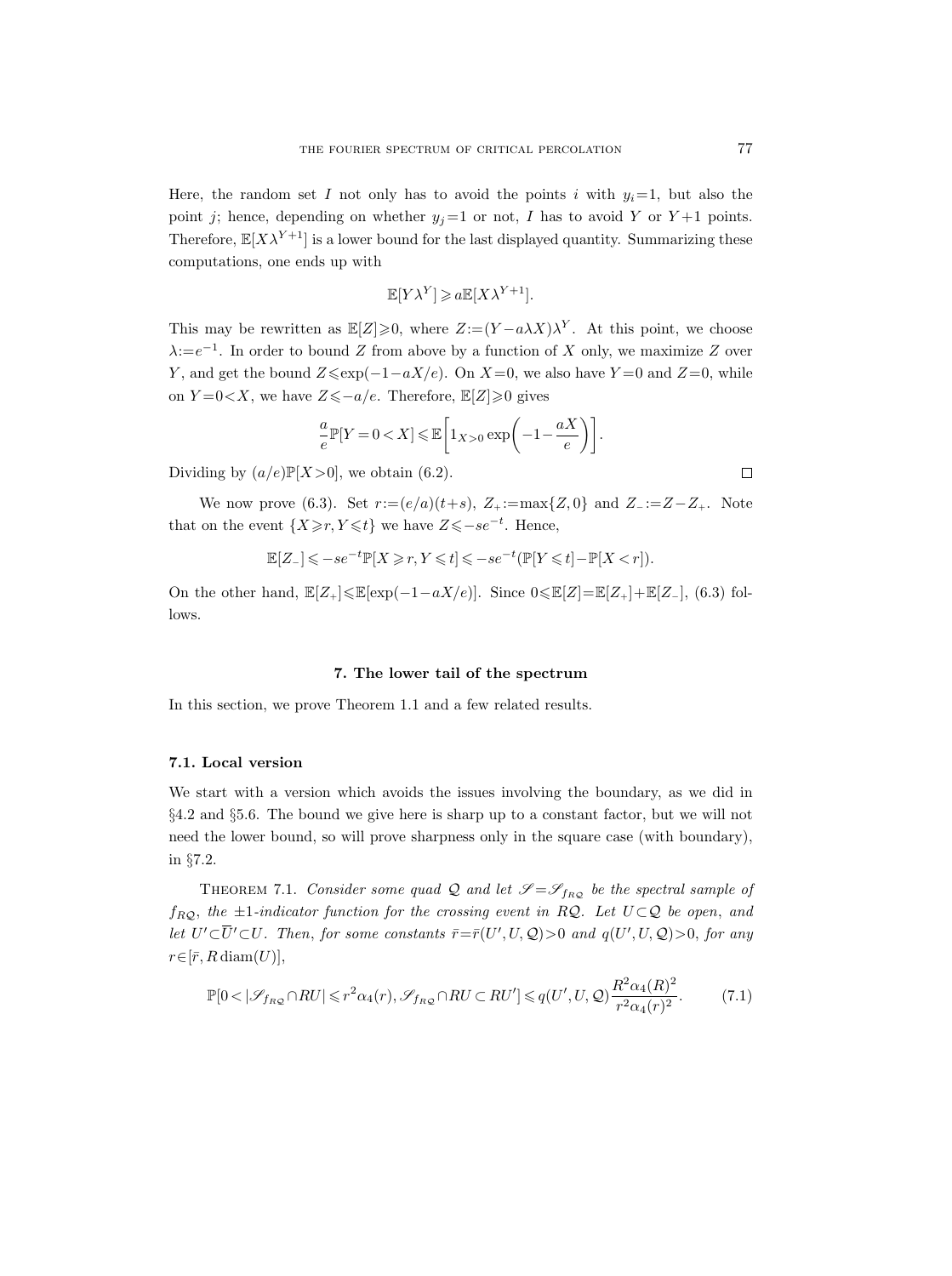78 c. garban, g. pete and o. schramm

*Proof.* Let the distance between U' and the complement of U be  $\delta > 0$ . Then, with no loss of generality, we may assume that  $r \leq \delta \frac{1}{10}R$ . (Otherwise,  $r/R$  remains bounded away from 0, so, by choosing  $q(U', U, Q)$  large enough compared to  $\delta$ , the upper bound in (7.1) becomes larger than 1, and we are done.) Consider the tiling of the plane by  $r \times r$  squares given by the grid  $r \mathbb{Z}^2$ , recall from the end of §2.1 that each square gives a box that together form a tiling of the plane, and let  $\{B_1, B_2, ..., B_n\}$  be the set of those boxes that intersect  $RU'$ . Let  $U'' \subset U$  be such that  $RU'' \supset \bigcup_{j=1}^{n} B_j$  but the distance of  $U''$ to the complement of U is at least  $\frac{1}{2}\delta$ ; one can choose a U'' that works for all  $r \leq \frac{1}{10}\delta R$ at the same time. Let  $\mathcal Z$  be a subset of  $\mathcal I \cap RU''$ , where each bit  $i \in RU'' \cap \mathcal I$  is in  $\mathcal Z$ with probability  $1/r^2\alpha_4(r)$ , independently from each other and from  $\mathscr{S}$ . Let  $y_j$  be the indicator function of the event

$$
\mathscr{S} \cap B_j \cap \mathcal{Z} \neq \varnothing,
$$

and let  $x_j$  be the indicator function of the event  $\mathscr{S} \cap B_j \neq \emptyset$ . As in Propositions 5.1 and 5.11, let  $\mathbb P$  denote the law of  $\mathscr S$  coupled with the independent point process  $\mathcal Z$ . Let  $\widetilde{\mathbb{P}}$  denote the law  $\mathbb{P}$  (on  $(\mathscr{S}, \mathcal{Z})$ ) conditioned on the event  $\mathscr{S} \cap (RU\setminus RU'')= \varnothing$ , and let  $\widetilde{\mathbb{E}}$  denote the corresponding expectation operator. For every  $I \subseteq \{1, ..., n\}$  and every  $j \in \{1, ..., n\} \backslash I$ , by applying Proposition 5.11 to U'' (in place of U there) and Q, we get

$$
\widetilde{\mathbb{P}}[y_j = 1 \mid y_i = 0 \text{ for all } i \in I] \geqslant a \widetilde{\mathbb{P}}[x_j = 1 \mid y_i = 0 \text{ for all } i \in I]
$$

for some constant  $a=a(U'', Q)$ >0. (Technically, in order to apply Proposition 5.11 here, one has to first condition on the values of  $Z$  on the boxes in I. Furthermore, in order to obtain  $\widetilde{\mathbb{P}}$  instead of  $\mathbb{P}$ , before applying Proposition 5.11, one needs to add the set  $RU\backslash RU''$  to the set W.) Therefore, the large deviation result Proposition 6.1 gives (using that  $RU' \subseteq \bigcup_i B_i$ ) that

$$
\widetilde{\mathbb{P}}[\mathscr{S} \cap \mathcal{Z} = \varnothing \neq \mathscr{S} \cap RU'] \leqslant a^{-1} \widetilde{\mathbb{E}}[e^{-aX/e}1_{X>0}],
$$

where  $X:=|\{j:\mathscr{S}\cap B_j\neq\varnothing\}|$ . This yields

$$
\mathbb{P}[\mathscr{S} \cap \mathcal{Z} = \varnothing \neq \mathscr{S} \cap RU \subset RU'] \leqslant a^{-1} \sum_{k=1}^\infty e^{-ak/e} \mathbb{P}[X = k, \mathscr{S} \cap RU \subset RU''].
$$

We estimate the terms  $\mathbb{P}[X=k,\mathscr{S} \cap RU\subset RU'']$  using Proposition 4.2, and get the bound

$$
\mathbb{P}[\mathcal{S} \cap \mathcal{Z} = \emptyset \neq \mathcal{S} \cap RU \subset RU'] \leqslant O(1) \sum_{k=1}^{\infty} e^{-ak/e} g(k) \gamma_r(R) = O(1) \gamma_r(R), \tag{7.2}
$$

where q is as defined in the proposition and the constants implied by the  $O(1)$  terms may depend on  $U'$ ,  $U$  and  $Q$ .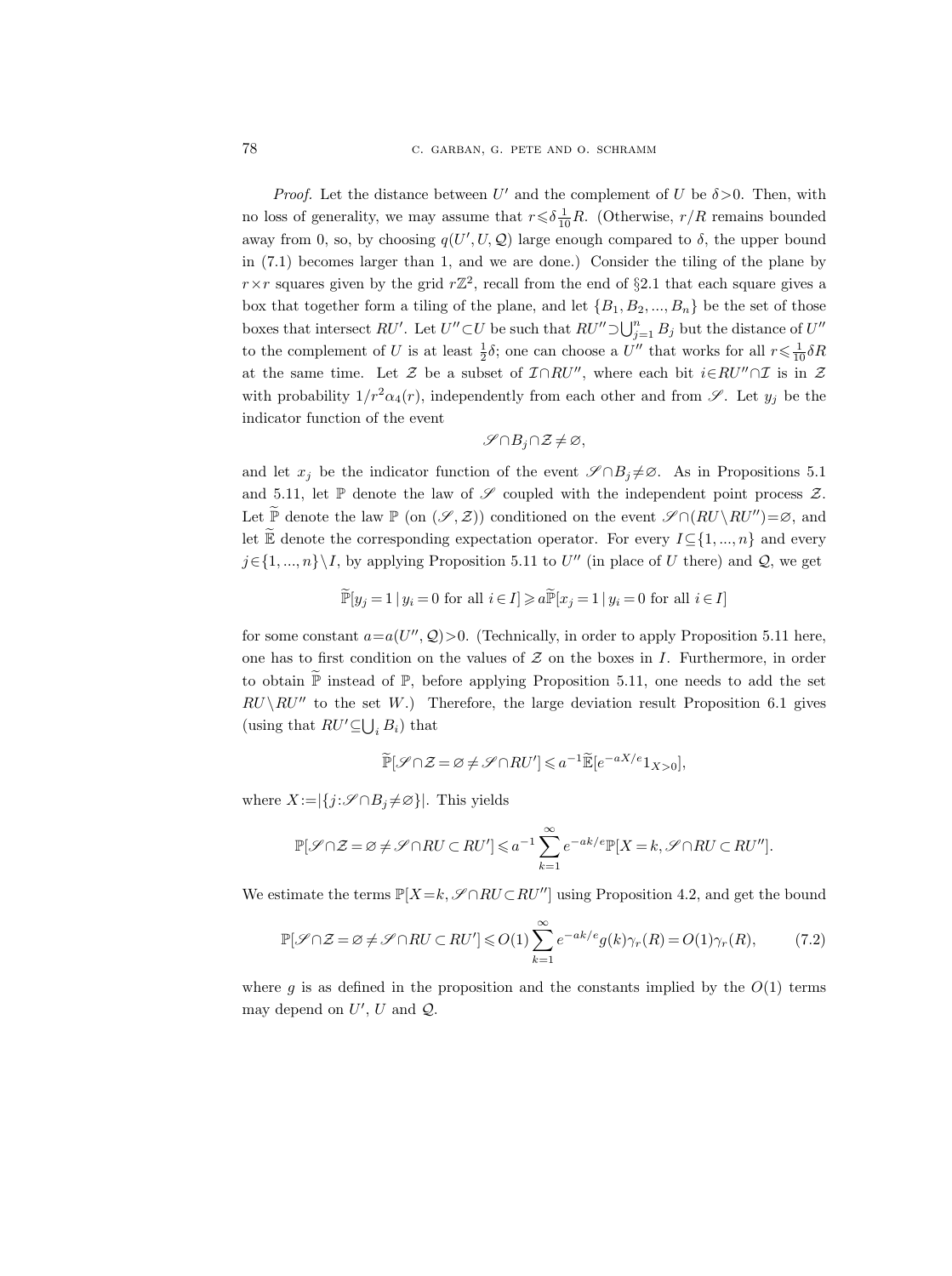Now, by the choice of Z, for  $|\mathscr{S} \cap RU'| \leq r^2 \alpha_4(r)$  we have

$$
\mathbb{P}[\mathscr{S} \cap \mathcal{Z} \cap RU' = \varnothing \mid \mathscr{S}] = \left(1 - \frac{1}{r^2 \alpha_4(r)}\right)^{|\mathscr{S} \cap RU'|} \geqslant c
$$

for some absolute constant  $c > 0$ , and hence

$$
c\mathbb{P}[|\mathscr{S}\cap RU'|\leq r^2\alpha_4(r), \varnothing\neq \mathscr{S}\cap RU\subset RU']\leqslant \mathbb{P}[\mathscr{S}\cap\mathcal{Z}=\varnothing\neq \mathscr{S}\cap RU\subset RU']\leqslant O(1)\gamma_r(R),
$$

by (7.2). This proves (7.1).

# 7.2. Square version

We prepare for the proof of Theorem 1.1 by first showing that

$$
\mathbb{E}|\mathscr{S}_{f_R}| \asymp R^2 \alpha_4(R),\tag{7.3}
$$

which will be needed for the (easier) lower bound. Note that this also implies  $(1.6)$  for the triangular lattice, by quasi-multiplicativity and [SW].

First, the lower bound on  $\mathbb{E}|\mathscr{S}_{f_R}|$  follows immediately from Lemma 3.1. For the upper bound, we will need to consider the half-plane 3-arm events and the quarter-plane 2-arm events that were discussed in §4.3. Let  $\mathcal{Q}=[0,R]^2$ ,  $f=f_{\mathcal{Q}}$  and  $\mathscr{S}=\mathscr{S}_f$ . Let  $x\in\mathcal{I}$ be an input bit of f. If x is at distance  $r_0$  from the closest edge of  $[0, R]^2$ , and at distance  $r_1$  from the closest corner, then by  $(3.6)$  and quasi-multiplicativity, we have

$$
\mathbb{P}[x \in \mathscr{S}] = \alpha_{\square}(x, \mathcal{Q}) \times \alpha_4(r_0)\alpha_3^+(r_0, r_1)\alpha_2^{++}(r_1, R).
$$

Now observe that  $\alpha_3^+(r_0, r_1) \leq O(1)\alpha_4(r_0, r_1)$  follows from (4.12), and (2.6). Thus,

$$
\alpha_4(r_0)\alpha_3^+(r_0,r_1)\leqslant O(1)\alpha_4(r_1).
$$

Moreover,  $\alpha_2^{++}(r_1, R) \leqslant O(r_1/R)$ , by (4.13) and (4.12). (For the triangular lattice, we have  $\alpha_2^{++}(r_1, R) \le \alpha_4(r_1, R)$  from (4.14) and (2.5), and hence we get  $\mathbb{P}[x \in \mathcal{S}] \le O(1)\alpha_4(R)$ , which proves (7.3) immediately.)

Since the number of  $x \in \mathcal{I}$  with  $r_1 \in [2^j, 2^{j+1})$  is  $O(2^{2j})$ , we get

$$
\mathbb{E}|\mathscr{S}| = \sum_{x \in \mathcal{I}} \mathbb{P}[x \in \mathscr{S}] \leqslant \sum_{j=0}^{\lceil \log_2 R \rceil} O(2^{2j}) \alpha_4(2^j) \frac{2^j}{R}
$$
\n
$$
= \frac{\alpha_4(R)}{R} \sum_{j=0}^{\lceil \log_2 R \rceil} \frac{O(2^{3j})}{\alpha_4(2^j, R)} \stackrel{(2.6)}{\leqslant} \frac{\alpha_4(R)}{R} \sum_{j=0}^{\lceil \log_2 R \rceil} \frac{O(2^{3j})}{(2^j/R)^2} = O(R^2) \alpha_4(R).
$$

Thus, we get (7.3).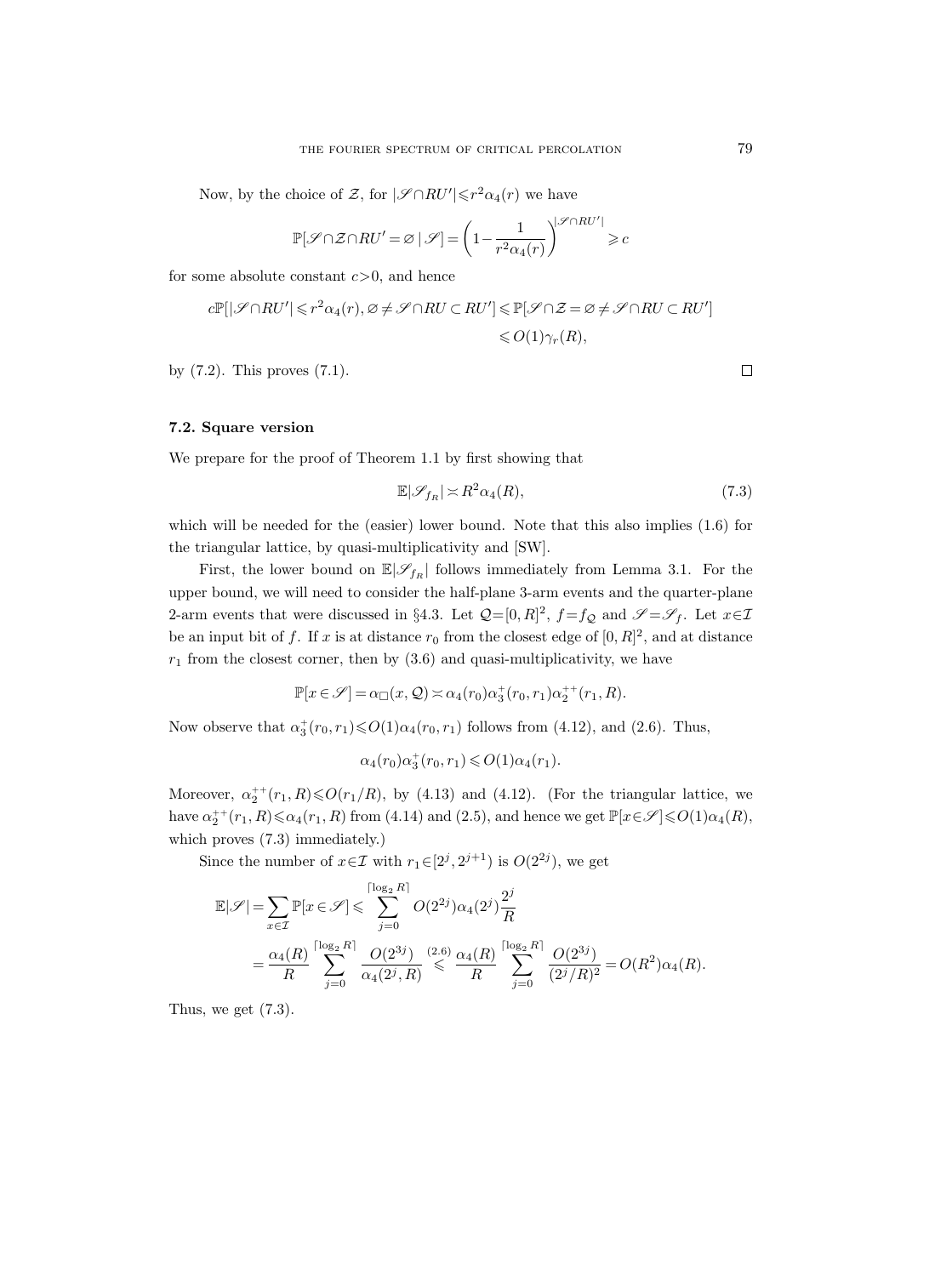Proof of Theorem 1.1. The proof of

$$
\mathbb{P}[0<|\mathcal{S}|
$$

for  $1 \le r \le R$ , is very similar to the proof of Theorem 7.1, with some small modifications, which we now discuss. Note that the set of  $x \in \mathcal{I}$  that are relevant for f are all within distance at most 2 from  $[0, R]^2$ . Note that we may assume, without loss of generality, that  $r \geq \bar{r}$  for some absolute constant  $\bar{r}$ , and that  $(R+4)/r \in \mathbb{N}_+$ . Let  $\{B_1, B_2, ..., B_n\}$  be the set of boxes corresponding to the tiling of  $[-2, R+2]^2$  by  $r \times r$  squares. In the proof of Theorem 7.1 we are now allowed to take  $RU=RU'=RU''=[-2, R+2]^2$ , by replacing the appeals to Propositions 5.11 and 4.2 with appeals to Propositions 5.1 and 4.1, respectively. (In particular, we do not need to introduce the measure  $\tilde{\mathbb{P}}$  now.) This gives (7.4).

We now show that the inequality in (7.4) is actually an equality up to constants. Let N be the set of indices i such that the r-box  $B_i$  is at least at distance  $\frac{1}{10}R$  from the boundary  $\partial [0, R]^2$ . Consider the events

$$
V_i := \{ |\mathcal{S} \cap B_i| \geq Cr^2 \alpha_4(r) \} \quad \text{and} \quad W_i := \{ \mathcal{S} \cap B_i \neq \emptyset, \mathcal{S} \subseteq B_i \}
$$

for  $i \in \mathcal{N}$ . We claim that we may take the constant C large enough so that  $\mathbb{P}[V_i|W_i] \leq \frac{1}{2}$ . This will follow from Markov's inequality, once we know that

$$
\mathbb{E}\big[\left|\mathscr{S}\cap B_i\right|\,\middle|\, W_i\big]\leqslant O(1)r^2\alpha_4(r). \tag{7.5}
$$

To prove (7.5), first observe that for each  $i \in \mathcal{N}$ ,

$$
\mathbb{P}[W_i] \stackrel{(5.7)}{\sim} \alpha_{\square}(B_i, [0, R]^2)^2 \stackrel{(2.4)}{\sim} \alpha_4(r, R)^2.
$$

Then, we need a good upper bound on  $\mathbb{P}[x \in \mathscr{S}, \mathscr{S} \subseteq B_i]$ . We know that this equals  $\mathbb{E}[\lambda_{x,B_i^c}^2]$ , see, e.g., §5.3. Similarly to the proof of Lemma 3.2, or following §5.3, one can easily show that this is at most  $\alpha_4(x, B_i) \alpha_{\Box}(B_i, [0, R]^2)^2$ . Summing up over all  $x \in B_i$ , and using the above estimate on  $\mathbb{P}[W_i]$  and a computation similar to (7.3), we get (7.5).

So, we have  $\mathbb{P}[V_i^c | W_i] \ge \frac{1}{2}$ . Note that the events  $V_i^c \cap W_i$  for different *i*'s are disjoint, hence

$$
\mathbb{P}[0<|\mathcal{S}| \le Cr^2\alpha_4(r)] \ge \sum_{i \in \mathcal{N}} \mathbb{P}[V_i^c \cap W_i] \ge c\left(\frac{R}{r}\right)^2 \alpha_4(r,R)^2
$$

for some  $c>0$ , and the lower bound is proved.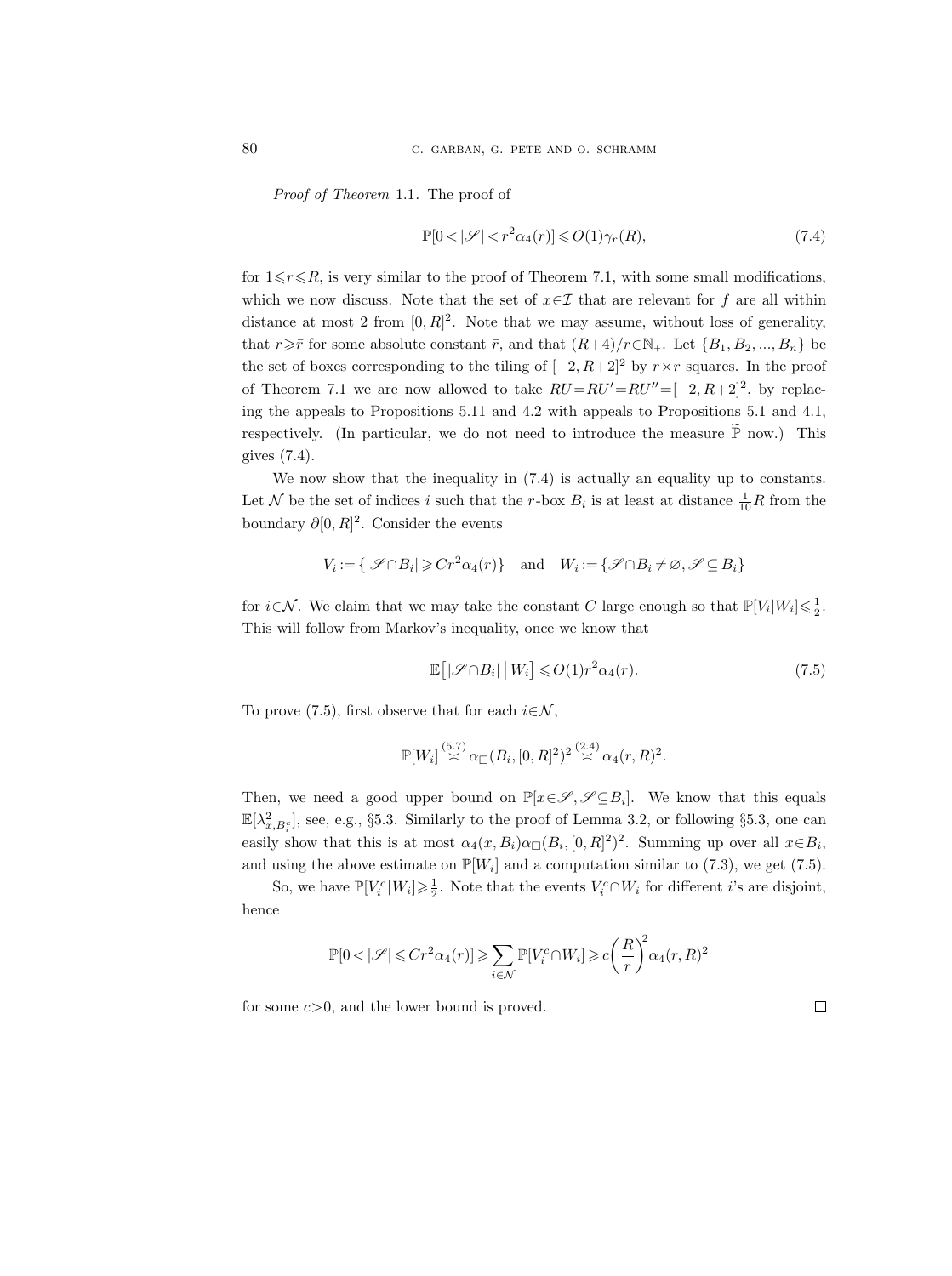*Remark* 7.2. For the triangular lattice, the following variant of  $(1.7)$  may also be established:

$$
\limsup_{R \to \infty} \mathbb{P}[0 < |\mathcal{S}_{f_R}| \le \lambda \mathbb{E} |\mathcal{S}_{f_R}|] \asymp \lambda^{2/3},
$$
  
\n
$$
\liminf_{R \to \infty} \mathbb{P}[0 < |\mathcal{S}_{f_R}| \le \lambda \mathbb{E} |\mathcal{S}_{f_R}|] \asymp \lambda^{2/3},
$$
\n(7.6)

holds for every  $\lambda \in (0, 1]$ , where the implied constants do not depend on  $\lambda$ . In view of Theorem 1.1, this follows from the fact that

$$
\lim_{R \to \infty} \alpha_4(tR, R) \asymp t^{5/4}, \quad t \in (0, 1],
$$

which holds since the limit of critical percolation is described by  $SLE<sub>6</sub>$  (this is explained in [SW]), and the probabilities for the corresponding events for SLE are determined up to constant factors [LSW1] and have no lower order corrections to the power law.

### 7.3. Radial version

We also have the following radial version, where  $\mathscr S$  is the spectral sample of the 0-1 indicator function f of the crossing event from  $\partial[-1,1]^2$  to  $\partial[-R,R]^2$ , so that  $\mathbb{E}[f^2]$   $\asymp$  $\alpha_1(R)$ . Recall that we have the measures  $\mathbb{P}[\mathscr{S}=S] = \mathbb{Q}[\mathscr{S}=S] / \mathbb{E}[f^2] = \hat{f}(S)^2 / \mathbb{E}[f^2]$ .

THEOREM 7.3. Let  $\mathscr S$  be as above, and let  $r \in [1, R]$ . Then

$$
\mathbb{Q}[|\mathscr{S}| < \alpha_4(r)r^2] \leqslant O(1)\frac{\alpha_1(R)^2}{\alpha_1(r)} \quad \text{and} \quad \mathbb{P}[|\mathscr{S}| < \alpha_4(r)r^2] \leqslant O(1)\frac{\alpha_1(R)}{\alpha_1(r)}.
$$

*Proof.* Again, the bits relevant for f are contained in  $[-R', R']^2$ , where  $R'=R+2$ . We may assume that r is such that  $R'/r \in \mathbb{N}_+$  and  $r \in [\bar{r}, \frac{1}{8}R]$  for some fixed constant  $\bar{r} > 0$ , which guarantees that  $k := \alpha_4(r)r^2 > 1$ . Take a subdivision of  $[-R', R']^2$  into boxes  $B_j$  of side length r, and let K denote the union of the boxes that intersect  $[-4r, 4r]^2$ . We now let Z be the random set in  $\mathcal{I} \cap [-R', R']^2 \backslash K$  where each bit is in Z with probability  $1/k$ , and Z is independent of  $\mathscr{S}$ . We also let  $X:=\{\{j:\mathscr{S}\cap B_j\neq\emptyset, B_j\not\subset K\}\}\;= |(\mathscr{S}\backslash K)_r|$ . Note that  $|\mathscr{S}_r|-X$  is bounded from above by the number of boxes in K, which is bounded by a constant.

Exactly as before, Propositions 5.12 and 6.1 give that

$$
\mathbb{P}[\mathscr{S} \cap \mathcal{Z} = \varnothing \neq \mathscr{S} \backslash K] \leqslant a^{-1} \mathbb{E}[e^{-aX/e} 1_{X>0}],
$$

with some absolute constant  $a>0$ . We can use Proposition 4.7 to bound each  $\mathbb{P}[X=n]$ ,  $n \in \mathbb{N}_+$ , and the argument that finished the proof of Theorem 7.1 above now gives

$$
\mathbb{P}[0<|\mathscr{S} \backslash K|
$$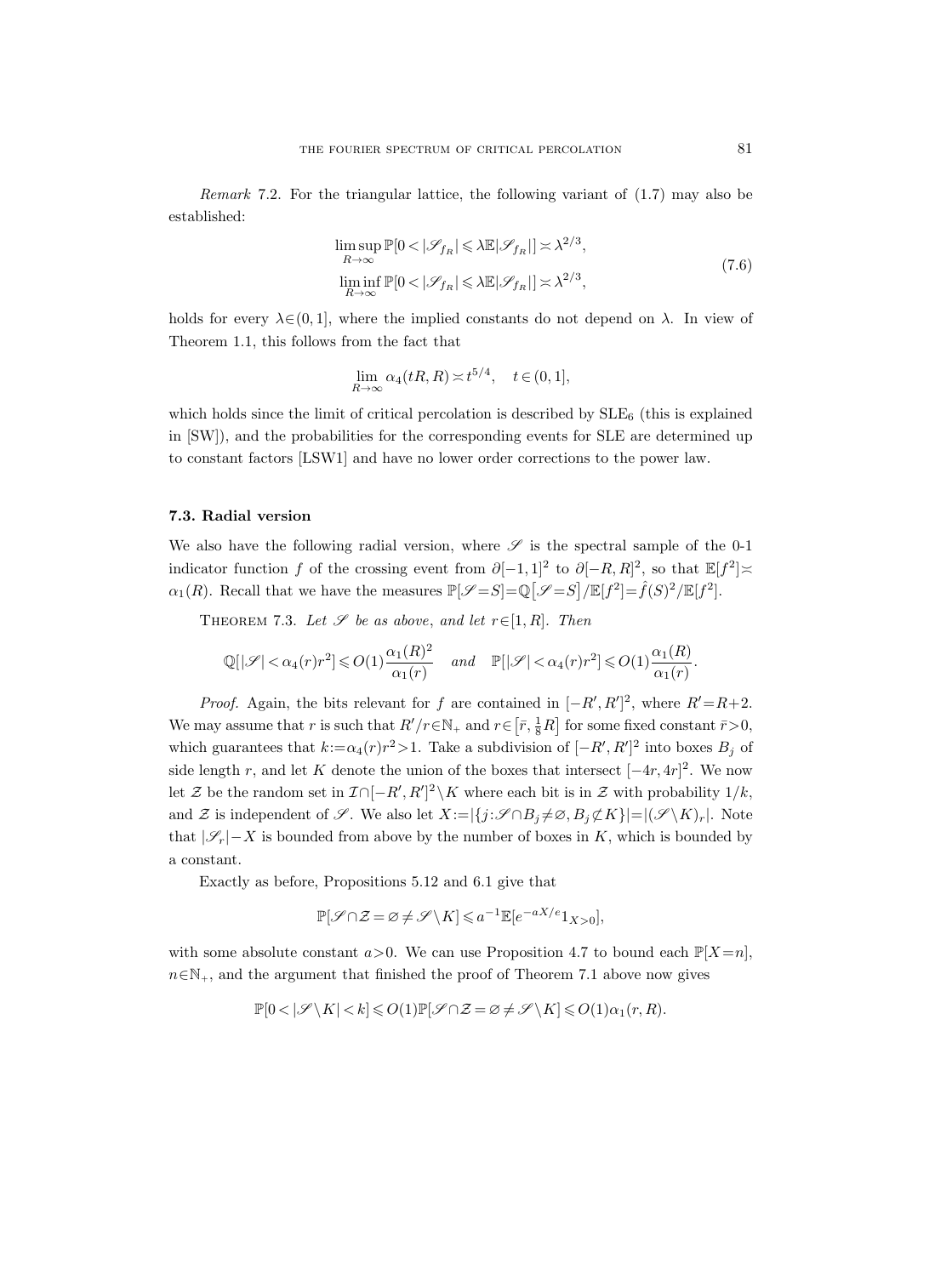(The situation is more similar to  $\S7.2$  than to  $\S7.1$  in that the boundary issues are already dealt with in Propositions 5.12 and 4.7, hence we do not need  $U''$  and the measure  $\widetilde{P}$ .) Finally, observe that

$$
\mathbb{P}[|\mathcal{S}| < k] \le \mathbb{P}[\mathcal{S} \subset K] + \mathbb{P}[0 < |\mathcal{S} \setminus K| < k] \\
\le \mathbb{P}[\mathcal{S}^* \text{ is compatible with } [-R', R']^2 \setminus K] + O(1)\alpha_1(r, R) \\
\le O(1)\alpha_1(r, R) + O(1)\alpha_1(r, R),
$$

by Lemma 4.8, and the theorem is proved.

$$
\Box
$$

# 7.4. Tightness of the quad spectral sample

This section will be devoted to the following analog of (1.3) in the setting of more general quads, showing that the appropriately normalized spectral sample is tight.

THEOREM 7.4. Let  $\mathcal{Q} \subset \mathbb{R}^2$  be a quad and for  $R > 0$  let  $\mathscr{S}_{f_{RQ}}$  denote the spectral sample of  $f_{RQ}$ , the  $\pm 1$ -indicator function of the crossing event of RQ. Then

$$
\lim_{t \to \infty} \inf_{R>1} \mathbb{P}[|\mathscr{S}_{f_{RQ}}| \in [t^{-1}R^2 \alpha_4(R), tR^2 \alpha_4(R)] \cup \{0\}] = 1.
$$

We do not presently prove that  $\mathbb{E}|\mathscr{S}_{f_{RQ}}| \asymp R^2 \alpha_4(R)$  as  $R \to \infty$ , though we tend to believe that this holds.

The main technical difficulty in the case of a general quad  $Q$  compared to a square is the boundary: our explicit computations in §4.3 do not apply to a general quad (even if it has piecewise smooth boundary). Thus, the proof will begin by showing that even in a general quad the spectral sample is unlikely to be very close to  $\partial Q$ .

*Proof.* For every fixed  $\delta > 0$  we can find a quad  $\mathcal{Q}'$  that is contained in the interior of Q and such that

$$
\limsup_{R \to \infty} \mathbb{P}[f_{R\mathcal{Q}} \neq f_{R\mathcal{Q}'}] < \delta. \tag{7.7}
$$

This is easy to see, and also worked out in detail in [SS]. Let  $U', U \subset Q$  be open sets satisfying  $Q' \subset U' \subset \overline{U}' \subset U$ .

Now,  $(7.7)$  and  $(2.7)$  imply that for all large enough R, the laws of the spectral samples  $\mathscr{S}_{f_{RQ}}$  and  $\mathscr{S}_{f_{RQ'}}$  have a total variation distance at most  $4\sqrt{\delta}$ , and

$$
\mathbb{P}[\mathcal{S}_{f_{RQ}} \subseteq RU'] \geq 1 - 4\sqrt{\delta}.\tag{7.8}
$$

Theorem 7.1 can now be invoked to get

$$
\lim_{t \to \infty} \limsup_{R \to \infty} \mathbb{P}[\mathscr{S}_{f_{RQ}} \subseteq RU', 0 < |\mathscr{S}_{f_{RQ}}| < t^{-1}R^2 \alpha_4(R)] = 0.
$$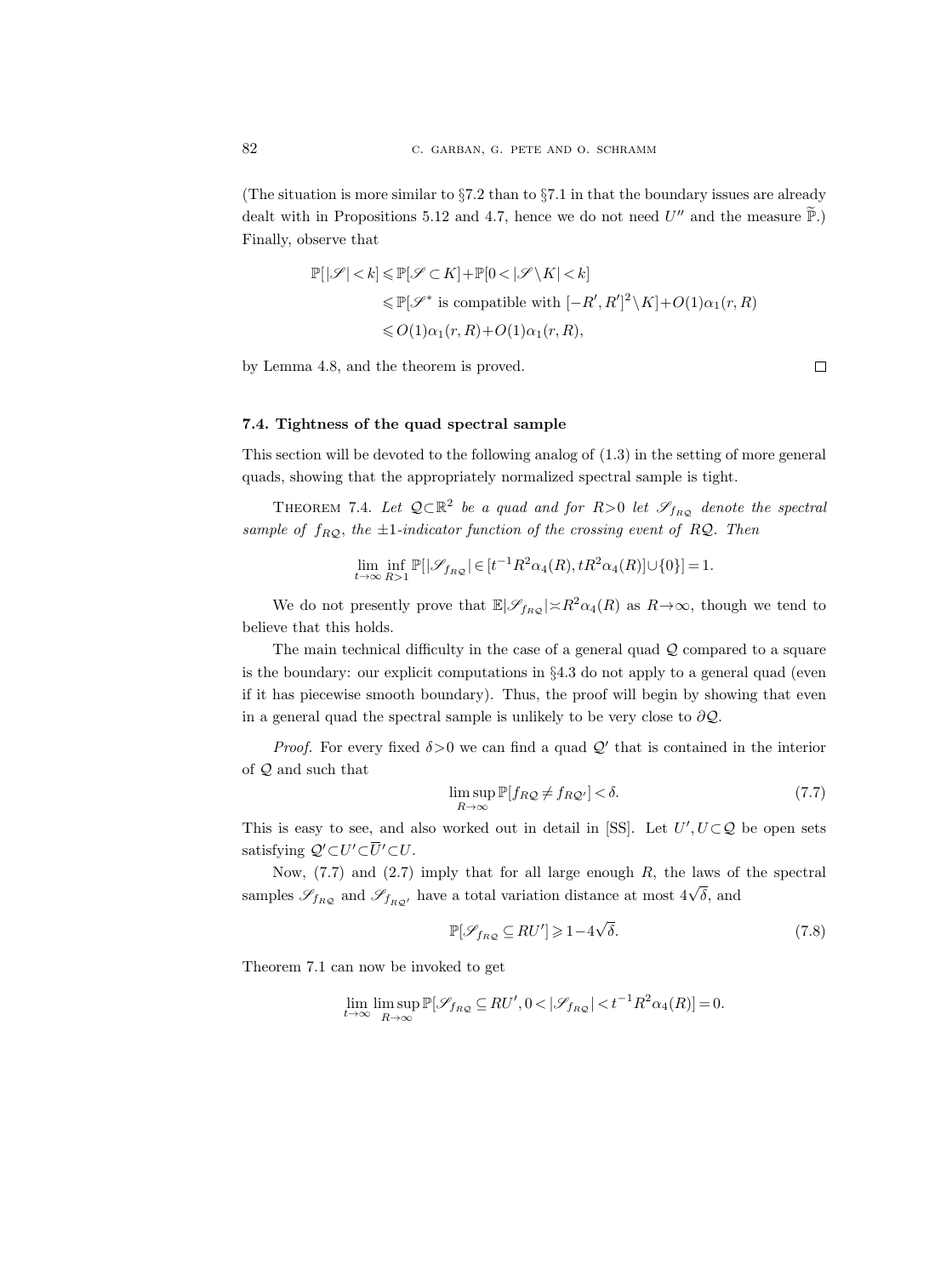In conjunction with (7.8), this gives

$$
\limsup_{t \to \infty} \limsup_{R \to \infty} \mathbb{P}[0 < |\mathcal{S}_{f_{RQ}}| < t^{-1} R^2 \alpha_4(R)] \leq 4\sqrt{\delta},
$$

and since  $\delta$  was an arbitrary positive number,

$$
\lim_{t \to \infty} \limsup_{R \to \infty} \mathbb{P}[0 < |\mathcal{S}_{f_{RQ}}| < t^{-1} R^2 \alpha_4(R)] = 0.
$$
\n(7.9)

In the other direction, it is easy to see that  $\mathbb{E}|\mathscr{S}_{f_{RQ}} \cap RU'| = O(R^2)\alpha_4(R)$ , as  $R \to \infty$ . Therefore, Markov's inequality and  $(7.8)$  imply that for all sufficiently large R,

$$
\mathbb{P}[|\mathcal{S}_{f_{RQ}}| > tR^2\alpha_4(R)] \leqslant 4\sqrt{\delta} + O\bigg(\frac{1}{t}\bigg),
$$

where the implied constant may depend on  $\delta$  but not on R. Thus,

$$
\lim_{t \to \infty} \limsup_{R \to \infty} \mathbb{P}[|\mathcal{S}_{f_{RQ}}| > tR^2 \alpha_4(R)] = 0.
$$
\n(7.10)

Since for every  $R_0 \in (1,\infty)$  we obviously have

$$
\lim_{t \to \infty} \sup_{R \in [1, R_0]} \mathbb{P}[|\mathscr{S}_{f_{RQ}}| \notin [t^{-1}R^2 \alpha_4(R), tR^2 \alpha_4(R)] \cup \{0\}] = 0,
$$

the theorem follows immediately from (7.9) and (7.10).

# 8. Applications to noise sensitivity

We are ready to prove Corollary 1.2 and Theorem 1.3, together with some generalizations.

#### 8.1. Noise sensitivity in a square and a quad

We will now prove Corollary 1.2 and its generalization Corollary 8.1 to quad crossings. The proof of the latter will be quite simple using Theorem 7.4, and, actually, the same argument could be used to prove Corollary 1.2 from (1.3). Nevertheless, we are giving a longer proof of Corollary 1.2 that has the advantage of being more quantitative. In particular, it implies (8.7) below, and a variation on it will also be used in §9 to prove our quantitative dynamical sensitivity results.

*Proof of Corollary* 1.2. Let  $\mathcal{I}_R$  denote the set of bits on which  $f_R$  depends, and write  $\varepsilon = \varepsilon_R$ . Recall from (1.2) that if y is an  $\varepsilon$ -noisy version of  $x \in \{-1, +1\}^{\mathcal{I}_R}$ , then

$$
\Psi_R := \mathbb{E}[f_R(y)f_R(x)] - \mathbb{E}[f_R(x)]^2 = \sum_{k=1}^{|\mathcal{I}_R|} (1 - \varepsilon)^k \mathbb{P}[|\mathscr{S}_{f_R}| = k]. \tag{8.1}
$$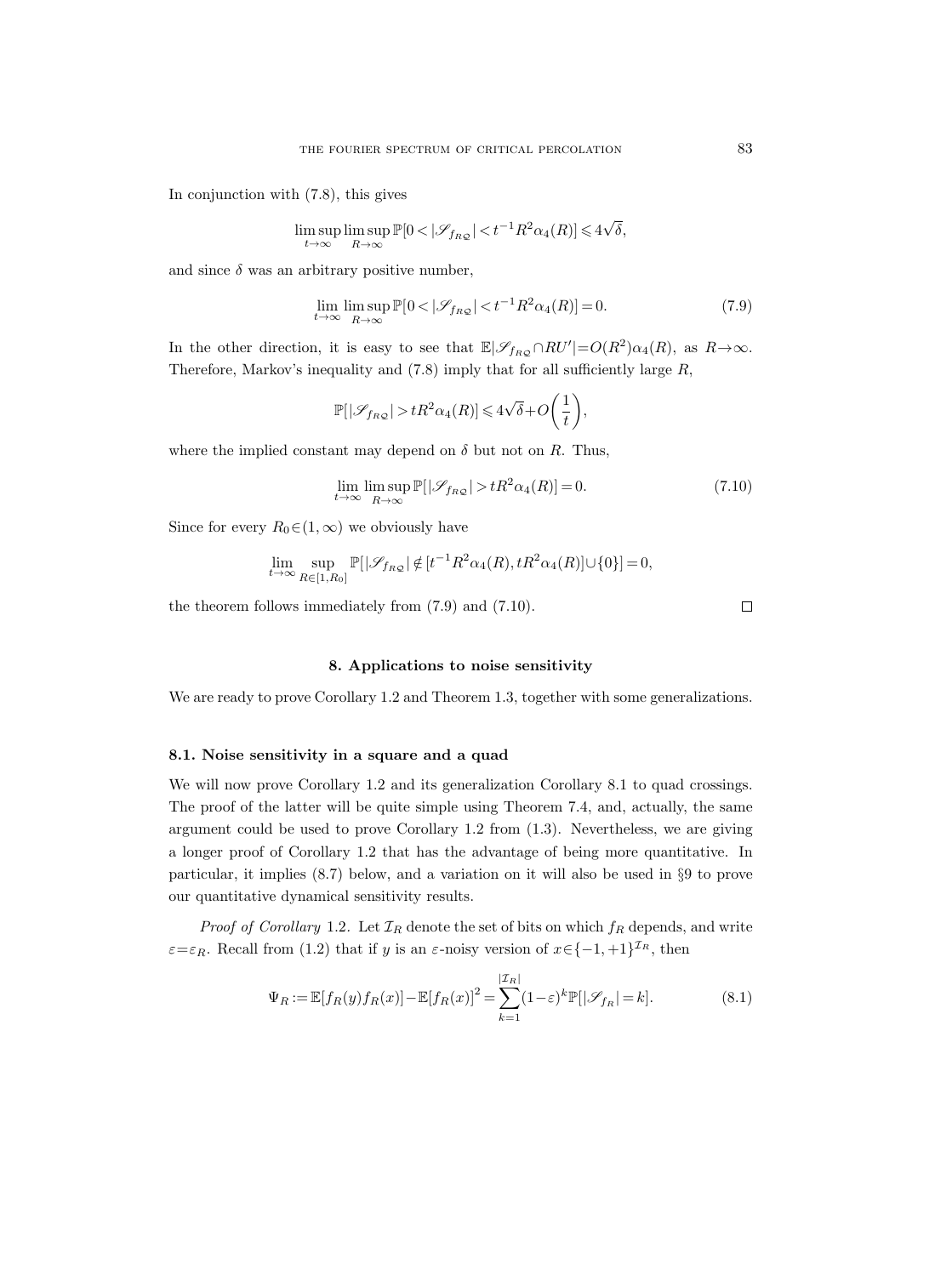Breaking the sum over k in (8.1) into parts  $(j-1)/\varepsilon < k \leq j/\varepsilon$ , with  $j=1, 2, \ldots$ , we get

$$
\Psi_R \leqslant \sum_{j=1}^{\infty} (1-\varepsilon)^{(j-1)/\varepsilon} \mathbb{P}\bigg[\frac{j-1}{\varepsilon} < |\mathscr{S}_{f_R}| \leqslant \frac{j}{\varepsilon}\bigg] \leqslant \sum_{j=1}^{\infty} e^{1-j} \mathbb{P}\bigg[0 < |\mathscr{S}_{f_R}| \leqslant \frac{j}{\varepsilon}\bigg].\tag{8.2}
$$

Recall that  $r^2\alpha_4(r) \to \infty$  as  $r \to \infty$ , by (2.6). For  $s \geq 1$ , let  $\varrho(s)$  be the least  $r \in \mathbb{N}_+$  such that  $r^2\alpha_4(r) \geqslant s$ , and let  $\gamma(r) := r^2\alpha_4(r)^2$ . Since  $\alpha_4(r+1) \leqslant \alpha_4(r)$ , we have

$$
(r+1)^2 \alpha_4(r+1) \leqslant O(1) r^2 \alpha_4(r),
$$

and thus

$$
s \leq \varrho(s)^2 \alpha_4(\varrho(s)) \leq O(s) \quad \text{for } s \geq 1. \tag{8.3}
$$

By (2.6), there exist  $c_1, c_2 > 0$  such that  $s^{c_1}/O(1) \leq \varrho(s) \leq O(1) s^{c_2}$ . Substituting this and (2.3) into (8.3) gives

$$
\frac{1}{O(1)} \left(\frac{s'}{s}\right)^{c_3} \leq \frac{\varrho(s')}{\varrho(s)} \leq O(1) \left(\frac{s'}{s}\right)^{c_4} \quad \text{for } s' \geq s \geq 1,
$$
\n
$$
(8.4)
$$

with some  $c_3, c_4>0$ . This and  $(2.3)$  imply that

$$
O(1)\frac{\gamma(\varrho(s'))}{\gamma(\varrho(s))} \geqslant \left(\frac{s}{s'}\right)^{O(1)} \quad \text{for } s' \geqslant s \geqslant 1. \tag{8.5}
$$

Now set  $\varrho_j := \varrho(j/\varepsilon)$ . Then, for  $j \in \mathbb{N}_+$ ,

$$
\mathbb{P}\left[0 < |\mathcal{S}_{f_R}| \leq \frac{j}{\varepsilon}\right] \leq \mathbb{P}[0 < |\mathcal{S}_{f_R}| \leq \varrho_j^2 \alpha_4(\varrho_j)]
$$
\n
$$
\leq O(1) \frac{\gamma(R)}{\gamma(\varrho_j)} \qquad \qquad \text{by (7.4)}
$$
\n
$$
\leq O(1) j^{O(1)} \frac{\gamma(R)}{\gamma(\varrho_1)} \qquad \qquad \text{by (8.5)}.
$$

Therefore (8.2) gives

$$
\Psi_R \leqslant O(1) \frac{\gamma(R)}{\gamma(\varrho_1)}.\tag{8.6}
$$

If  $\lim_{R\to\infty} \mathbb{E}|\mathscr{S}_{f_R}|\varepsilon_R = \infty$ , then by (7.3) and the usual properties of  $\alpha_4$  we have

$$
\frac{R}{\varrho(1/\varepsilon)}\!\to\!\infty
$$

as well as  $\gamma(R)/\gamma(\varrho_1)=\gamma(R)/\gamma(\varrho(1/\varepsilon))\to 0$ , which together with (8.6) proves (1.8). Now assume that  $\varepsilon_R \mathbb{E}|\mathscr{S}_{f_R}|{\rightarrow} 0$ . Applying (1.2) and Jensen's inequality, we get

$$
\mathbb{E}[f_R(x)f_R(y)] = \mathbb{E}\big[(1-\varepsilon)^{|\mathscr{S}_{f_R}|}\big] \geq (1-\varepsilon)^{\mathbb{E}|\mathscr{S}_{f_R}|} \to 1,
$$

as  $R \rightarrow \infty$ . Since  $f_R(x) f_R(y) \leq 1 = f_R(x)^2$ , (1.9) follows.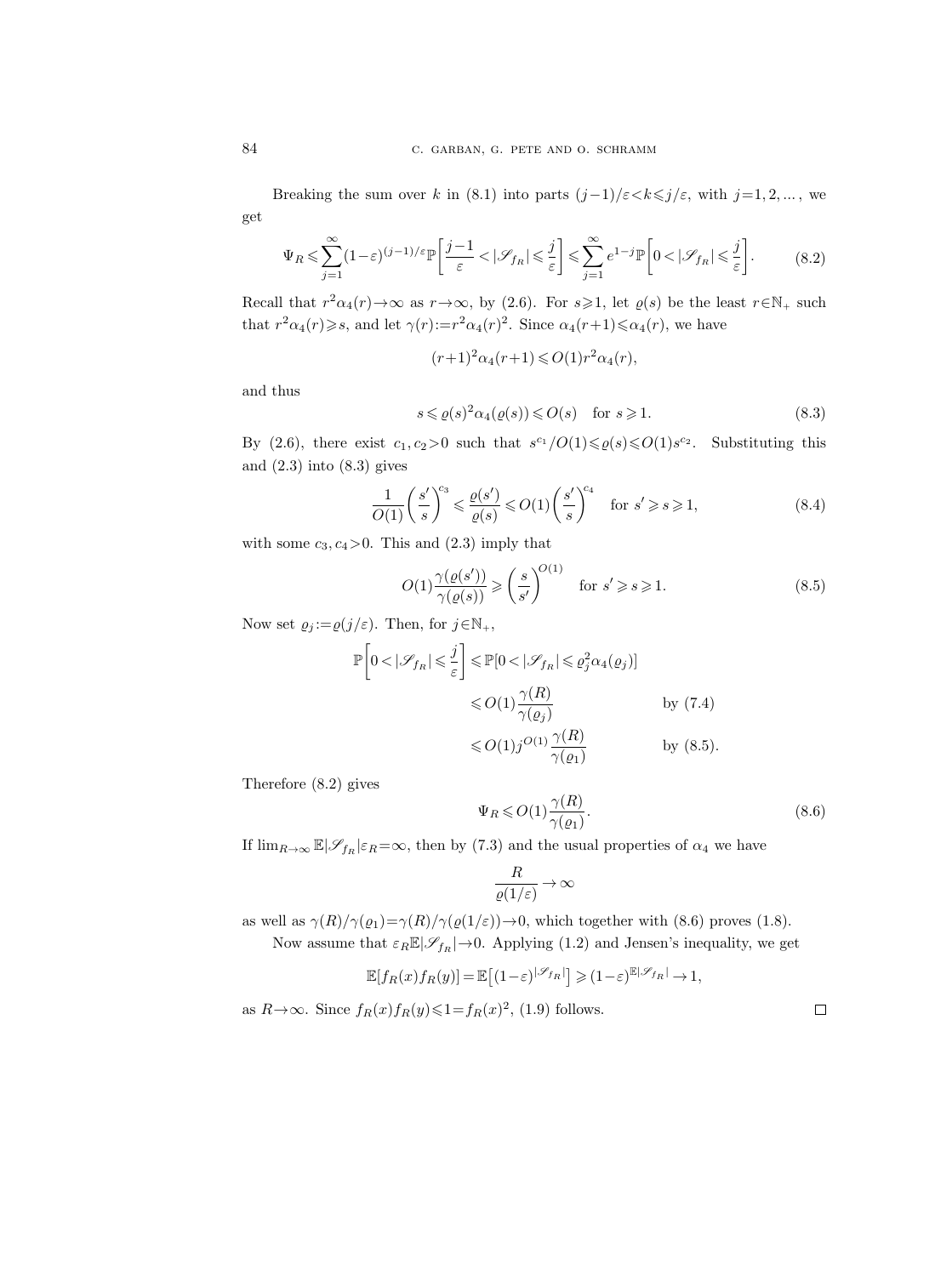Suppose that we are in the setting of the triangular grid, and  $\varepsilon = t/\mathbb{E}|\mathscr{S}_{f_R}|$ , where  $t>1$ . Then with the above notation, we have by  $(7.6)$  and  $(8.2)$  that

$$
\limsup_{R \to \infty} \Psi_R \leqslant O(1) t^{-2/3}
$$

Using the fact that we also have lower bounds in Theorem 1.1, it is easy to see that

$$
\limsup_{R \to \infty} \Psi_R \asymp t^{-2/3} \asymp \liminf_{R \to \infty} \Psi_R. \tag{8.7}
$$

.

In a forthcoming paper we plan to use this to show that in the appropriate scaling limit of critical dynamical percolation (where both space and time are rescaled), the crossing events in the unit square at time 0 and at time t have correlations that decay like  $t^{-2/3}$ as  $t \rightarrow \infty$ .

We also have the following generalization for the  $\pm 1$ -indicator function of the leftright crossing in scaled versions of an arbitrary fixed quad Q.

COROLLARY 8.1. Assume that  $\varepsilon_R \in (0,1)$  is such that  $\varepsilon_R R^2 \alpha_4(R) \rightarrow \infty$  as  $R \rightarrow \infty$ , and that y is an  $\varepsilon_R$ -noisy version of x. Then

$$
\mathbb{E}[f_{R\mathcal{Q}}(y)f_{R\mathcal{Q}}(x)] - \mathbb{E}[f_{R\mathcal{Q}}(x)]\mathbb{E}[f_{R\mathcal{Q}}(y)] \to 0.
$$

On the other hand, if  $\varepsilon_R R^2 \alpha_4(R) \rightarrow 0$ , then

$$
\mathbb{E}[f_{R\mathcal{Q}}(y)f_{R\mathcal{Q}}(x)] - \mathbb{E}[f_{R\mathcal{Q}}(x)^2] \to 0.
$$

*Proof.* First assume that  $\varepsilon_R R^2 \alpha_4(R) \rightarrow \infty$ . Given  $\delta > 0$ , by Theorem 7.4 we have

$$
\sup_{R>1} \mathbb{P}[0<|\mathscr{S}_{f_{R\mathcal{Q}}}|
$$

if  $t \geq t_1(\delta)$  is large enough. Now let R be large enough so that  $\varepsilon_R R^2 \alpha_4(R) > t^2$ . Then, by (8.1),

$$
\Psi_R \leqslant \delta + \sum_{|S| \geqslant R^2\alpha_4(R)/t}\hat{f}(S)^2(1-\varepsilon_R)^{|S|} \leqslant \delta + \left(1-\frac{t^2}{R^2\alpha_4(R)}\right)^{\!\!R^2\alpha_4(R)/t} \leqslant \delta + O(1)\exp(-t),
$$

which is at most  $2\delta$  if  $t \geq t_2(\delta)$ . We can choose R large enough with respect to this new t, and hence  $\Psi_R \rightarrow 0$  is proved.

Now assume that  $\varepsilon_R R^2 \alpha_4(R) \rightarrow 0$ . Given  $\delta > 0$ , by Theorem 7.4 we have

$$
\sup_{R>1} \mathbb{P}[|\mathcal{S}_{f_{RQ}}| > tR^2 \alpha_4(R)] < \delta
$$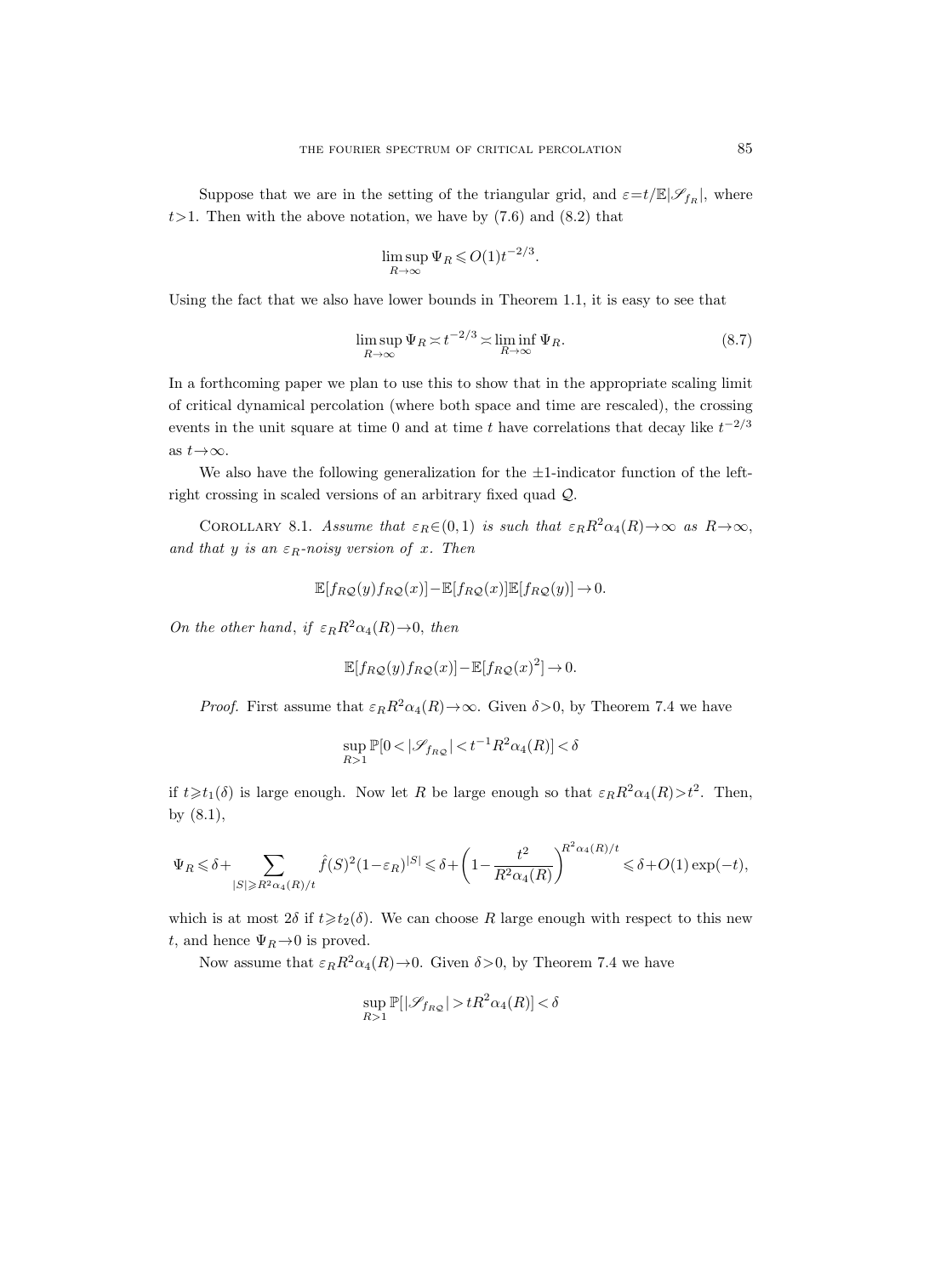if  $t \geq t_1(\delta)$  is large enough. Now let R be so large that  $\varepsilon_R R^2 \alpha_4(R) < t^{-2}$ . Then, by (1.2), for  $\mathscr{S} = \mathscr{S}_{f_{R\mathcal{Q}}}$ ,

$$
\mathbb{E}[f_{R\mathcal{Q}}(y)f_{R\mathcal{Q}}(x)] \ge \mathbb{E}\left[(1-\varepsilon_R)^{|\mathcal{S}|} \mid |\mathcal{S}| < tR^2\alpha_4(R)\right] \mathbb{P}[\mathcal{S}| < tR^2\alpha_4(R)]
$$
\n
$$
\ge \left(1 - \frac{t^{-2}}{R^2\alpha_4(R)}\right)^{tR^2\alpha_4(R)} (1-\delta)
$$
\n
$$
\ge \exp\left(-\frac{O(1)}{t}\right)(1-\delta).
$$

This is arbitrarily close to  $\mathbb{E}[f_{RQ}(x)^2]=1$  for t large; hence we are done.

 $\Box$ 

# 8.2. Resampling a fixed set of bits

We now prove a general version of Theorem 1.3. If  $y \in \Omega = \{-1, 1\}^{\mathcal{I}}$  is a noisy version of x, then  $y_j=x_j$ , except on a small random set of  $j\in\mathcal{I}$ . We may consider a variation of this situation, where we have some fixed deterministic set  $\mathcal{U}\subseteq \mathcal{I}$ , and we take  $y_j=x_j$  for j∈U and take the restriction of y to  $\mathcal{U}^c := \mathcal{I} \setminus \mathcal{U}$  to be independent of x (and y is uniform in  $\Omega$ ). Although this setup was mentioned in [BKS], the techniques developed there and in [SSt] fell short of being able to handle this variation. Now, we can analyse this variation without difficulty, and prove the following proposition.

PROPOSITION 8.2. Let  $Q \subset \mathbb{R}^2$  be some quad and for  $R > 1$  let  $f_R = f_{RQ}$  be the  $\pm 1$ indicator function of the crossing event in RQ (either in  $\mathbb{Z}^2$  or in the triangular lattice). For every  $R>1$ , let  $U_R \subseteq \mathcal{I}$  be some set of bits, and let  $r_R$  be the maximal radius of any disk contained in RQ that is disjoint from  $\mathcal{U}_R^c := \mathcal{I} \setminus \mathcal{U}_R$ . If

$$
\lim_{R \to \infty} \frac{r_R}{\sqrt{R^2 \alpha_4(R)}} = 0,
$$
\n(8.8)

then the family  $(U_R)_{R>1}$  is asymptotically clueless in the sense that

$$
\lim_{R\to\infty}\|\mathbb{E}[f_R|\mathcal{F}_{\mathcal{U}_R}]-\mathbb{E}[f_R]\|=0.
$$

On the other hand, if

$$
\lim_{R \to \infty} |\mathcal{U}_R^c| \alpha_4(R) = 0,\tag{8.9}
$$

then  $(U_R)_{R>1}$  is asymptotically decisive in the sense that

$$
\lim_{R \to \infty} \|\mathbb{E}[f_R \,|\, \mathcal{F}_{\mathcal{U}_R}] - f_R\| = 0,
$$

which means that there is asymptotically no loss of information about the crossing  $f_R$ .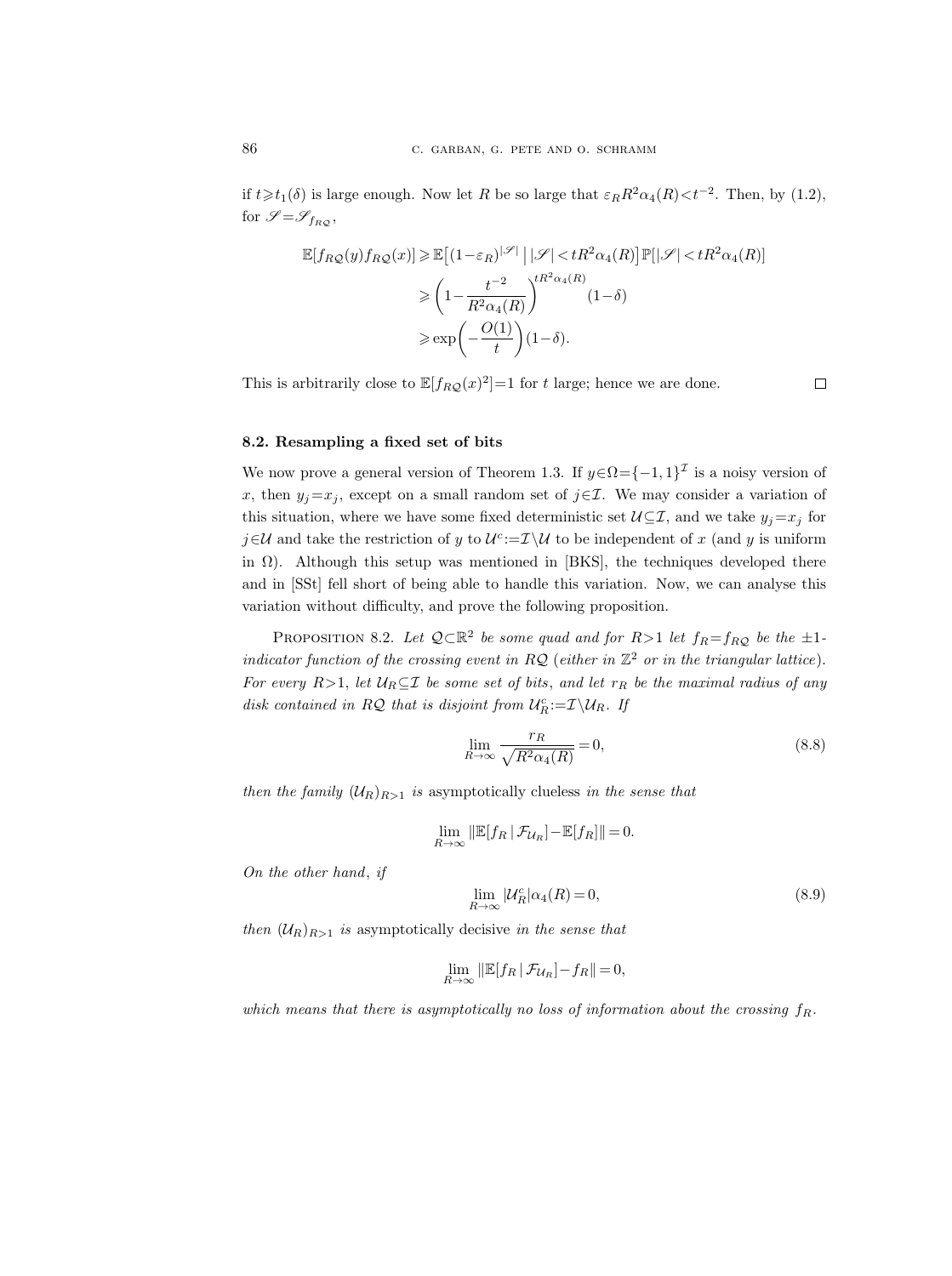Notice that even though the convergence of  $\mathbb{E}[f_{RQ}]$  is not known in  $\mathbb{Z}^2$  for general quads or even rectangles other than squares, our definitions of being asymptotically clueless or decisive still make perfect sense.

Note that  $O(1)|\mathcal{U}_R^c| \geq (R/r_R)^2$  and there are examples where  $|\mathcal{U}_R^c| \asymp (R/r_R)^2$ . Thus, in some sense the conditions (8.8) and (8.9) are nearly complementary. However, the following two examples are not covered. Suppose that  $Q$  is the unit square, and for each R we take  $U_R$  to be the set of bits contained in the left half of the square RQ. It is left to the reader to verify that in this case  $\mathcal{U}_R$  is neither asymptotically decisive, nor asymptotically clueless.

In the second example, we take  $\mathcal Q$  to be the unit square again, and let  $\mathcal U_R$  be the set of bits outside of the disk of radius  $\rho_R$  centered at the center of the square RQ. Then  $U_R$  is asymptotically decisive as long as  $\rho_R/R\rightarrow 0$ , but this does not follow from the proposition (unless  $\varrho_R$  is small enough). However, Remark 8.5 below does give a general statement which covers this example.

Remark 8.3. When  $(U_R)_{R>1}$  is asymptotically clueless, it is immediate to see that if  $x_R$  and  $y_R$  are two coupled percolation configurations which coincide on  $\mathcal{U}_R$ , but are independent elsewhere, then

$$
\lim_{R \to \infty} (\mathbb{E}[f_R(x_R)f_R(y_R)] - \mathbb{E}[f_R]^2) = 0.
$$

On the other hand, if  $(\mathcal{U}_R)_{R>1}$  is asymptotically decisive, then

$$
\lim_{R \to \infty} (\mathbb{E}[f_R(x_R)f_R(y_R)] - \mathbb{E}[f_R^2]) = 0.
$$

Proof of Proposition 8.2. By (2.9) and orthogonality of martingale differences, we have

$$
\mathbb{P}[\varnothing \neq \mathscr{S}_{f_R} \subseteq \mathcal{U}_R] = \mathbb{E}[\mathbb{E}[f_R \,|\, \mathcal{F}_{\mathcal{U}_R}]^2 - \mathbb{E}[f_R]^2] = \mathbb{E}[\big(\mathbb{E}[f_R \,|\, \mathcal{F}_{\mathcal{U}_R}] - \mathbb{E}[f_R]\big)^2].
$$

Thus,  $(\mathcal{U}_R)_{R>1}$  is asymptotically clueless if and only if the spectral sample of  $f_R$  satisfies  $\mathbb{P}[\emptyset \neq \mathscr{S}_{f_R} \subseteq \mathcal{U}_R] \rightarrow 0.$  Similarly,

$$
\mathbb{P}[\mathscr{S}_{f_R} \not\subseteq \mathcal{U}_R] = \mathbb{E}[f_R^2 - \mathbb{E}[f_R | \mathcal{F}_{\mathcal{U}_R}]^2] = \mathbb{E}[(\mathbb{E}[f_R | \mathcal{F}_{\mathcal{U}_R}] - f_R)^2].
$$

Hence, a necessary and sufficient condition for  $(\mathcal{U}_R)_{R>1}$  to be asymptotically decisive is that  $\mathbb{P}[\mathscr{S}_{f_R} \subseteq \mathcal{U}_R] \rightarrow 1$ .

We now consider the simpler case in which  $\mathcal{Q}=[0,1]^2$ , and assume (8.8). Since the proof is rather similar to the proof of Theorem 1.1, we will be brief here, and only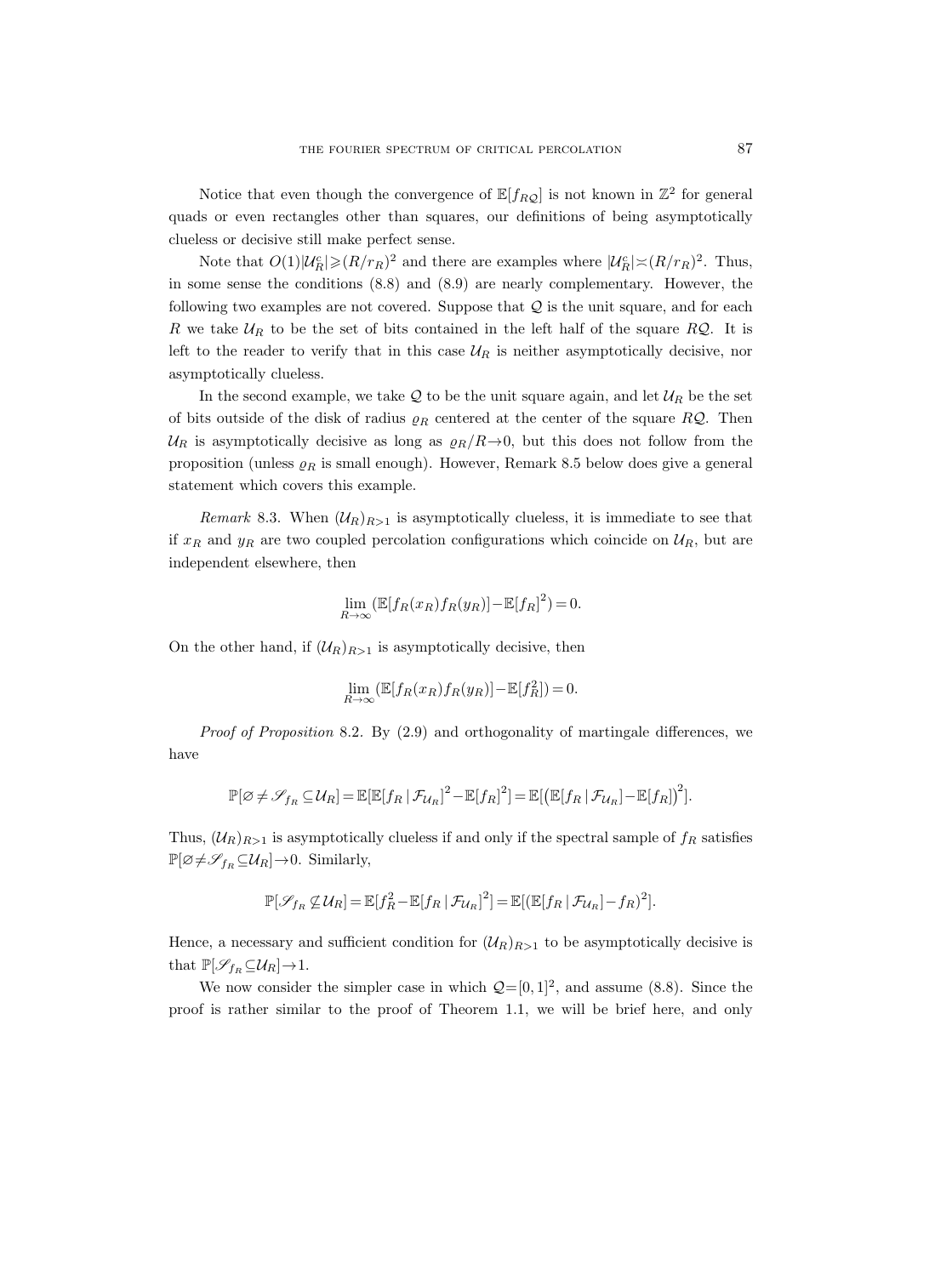indicate some of the essential points and the arguments where a more substantial modification is necessary. As in §7.2, subdivide  $[-2, R+2]^2$  into boxes  $B_1, B_2, ..., B_{m^2}$  of radius  $(R+4)/2m$ , where  $m=m_R \in \mathbb{N}$  tends to infinity as  $R \rightarrow \infty$ , but very slowly. As above let  $B'_j$  denote the box concentric with  $B_j$  whose radius is a third of the radius of  $B_j$ . Let  $H_R \subseteq \mathcal{U}_R^c$  be a maximal subset of  $\mathcal{U}_R^c$  with the property that the distance between any two distinct elements in  $H_R$  is at least  $r_R$ . Then for some constant C every disk of radius  $Cr_R$  in RQ contains a point of  $H_R$ , but a disk of radius smaller than  $\frac{1}{2}r_R$  contains at most one point of  $H_R$ . Let  $x_j$  be the indicator function of the event  $\mathscr{S}_{f_R} \cap B_j \neq \emptyset$  and let  $y_j$  be the indicator function of the event

$$
\mathscr{S}_{f_{R}}\cap B_{j}'\cap H_{R}\neq\varnothing.
$$

Our goal is to prove that for each  $I \subseteq \{1, ..., m^2\}$  and every  $j \in \{1, ..., m^2\}\setminus I$ ,

$$
\mathbb{P}[y_j = 1 \mid y_i = 0 \text{ for all } i \in I] \geqslant a \mathbb{P}[x_j = 1 \mid y_i = 0 \text{ for all } i \in I],\tag{8.10}
$$

holds with some absolute constant  $a > 0$ . We mimic the proof of Proposition 5.1. Fix such j and I, and set  $n:=|B_j'\cap H_R|$ ,  $W:=H_R\cap \bigcup_{i\in I} B_i'$  and  $Y:=|\mathscr{S}_{f_R}\cap B_j'\cap H_R|$ . Using Proposition 5.2, we get

$$
O(1)\mathbb{E}[Y1_{\mathscr{S}_{f_R} \cap W = \varnothing}] \geqslant \mathbb{E}[\lambda_{B,W}^2] \alpha_4\bigg(\frac{R}{m}\bigg)n,
$$

and Proposition 5.3 can be used to obtain

$$
\mathbb{E}[Y^2 1_{\mathscr{S}_{f_R} \cap W = \varnothing}] \leqslant O(1) \mathbb{E}[\lambda_{B,W}^2] \alpha_4 \bigg( \frac{R}{m} \bigg)^{\!\!2} n^2,
$$

provided that  $\liminf_{R\to\infty} \alpha_4(R/m) n>0$  and hence the diagonal term is dominated by a constant times the off-diagonal term. (Intuitively, we need that the "density" of the set  $H_R$  inside the box  $B_j$  of radius  $R/m$  is good enough to see pivotals once the box has any of them.) Since  $n \times R^2(mr_R)^{-2}$ , this follows from (8.8), provided that  $m_R$  tends to  $\infty$  sufficiently slowly. Then, (8.10) follows from the Cauchy–Schwarz second-moment bound.

Using Propositions 4.1 and 6.1, and following the proof of the tightness Theorem 1.1, we have for  $R$  large enough that

$$
\mathbb{P}[\varnothing \neq \mathscr{S}_{f_R} \subseteq \mathcal{U}_R] \leqslant O(1)\gamma_{R/m}(R) \xrightarrow{(2.6)} 0, \quad \text{as } R \to \infty.
$$

By the above, it follows that  $(\mathcal{U}_R)_{R>1}$  is asymptotically clueless.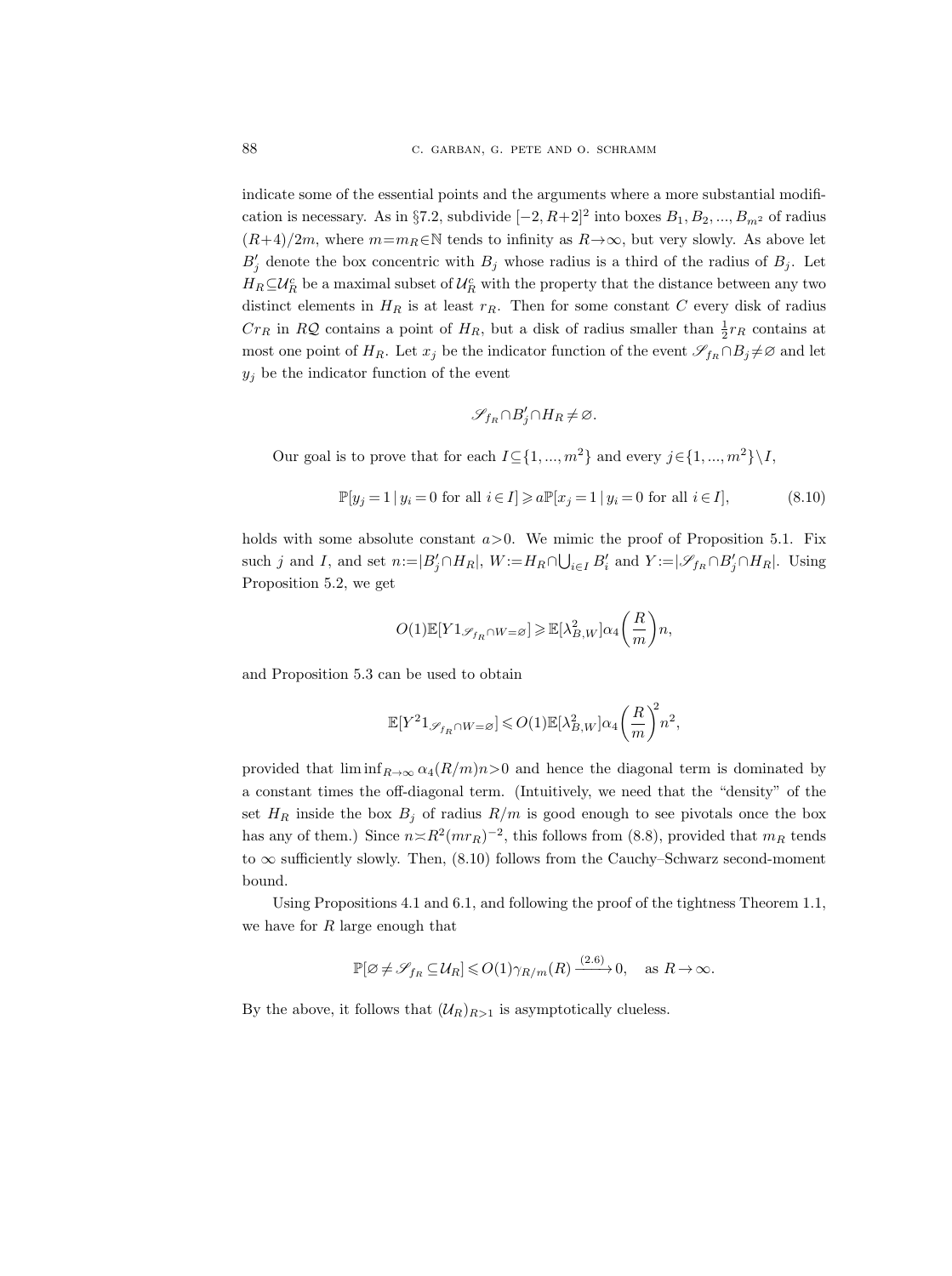For the case of a general quad, we can do the same trick as in §7.4 and in the proof of Corollary 8.1. For any  $\delta > 0$ , there is a quad  $\mathcal{Q}'$  contained in the interior of  $\mathcal Q$  such that for  $R$  large enough

$$
\mathbb{P}[\mathcal{S}_{f_R} \subseteq R\mathcal{Q}'] > 1 - \delta. \tag{8.11}
$$

We may assume that  $Q'$  is smooth, though this is not really needed, since we are going to use Proposition 5.11, with  $\mathcal{Q}'$  in place of  $\mathcal{Q}$ . So, the above arguments (for the square) can easily be adapted to show that

$$
\limsup_{R\to\infty}\mathbb{P}[\varnothing\neq\mathscr{S}_{f_R}\subseteq\mathcal{U}_R\cap R\mathcal{Q}']=0,
$$

because the distance from  $RQ'$  to the complement of  $RQ$  is bounded from below by a positive constant times  $R$ . In combination with  $(8.11)$ , this gives

$$
\limsup_{R\to\infty}\mathbb{P}[\varnothing \neq \mathscr{S}_{f_R} \subseteq \mathcal{U}_R] \leq \delta.
$$

Since the left-hand side does not depend on  $\delta$ , we may let  $\delta$  tend to 0 and deduce the first claim of the proposition.

For the other direction, we do a first-moment argument. Let  $\mathcal{Q}'$  and  $\delta$  satisfy (8.11), as before. Let  $\varrho_0 > 0$  denote the distance from  $\partial \mathcal{Q}'$  to  $\partial \mathcal{Q}$ . Then for  $x \in \mathcal{I} \cap R\mathcal{Q}'$ , we have  $\mathbb{P}[x \in \mathscr{S}_{f_R}] \leqslant O(1)\alpha_4(\varrho_0 R)$ . Thus,

$$
\mathbb{E}[|\mathscr{S}_{f_R} \cap \mathcal{U}^c \cap R\mathcal{Q}'|] \leqslant |\mathcal{U}^c|\alpha_4(\varrho_0 R).
$$

If we assume (8.9), then this tends to zero as  $R \rightarrow \infty$ . Thus,

$$
\lim_{R \to \infty} \mathbb{P}[\mathcal{S}_{f_R} \cap \mathcal{U}^c \cap R\mathcal{Q}' \neq \varnothing] = 0,
$$

and (8.11) gives

$$
\limsup_{R\to\infty}\mathbb{P}[\mathscr{S}_{f_R}\!\cap\!\mathcal{U}^c\!\neq\!\varnothing]\!\leqslant\!\delta.
$$

Once again, since  $\delta > 0$  is arbitrary, this completes the proof.

Proof of Theorem 1.3. The theorem follows immediately from Proposition 8.2 and Remark 8.3.  $\Box$ 

Remark 8.4. Recall that we used the random set  $\mathcal Z$  in §5 and §7, with

$$
\mathbb{P}[x \in \mathcal{Z}] = \frac{1}{\alpha_4(r)r^2},
$$

just as a tool to measure the size of  $\mathscr{S}$ . However, in the spirit of our above proof, in place of  $\mathcal{U}_r^c$ , we can think of  $\mathcal Z$  as the actual set of bits being resampled.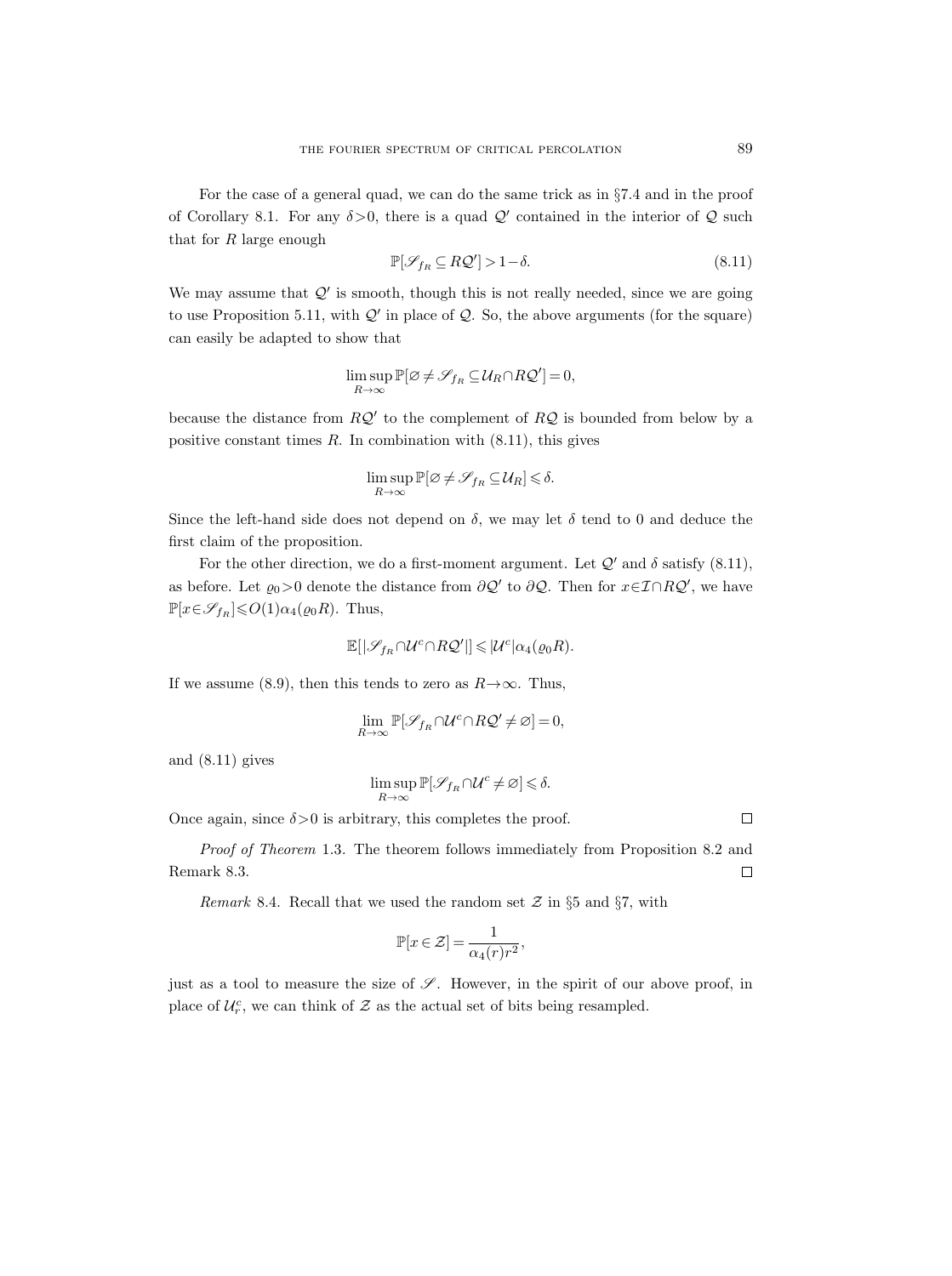Remark 8.5. It may be concluded from a slight variation on the proof of Proposition 8.2 that in the setting of the triangular grid if the Hausdorff limit

$$
F:=\lim_{R\to\infty}\frac{\mathcal{U}_R^c}{R}
$$

exists and has Hausdorff dimension strictly less than  $\frac{5}{4}$ , then  $\mathcal{U}_R$  is asymptotically decisive. Indeed, assuming that  $s:=\dim(F)<\frac{5}{4}$ , for every  $\varepsilon>0$  one may find a countable collection of points  $z_j$  and radii  $\varrho_j$ , such that  $\sum_j \varrho_j^{s+\varepsilon} < \varepsilon$  and the union of the disks with these centers and radii contains a neighborhood of F. The probability that  $\mathscr{S}_{f_R}$  comes within distance  $O(1)\rho_j R$  of  $Rz_j$  is bounded from above by  $O(1)\rho_j^{5/4-\varepsilon}$ , if  $z_j$  is not too close to the boundary of  $Q$  and  $R$  is sufficiently large. A sum bound and the above argument for dealing with a neighborhood of the boundary of  $Q$  complete the proof.

Remark 8.6. We obtain here a somewhat sharp result for "sensitivity to selective noise", though it would be even more satisfying to have a necessary and sufficient condition for a family  $(U_R)_{R>1}$  to be asymptotically clueless. We believe that  $(U_R)_{R>1}$  is asymptotically clueless if and only if  $\mathbb{P}[\emptyset \neq \mathscr{P}_R \subseteq \mathcal{U}_R] \to 0$ , where  $\mathscr{P}_R$  is the set of pivotals. Similarly,  $(\mathcal{U}_R)_{R>1}$  should be asymptotically decisive if and only if  $\mathbb{P}[\mathscr{P}_R \subseteq \mathcal{U}_R] \to 1$ . In other words, even though  $\mathcal{P}_R$  and  $\mathcal{S}_R$  are asymptotically quite different (compare, e.g., Remark 4.6 with Proposition 4.1), they should have the same polar sets.

Remark 8.7. Tsirelson [T] distinguishes two types of noise sensitivities: micro and block sensitivities, where the latter is stronger than the micro sensitivity we have been considering so far. He gives the following illustrative examples. Consider the two functions on  $\{-1,1\}^n$ :

$$
f_1 = \frac{1}{\sqrt{n}} \sum_{i=1}^n x_i
$$
 and  $f_2 = \frac{1}{\sqrt{n}} \sum_{i=1}^{n-n^{1/2}} \prod_{k=i}^{i+n^{1/2}} x_k$ .

Both correspond to renormalized random walks which converge to Brownian motion, but the first is stable while the second is noise-sensitive. Block sensitivity is defined as follows: instead of resampling the bits one by one, each with probability  $\varepsilon$ , we resample simultaneously blocks of bits. For  $\delta > 0$ , divide the n bits into about  $\delta^{-1}$  blocks of about δn bits:  $B_i := \mathbb{N} \cap [i\delta n, (i+1)\delta n]$ . Each block is now resampled (i.e., all bits within the block) with probability  $\varepsilon$ . A sequence of functions is block sensitive if for any fixed  $\varepsilon > 0$ , the lim sup as n goes to infinity of the correlation in this block procedure is bounded by a function of  $\delta$  which goes to 0 when  $\delta$  goes to 0. It is easy to see that the sequence of functions  $f_2$   $(n=1, 2, ...)$  is not block-sensitive. This is related to the fact that the sensitivity of  $f_2$  is "localized", in the sense that its spectral sample  $\mathscr{S}_{f_2}$ , when rescaled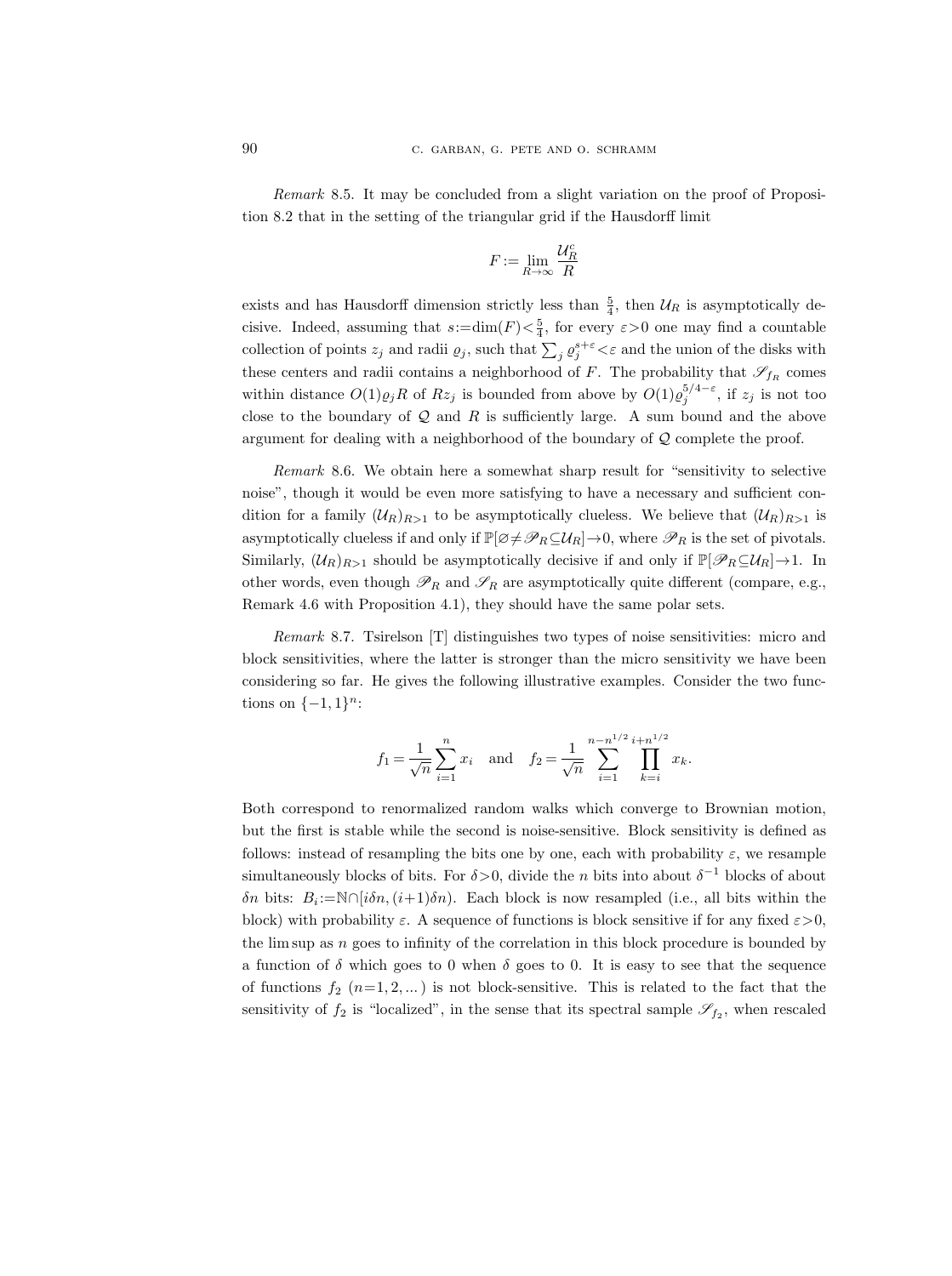by  $1/n$ , converges in law to a finite (random) set of points. As we will see in §10, this is not at all the case with the spectral sample of percolation. It is easy to check that percolation crossing events are indeed block sensitive.

# 9. Applications to dynamical percolation

In this section we prove Theorems 1.4 and 1.5.

As in §7.3, we consider the 0-1 indicator function  $f = f_R$  of the percolation crossing event from  $\partial([-1,1]^2)$  to  $\partial([-R,R]^2)$ . Then  $\mathbb{E}[f]=\mathbb{E}[f^2]\times\alpha_1(R)$ . We let  $\omega_t$  be the dynamical percolation configuration at time  $t$ , started at the stationary distribution at  $t=0$ . Recall that we have

$$
\mathbb{E}[f(\omega_0)f(\omega_t)] = \sum_{k=0}^{\infty} e^{-kt} \sum_{|S|=k} \hat{f}(S)^2, \quad t > 0.
$$
 (9.1)

As in §8.1, for  $s \geq 1$  define  $\varrho(s)$  as the least  $r \in \mathbb{N}_+$  such that  $r^2 \alpha_4(r) \geq s$ , and break the sum over k in (9.1) into parts according to the j∈N satisfying  $j/t \le k \le (j+1)/t$ . Then, the same way we got (8.6), just now using Theorem 7.3 and the estimate

$$
\alpha_1\bigg(\varrho\bigg(\frac{1}{t}\bigg)\bigg)\leqslant j^{O(1)}\alpha_1\bigg(\varrho\bigg(\frac{j}{t}\bigg)\bigg),
$$

which follows from  $(8.4)$  and  $(2.3)$ , we get

$$
\mathbb{E}[f(\omega_0)f(\omega_t)] \leqslant O(1)\frac{\alpha_1(R)^2}{\alpha_1(\varrho(1/t))} = O(1)\frac{\mathbb{E}[f(\omega_0)]^2}{\alpha_1(\varrho(1/t))}.
$$
\n(9.2)

Let  $\mathscr E$  denote the set of exceptional times  $t\in[0,\infty)$  for the event that the origin is in an infinite open cluster. To give a lower bound on the Hausdorff dimension of  $\mathscr{E}$ , a well-known technique is Frostman's criterion, see e.g. [MP, Theorem 4.27] or [M, Theorem 8.9]. Combined with a compactness argument, it gives the following; see [SSt, Theorem 6.1]. For any  $\gamma > 0$ , let

$$
M_{\gamma}(R) := \int_0^1 \int_0^1 \frac{\mathbb{E}[f_R(\omega_s) f_R(\omega_t)]}{\mathbb{E}[f_R(\omega_0)]^2 |t - s|^{\gamma}} dt ds.
$$
\n(9.3)

If  $\sup_R M_\gamma(R) < \infty$ , then  $\mathscr{E} \cap [0,1]$  is non-empty with positive probability, and on this event a.s. its dimension is at least  $\gamma$ . It is easy to see that there is a constant d such that  $\dim_H(\mathscr{E})=d$  a.s. Therefore,  $\sup_R M_\gamma(R)<\infty$  also implies that  $\dim_H(\mathscr{E})\geqslant\gamma$  a.s.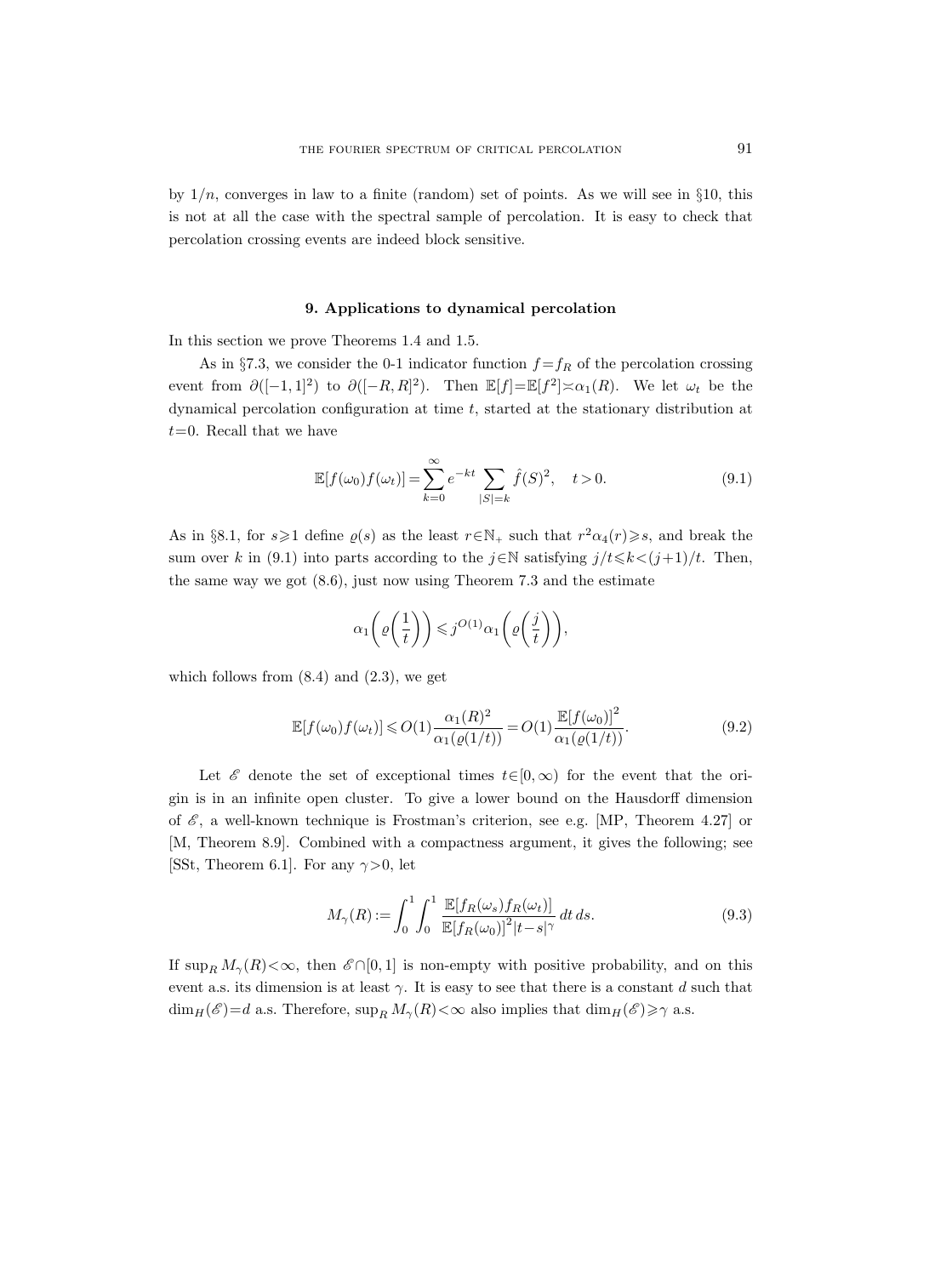*Proof of Theorem* 1.4. To start with, we have  $\varrho(s) = s^{4/3+o(1)}$ , by (2.5). Secondly,

$$
\alpha_1(r) = r^{-5/48 + o(1)}
$$

by [LSW2]. Thus, translation invariance and (9.2) give

$$
\frac{\mathbb{E}[f(\omega_s)f(\omega_t)]}{\mathbb{E}[f(\omega)]^2} \leqslant O(1)|t-s|^{-(4/3)(5/48)+o(1)},
$$

as  $|t-s| \to 0$ . Therefore, as long as  $\gamma < 1-\frac{4}{3}\frac{5}{48}$ , we have  $\sup_R M_{\gamma}(R) < \infty$ . The above discussion therefore gives  $\dim_H(\mathscr{E}) \geq \frac{31}{36}$  a.s. The matching upper bound is given by Theorem 1.9 of [SSt]. This implies statement (1) of the theorem.

The proof of statement (2) is similar. For the 0-1 indicator function  $f^+$  of the crossing event between radius 1 and  $R$  in a half-plane one gets the following analogue of Theorem 7.3: if  $k \in \mathbb{N}_+$  satisfies  $k \leq \alpha_4(r)r^2$ , then

$$
\mathbb{Q}[|\mathscr{S}_{f^+}| < k] \leqslant O(1) \frac{\alpha_1^+(R)^2}{\alpha_1^+(r)}.
$$

The proof is similar to the proof of Theorem 7.3, and is left to the reader. The bound corresponding to (9.2) is then

$$
\frac{\mathbb{E}[f^+(\omega_0)f^+(\omega_t)]}{\mathbb{E}[f^+(\omega_0)^2]} = O(1)\alpha_1^+\left(\varrho\left(\frac{1}{t}\right)\right)^{-1}.\tag{9.4}
$$

By [SW, Theorem 3], we have  $\alpha_1^+(r) = r^{-\xi_1^+ + o(1)}$ , with  $\xi_1^+ = \frac{1}{3}$ . The proof of the lower bound of  $1-\frac{4}{3}\xi_1^+$  on the Hausdorff dimension then proceeds as above. For the upper bound, we refer to [SSt, Theorem 1.13]. This proves part (2).

For the proof of the third part, we now let  $f$  be the indicator function of the event that there is a white crossing in the upper half-plane (here, the set of hexagons whose center has non-negative imaginary part) and a black crossing in the lower half-plane (the set of hexagons whose center has negative imaginary part), both crossings from some fixed radius  $r_0=2$  to radius R. The two half-planes are chosen here in such a way that the percolation configurations in the two halves are independent, and  $r_0=2$  is chosen so that the event has positive probability for all  $R>r_0$ . Then, by independence, we get from (9.4) that

$$
\frac{\mathbb{E}[f(\omega_0)f(\omega_t)]}{\mathbb{E}[f(\omega_0)^2]} = O(1)\alpha_1^+\bigg(\varrho\bigg(\frac{1}{t}\bigg)\bigg)^{-2}.
$$

Thus, in this case we get the lower bound of  $\frac{1}{9}$  for the corresponding Hausdorff dimension, which completes the proof. $\Box$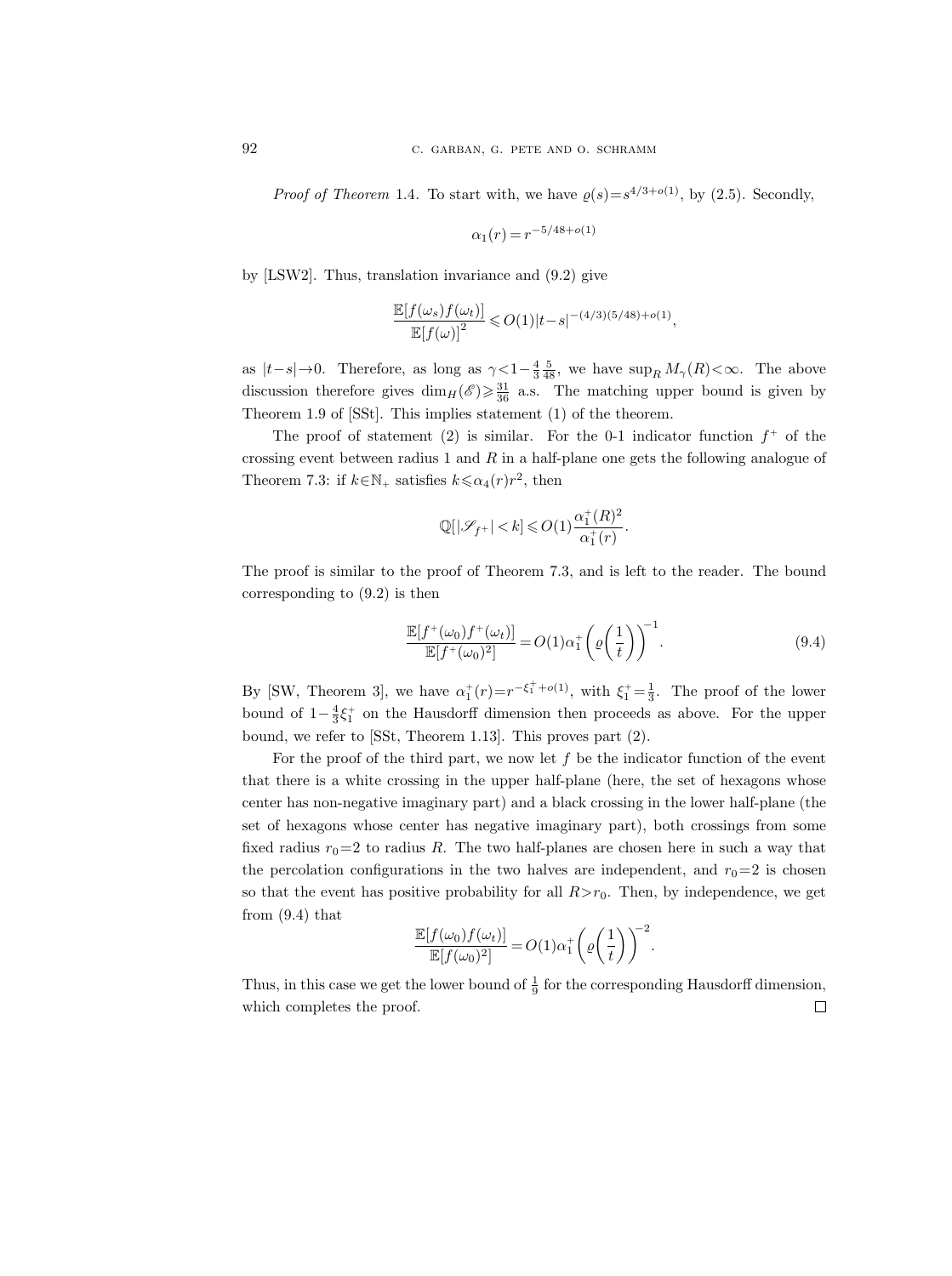*Proof of Theorem* 1.5. Let  $f = f_R$  be the indicator function for the existence of an open crossing from 0 to  $\partial([-R,R]^2)$ . We will apply the relation between  $\alpha_1$ ,  $\alpha_4$  and  $\alpha_5$ that comes from the  $k=2$  case of Proposition A.1 in our appendix. Since  $\alpha_5(r) \approx r^{-2}$  (see [KSZ, Lemma 5] or [SSt, Corollary A.8]), the estimate (A.1) says that there are some constants  $c_1, \varepsilon > 0$  such that

$$
\alpha_1(r)\alpha_4(r) > c_1 r^{\varepsilon - 2} \tag{9.5}
$$

holds for all  $r>1$ . Thus,

$$
\frac{\mathbb{E}[f(\omega_0)f(\omega_t)]}{\mathbb{E}[f(\omega_0)]^2} \leq \frac{O(1)}{\alpha_1(\varrho(1/t))}
$$
 by (9.2)  

$$
\leq O(1)\varrho\left(\frac{1}{t}\right)^{2-\varepsilon} \alpha_4\left(\varrho\left(\frac{1}{t}\right)\right)
$$
 by (9.5)

$$
\leq \frac{O(1)}{t} \varrho \left(\frac{1}{t}\right)^{-\varepsilon} \qquad \qquad \text{by (8.3)}
$$

$$
\leq O(1) t^{\varepsilon/2 - 1},
$$

where the last inequality follows from the definition of  $\varrho$ . Therefore, if we take  $\gamma \in (0, \frac{1}{2}\varepsilon)$ , then sup<sub>R</sub>  $M_{\gamma}(R) < \infty$ , and the set of exceptional times for having an infinite cluster almost surely has a positive Hausdorff dimension.  $\Box$ 

Finally, note that if there were exceptional times with two distinct infinite white clusters with positive probability, then there would also be times with the 4-arm event from the origin to infinity. It was shown in [SSt] that this does not happen on the triangular lattice, and that there are no exceptional times on  $\mathbb{Z}^2$  with three infinite white clusters. However, one can also easily prove the stronger result for  $\mathbb{Z}^2$ . Recall that (2.6) implies that  $\alpha_4(r)^2 r^2 < O(1) r^{-\epsilon}$  for some  $\varepsilon > 0$ . This implies that the expected number of pivotals for the 4-arm event between radius 4 and R tends to zero as  $R \rightarrow \infty$ . (One should also take into account the sites near the outer boundary and near the inner boundary. Indeed, the total expected number of pivotals is  $O(1)R^2\alpha_4(R)^2$ .) Hence [SSt, Theorem 8.1 says that there are a.s. no exceptional times for the 4-arm event even on  $\mathbb{Z}^2$ .

#### 10. Scaling limit of the spectral sample

Given  $\eta > 0$  let  $\mu_{\eta}$  denote the law of Bernoulli $\left(\frac{1}{2}\right)$  site percolation on the triangular grid  $T_n$  of mesh  $\eta$ . Let  $\omega$  denote a sample from  $\mu_n$ . Given a quad  $\mathcal{Q} \subset \mathbb{C}$ , we can consider the event that  $Q$  is crossed by  $\omega$ . To make this precise in the case where  $Q$  is not adapted to the grid, we may consider the white and black coloring of the hexagonal grid dual to  $T_{\eta}$ , as in §2.1. We let  $f_{\mathcal{Q}}$  denote the  $\pm 1$ -indicator function of the crossing event. Let  $\hat{\mu}_{\eta}^{\mathcal{Q}}$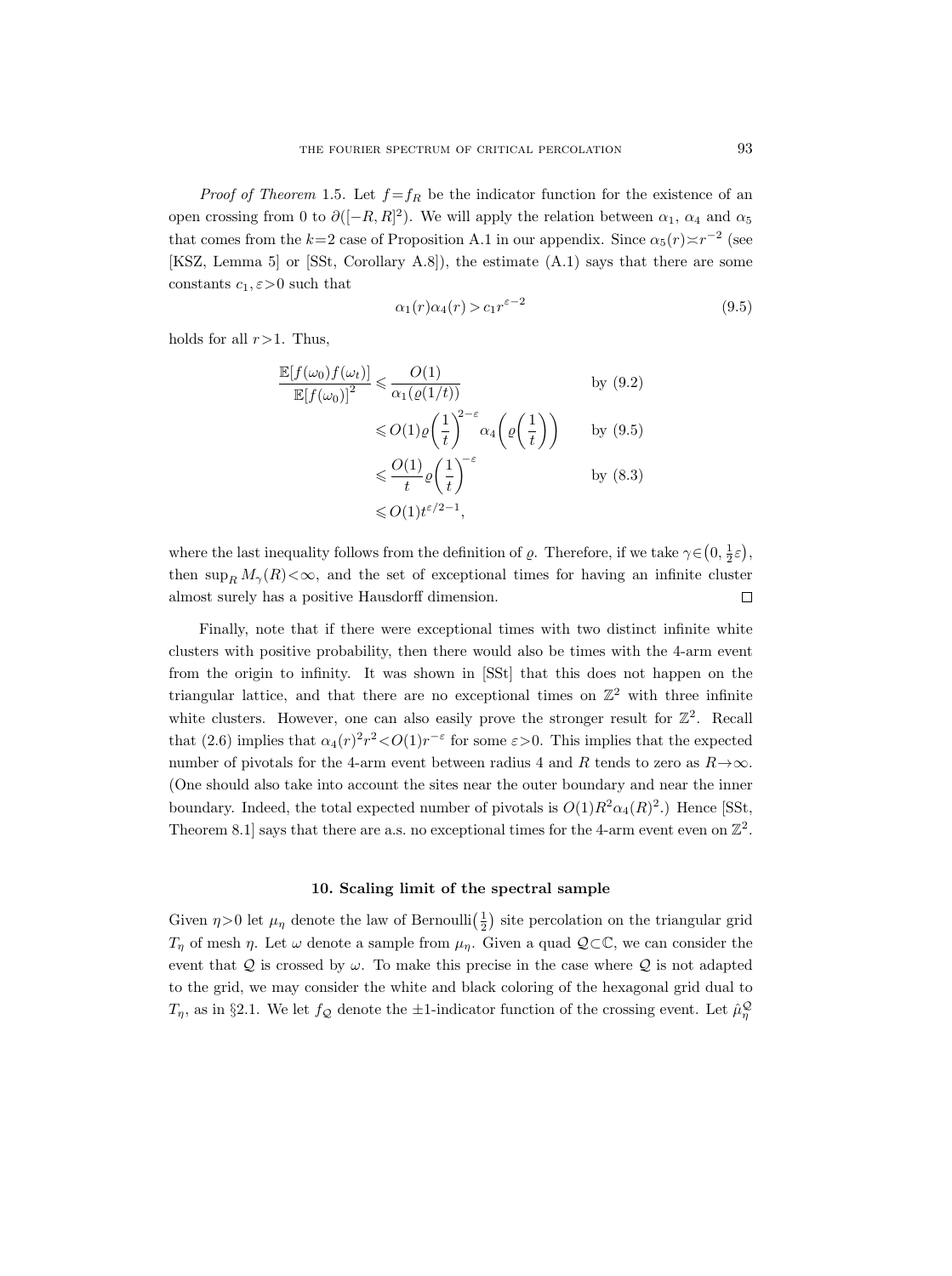denote the law of the spectral sample of  $f_{\mathcal{Q}}$ , that is, if X is a collection of subsets of the vertices of  $T_n$ , then

$$
\hat{\mu}_{\eta}^{\mathcal{Q}}(\mathcal{X}) = \sum_{S \in \mathcal{X}} \hat{f}_{\mathcal{Q}}(S)^2.
$$

Let  $d_0$  denote the spherical metric on  $\hat{\mathbb{C}}=\mathbb{C}\cup\{\infty\}$  (with diameter  $\pi$ ). If  $S_1, S_2\subseteq\hat{\mathbb{C}}$ are closed and non-empty, let  $d_H(S_1, S_2)$  be the Hausdorff distance between  $S_1$  and S<sub>2</sub> with respect to the underlying metric  $d_0$ . If  $S\neq\emptyset$ , define  $d_H(\emptyset, S)=d_H(S, \emptyset):=\pi$ , and set  $d_H(\emptyset, \emptyset) = 0$ . Then  $d_H$  is a metric on the set  $\mathfrak S$  of closed subsets of  $\widehat{\mathbb C}$ . Since  $(\mathfrak{S}\backslash \{\varnothing\}, d_H)$  is compact, the same holds for  $(\mathfrak{S}, d_H)$ . We may consider the probability measure  $\hat{\mu}_{\eta}^{\mathcal{Q}}$  as a Borel measure on  $(\mathfrak{S}, d_H)$ .

THEOREM 10.1. Let  $Q$  be a piecewise smooth quad in  $C$ . Then the weak limit

$$
\hat{\mu}^\mathcal{Q}:=\lim_{\eta\searrow 0}\hat{\mu}^\mathcal{Q}_\eta
$$

(with respect to the metric  $d_H$ ) exists. Moreover, it is conformally invariant, in the sense that if  $\phi$  is conformal in a neighborhood of Q and  $\mathcal{Q}' := \phi(\mathcal{Q})$ , then  $\hat{\mu}^{\mathcal{Q}} = \hat{\mu}^{\mathcal{Q}'} \circ \phi$ .

As mentioned in the introduction, the existence of the limit follows from Tsirelson's theory (see [T, Theorem 3c5]) and [SS]. Nevertheless, we believe that our exposition below might be helpful.

Remark 10.2. The proof of the existence of the limit also works for subsequential scaling limits of critical bond percolation on  $\mathbb{Z}^2$ : if  $\eta_j \searrow 0$  is a sequence along which bond percolation on  $\eta_j \mathbb{Z}^2$  has a limit (in the sense of [SS], say), then the corresponding spectral sample measures also have a limit. (The existence of such sequences  $\{\eta_j\}_{j=1}^{\infty}$  follows from compactness.)

In the proof of Theorem 10.1, we will use the following result.

PROPOSITION 10.3. ([SS]) Let  $Q$  be a piecewise smooth quad in  $\mathbb{C}$ . Suppose that  $\alpha \subset \mathbb{C}$  is a finite union of finite length paths, and that  $\alpha \cap \partial \mathcal{Q}$  is finite. Then for every  $\varepsilon>0$  there is a finite collection of piecewise smooth quads  $\mathcal{Q}_1, \mathcal{Q}_2, ..., \mathcal{Q}_n \subset \mathbb{C} \setminus \alpha$  and a function  $g: \{-1, 1\}^n \rightarrow \{-1, 1\}$  such that

$$
\lim_{\eta \searrow 0} \mu_{\eta} [f_{\mathcal{Q}}(\omega) \neq g(f_{\mathcal{Q}_1}(\omega), f_{\mathcal{Q}_2}(\omega), ..., f_{\mathcal{Q}_n}(\omega))] < \varepsilon.
$$

Another result from [SS] we will need is that for any finite sequence  $Q_1, Q_2, ..., Q_n$ of piecewise smooth quads in  $\mathbb{C}$ , the law of the vector  $(f_{\mathcal{Q}_1}(\omega), f_{\mathcal{Q}_2}(\omega), ..., f_{\mathcal{Q}_n}(\omega))$  under  $\mu_{\eta}$  has a limit as  $\eta \searrow 0$ , and that this limiting joint law is conformally invariant.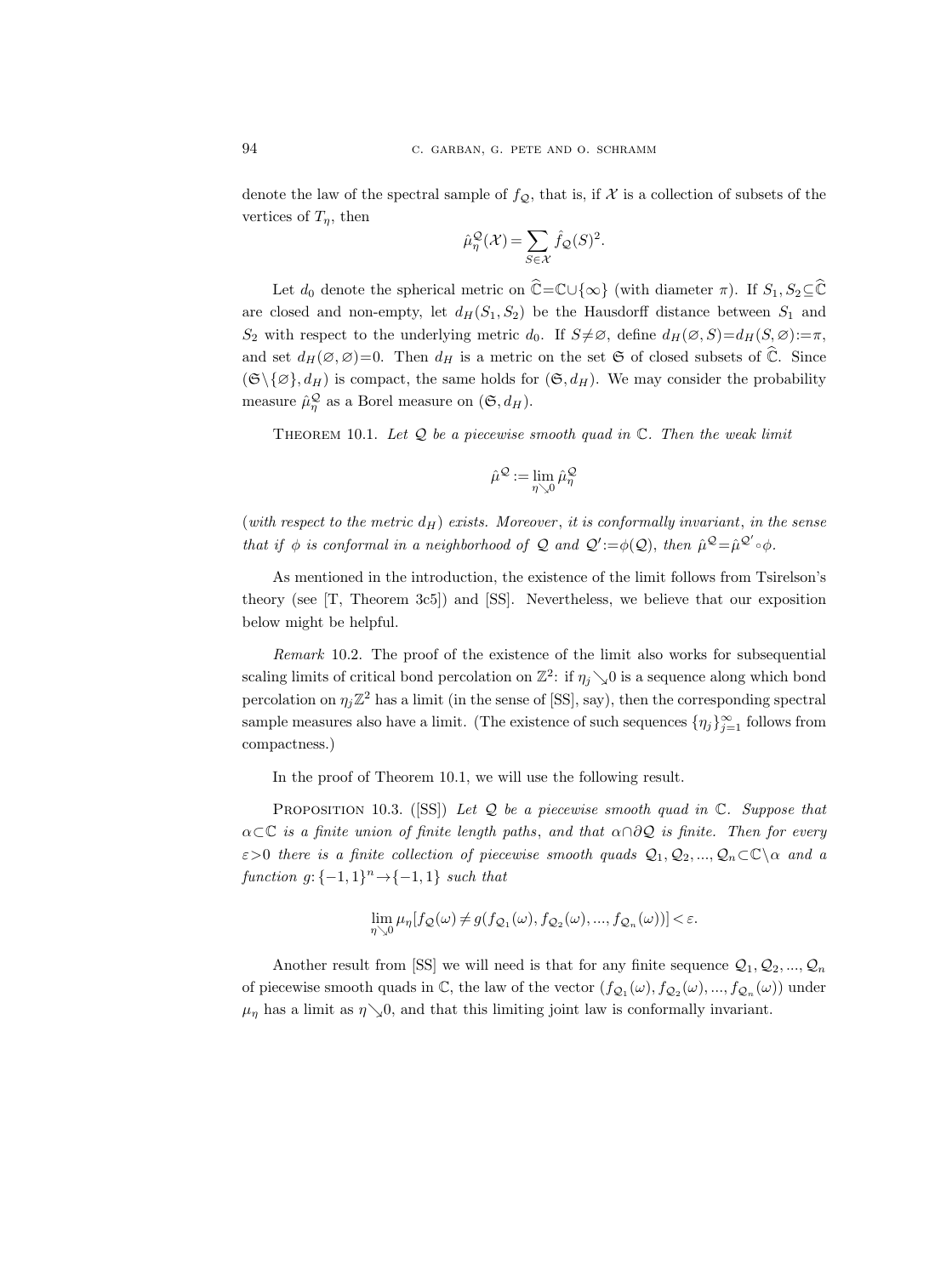*Proof of Theorem* 10.1. Let  $U \subset \mathbb{C}$  be an open set such that  $\partial U$  is a disjoint finite union of smooth simple closed paths and  $\partial U \cap \partial Q$  is finite. In order to establish the existence of the limit  $\hat{\mu}^{\mathcal{Q}}$ , it is clearly enough to show that for every such U the limit

$$
W(\mathcal{Q}, U) := \lim_{\eta \searrow 0} \hat{\mu}_{\eta}^{\mathcal{Q}}(\mathcal{S} \subseteq U)
$$

exists, and for the conformal invariance statement, it suffices to show that

$$
W(Q', \phi(U)) = W(Q, U).
$$

Fix some  $\varepsilon > 0$  arbitrarily small. In Proposition 10.3, take  $\alpha := \partial U$  and let  $\mathcal{Q}_1, ..., \mathcal{Q}_n$ and g be as guaranteed there. Let  $J := \{j \in \{1, 2, ..., n\} : Q_j \subset U\}$  and  $J' := \{1, ..., n\} \setminus J$ . Then  $Q_j \cap U = \varnothing$  when  $j \in J'$ . Set  $x := (f_{Q_1}(\omega), ..., f_{Q_n}(\omega)) \in \{-1, 1\}^n$ , and let  $x_J$  and  $x_{J'}$ denote the restrictions of x to J and J', respectively. Then for all  $\eta$  sufficiently small  $x_{J'}$ is independent of  $\omega_U$  and  $x_J$  is determined by  $\omega_U$ .

Let  $G=G(\omega):=g(x)$ , let  $\nu_{\eta}$  be the law of x under  $\mu_{\eta}$ , and let  $\nu:=\lim_{\eta\searrow 0} \nu_{\eta}$ . By (2.9), we have, for all  $\eta$  sufficiently small,

$$
W_{\eta}(G,U) := \sum_{S \subset U} \widehat{G}(S)^{2} = \mathbb{E}[\mathbb{E}[G(\omega) | \omega_{U}]^{2}].
$$

We may write  $q(x)$  as a sum

$$
g(x) = \sum_{y \in \{-1,1\}^J} 1_{x_J = y} g_y(x_{J'})
$$

with some functions  $g_y: \{-1, 1\}^{J'} \rightarrow \{-1, 1\}$ . Then

$$
W_{\eta}(G,U) = \sum_{y} \nu_{\eta}(x_j = y)\nu_{\eta}[g_y]^2 \to \sum_{y} \nu(x_j = y)\nu[g_y]^2 \quad \text{as } \eta \searrow 0.
$$

(Here,  $\nu[g_y]$  denotes the expectation of  $g_y$  with respect to  $\nu$ , and similarly for  $\nu_p$ .) Hence,  $W(G, U) := \lim_{\eta \searrow 0} W_{\eta}(G, U)$  exists.

By  $(2.7)$ , we have

$$
|\hat{\mu}_{\eta}^{\mathcal{Q}}(\mathcal{S} \subseteq U) - W_{\eta}(G, U)| \leq 4\mu_{\eta}(G \neq f_{\mathcal{Q}})^{1/2}.
$$

For  $\eta$  sufficiently small, the right-hand side is smaller than  $4\sqrt{\epsilon}$ , by our choice of g. Since  $W(G, U) = \lim_{\eta \searrow 0} W_{\eta}(G, U)$ , we conclude that

$$
|\hat{\mu}^{\mathcal{Q}}_{\eta}(\mathscr{S}\subseteq U) - W(G,U)| < 5\sqrt{\varepsilon}
$$

for all  $\eta$  sufficiently small. (But we cannot say that  $\lim_{\eta\searrow 0} \hat{\mu}^{\mathcal{Q}}_{\eta}(\mathscr{S} \subseteq U) = W(G, U)$ , since G depends on  $\varepsilon$ .) This implies that

$$
\limsup_{\eta\searrow 0} \hat{\mu}^{\mathcal{Q}}_{\eta}(\mathscr{S}\subseteq U) - \liminf_{\eta\searrow 0} \hat{\mu}^{\mathcal{Q}}_{\eta}(\mathscr{S}\subseteq U) \leqslant 10\sqrt{\varepsilon}.
$$

Since  $\varepsilon$  is an arbitrary positive number, this establishes the existence of the limit  $W(Q, U)$ . The proof of conformal invariance is similar, and left to the reader. $\Box$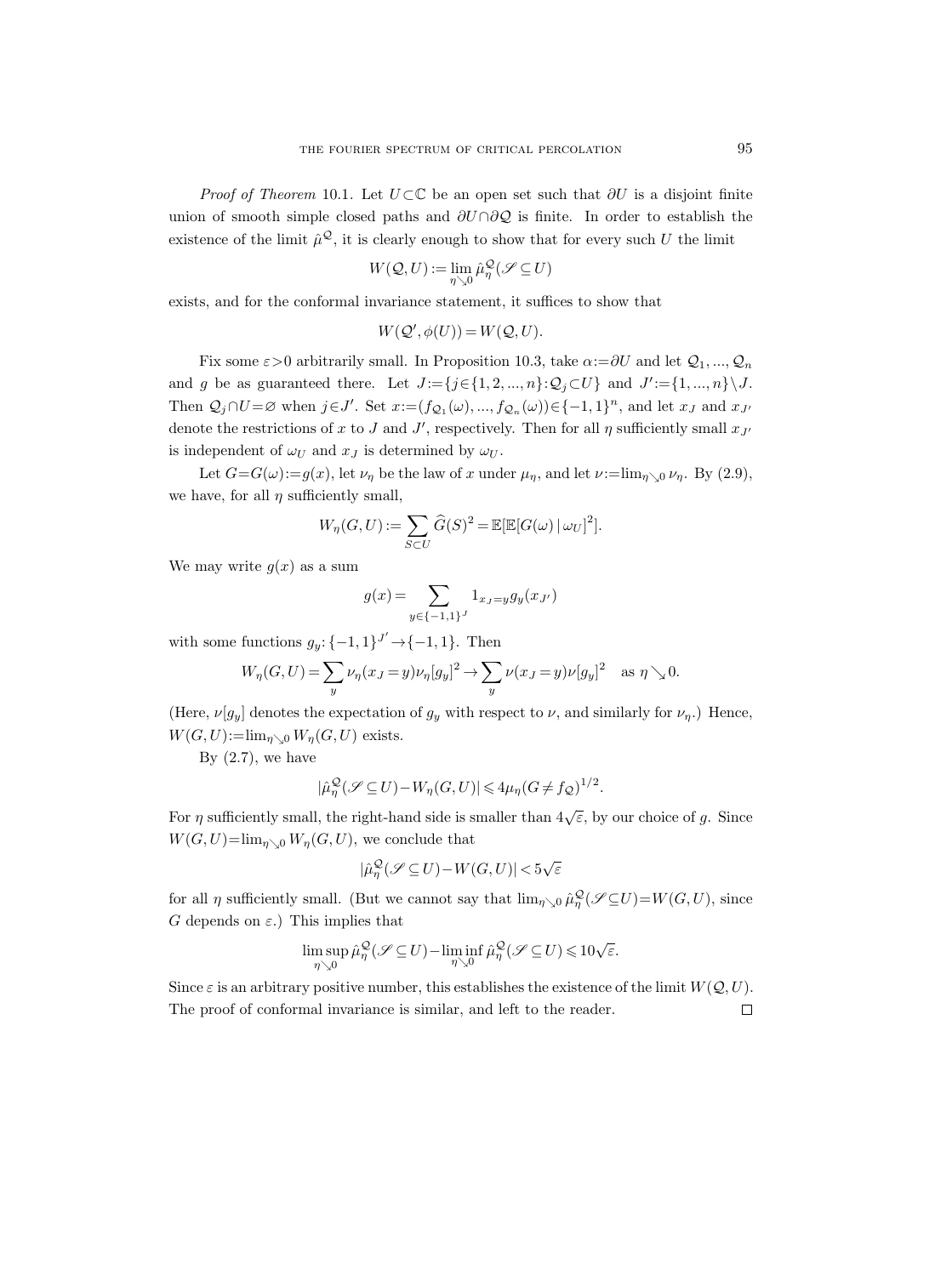We now describe some a.s. properties of the limiting law.

THEOREM 10.4. If  $\mathscr S$  is a sample from  $\hat\mu^{\mathcal Q}$ , then a.s.  $\mathscr S$  is contained in the interior of Q and for every open  $U \subset \mathbb{C}$ , if  $U \cap \mathscr{S} \neq \emptyset$ , then  $U \cap \mathscr{S}$  has Hausdorff dimension  $\frac{3}{4}$ . In particular,  $\mathscr S$  is a.s. homeomorphic to a Cantor set, unless it is empty.

*Proof.* It follows from (7.8) from §7.4 that  $\mathscr S$  is  $\hat \mu^{\mathcal Q}$ -a.s. contained in the interior of Q. Now fix some open U whose closure is contained in the interior of Q. Fix  $\eta > 0$  and let  $\mathscr{S}_\eta$  denote a sample from  $\hat{\mu}^{\mathcal{Q}}_{\eta}$ . Let  $\lambda_\eta$  denote the counting measure on  $\mathscr{S}_\eta \cap U$  divided by  $\eta^{-2}\alpha_4(1,1/\eta)$ . We may consider  $\lambda_\eta$  as a random point in the metric space of Borel measures on  $Q$  with the Prokhorov metric. By  $(3.6)$  and the estimate  $(2.4)$ , we have  $\limsup_{n\to 0} \mathbb{E}[\lambda_n(U)] < \infty$ . Therefore, the law of  $\lambda_n$  is tight as  $\eta\searrow 0$ . Likewise, the law of the pair  $(\mathscr{S}_n, \lambda_n)$  is tight. Hence, there is a sequence  $\eta_i \to 0$  such that the law of the pair  $(\mathscr{S}_{\eta_j}, \lambda_{\eta_j})$  converges weakly as  $j \to \infty$ . Let  $(\mathscr{S}, \lambda)$  denote a sample from the weak limit. Then  $\lambda$  is a.s. a measure whose support is contained in  $\mathscr{S}$ .

Now let  $B\subset U$  be a closed disk. Let  $B'\subset B$  be a concentric open disk with smaller radius, and let  $\delta$  denote the distance from  $\partial B'$  to  $\partial B$ . Theorem 7.1 with  $B'$  and  $B$  in place of U' and U implies that  $\lambda(B) > 0$  a.s. on the event  $\emptyset \neq \mathscr{S} \cap B \subset B'$ . (Note that  $\varnothing \neq \mathscr{S} \cap B \subset B'$  is an open condition on  $\mathscr{S}$ , since it is equivalent to having  $\varnothing \neq \mathscr{S} \cap B'$ and  $\mathscr{S} \cap (B \backslash B') = \varnothing$ .) But  $B \backslash B'$  can be covered by  $O(\delta^{-1})$  disks of radius  $\delta$ . By (3.4) and (2.5), for each of these radius- $\delta$  disks, the probability that  $\mathscr S$  intersects it is  $O(\delta^{5/4+o(1)})$ . Therefore,  $\mathbb{P}[\mathscr{S} \cap B \not\subset B'] = O(\delta^{1/4+o(1)})$ . In particular, we have

$$
\mathbb{P}[\mathscr{S}\!\cap\!B\neq\varnothing,\lambda(B)\!=\!0]\!=\!o(1)
$$

as  $\delta \setminus 0$ ; that is,  $\mathbb{P}[\mathscr{S} \cap B \neq \emptyset, \lambda(B)=0]=0$ . By considering a countable collection of disks covering U it follows that on  $U \cap \mathscr{S} \neq \emptyset$  we have  $\lambda(U) > 0$  a.s. The correlation estimate (3.3) and the asymptotics  $\alpha_4(r) = r^{-5/4+o(1)}$  from (2.5) imply that for  $\eta > 0$  and every  $s > -\frac{3}{4}$  we have

$$
\mathbb{E}\bigg[\int_U \int_U (|x-y| \vee \eta)^s \, d\lambda_\eta(x) \, d\lambda_\eta(y)\bigg] = O(1).
$$

This implies that a.s.

$$
\int_U\int_U|x-y|^s\,d\lambda(x)\,d\lambda(y)<\infty.
$$

Therefore, Frostman's criterion implies that the Hausdorff dimension of  $\mathscr S$  is a.s. at least  $\frac{3}{4}$  on the event  $\mathscr{S} \cap U \neq \emptyset$ . By Lemma 3.2, the expected number of disks of radius r needed to cover  $\mathscr{S} \cap U$  is bounded from above by  $r^{3/4+o(1)}$ . Hence, the Hausdorff dimension of  $U\cap\mathscr{S}$  is a.s. at most  $\frac{3}{4}$  on the event  $U\cap\mathscr{S}\neq\emptyset$ . This proves the claim for any fixed U. The assertion for every  $U$  then follows by considering a countable basis for the topology  $\Box$ (i.e., disks having rational radius and centers with rational coordinates).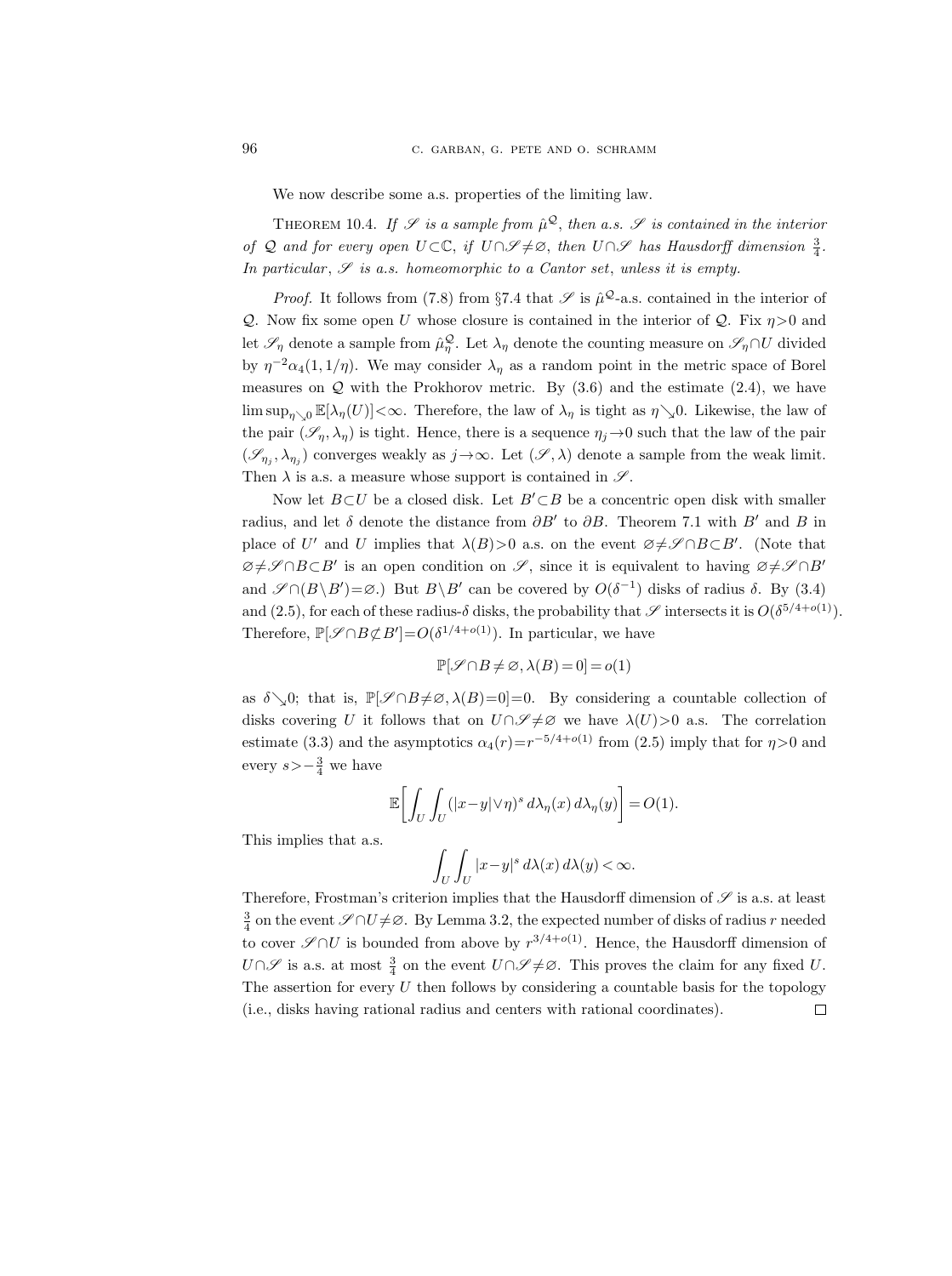Remark 10.5. It would be interesting to prove the weak convergence of the law of  $(\mathscr{S}_n, \lambda_n)$  as  $\eta \searrow 0$ .

Note that the proof above shows that for any subsequential scaling limit  $(\mathscr{S}, \lambda)$  of  $(\mathscr{S}_n, \lambda_n)$ , the support of the measure  $\lambda$  a.s. is the whole of  $\mathscr{S}$ .

*Proof of Theorem* 1.6. Since  $[0, R]^2$  is a square, we have  $\mathbb{E}[f_R] \to 0$  a.s. Therefore  $\mathbb{P}[\mathscr{S}_{f_B} = \emptyset] \to 0$ . Consequently, the claims follow from Theorems 10.1 and 10.4.  $\Box$ 

### 11. Some open problems

Here is a list of some questions and open problems:

(1) For any Boolean function  $f: \{-1, 1\}^n \to \{-1, 1\}$ , define its spectral entropy to be

Ent
$$
(f)
$$
 =  $\sum_{S \subseteq \{1,...,n\}} \hat{f}(S)^2 \log \frac{1}{\hat{f}(S)^2}$ .

Friedgut and Kalai conjectured in  $[FK]$  that there is some absolute constant  $C>0$  such that for any Boolean function  $f$ ,

$$
\mathrm{Ent}(f) \leqslant C \sum_{S \subseteq \{1, ..., n\}} \hat{f}(S)^2 |S| = C \mathbb{E}[|\mathscr{S}_f|];
$$

in other words, that the spectral entropy is controlled by the total influence. As was pointed out to us by Gil Kalai, it is natural to test the conjecture in the setting of percolation: if  $f_R$  is the  $\pm 1$ -indicator function of the left-right crossing in the square  $[0, R]^2$ , is it true that  $Ent(f_R) = O(R^2 \alpha_4(R))$ ?

(2) Our paper deals with noise sensitivity of percolation and its applications to dynamical percolation. One could ask similar questions about the Ising model, for which a natural dynamics is the Glauber dynamics. For instance, Broman and Steif ask in [BrS, Question 1.8 if there exist exceptional times for the Ising model on  $\mathbb{Z}^2$  at  $\beta = \beta_c$  for which there is an infinite up-spin cluster. Since  $SLE_3$  (which is supposedly the scaling limit of critical Ising interfaces, see Smirnov's recent breakthrough [Sm2]) does not have double points, there should be very few pivotals, and thus such exceptional times should not exist, but the missing argument is a quasi-multiplicativity property for the probabilities of the alternating 4-arm events in the Ising model. Similar questions can be asked for the FK random cluster model, Potts models, etc.

(3) Prove the weak convergence of the law of  $(\mathscr{S}_\eta, \lambda_\eta)$ ; see Remark 10.5. In a forthcoming paper [GPS1], we will prove the weak convergence of the law of  $(\mathscr{P}_\eta, \tilde{\lambda}_\eta)$ , where  $\tilde{\lambda}_{\eta}$  is the counting measure on the set of pivotals renormalized by  $\eta^{-2}\alpha_4(1,1/\eta)$ .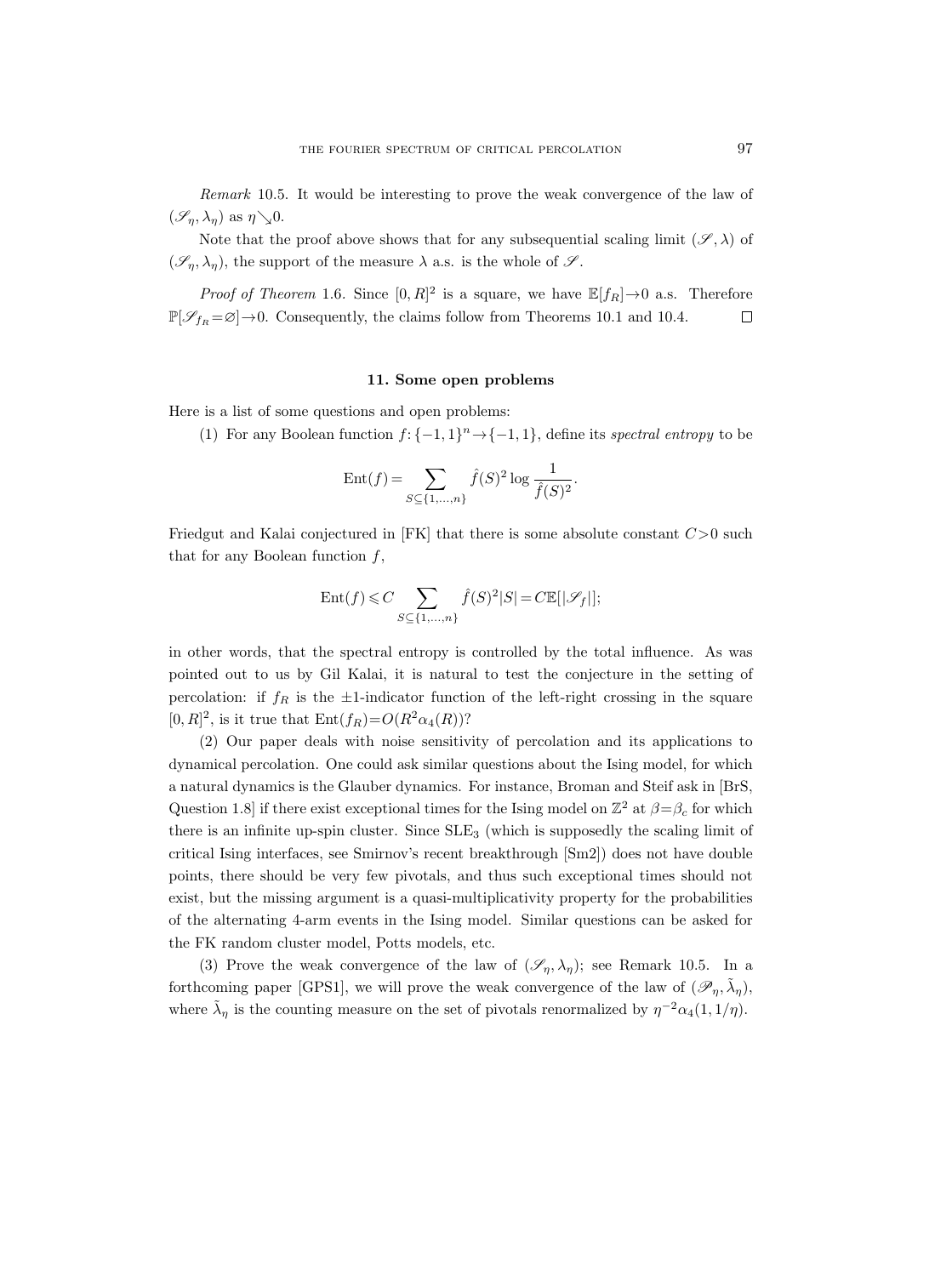(4) Prove that  $\mathscr{P}_R$  and  $\mathscr{S}_R$  asymptotically have the same "polar sets". See Remark 8.6 for a more precise description.

(5) Prove that the laws of  $\mathscr{P}_R$  and  $\mathscr{S}_R$  are asymptotically mutually singular, or that their scaling limits are singular. Remark 4.6 suggests that this should be the case, since both these sets should be statistically self similar, in some sense.

(6) Do we have  $\mathbb{E}[|\mathscr{S}_{RQ}|]=\mathbb{E}[|\mathscr{P}_{RQ}||\times R^2\alpha_4(R)$  for any quad  $\mathcal{Q}\subset\mathbb{C}$ , as R goes to infinity? (See Theorem 7.4).

(7) In the same fashion, prove that the sharp tightness as in Theorem 1.1 still holds for general quads. With our techniques, this would require a uniform control over the domain on the constants involved in Proposition 5.11, as well as a statement analogous to Proposition 4.1 for the case of general quads.

(8) Prove that the main statement in §5 (Proposition 5.1) still holds for nonmonotone functions such as the  $\ell$ -arm annulus crossing events. (See §5.3 for an explanation why we needed the monotonicity assumption for the first moment.) If such a generalization was proved, then it would imply in particular that for the triangular lattice the set of exceptional times with both infinite black and white clusters has dimension  $\frac{2}{3}$ a.s., strengthening the last statement in Theorem 1.4.

For  $\ell > 1$ , there is a further small complication when  $\ell$  is odd: a bit can be pivotal for the  $\ell$ -arm event even without having the exact 4-arm event around its tile. (That is why we restricted Proposition 4.7 to the  $\ell \in \{1\} \cup 2\mathbb{N}_+$  case.) Resolving this technicality and the non-monotonicity problem would imply the existence of exceptional times where there are polychromatic three arms from 0 to infinity (the dimension of this set of exceptional times would then be  $\frac{1}{9}$ . We cannot prove the existence of such times with the results of the present paper.

(9) Let us conclude with a computational problem: find any "efficient" algorithmic way to sample  $\mathscr S$  in the case of percolation, say (in order, for instance, to make pictures of it), or prove that such an algorithm does not exist.

As we have recently learnt from Gil Kalai, the fact that the crossing function itself is computable in polynomial time (in the number of input bits) implies that there is a polynomial time quantum algorithm to sample  $\mathscr S$  [BV, Theorem 8.4.2]. In fact, the Fourier sampling problem provided the first formal evidence that quantum Turing machines are more powerful than bounded-error probabilistic Turing machines.

## Appendix A. An inequality for multi-arm probabilities

We prove here an estimate regarding the multi-arm crossing probabilities for annuli in critical bond percolation on  $\mathbb{Z}^2$ , which is due to Vincent Beffara (private communication)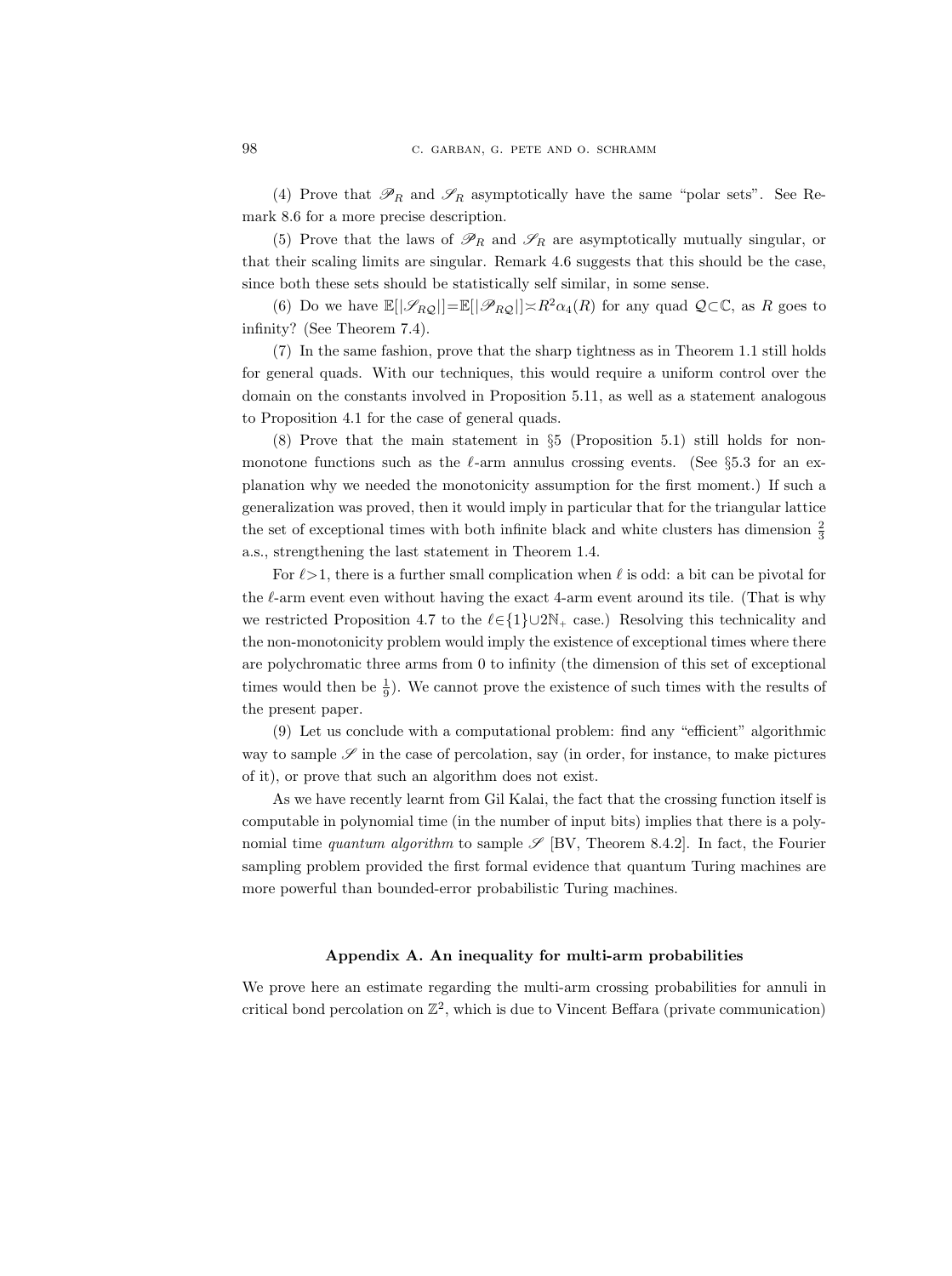and included here with his permission.

PROPOSITION A.1. Fix  $k \in \mathbb{N}_+$  and consider bond percolation on  $\mathbb{Z}^2$  with parameter  $p=\frac{1}{2}$ . There are constants C,  $\varepsilon > 0$ , which may depend on k, such that for all  $1 < r < R$ ,

$$
\alpha_{2k+1}(r,R) \leq C\alpha_1(r,R)\alpha_{2k}(r,R)\left(\frac{r}{R}\right)^{\varepsilon}.
$$
\n(A.1)

The method of proof can be generalized to give a few similar results. However, new ideas seem to be necessary for the corresponding statement with  $k=\frac{1}{2}$ . The case  $k=\frac{1}{2}$  is of particular significance: it was proved in [SSt] that it implies the existence of exceptional times for Bernoulli $(\frac{1}{2})$  bond percolation on  $\mathbb{Z}^2$ . In the present paper we prove their existence using (A.1) instead.

*Proof.* For simplicity of notation, we will restrict the proof to the case  $k=2$ , which is the case we need, but the proof very easily carries over to the general case. Let  $A(r, R)$ denote the annulus which is the closure of  $B(0, R) \setminus B(0, r)$ . If we have the 4-arm event in  $A(r, R)$ , i.e., four crossings of alternating colors between the two boundary components of  $A(r, R)$ , with white (primal) and black (dual) colors on the tiles given in §2.1, then there are at least 4 interfaces  $\gamma_1$ ,  $\gamma_2$ ,  $\gamma_3$  and  $\gamma_4$  separating these clusters. These interfaces are simple paths on the grid  $\mathbb{Z}^2 + (\frac{1}{4}, \frac{1}{4})$  in  $A(r, R)$ , and each of them has one point on each boundary component  $A(r, R)$ .

Let  $\gamma = (\gamma_1, \gamma_2, \gamma_3)$  be a triple of three simple paths that can arise as three consecutive interfaces in cyclic order. Let  $\mathcal{A}_{\gamma}$  denote the event that these are actual interfaces between crossing clusters. Let  $S:=S_{\gamma}$  denote the connected component of  $A(r, R)\setminus(\gamma_1\cup\gamma_3)$  that does not contain  $\gamma_2$ , and let  $\mathcal{B}_{\gamma}$  denote the event that  $\mathcal{A}_{\gamma}$  occurs and there are at least two disjoint primal crossings in S. Our first goal is to prove that

$$
\mathbb{P}[\mathcal{B}_{\gamma} \mid \mathcal{A}_{\gamma}] \leqslant O(1)\alpha_1(r, R)\left(\frac{r}{R}\right)^{\varepsilon},\tag{A.2}
$$

with some constant  $\varepsilon > 0$ .

Note that on  $A_{\gamma}$ , we have in S at least one primal crossing and at least one dual crossing, which are adjacent to  $\gamma_1$  and  $\gamma_3$ . For the sake of definiteness, we will assume that the primal crossing is adjacent to  $\gamma_1$  and the dual crossing is adjacent to  $\gamma_3$ . (This can be determined from  $\gamma$ .) Let  $S' = S'_{\gamma}$  denote the set of edges in S that are not adjacent to  $\gamma_1$ . Then given  $\mathcal{A}_{\gamma}$ , we have  $\mathcal{B}_{\gamma}$  if and only if there is a primal crossing also in S'. Therefore, (A.2) follows once we show that for every such  $\gamma$  the probability that there is a crossing in  $S'$  is bounded from above by the right-hand side of  $(A.2)$ .

We may consider a percolation configuration  $\omega$  in the whole plane and also restrict it to S'. Let  $\omega_{\varrho}$  denote the restriction of  $\omega$  to  $B(0, \varrho)$ , for any  $\varrho \in [r, R]$ . Write  $\varrho \leftrightarrow \varrho'$  for the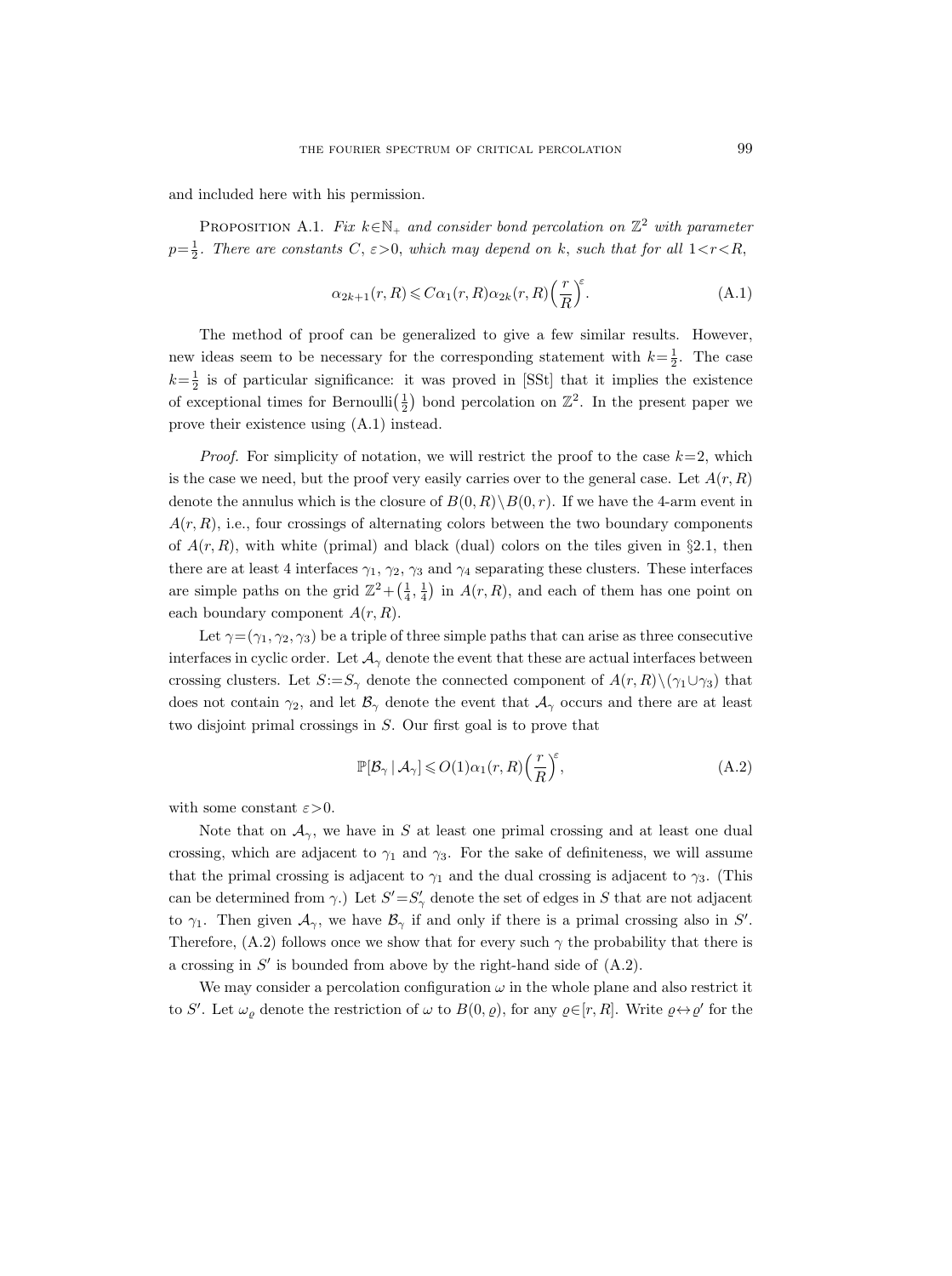

Figure A.1. The event  $\mathcal{D}_j$  with  $j=1$ .

event that there is a crossing of  $\omega$  between the two boundary components of the annulus  $A(\varrho, \varrho')$ , and write  $\varrho \stackrel{D}{\longleftrightarrow} \varrho'$  for the existence of such a crossing within some specified set D. We will prove that for some constant  $a \in (0,1)$  and every  $\varrho$  and  $\varrho'$  satisfying  $r \vee 100 \leq \varrho \leq \frac{1}{8} \varrho' \leq \frac{1}{8}R$  we have

$$
\mathbb{P}[r \xleftrightarrow{S'} \varrho' \mid \omega_{\varrho}, r \longleftrightarrow R] \leqslant a. \tag{A.3}
$$

Using induction, this implies (A.2) with  $\varepsilon = \log_8(1/a)$ .

The interface  $\gamma_1$  crosses the annulus  $A(3\varrho, 4\varrho)$  one or more times. Let w denote the winding number around 0 of one of these crossings, that is, the signed change of the argument along the crossing divided by  $2\pi$ . Suppose that  $\beta$  is a simple path in  $A(3\varrho, 4\varrho)$ with one endpoint on each boundary component of the annulus and let  $w_\beta$  denote the winding number of  $\beta$ . If  $\beta \cap \gamma_1 = \varnothing$ , then we may adjoin to  $\beta \cup \gamma_1$  two arcs on the boundary components of the annulus to form a simple closed curve which has winding number in  $\{0, \pm 1\}$ . Therefore, we see that  $|w-w_{\beta}|>3$  implies that  $\beta \cap \gamma_1 \neq \emptyset$ .

Let  $\mathcal{D}_j$  denote the event that there is a dual crossing in  $\omega$  of  $A(3\varrho, 4\varrho)$  with winding number in the range  $[j-\frac{1}{2}, j+\frac{1}{2}]$ , and there are primal circuits in  $A(2\varrho, 3\varrho)$  and in  $A(4\rho, 5\rho)$ , each of them separating the two boundary components of its annulus, and these primal circuits are connected to each other in  $\omega$ ; see Figure A.1. By the RSW theorem, there is a constant  $\delta > 0$  such that  $\mathbb{P}[\mathcal{D}_{\pm 10}] \geq \delta$ . We claim that

$$
\mathbb{P}[\mathcal{D}_{\pm 10} \mid r \longleftrightarrow R, \omega_{\varrho}] \geqslant \delta. \tag{A.4}
$$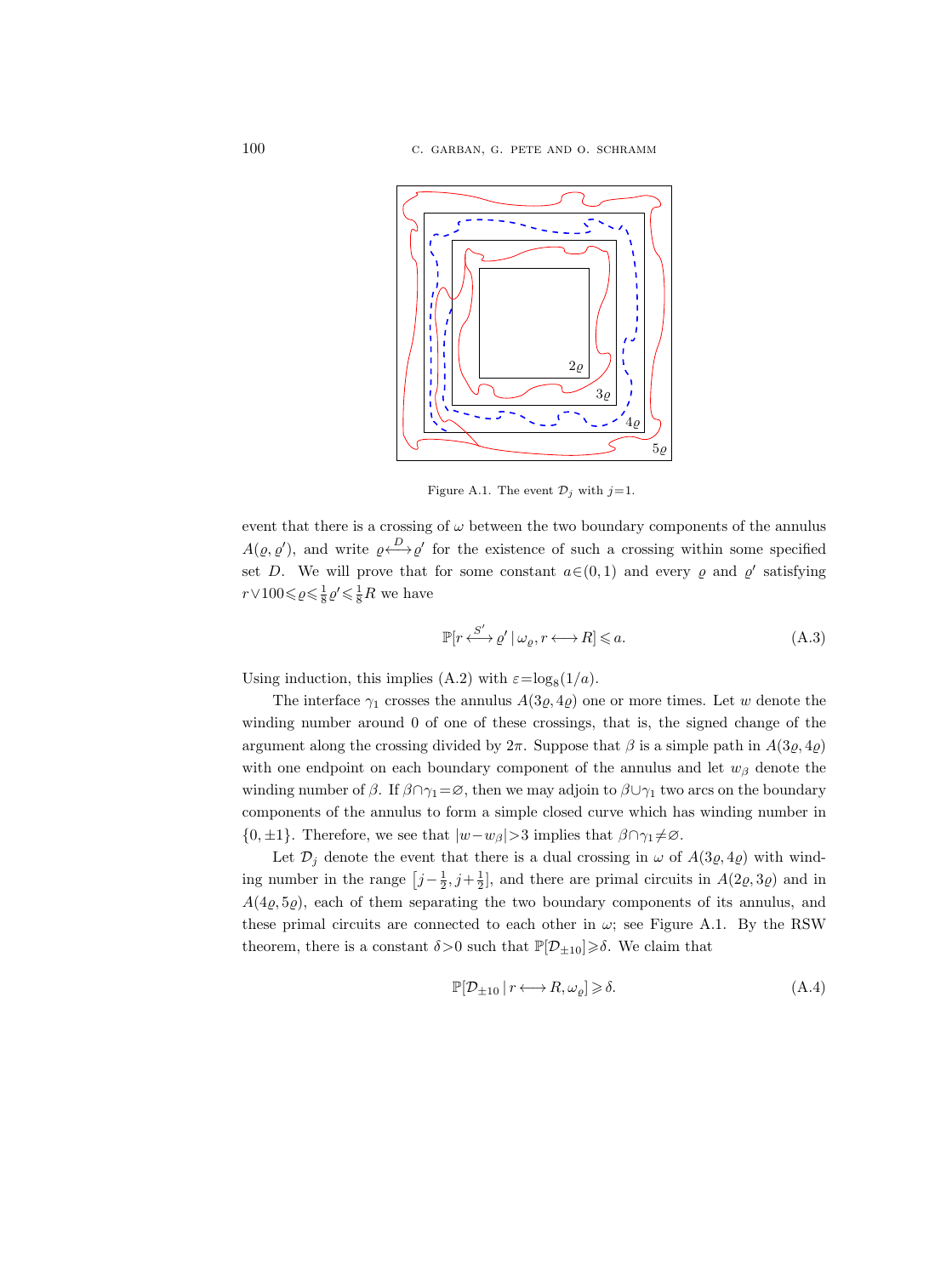If we condition on  $\mathcal{D}_{10}$ , and we further condition on the outermost primal circuit  $\alpha_0$ in  $A(2\varrho, 3\varrho)$  and on the innermost primal circuit  $\alpha_1$  in  $A(4\varrho, 5\varrho)$ , then the configuration inside  $\alpha_0$  and the configuration outside  $\alpha_1$  remains unbiased, and if additionally  $\alpha_0$  is connected to the inner boundary component of  $A(r, R)$  and  $\alpha_1$  is connected to the outer boundary component of  $A(r, R)$ , then we also have  $r \leftrightarrow R$ . This implies that  $\mathbb{P}[r \leftrightarrow R|\omega_{\varrho}, \mathcal{D}_{10}] \ge \mathbb{P}[r \leftrightarrow R|\omega_{\varrho}]$ . The same holds for  $\mathcal{D}_{-10}$ , and since  $\mathcal{D}_{\pm 10}$  is independent of  $\omega_{\varrho}$ , the inequality (A.4) easily follows.

Now note that if  $\mathcal{D}_j$  holds, then every primal crossing of  $A(3\varrho, 4\varrho)$  in  $\omega$  has winding number in the range  $[j-4, j+4]$ . Hence, if  $|j-w| > 7$ , then

$$
\mathcal{D}_j \cap \{3\varrho \xleftarrow{S'} 4\varrho\} = \varnothing.
$$

Consequently, at least one of the two events  $\mathcal{D}_{\pm 10}$  is disjoint from  $\{ \varrho \stackrel{S'}{\longleftrightarrow} 4\varrho \}$ . This gives (A.3) with  $a:=1-\delta$ . As we have argued before, (A.2) follows.

The 5-arm crossing event is certainly contained in  $\bigcup_{\gamma} \mathcal{B}_{\gamma}$ , where the union ranges over all  $\gamma$  as above. Hence, (A.2) gives

$$
\alpha_5(r, R) \leqslant O(1) \left(\frac{r}{R}\right)^{\varepsilon} \alpha_1(r, R) \mathbb{E} \left[\sum_{\gamma} 1_{\mathcal{A}_{\gamma}}\right].
$$
\n(A.5)

If X is the number of interfaces crossing the annulus  $A(r, R)$  (which is necessarily even), then  $\sum_{\gamma} 1_{\mathcal{A}_{\gamma}}$  is not more than  $X^3 1_{X \geq 4}$ . Since for all  $j \in \mathbb{N}$  we have

$$
\mathbb{P}[X \geqslant j] \leqslant O(1) \left(\frac{r}{R}\right)^{j\varepsilon_0}
$$

with some constant  $\varepsilon_0>0$  (by the RSW estimate and the BK inequality) and

$$
\mathbb{P}[X \geqslant 4] \geqslant \frac{1}{O(1)} \Big(\frac{r}{R}\Big)^{\!\!\varepsilon_1}
$$

for some  $\varepsilon_1 \in (0,\infty)$ , we have  $\mathbb{E}[X^3 1_{X\geq 4}] \leq O(1) \mathbb{P}[X\geq 4]$  when  $R>2r$ , say. Therefore,

$$
\mathbb{E}\bigg[\sum_{\gamma} 1_{\mathcal{A}_{\gamma}}\bigg] \leqslant \mathbb{E}[X^3 1_{X \geqslant 4}] \leqslant O(1) \mathbb{P}[X \geqslant 4] = O(1) \alpha_4(r,R).
$$

When combined with  $(A.5)$ , this proves the proposition in the case  $k=2$ . The general case is similarly obtained. $\Box$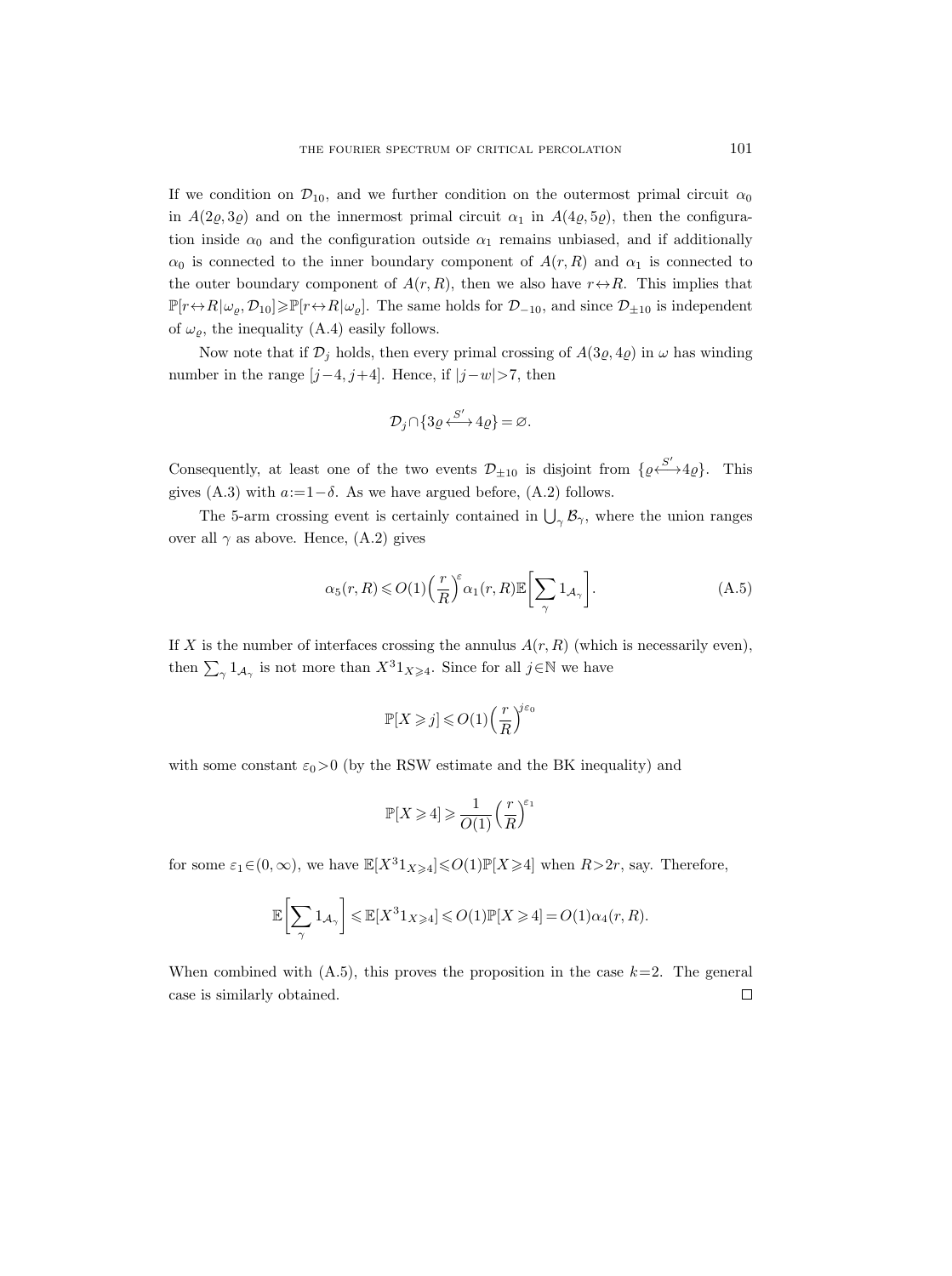#### References

- [ADA] Aizenman, M., Duplantier, B. & Aharony, A., Path-crossing exponents and the external perimeter in 2D percolation. Phys. Rev. Let., 83 (1999), 1359–1362.
- [BHPS] BENJAMINI, I., HÄGGSTRÖM, O., PERES, Y. & STEIF, J. E., Which properties of a random sequence are dynamically sensitive? Ann. Probab., 31 (2003), 1–34.
- [BKS] Benjamini, I., Kalai, G. & Schramm, O., Noise sensitivity of Boolean functions and applications to percolation. *Inst. Hautes Études Sci. Publ. Math.*,  $90$  (1999), 5–43 (2001).
- [BS] Benjamini, I. & Schramm, O., Exceptional planes of percolation. Probab. Theory Related Fields, 111 (1998), 551–564.
- [BMW] van den Berg, J., Meester, R. & White, D. G., Dynamic Boolean models. Stochastic Process. Appl., 69 (1997), 247–257.
- [BV] Bernstein, E. & Vazirani, U., Quantum complexity theory. SIAM J. Comput., 26 (1997), 1411–1473.
- [BrS] Broman, E. I. & Steif, J. E., Dynamical stability of percolation for some interacting particle systems and  $\varepsilon$ -movability. Ann. Probab., 34 (2006), 539–576.
- [FK] Friedgut, E. & Kalai, G., Every monotone graph property has a sharp threshold. Proc. Amer. Math. Soc., 124 (1996), 2993–3002.
- [GPS1] GARBAN, C., PETE, G. & SCHRAMM, O., Pivotal, cluster and interface measures for critical planar percolation. Preprint, 2010. arXiv:1008.1378v1 [math.PR].
- [GPS2] The scaling limits of dynamical and near-critical percolation. In preparation.<br>[G] GRIMMETT, G., Percolation. Grundlehren der Mathematischen Wissenschaften,
- GRIMMETT, G., Percolation. Grundlehren der Mathematischen Wissenschaften, 321. Springer, Berlin–Heidelberg, 1999.
- [HPS] HAMMOND, A., PETE, G. & SCHRAMM, O., Local time for dynamical percolation, and the incipient infinite cluster. In preparation.
- [H] HOFFMAN, C., Recurrence of simple random walk on  $\mathbb{Z}^2$  is dynamically sensitive. ALEA Lat. Am. J. Probab. Math. Stat., 1 (2006), 35–45.
- [HP] HÄGGSTRÖM, O. & PEMANTLE, R., On near-critical and dynamical percolation in the tree case. Random Structures Algorithms, 15 (1999), 311–318.
- [HPSt] HÄGGSTRÖM, O., PERES, Y. & STEIF, J. E., Dynamical percolation. Ann. Inst. Henri Poincaré Probab. Statist., 33 (1997), 497-528.
- [JS] Jonasson, J. & Steif, J. E., Dynamical models for circle covering: Brownian motion and Poisson updating. Ann. Probab., 36 (2008), 739–764.
- [KKL] Kahn, J., Kalai, G. & Linial, N., The influence of variables on boolean functions, in 29th Annual Symposium on Foundations of Computer Science, pp. 68–80. IEEE Computer Society, Los Alamitos, CA, 1988.
- [KS] Kalai, G. & Safra, S., Threshold phenomena and influence: perspectives from Mathematics, Computer Science, and Economics, in Computational Complexity and Statistical Physics, St. Fe Inst. Stud. Sci. Complex., pp. 25–60. Oxford Univ. Press, New York, 2006.
- [K1] KESTEN, H., The incipient infinite cluster in two-dimensional percolation. Probab. Theory Related Fields, 73 (1986), 369–394.
- [K2] Scaling relations for 2D-percolation. Comm. Math. Phys., 109 (1987), 109–156.
- [KSZ] Kesten, H., Sidoravicius, V. & Zhang, Y., Almost all words are seen in critical site percolation on the triangular lattice. Electron. J. Probab., 3 (1998), 75 pp.
- [Kh] Khoshnevisan, D., Dynamical percolation on general trees. Probab. Theory Related Fields, 140 (2008), 169–193.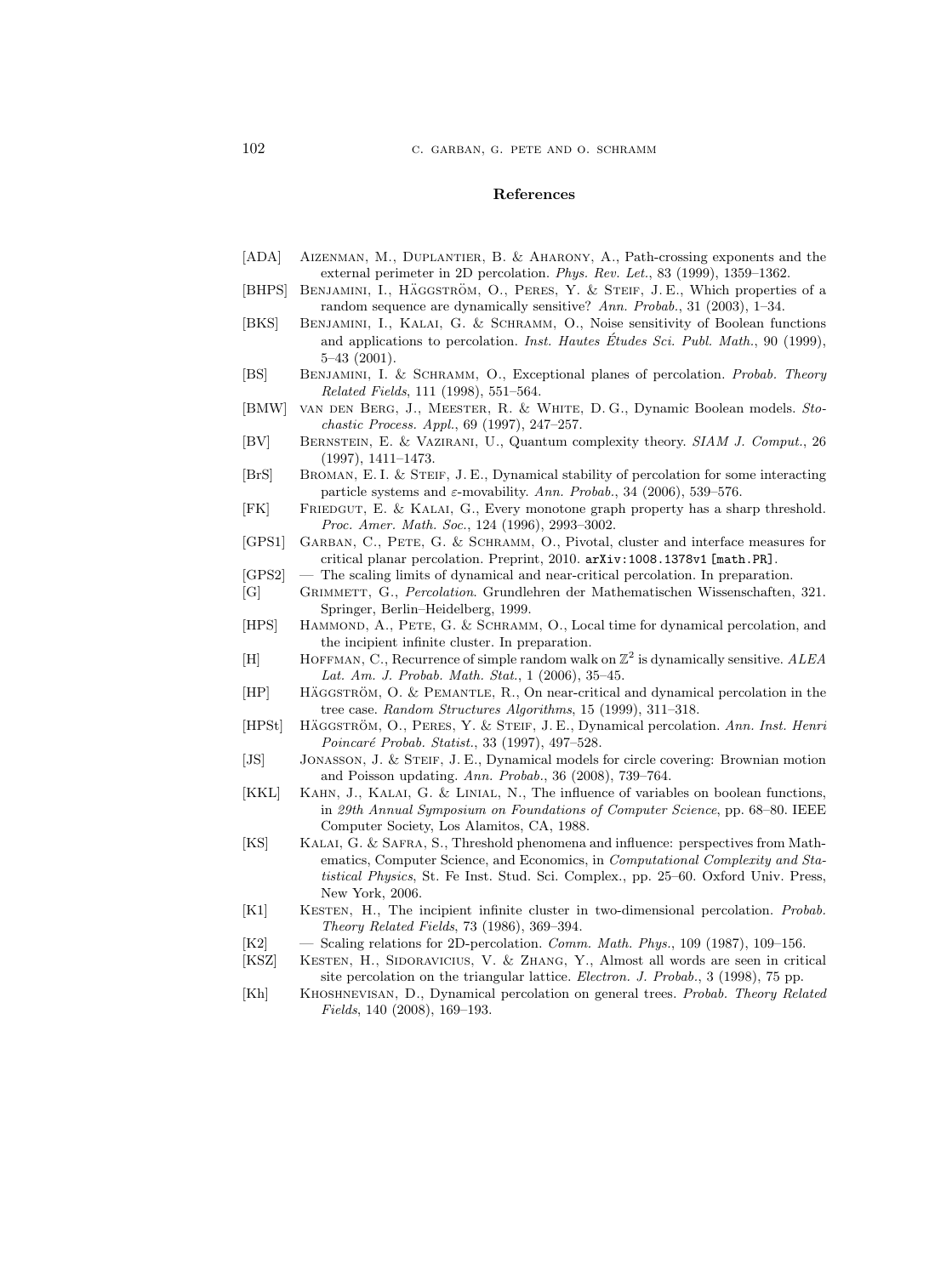- [KLM] KHOSHNEVISAN, D., LEVIN, D.A. & MÉNDEZ-HERNÁNDEZ, P.J., Exceptional times and invariance for dynamical random walks. Probab. Theory Related Fields, 134 (2006), 383–416.
- [LSW1] LAWLER, G. F., SCHRAMM, O. & WERNER, W., Values of Brownian intersection exponents. II. Plane exponents. Acta Math., 187 (2001), 275–308.
- [LSW2] One-arm exponent for critical 2D percolation. *Electron. J. Probab.*, 7 (2002), 13 pp.
- [LSS] LIGGETT, T. M., SCHONMANN, R. H. & STACEY, A. M., Domination by product measures. Ann. Probab., 25 (1997), 71–95.
- [LMN] LINIAL, N., MANSOUR, Y. & NISAN, N., Constant depth circuits, Fourier transform, and learnability. J. Assoc. Comput. Mach., 40 (1993), 607–620.
- [M] MATTILA, P., Geometry of Sets and Measures in Euclidean Spaces. Cambridge Studies in Advanced Mathematics, 44. Cambridge University Press, Cambridge, 1995.
- [MP] MÖRTERS, P. & PERES, Y., *Brownian Motion*. Cambridge Series in Statistical and Probabilistic Mathematics. Cambridge University Press, Cambridge, 2010.
- [N] NOLIN, P., Near-critical percolation in two dimensions. *Electron. J. Probab.*, 13 (2008), 1562–1623.
- [PSS] Peres, Y., Schramm, O. & Steif, J. E., Dynamical sensitivity of the infinite cluster in critical percolation. Ann. Inst. Henri Poincaré Probab. Stat.,  $45$  (2009),  $491-514$ .
- [PS] Peres, Y. & Steif, J. E., The number of infinite clusters in dynamical percolation. Probab. Theory Related Fields, 111 (1998), 141–165.
- [R] Reimer, D., Proof of the van den Berg–Kesten conjecture. Combin. Probab. Comput., 9 (2000), 27–32.
- [Sch] Schramm, O., Conformally invariant scaling limits: an overview and a collection of problems, in International Congress of Mathematicians (Madrid, 2006). Vol. I, pp. 513–543. Eur. Math. Soc., Zürich, 2007.
- [SS] Schramm, O. & Smirnov, S., On the scaling limits of planar percolation. To appear in Ann. Probab.
- [SSt] Schramm, O. & Steif, J. E., Quantitative noise sensitivity and exceptional times for percolation. Ann. of Math., 171 (2010), 619–672.
- [Sm1] Smirnov, S., Critical percolation in the plane: conformal invariance, Cardy's formula, scaling limits. C. R. Acad. Sci. Paris Sér. I Math., 333 (2001), 239-244.
- [Sm2] Towards conformal invariance of 2D lattice models, in International Congress of Mathematicians (Madrid, 2006). Vol. II, pp. 1421–1451. Eur. Math. Soc., Zürich, 2006.
- [SW] Smirnov, S. & Werner, W., Critical exponents for two-dimensional percolation. Math. Res. Lett., 8 (2001), 729–744.
- [T] Tsirelson, B., Scaling limit, noise, stability, in Lectures on Probability Theory and Statistics, Lecture Notes in Math., 1840, pp. 1–106. Springer, Berlin–Heidelberg, 2004.
- [W] Werner, W., Lectures on two-dimensional critical percolation, in Statistical Mechanics, IAS/Park City Math. Ser., 16, pp. 297–360. Amer. Math. Soc., Providence, RI, 2009.